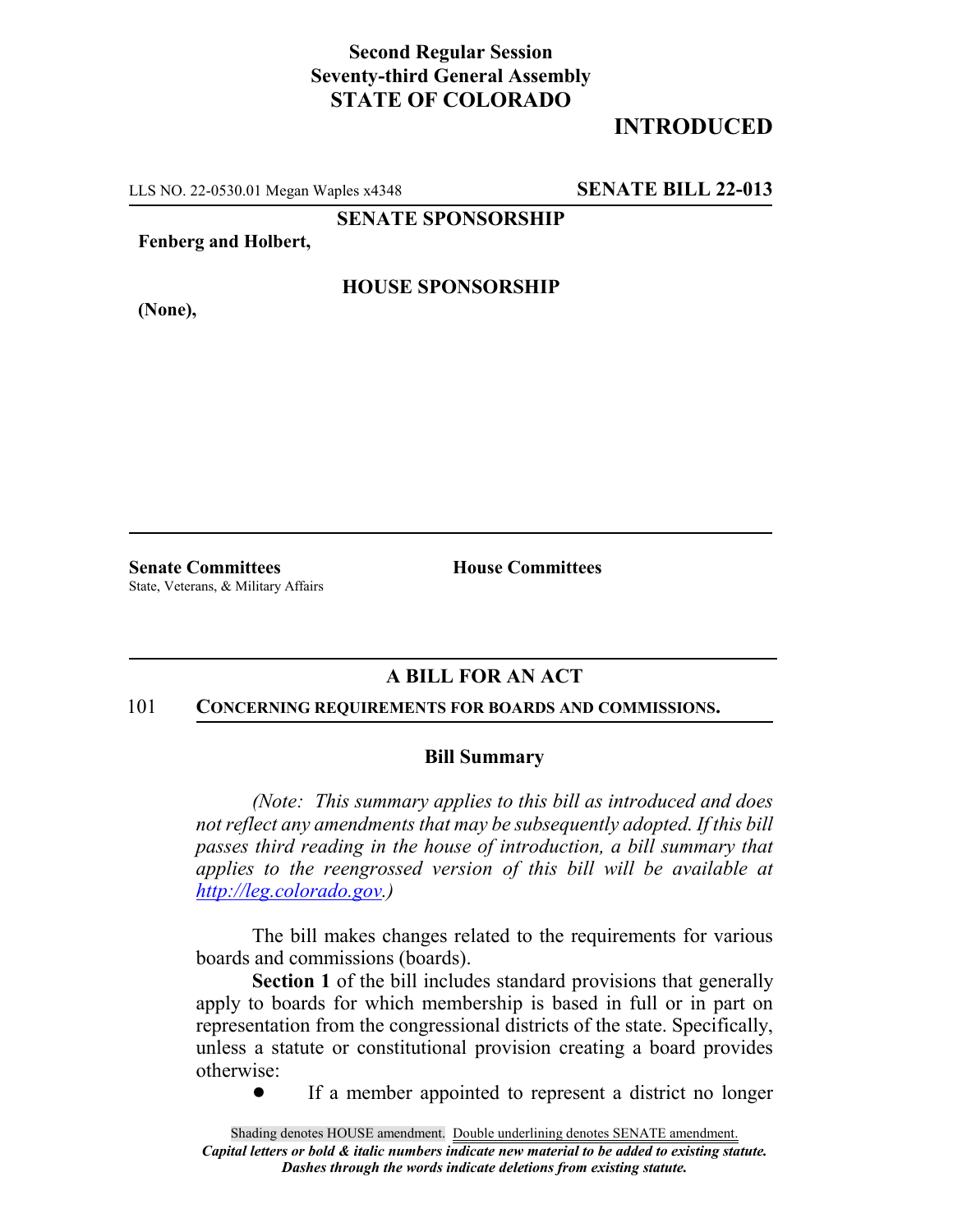resides in the district due solely to a change in the district's boundaries following redistricting, the member may serve the remainder of their term notwithstanding the nonresidency;

- If a board increases in size due to the addition of a new congressional district in the state, the appointing authority shall appoint a new member to represent the new district as soon as practicable; and
- If a board decreases in size due to the loss of a congressional district in the state, the appointing authority shall determine which current member's term should be terminated, or, if the member will be replaced by an at-large or other member, which member should be replaced at the expiration of the member's term. The appointing authority must attempt to ensure that the remaining membership adequately represents the remaining congressional districts.

**Section 2** establishes standard provisions that apply to all boards unless the statute or constitutional provision creating a board provides differently. The standard provisions include: requiring an appointing authority to fill a vacancy for the remainder of the unexpired term, allowing the designee of a state official to fulfill the official's duties on the board, defining the term "minimum majority" to mean the lowest number of members that is more than half, allowing members to participate in meetings of the board remotely, and clarifying how partial terms count towards any applicable term limit.

**Sections 33 and 40** update the statutes that establish the membership of the state board of education and the board of regents of the university of Colorado, respectively, both of which are elected boards created in the state constitution. For the state board of education, **section 33** provides for the election of one new member to represent the eighth congressional district and one new member from the state at large at the 2022 general election. For the board of regents, **section 40** requires the election of a member to represent the eighth congressional district in place of the election of a member representing the state at large at the 2022 general election.

**Sections 37, 42, 52, 60, 73, 85, 86, 90, 101, and 107** amend statutes governing boards for which membership is based on the number of congressional districts in the state. For each board, the total number of members is no longer specified. Instead, each statute provides for the appointment of members from each congressional district in the state plus, as applicable, additional members as is currently provided for each board. Provisions requiring staggering of terms and limits on the number of board members who may be affiliated with a single political party are amended to refer to a "minimum majority" of the board to accommodate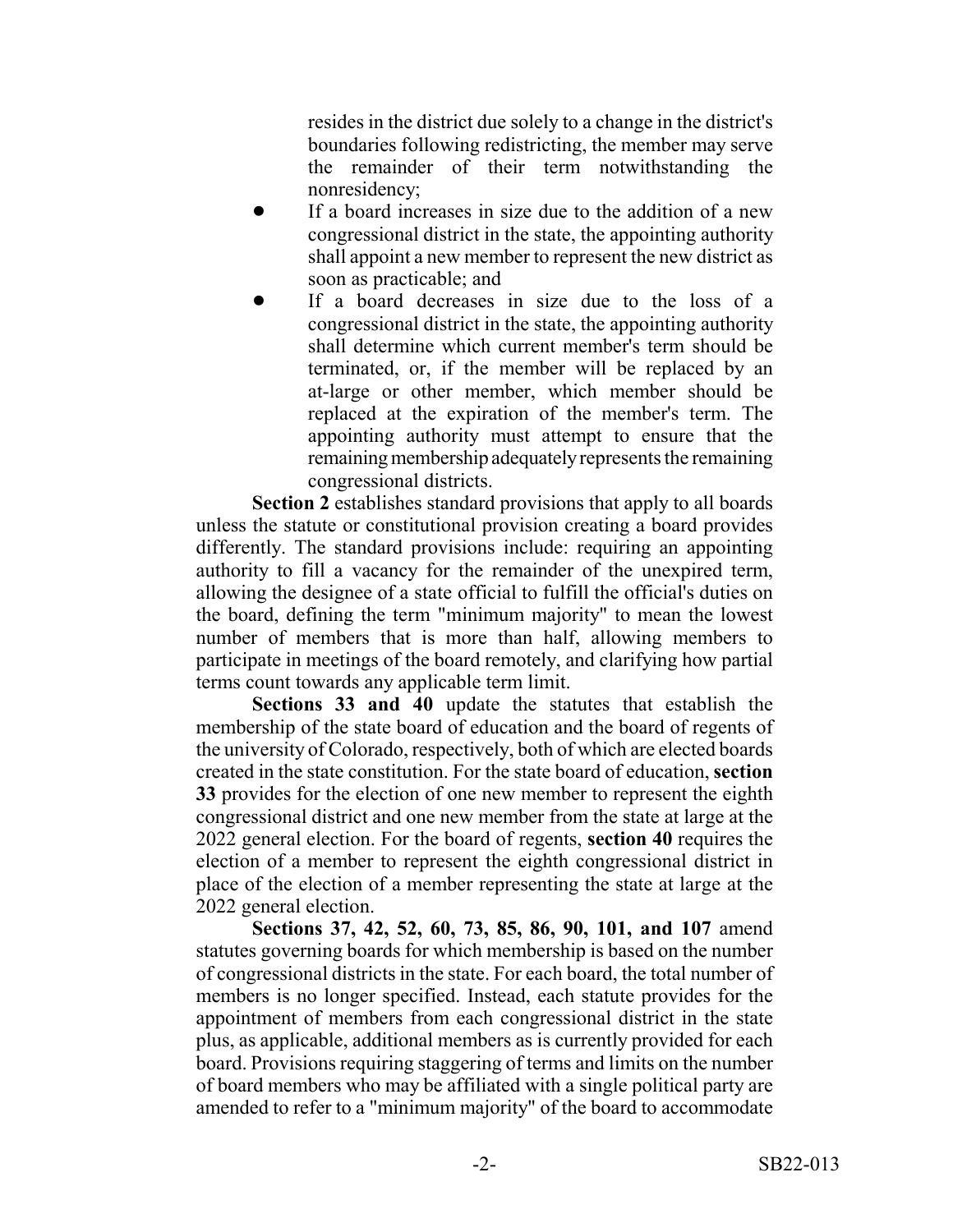any future changes in board membership resulting from changes in the number of Colorado congressional districts.

**Section 133** repeals a statute that addressed the impact of redistricting on boards following the 2000 federal decennial census, and a statute that adjusted the lengths of terms of members of certain boards in 1987.

The remaining sections of the bill make changes to statutory provisions governing various boards with appointed members, including:

- Repealing deadlines for events or actions that have already occurred;
- Repealing language setting specific expiration dates or requirements for board members' terms in order to create staggering of the board members' terms, and replacing it with a general requirement that the terms of office are staggered;
- Repealing requirements for notice and hearing before a board member can be removed for cause by an appointing authority;
- Repealing, for certain boards, the requirement that a board member serve until the board member's successor is confirmed by the senate;
- ! Updating archaic language to conform to current drafting standards;
- Reorganizing sections to clarify requirements related to appointments, qualifications for appointees, and terms of office;
- Clarifying requirements related to the number of board members that may be affiliated with one political party; and
- **I.** Making conforming amendments.

1 *Be it enacted by the General Assembly of the State of Colorado:*

2 **SECTION 1.** In Colorado Revised Statutes, **repeal and reenact,**

- 3 **with amendments,** 24-1-135 as follows:
- 

# 4 **24-1-135. Effect of congressional redistricting on boards and**

- 5 **commissions definition.** (1) AS USED IN THIS SECTION, "BOARD"
- 6 INCLUDES ANY BOARD, COMMISSION, COMMITTEE, TASK FORCE, OR OTHER
- 7 SIMILAR BODY CREATED IN THE STATE CONSTITUTION OR STATE STATUTE.
- 8 (2) UNLESS A SECTION OF THE STATE CONSTITUTION OR A STATUTE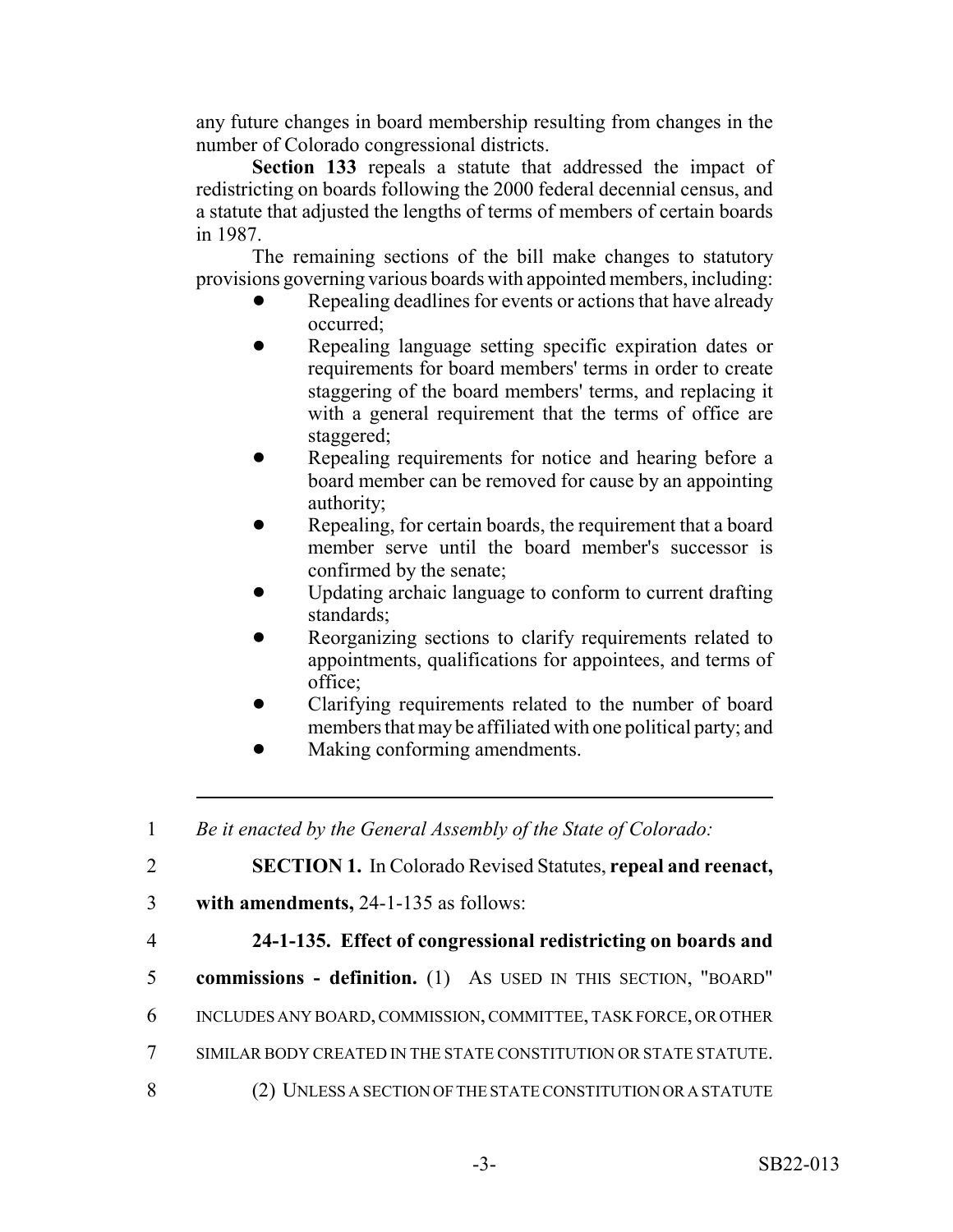CREATING A BOARD PROVIDES OTHERWISE:

 (a) ANY MEMBER OF A BOARD WHO WAS APPOINTED OR ELECTED TO THE OFFICE AS A RESIDENT OF A DESIGNATED CONGRESSIONAL DISTRICT PURSUANT TO ANY SECTION OF THE STATE CONSTITUTION OR ANY STATUTORY SECTION CREATING THE BOARD AND WHO NO LONGER RESIDES IN THE CONGRESSIONAL DISTRICT SOLELY BECAUSE OF A CHANGE MADE TO THE BOUNDARIES OF THE DISTRICT PURSUANT TO SECTIONS 44 TO 44.6 OF ARTICLE V OF THE STATE CONSTITUTION IS ELIGIBLE TO HOLD OFFICE FOR THE REMAINDER OF THE TERM TO WHICH THE MEMBER WAS ELECTED OR APPOINTED, NOTWITHSTANDING THE NONRESIDENCY OF THE MEMBER.

 (b) WHEN A BOARD INCREASES IN SIZE OR CHANGES IN COMPOSITION DUE TO THE ADDITION OF A CONGRESSIONAL DISTRICT FOLLOWING A FEDERAL DECENNIAL CENSUS, AN APPOINTING AUTHORITY RESPONSIBLE FOR MAKING APPOINTMENTS OF MEMBERS FROM THE STATE'S CONGRESSIONAL DISTRICTS SHALL APPOINT A MEMBER TO REPRESENT THE NEW DISTRICT AS SOON AS PRACTICABLE IN THE YEAR FOLLOWING THE APPROVAL OF THE NEW CONGRESSIONAL DISTRICT'S BOUNDARIES PURSUANT TO SECTIONS 44 TO 44.6 OF ARTICLE V OF THE STATE CONSTITUTION. THE NEWLY APPOINTED MEMBER SERVES A FULL TERM AS SET FORTH IN THE STATE CONSTITUTION OR STATUTE FOR A MEMBER OF THE BOARD; EXCEPT THAT THE APPOINTING AUTHORITY MAY APPOINT THE MEMBER FOR A SHORTER TERM IF NECESSARY TO PRESERVE ANY REQUIRED 23 STAGGERING OF THE TERMS OF THE MEMBERS OF THE BOARD.

**(c) (I)** WHEN A BOARD DECREASES IN SIZE OR CHANGES IN COMPOSITION DUE TO THE LOSS OF A CONGRESSIONAL DISTRICT FOLLOWING A FEDERAL DECENNIAL CENSUS, AN APPOINTING AUTHORITY RESPONSIBLE FOR MAKING APPOINTMENTS OF MEMBERS FROM THE STATE'S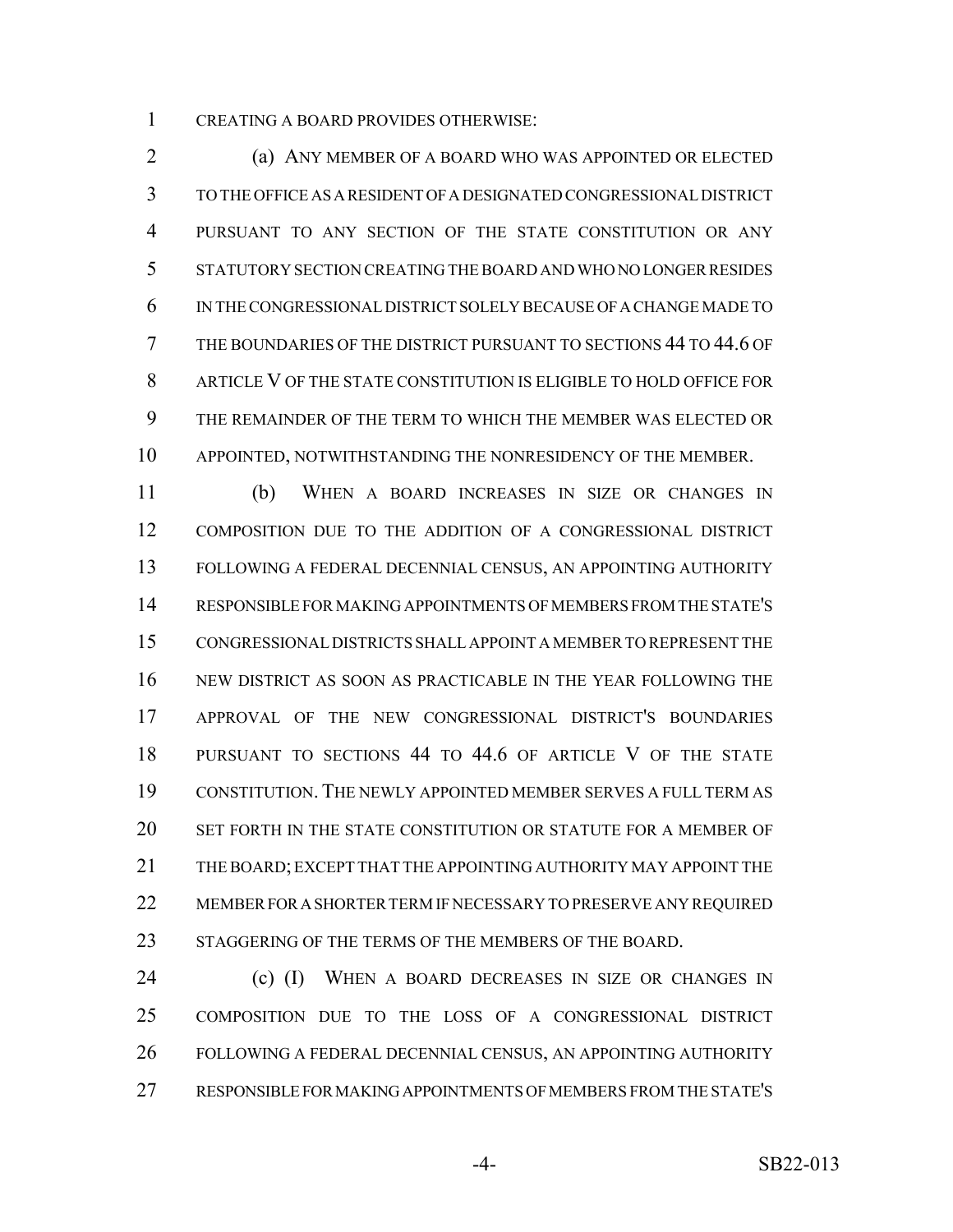CONGRESSIONAL DISTRICTS SHALL REVIEW THE CURRENT APPOINTMENTS 2 TO THE BOARD AND:

 (A) IF THE BOARD DECREASES IN SIZE, SELECT ONE BOARD MEMBER WHOSE TERM SHALL BE TERMINATED ON JUNE 30 OF THE YEAR FOLLOWING THE CHANGE IN THE NUMBER OF CONGRESSIONAL DISTRICTS; OR

 (B) IF THE BOARD CHANGES IN COMPOSITION, SELECT ONE BOARD MEMBER APPOINTED TO REPRESENT A CONGRESSIONAL DISTRICT TO BE REPLACED WITH AN AT-LARGE OR OTHER MEMBER WHEN THE MEMBER'S TERM EXPIRES.

 (II) IN MAKING THE SELECTIONS REQUIRED BY SUBSECTION (2)(c)(I) OF THIS SECTION, THE APPOINTING AUTHORITY SHALL CONSIDER 12 HOW WELL THE CURRENT APPOINTMENTS REPRESENT THE STATE'S NEW CONGRESSIONAL DISTRICTS AND ATTEMPT TO ENSURE ADEQUATE REPRESENTATION FOR THE NEW DISTRICTS AMONG THE REMAINING BOARD MEMBERS FOR THE REMAINDER OF THEIR TERMS. IF NECESSARY, THE APPOINTING AUTHORITY SHALL CLARIFY WHICH DISTRICTS THE REMAINING MEMBERS REPRESENT AND MAY ADJUST THE TERMS OF THE REMAINING MEMBERS TO PRESERVE ANY REQUIRED STAGGERING OF THE TERMS OF THE MEMBERS OF THE BOARD.

 **SECTION 2.** In Colorado Revised Statutes, **add** 24-1-135.5 as follows:

 **24-1-135.5. Boards and commissions - definitions.** (1) AS USED IN THIS SECTION, "BOARD" INCLUDES ANY BOARD, COMMISSION, COMMITTEE, TASK FORCE, OR OTHER SIMILAR BODY CREATED IN THE STATE CONSTITUTION OR STATE STATUTE.

26 (2) UNLESS A SECTION OF THE STATE CONSTITUTION OR A STATUTE CREATING A BOARD PROVIDES OTHERWISE: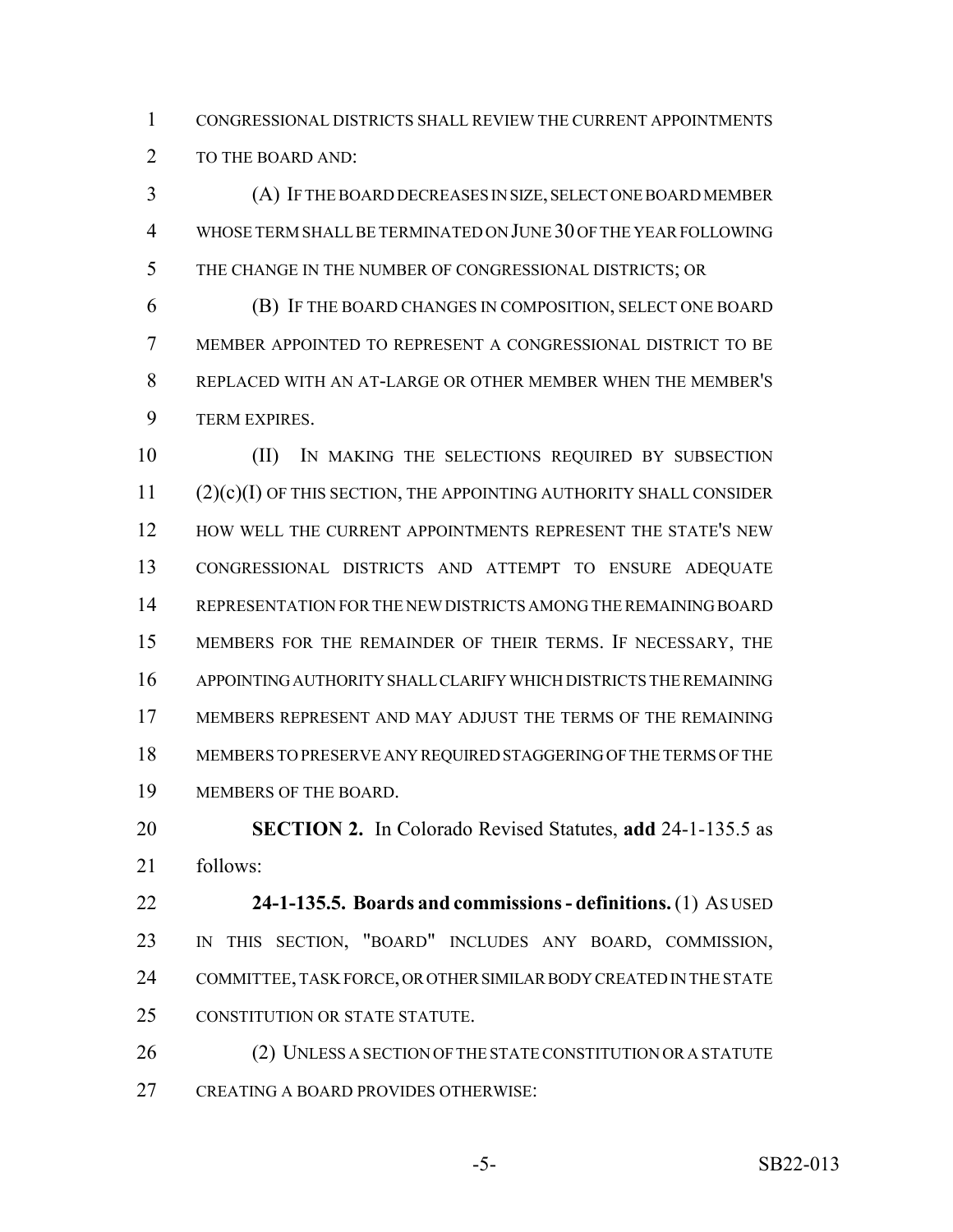(a) ANY VACANCY IN AN APPOINTED OFFICE ON A BOARD ARISING FOR ANY REASON OTHER THAN THE EXPIRATION OF THE MEMBER'S TERM SHALL BE FILLED BY THE APPOINTING AUTHORITY WHO MADE THE INITIAL APPOINTMENT FOR THE REMAINDER OF THE UNEXPIRED TERM. AN APPOINTMENT TO FILL A VACANCY IS SUBJECT TO THE SAME QUALIFICATIONS AND CONDITIONS AS SET FORTH IN STATUTE OR IN THE STATE CONSTITUTION FOR THE VACANT POSITION.

 (b) NOTWITHSTANDING THE TERM LENGTH SET FORTH IN STATUTE OR THE STATE CONSTITUTION, AN APPOINTED MEMBER CONTINUES TO SERVE UNTIL THE MEMBER'S SUCCESSOR IS DULY APPOINTED.

 (c) WHEN THE DIRECTOR OR EXECUTIVE DIRECTOR OF AN EXECUTIVE AGENCY, A DIVISION OF AN EXECUTIVE AGENCY, OR AN OFFICE WITHIN AN EXECUTIVE AGENCY IS AN EX OFFICIO MEMBER OF A BOARD, THE DIRECTOR OR EXECUTIVE DIRECTOR MAY DESIGNATE ANOTHER PERSON WITHIN THE EXECUTIVE AGENCY TO FULFILL THE DIRECTOR OR EXECUTIVE DIRECTOR'S DUTIES ON THE BOARD.

 (d) WHEN A CONSTITUTIONAL OR STATUTORY PROVISION THAT CREATES OR CONCERNS ACTIVITIES OF A BOARD INCLUDES A REQUIREMENT THAT APPLIES TO A "MINIMUM MAJORITY" OF THE MEMBERSHIP OF A BOARD, "MINIMUM MAJORITY" MEANS THE LOWEST NUMBER OF MEMBERS 21 THAT IS MORE THAN HALF OF ALL BOARD MEMBERS.

 (e) A MEMBER OF A BOARD MAY PARTICIPATE REMOTELY IN BOARD MEETINGS IF ALLOWED BY THE BOARD'S POLICIES OR BYLAWS, INCLUDING 24 FOR THE PURPOSES OF ESTABLISHING A QUORUM OF THE BOARD. REMOTE PARTICIPATION BY A MEMBER AT A BOARD MEETING MUST BE RECORDED 26 IN THE MEETING MINUTES.

(f) FOR THE PURPOSES OF ANY TERM LIMIT THAT APPLIES TO THE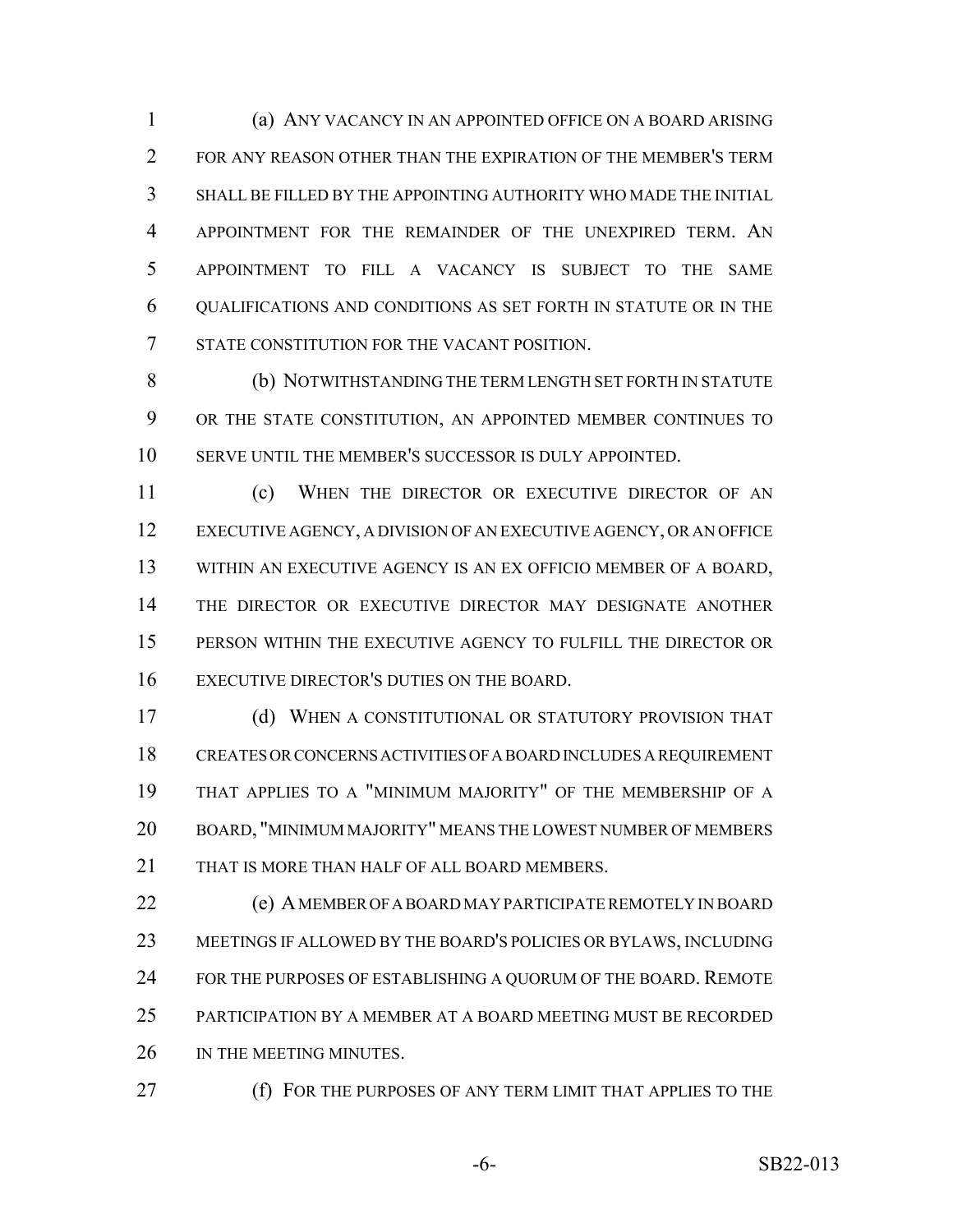MEMBERS OF A BOARD, A PARTIAL TERM COUNTS TOWARD THE TERM LIMIT ONLY IF THE PARTIAL TERM WAS MORE THAN HALF THE LENGTH OF A STANDARD TERM FOR A MEMBER OF THAT BOARD. **SECTION 3.** In Colorado Revised Statutes, **amend** 8-14.5-104 as follows: **8-14.5-104. Creation of board.** (1) (a) There is hereby created in the division the workers' compensation cost containment board, to be composed of seven members AS FOLLOWS: (I) The commissioner of insurance; (II) The chief executive officer of Pinnacol Assurance; and (III) Five members appointed by the governor and confirmed by 12 the senate. The appointed members of the board shall be chosen among the following: (A) Employers or their designated representatives engaged in businesses having workers' compensation insurance rates in the upper five percent of the rate schedule; (B) Actuaries or executives with risk management experience in the insurance industry; or (C) Employers who have demonstrated good risk management experience with respect to their workers' compensation insurance. 21 (b) (I) THE APPOINTED MEMBERS OF THE BOARD SHALL SERVE FOR 22 TERMS OF THREE YEARS AND MAY BE REAPPOINTED; EXCEPT THAT THE TERMS SHALL BE STAGGERED SO THAT NO MORE THAN THREE MEMBERS' 24 TERMS EXPIRE THE SAME YEAR. 25 (II) THE CHIEF EXECUTIVE OFFICER OF PINNACOL ASSURANCE AND 26 THE COMMISSIONER OF INSURANCE SHALL SERVE CONTINUOUSLY. (2) MEMBERS OF THE BOARD SERVE WITHOUT COMPENSATION BUT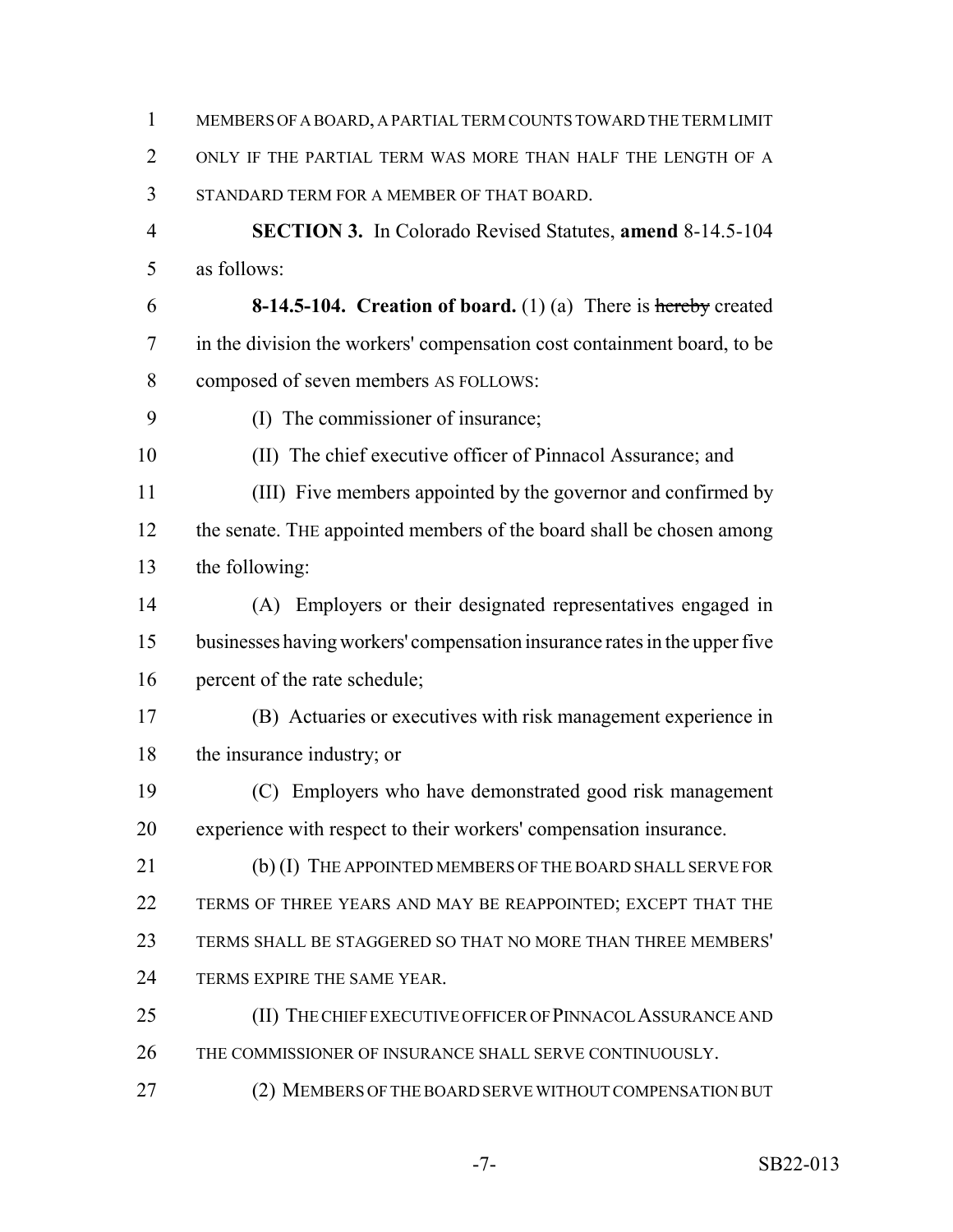1 ARE ENTITLED TO REIMBURSEMENT FOR ACTUAL AND NECESSARY 2 TRAVELING AND SUBSISTENCE EXPENSES INCURRED IN THE PERFORMANCE 3 OF THEIR OFFICIAL DUTIES AS MEMBERS OF THE BOARD.

 $(2)$  (3) The board shall exercise its powers and perform its functions under the department and the director of the division as if the same were transferred to the department by a **type 2** transfer, as such transfer is defined in the "Administrative Organization Act of 1968", 8 article 1 of title 24. C.R.S.

9 (3) The appointed members of the board shall serve for terms of 10 three years and may be reappointed; except that, of the members first 11 appointed, two shall serve for terms of three years; two shall serve for 12 terms of two years, and one shall serve for a term of one year. The chief 13 executive officer of Pinnacol Assurance and the commissioner of 14 insurance shall serve continuously.

15 (4) Members of the board shall receive no compensation but shall 16 be reimbursed for actual and necessary traveling and subsistence expenses 17 incurred in the performance of their official duties as members of the 18 board.

19 **SECTION 4.** In Colorado Revised Statutes, 8-20.5-104, **amend** 20 (1) as follows:

 **8-20.5-104. Rules - petroleum storage tank committee.** 22 (1) (a) The governor shall appoint a THERE IS CREATED THE petroleum 23 storage tank committee, which shall consist CONSISTS of seven members who have technical expertise and knowledge in fields related to corrective actions taken to mitigate underground and aboveground storage tank releases.

27 (b) THE COMMITTEE CONSISTS OF: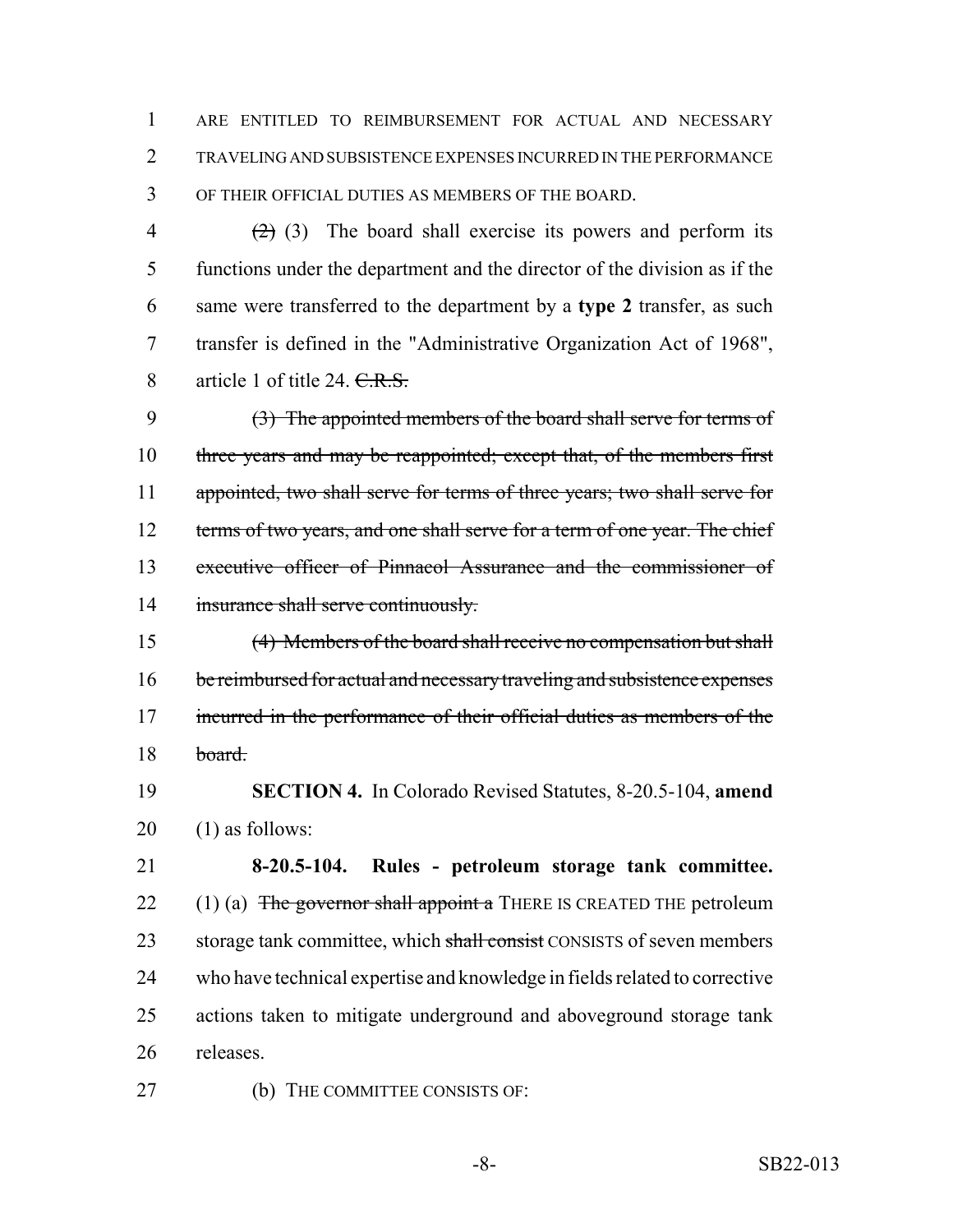| $\mathbf{1}$   | (I) THE FOLLOWING PERMANENT MEMBERS:                                       |
|----------------|----------------------------------------------------------------------------|
| $\overline{2}$ | (A) The director of the division of oil and public safety or the           |
| 3              | director's designee;                                                       |
| $\overline{4}$ | (B) The executive director of the department or the EXECUTIVE              |
| 5              | DIRECTOR's designee; of the executive director, and                        |
| 6              | $(C)$ An owner or operator; shall be permanent members of the              |
| 7              | committee. AND                                                             |
| 8              | (II) The remaining Four members of the committee APPOINTED BY              |
| 9              | THE GOVERNOR WHO shall be chosen from among the following groups,          |
| 10             | with no more than one member representing each group:                      |
| 11             | (A) Fire protection districts;                                             |
| 12             | (B) Elected local governmental officials;                                  |
| 13             | (C) Companies that refine and retail motor fuels in Colorado;              |
| 14             | (D) Companies that wholesale motor fuels in Colorado;                      |
| 15             | (E) Owners and operators of independent retail outlets;                    |
| 16             | (F) Companies that conduct corrective actions or install and repair        |
| 17             | underground and aboveground storage tanks; and                             |
| 18             | (G) Private citizens or interest groups.                                   |
| 19             | (c) The department shall provide staff to support the activities of        |
| 20             | the committee.                                                             |
| 21             | SECTION 5. In Colorado Revised Statutes, 8-44-206, amend (2)               |
| 22             | as follows:                                                                |
| 23             | 8-44-206. Guaranty fund - immediate payment fund - special                 |
| 24             | funds board - creation. (2) Creation of special funds board - duties.      |
| 25             | (a) For the purposes of carrying out this section, there is hereby created |
| 26             | a special funds board, which shall exercise its powers and perform its     |
| 27             | duties and functions as specified in this subsection (2) under the         |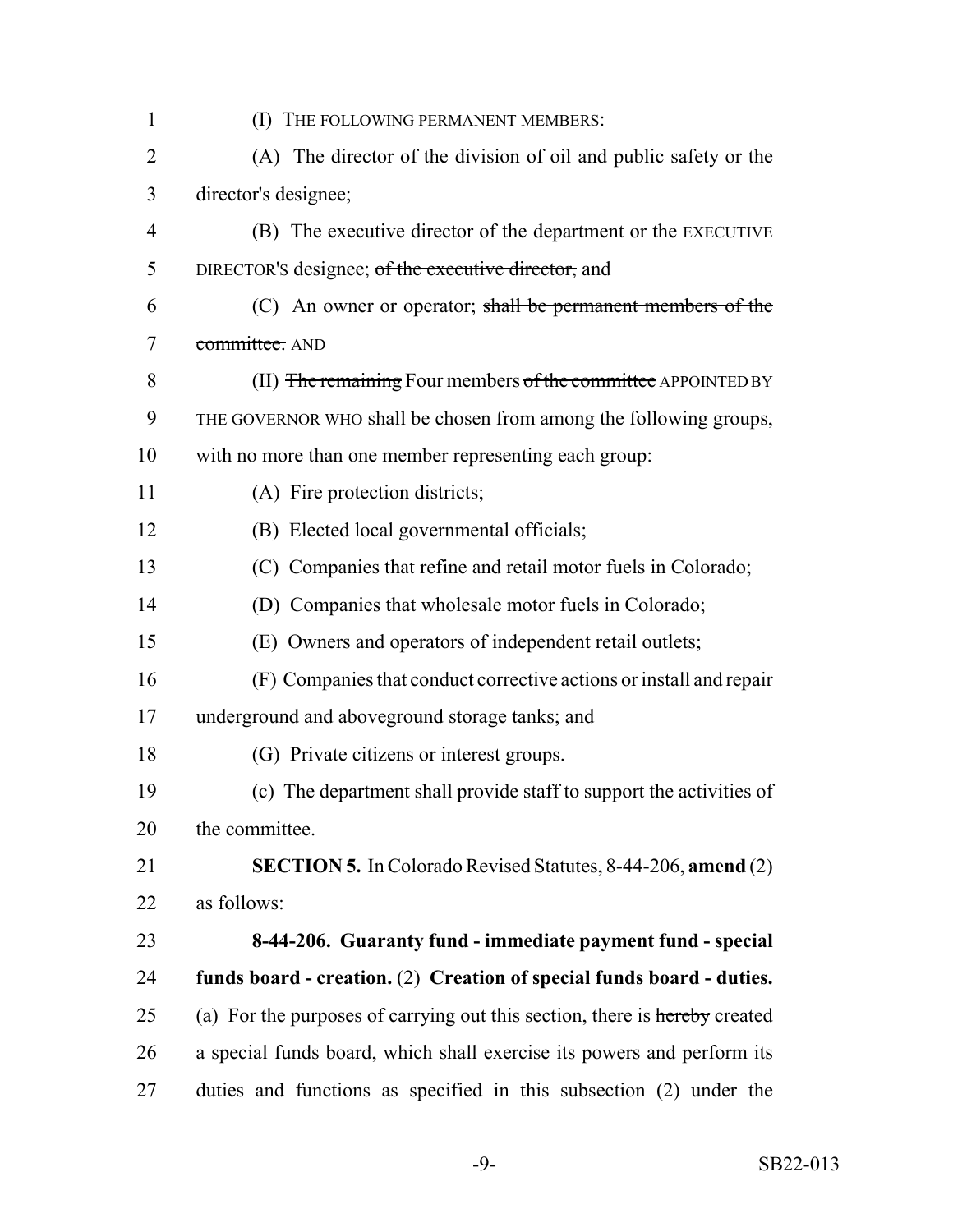department of labor and employment as if the same were transferred to the department by a **type 2** transfer as such transfer is defined in the 3 "Administrative Organization Act of 1968", article 1 of title 24. C.R.S.

- (b) Said board shall be composed THE BOARD CONSISTS of five members AS FOLLOWS:
- (I) Four members APPOINTED BY THE GOVERNOR AND CONFIRMED BY THE SENATE, who are managers or employees of self-insured employers in good standing, two of whom shall demonstrate knowledge of risk management and finance; and
- 

(II) The executive director.

 (b) (c) With the exception of the executive director, the board 12 members shall be appointed by the governor and approved by the senate. 13 The terms of the members of the board first appointed shall be four years, 14 three years, two years, and one year, respectively. Thereafter, The term 15 for each appointed board member shall be IS four years; EXCEPT THAT THE TERMS SHALL BE STAGGERED SO THAT NO MORE THAN ONE MEMBER'S TERM EXPIRES IN ONE YEAR. Members of the board may be reappointed and the executive director shall serve continuously.

 $\left(\text{e}\right)$  (d) The Members of the board shall receive no SERVE WITHOUT 20 compensation but shall be reimbursed ARE ENTITLED TO REIMBURSEMENT for actual and necessary traveling and subsistence expenses incurred in the performance of their duties as members of the board.

 $(d)$  (e) (I) The board shall determine the assessments to be made pursuant to subsections (3) and (4) of this section and shall determine the qualifications and requirements for any claims administrators hired to adjust the claims of a self-insurer who fails to meet  $\frac{1}{115}$  THE SELF-INSURER'S obligations with respect to benefits awarded pursuant to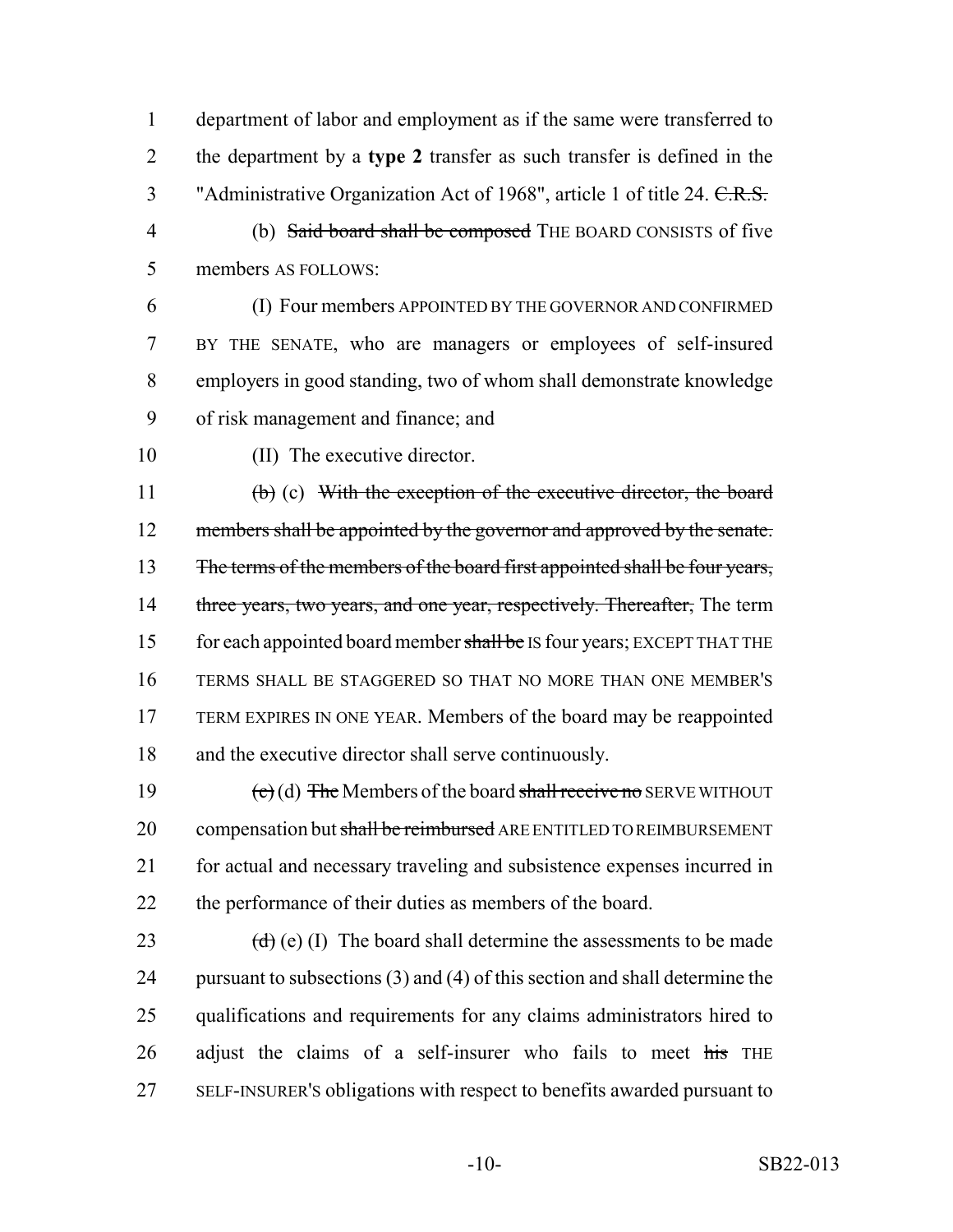1 articles 40 to 47 of this title TITLE 8.

2 (II) The board shall also participate, in an advisory capacity only, 3 in matters concerning the granting or termination of self-insurance 4 permits and the setting of security requirements.

5 **SECTION 6.** In Colorado Revised Statutes, 10-11-201, **amend** 6 (2)(c)(I) as follows:

7 **10-11-201. Title insurance commission - creation - advisory** 8 **body - appointment of members - meetings - repeal.** (2) (c) (I)  $\overline{ }$  In order 9 to ensure staggered terms, one member appointed under subparagraph (I) 10 of paragraph (a) of this subsection  $(2)$ , one member appointed under 11 subparagraph  $(H)$  of paragraph  $(a)$  of this subsection  $(2)$ , and two 12 members appointed under subparagraph (III) of paragraph (a) of this 13 subsection (2) shall be appointed for a term of two years and the 14 remaining appointees shall serve for a term of four years. Thereafter, The 15 terms of the members shall be ARE for four years; with EXCEPT THAT THE 16 TERMS SHALL BE STAGGERED SO THAT NO MORE THAN FIVE MEMBERS' 17 TERMS EXPIRE IN THE SAME YEAR.MEMBERS SHALL SERVE a maximum of 18 two consecutive terms.

19 **SECTION 7.** In Colorado Revised Statutes, 10-22-105, **amend** 20 (1) as follows:

 **10-22-105. Exchange board of directors.** (1) (a) There is hereby created the board of directors of the exchange. The board consists of 23 twelve members, of whom INCLUDING nine are voting members 24 APPOINTED PURSUANT TO SUBSECTION  $(1)(b)$  OF THIS SECTION and three  $\alpha$  are nonvoting, ex officio members AS SET FORTH IN SUBSECTION (1)(d) OF THIS SECTION.

27 (b) (I)  $\Theta$  or before July 1, 2011, The governor shall appoint five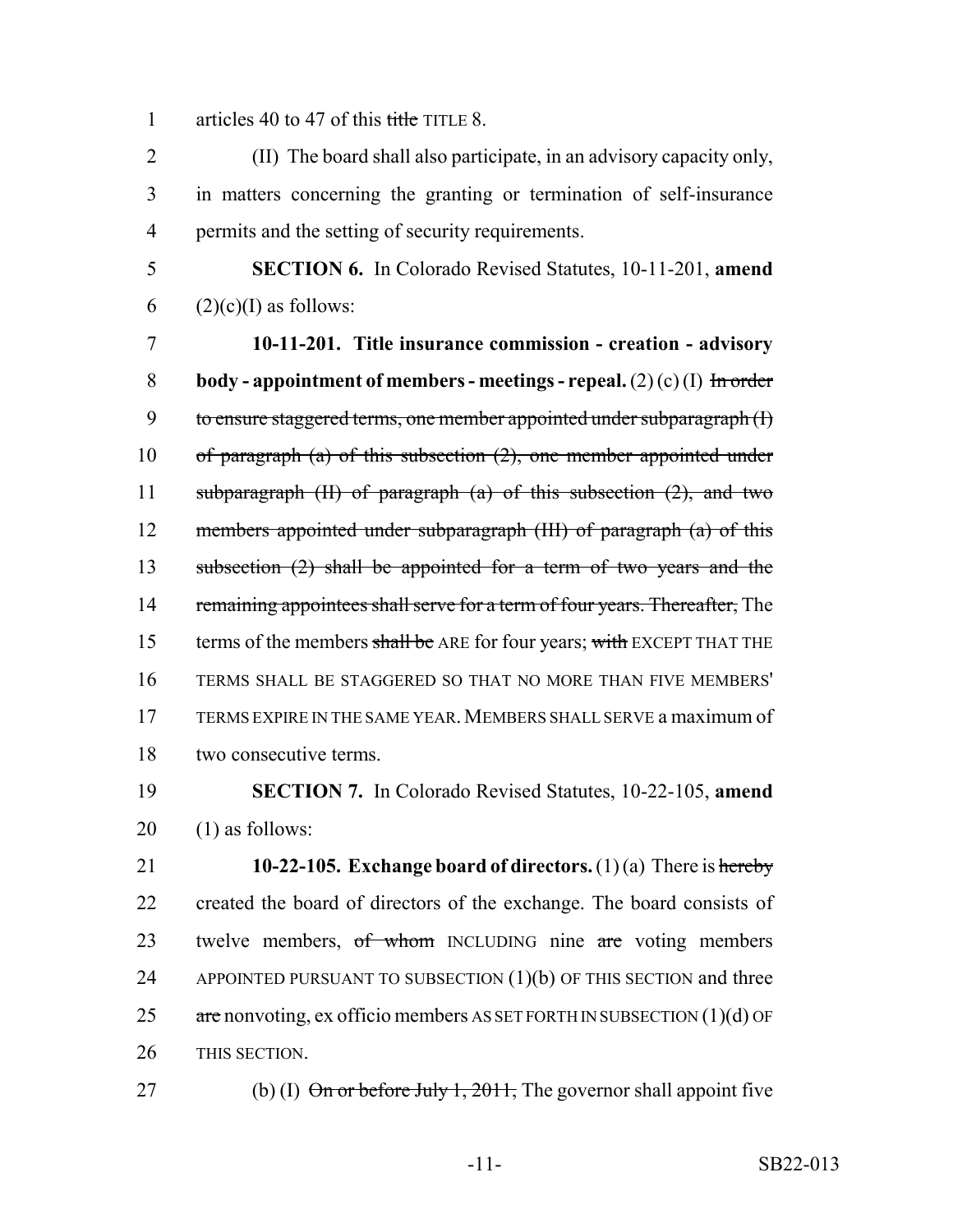voting members to the board, and the president of the senate, the minority leader of the senate, the speaker of the house of representatives, and the minority leader of the house of representatives shall each appoint one voting member to the board. The governor shall not appoint more than 5 three members from the same political party. The board shall elect one of its members as chair of the board.

 (II) APPOINTED members of the board may be removed by their 8 respective appointing authorities for cause. The person APPOINTING 9 AUTHORITY making the original appointment or reappointment, or whoever is entitled to make the appointment on the date of a vacancy, 11 shall fill the A vacancy by appointment for the remainder of an unexpired term.

 (III) THE TERM OF AN APPOINTED MEMBER IS FOUR YEARS; EXCEPT THAT THE TERMS SHALL BE STAGGERED SO THAT NO MORE THAN FIVE MEMBERS' TERMS EXPIRE IN THE SAME YEAR. Members may serve a maximum of two consecutive terms. If a member is appointed to fill a 17 vacancy and serves for more than half of the unexpired term, the member shall be eligible for appointment to only one more consecutive term.

19  $\text{(b)}$  (IV) The persons making the appointments APPOINTING AUTHORITIES shall coordinate appointments to ensure that there is broad 21 representation within the skill sets specified in this paragraph (b) 22 SUBSECTION  $(1)(b)(IV)$  and shall consider the geographic, economic, ethnic, and other characteristics of the state when making the appointments. A majority of the voting members must be business representatives or individuals who are not directly affiliated with the 26 insurance industry, and none shall be state employees. Of the members 27 first appointed, in order to ensure staggered terms, four of the governor's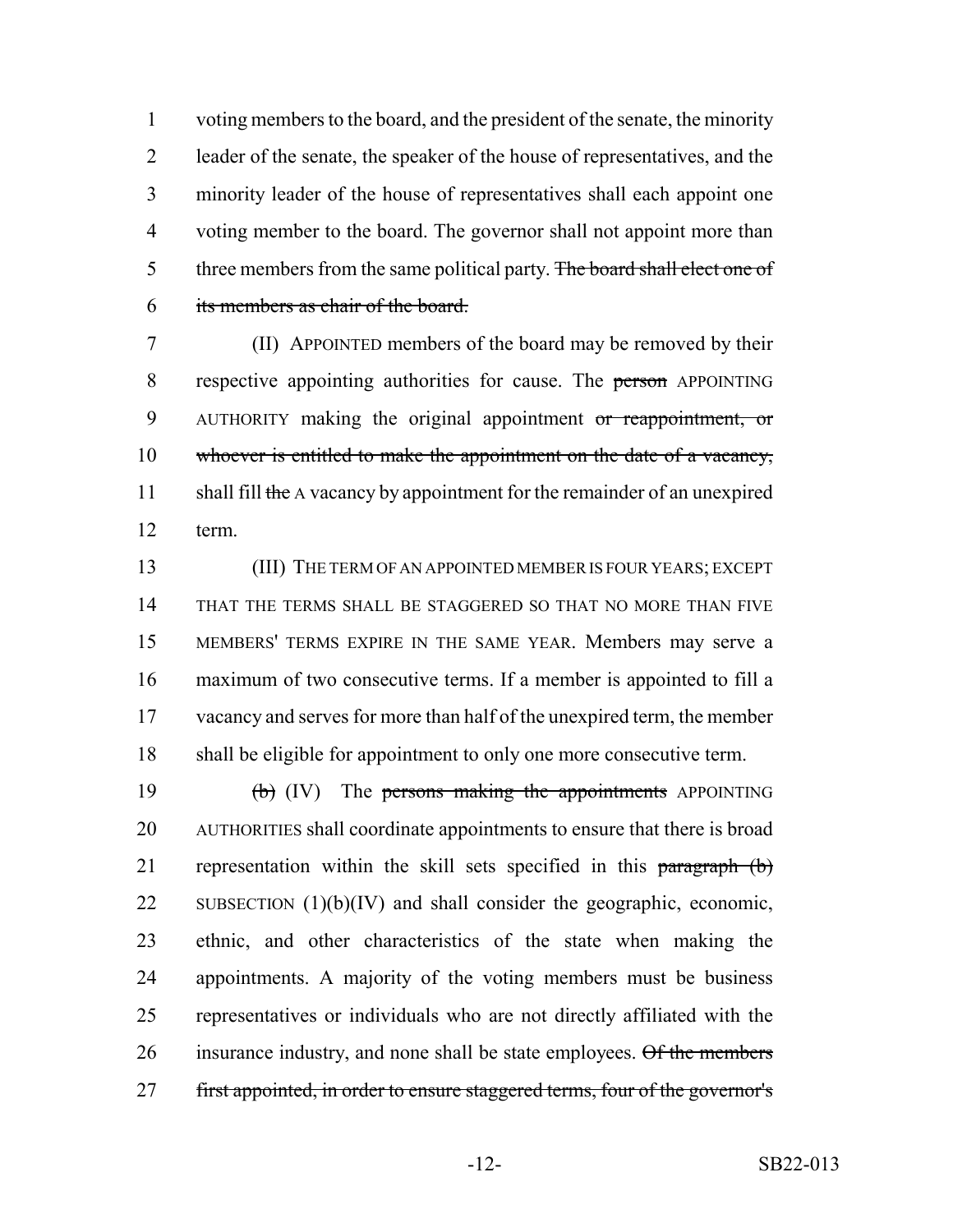| $\mathbf{1}$   | appointees shall serve for a term of two years and the remaining               |
|----------------|--------------------------------------------------------------------------------|
| $\overline{2}$ | governor's appointee and other initial appointees shall serve for a term of    |
| 3              | four years. Thereafter, the terms of the members shall be for four years.      |
| 4              | Each person appointed to the board should have demonstrated expertise          |
| 5              | in at least two, and in any case shall have demonstrated expertise in no       |
| 6              | less than one, of the following areas:                                         |
| 7              | $(H)$ (A) Individual health insurance coverage;                                |
| 8              | $(H)$ (B) Small employer health insurance;                                     |
| 9              | $(HH)$ (C) Health benefits administration;                                     |
| 10             | $(HV)$ (D) Health-care finance;                                                |
| 11             | $(\forall)$ (E) Administration of a public or private health-care delivery     |
| 12             | system;                                                                        |
| 13             | $(\forall f)$ (F) The provision of health-care services;                       |
| 14             | $(\forall H)(G)$ The purchase of health insurance coverage;                    |
| 15             | (VIII) (H) Health-care consumer navigation or assistance;                      |
| 16             | $(HX)$ (I) Health-care economics or health-care actuarial sciences;            |
| 17             | $(\mathbf{X})$ (J) Information technology; or                                  |
| 18             | $(\overline{XY})$ (K) Starting a small business with fifty or fewer employees. |
| 19             | (c) The executive director of the department of health care policy             |
| 20             | and financing, or his or her designee; the commissioner of insurance, or       |
| 21             | his or her designee; and the director of the office of economic                |
| 22             | development and international trade, or his or her designee, shall serve as    |
| 23             | nonvoting, ex officio members of the board.                                    |
| 24             | THE BOARD SHALL ELECT ONE OF ITS MEMBERS AS CHAIR OF<br>(d)                    |
| 25             | THE BOARD.                                                                     |
| 26             | <b>SECTION 8.</b> In Colorado Revised Statutes, 11-44-101.6, amend             |
| 27             | $(1)$ and $(3)$ ; and <b>repeal</b> $(10)$ as follows:                         |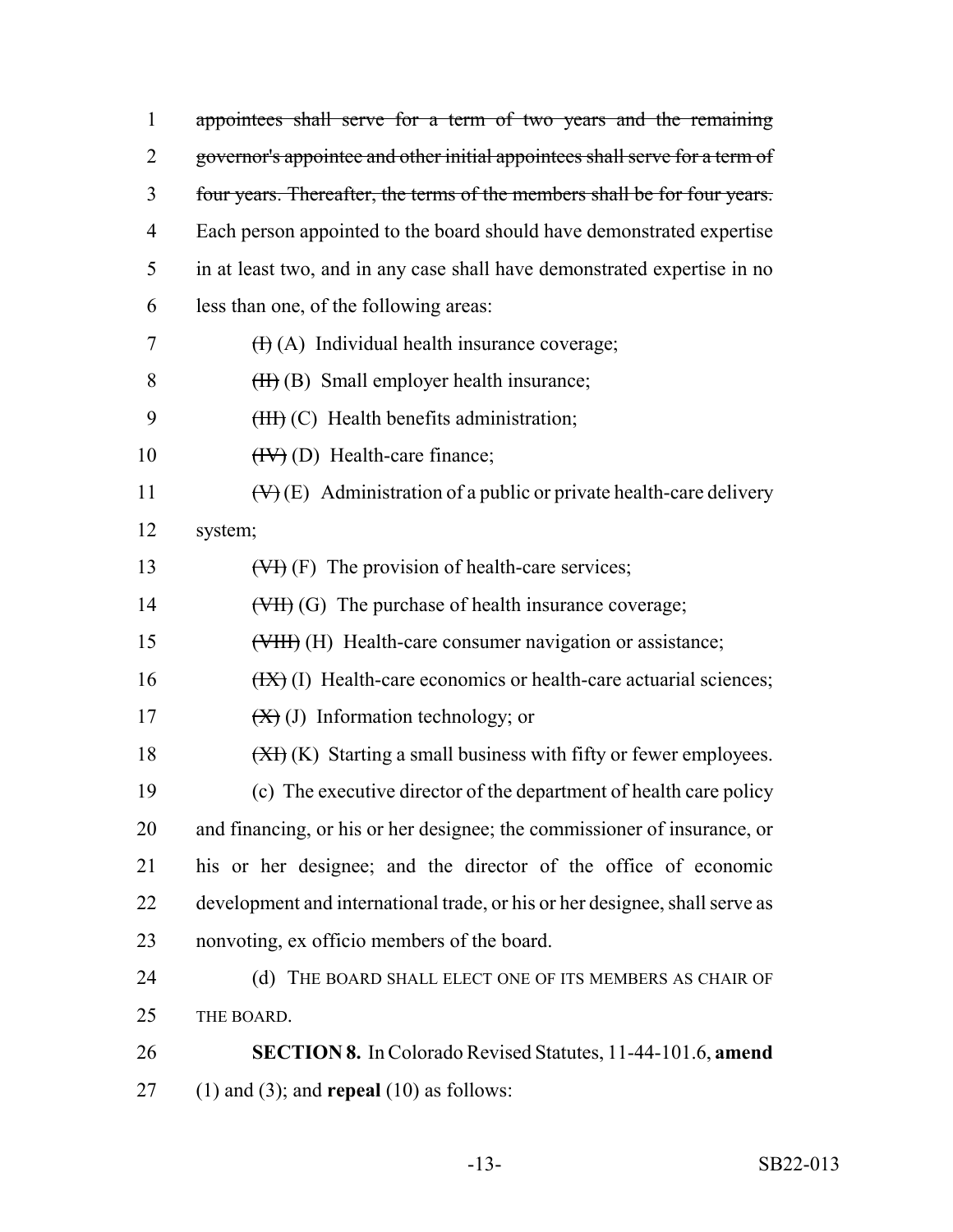**11-44-101.6. Financial services board - creation.** (1) There is 2 hereby established in the division the financial services board, which shall 3 consist CONSISTS of five members APPOINTED BY THE GOVERNOR WITH THE CONSENT OF THE SENATE.

 (3) Members shall be appointed by the governor, with the consent 6 of the senate. Appointments shall take effect on July 1, 1993. The term of 7 office of each member shall be IS four years; with the exception of the first appointments wherein two members shall be appointed for a 9 two-year term to effect the staggering of terms EXCEPT THAT THE TERMS SHALL BE STAGGERED SO THAT NO MORE THAN THREE MEMBERS' TERMS 11 EXPIRE IN THE SAME YEAR. The governor may after notice and hearing, 12 remove a member for cause. Any board member who is absent from three consecutive board meetings is subject to immediate removal by the governor.

 (10) For the fiscal year beginning July 1, 1993, all moneys necessary to fund the board, including but not limited to per diem 17 compensation and reimbursement of expenses for board members, shall be transferred from the moneys allocated for travel expenses for the division.

 **SECTION 9.** In Colorado Revised Statutes, 11-59-105, **amend** (1) as follows:

 **11-59-105. Colorado municipal bond supervision advisory board - creation.** (1) (a) There is hereby created the Colorado municipal bond supervision advisory board.

25 (b) to be composed of THE BOARD CONSISTS OF THE FOLLOWING MEMBERS:

(I) Three members of the general assembly;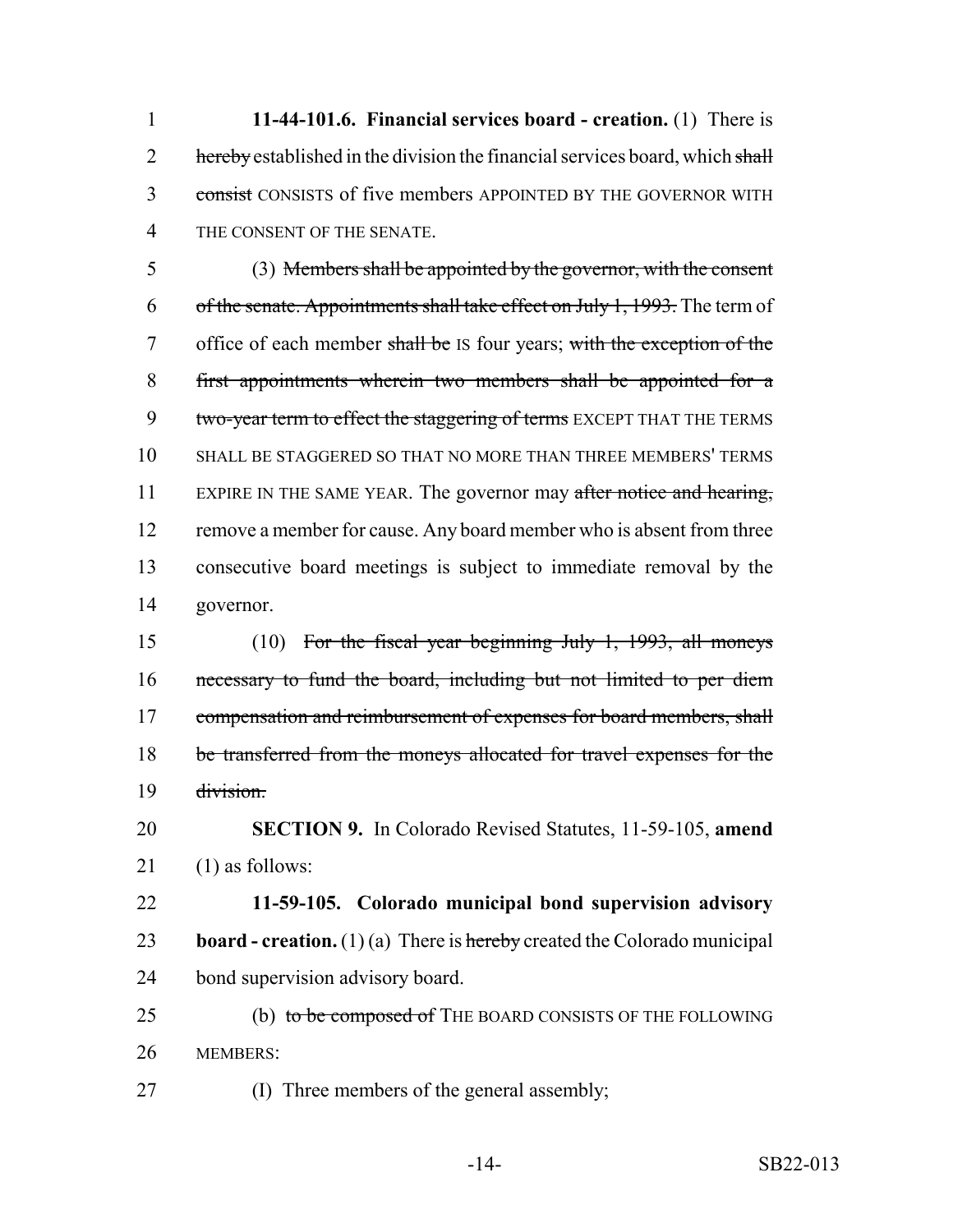(II) One municipal securities broker-dealer representative; (III) One representative of a county; (IV) One representative of a municipality; (V) One representative of a special district; (VI) One representative of banks that act as indenture trustees for municipal bond offerings; (VII) One bond counsel representative; (VIII) One real estate developer representative; (IX) Three members of the general public with experience in municipal financing as investors who are not associated with any of the other members or interests; and (X) Four owners of residential real property located in special districts who are not associated with any of the other members or interests. (c) Except for the legislative members, members of the board shall be appointed by the governor, who shall take into account the extent to which the board represents the geographic areas, population concentrations, and ethnic communities of this state. Appointments by the governor shall be for a period of four years. (d) The three members of the general assembly shall be appointed one each by the governor, the speaker of the house of representatives, and 22 the president of the senate. No more than two of said legislative members may be from the same major political party, and, except as provided in 24 paragraph (b) of this subsection  $(1)$  SUBSECTION  $(1)(h)$  OF THIS SECTION, each such legislative member shall be appointed for a term of two years or for the same term to which they were elected, whichever is less. Successors shall be appointed in the same manner as the original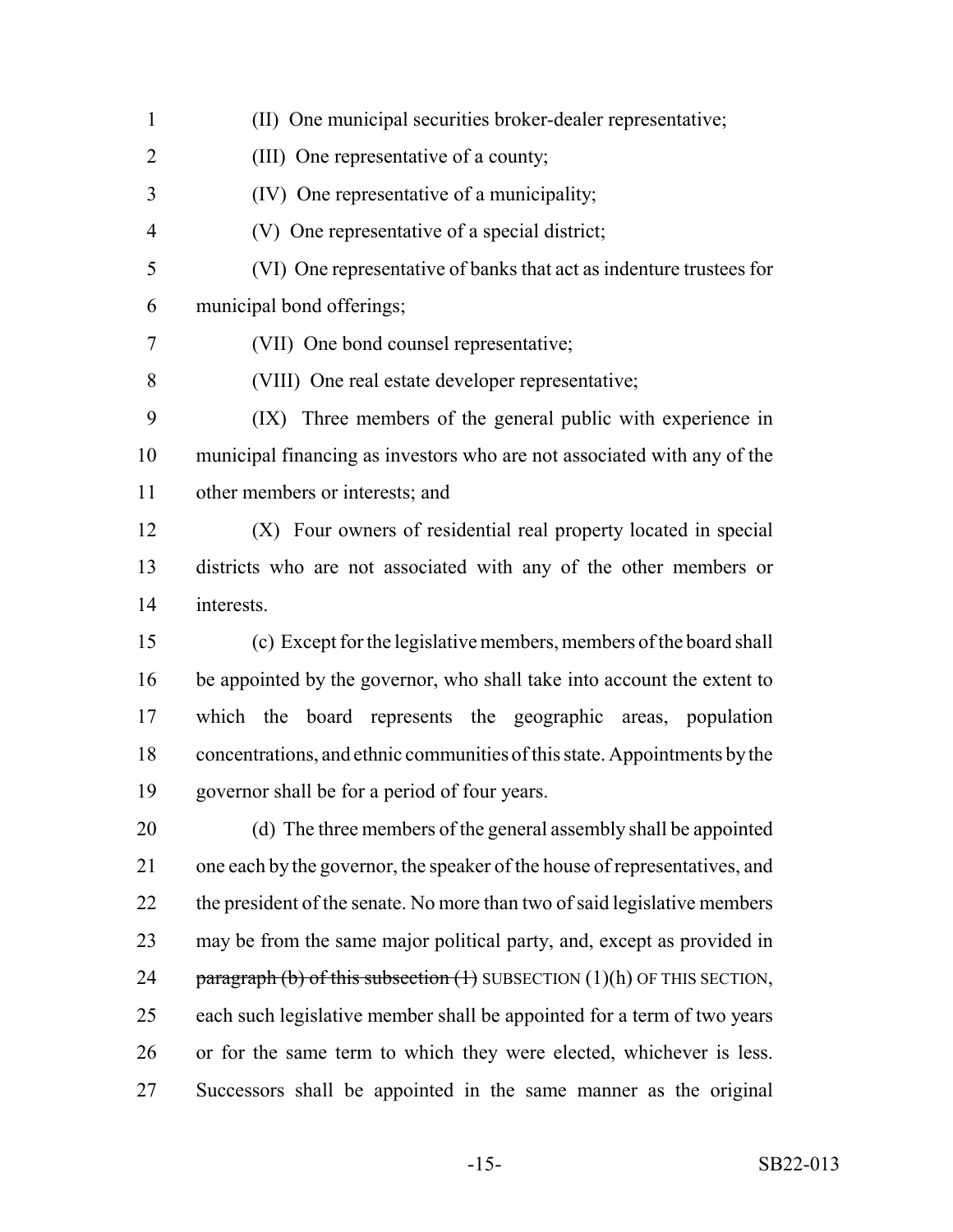members. Vacancies of all other members shall be filled by appointment by the governor for unexpired terms. In the case of a vacancy, the remaining members of the board shall exercise all the powers and authority of the board until such vacancy is filled.

5 (e) The board shall choose its own chairperson CHAIR by majority 6 vote of the quorum present at a meeting called for the purpose of electing 7 a chairperson CHAIR. The board shall meet not less than annually.

8 (f) Except as otherwise provided in section 2-2-326, C.R.S., 9 members of the board shall receive no SERVE WITHOUT compensation but shall be reimbursed ARE ENTITLED TO REIMBURSEMENT for all actual and necessary expenses incurred in the performance of their duties, and such expenses shall be paid from the appropriations from the division of securities cash fund created in section 11-51-707.

14 (g) A majority of the board shall constitute CONSTITUTES a 15 quorum to transact business and for the exercise of any of the powers or 16 authority conferred.

17 (b) (h) The terms of the members appointed by the speaker of the 18 house of representatives and the president of the senate and who are 19 serving on March 22, 2007, shall be extended to and expire on or shall 20 terminate on the convening date of the first regular session of the 21 sixty-seventh general assembly. As soon as practicable after such 22 convening date, the speaker and the president shall each appoint or 23 reappoint one member in the same manner as provided in paragraph  $(a)$ 24 of this subsection (1). Thereafter, The terms of members appointed or 25 reappointed by the speaker and the president shall expire on the 26 convening date of the first regular session of each general assembly, and 27 all subsequent appointments and reappointments by the speaker and the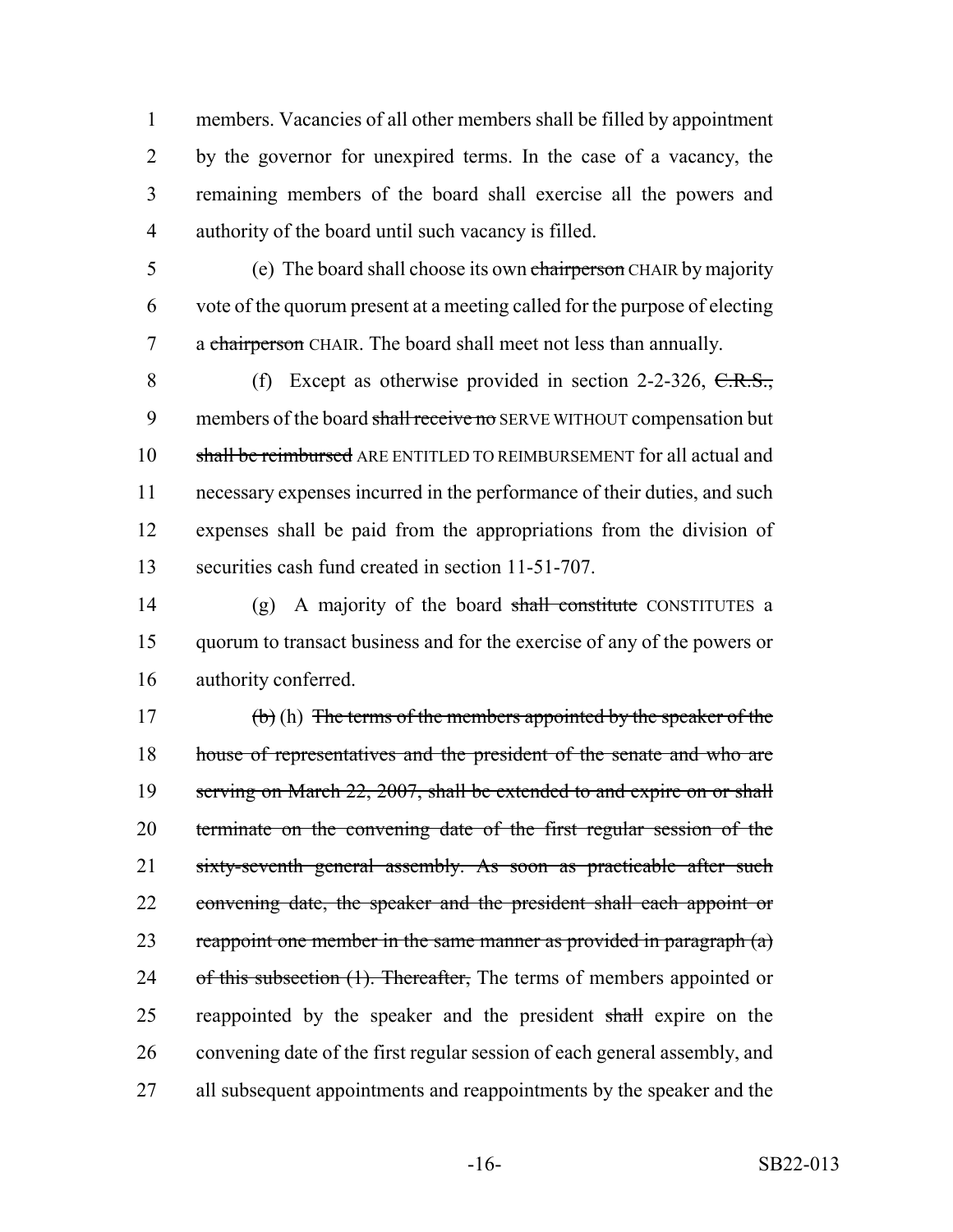president shall be made as soon as practicable after such convening date. The person making the original appointment or reappointment shall fill any vacancy by appointment for the remainder of an unexpired term. 4 Members appointed or reappointed by the speaker and the president shall 5 serve at the pleasure of the appointing authority and shall continue in office until the member's successor is appointed.

7 **SECTION 10.** In Colorado Revised Statutes, **amend** 11-102-103 8 as follows:

9 **11-102-103. Banking board - repeal.** (1)  $(a)$  There is hereby 10 established in the division a banking board, which shall consist CONSISTS 11 of nine members as further specified in this section APPOINTED BY THE 12 GOVERNOR, WITH THE CONSENT OF THE SENATE, AS FOLLOWS:

13 (b) The members of the banking board serving on June 30, 2003, 14 shall continue to serve until the expiration of their terms of office in 15 accordance with the provisions of this section.

16 (2) (a) There shall be Five members who during their tenure are, 17 and shall MUST remain, executive officers of state banks, each of whom 18 shall MUST have not less than five years' practical experience as an active 19 executive officer of a bank. At least two of such members shall represent 20 banks having less than one hundred fifty million dollars in total assets at 21 the time of their appointment.

22 (b) There shall be One member who during his or her THE 23 MEMBER's tenure is, and shall MUST remain, an executive officer of a 24 business licensed pursuant to article 110 of this title 11;

25 (c) There shall be One member who during his or her THE 26 MEMBER's tenure is, and shall MUST remain, the executive officer of a 27 trust company; AND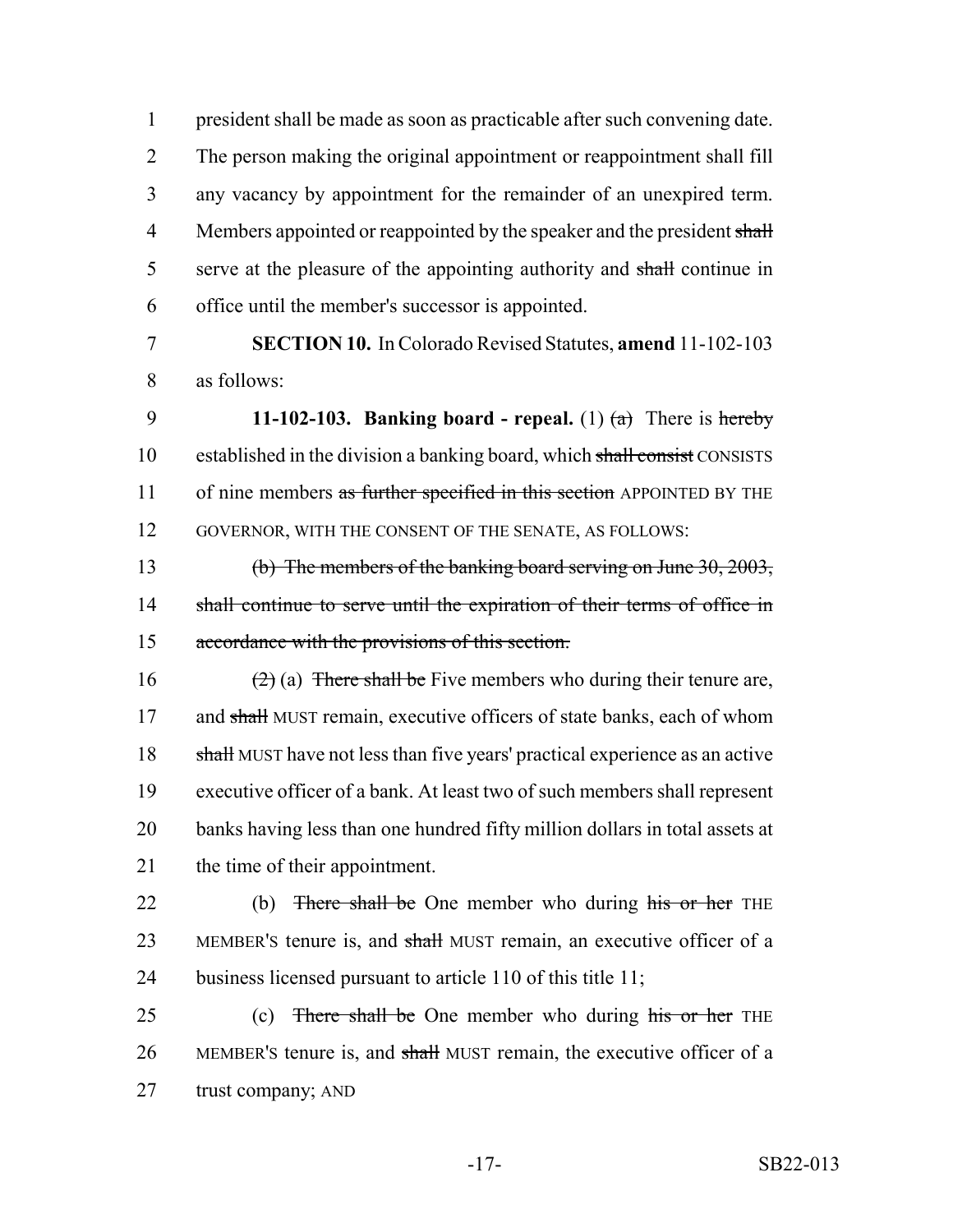1 (d) There shall also be Two members to WHO serve as public 2 members of the banking board who shall have expertise in finance 3 through their current experience in business, industry, agriculture, or 4 education.

 $(3)(2)$  No member of the banking board shall have any interest, direct or indirect, in a bank in which another member of the banking board has any such interest. Not more than one of the members shall be an executive officer or employee of any one bank holding company or affiliate thereof.

10  $(4)$  (3) Of the members appointed under subsection  $(2)$ 11 SUBSECTION (1) of this section, at all times at least one shall MUST reside 12 west of the continental divide.

13  $(5)$  (4) Members shall be appointed by the governor, with the 14 consent of a majority of the elected members of the senate at the next 15 meeting thereof. The term of office of each member shall be IS four years. 16 In the event of the death, resignation, nonresidency in the congressional 17 district from which appointed, inability to act, or refusal to act of any 18 member of the banking board, or the occurrence of any other event that 19 disqualifies the member from serving the remainder of his or her THE 20 MEMBER'S term on the banking board, the governor within forty-five days 21 thereafter, or in the event of the governor's failure to act, the banking 22 board shall make an interim appointment of a member to serve for the 23 unexpired term on the banking board, subject to the approval of a 24 majority of the elected members of the senate at the next meeting thereof. 25 A member who moves out of the congressional district from which 26 appointed shall promptly notify the governor of the date of such move, 27 but such notice is not a condition precedent to the occurrence of the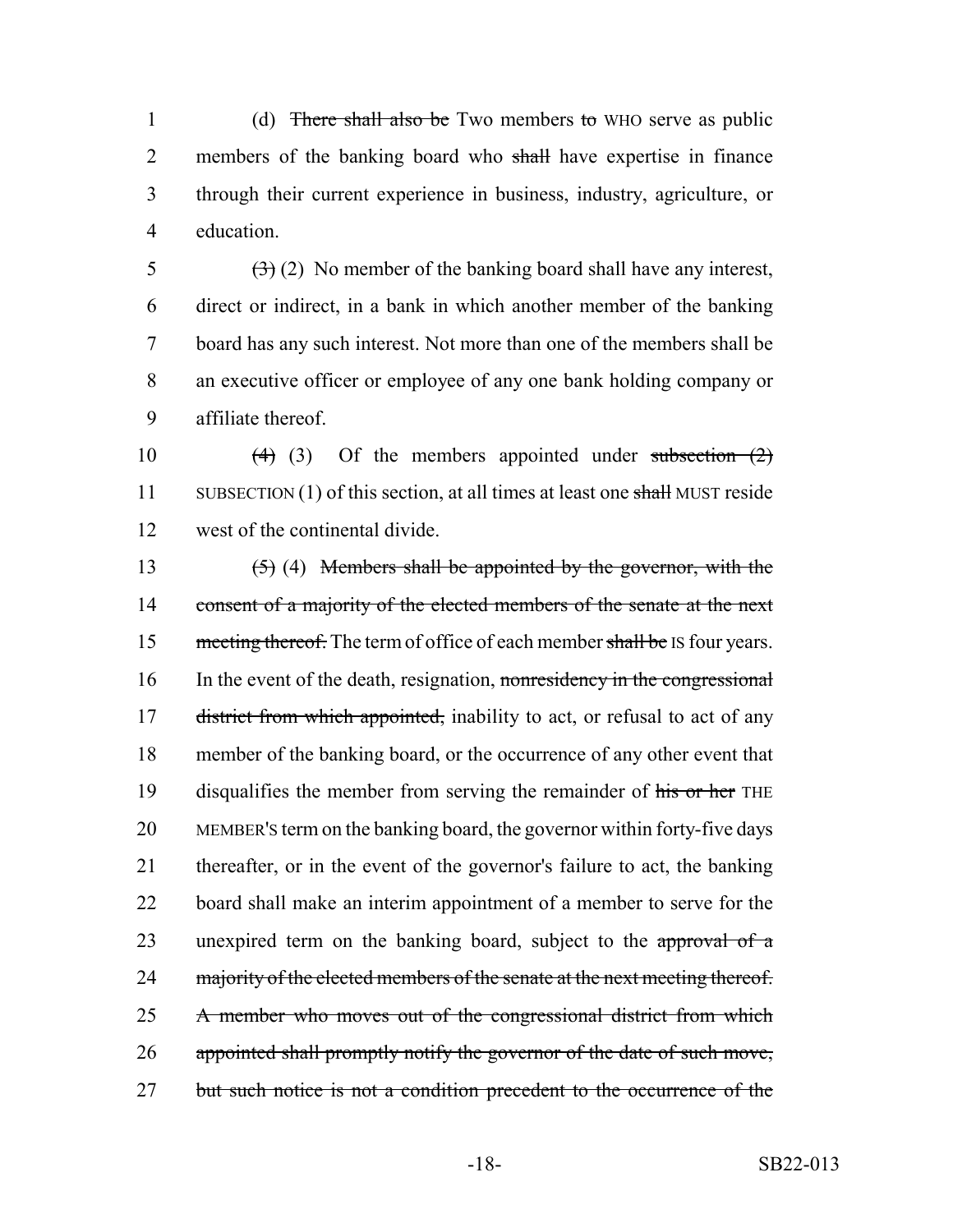1 vacancy CONSENT OF THE SENATE. The governor may after notice and 2 hearing, remove a member for cause. Any banking board member who is 3 absent from three consecutive banking board meetings is subject to 4 immediate removal by the governor.

 $(6)(5)$  Each member of the banking board shall receive the same per diem compensation and reimbursement of expenses as those provided for members of boards and commissions in the division of professions and occupations pursuant to section 12-20-103 (6). Payment for all such 9 expenses and allowances shall be made upon vouchers, therefor, which shall be filed with the department of personnel.

 $(7)(6)$  The banking board shall meet at least once in each calendar 12 month. The chairman CHAIR of the banking board may call additional meetings of the banking board upon at least seventy-two hours' notice to 14 all members of the banking board and shall do so upon the request of two 15 members. All members of the banking board shall be ARE subject to immediate call in the event of an emergency. Four members of the 17 banking board shall constitute CONSTITUTES a quorum, and action taken by a majority of those present at any meeting at which a quorum is 19 present shall be IS the action of the banking board. Upon the affirmative vote of a majority of those present at any meeting at which a quorum is present, one or more members may be authorized to conduct any hearing required under this code. In the event that less than a quorum of the banking board is present during the conduct of the hearing, at least a quorum of the banking board shall read the entire record before voting thereon. No member shall participate in a proceeding before the banking board when any corporation, partnership, or unincorporated association 27 of which he or she THE MEMBER is, or was at any time in the preceding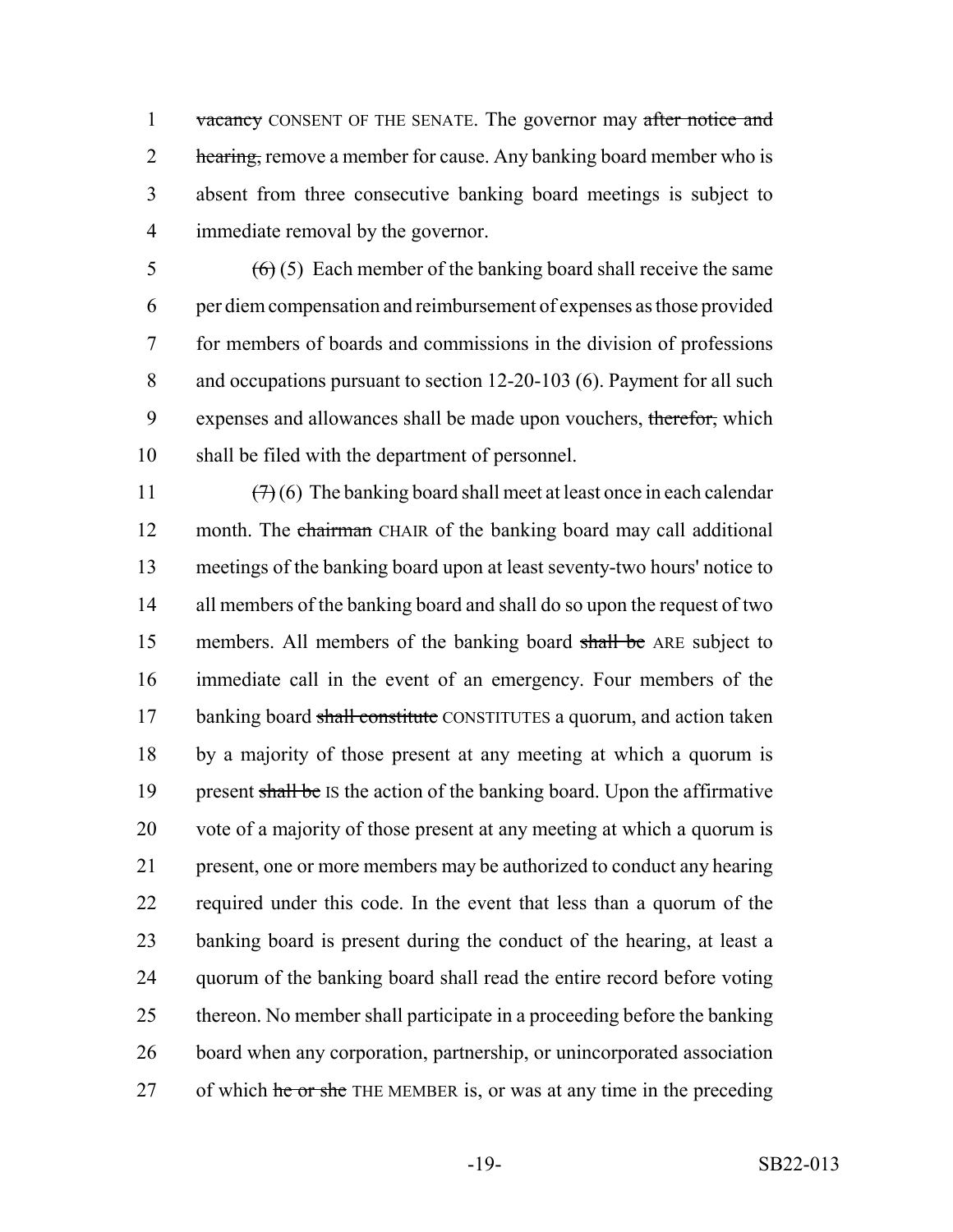twelve months, a director, officer, partner, employee, member, or stockholder is a party to such proceedings. A member may disqualify himself or herself from participating in a proceeding for any other cause 4 deemed by him or her THE MEMBER to be sufficient.

 $(8)(7)$  A quorum may be established by means of a conference 6 telephone call REMOTE PARTICIPATION, which shall MUST be recorded in the banking board's minutes. Upon the affirmative vote of a majority of those present at any meeting at which a quorum is present, the banking board may hold an executive session to consider certain matters required by statute to be kept confidential under this code. Any agenda and the minutes of executive sessions shall be kept confidential by the banking board.

13  $(9)$  (8) The division shall provide such clerical, technical, and legal assistance as the banking board may require.

 $(10)(9)$  The members of the banking board shall, before entering upon the discharge of their duties, in addition to any oath required by the state constitution, take and subscribe an oath to keep secret all information acquired by them in the discharge of their duties, except as may be otherwise required by law. Willful violation of this oath shall be a criminal offense.

21  $\left(\frac{11}{10}\right)$  The banking board shall elect a chairperson CHAIR from among its members to serve for a term not exceeding two years, as 23 determined by the banking board. No chairperson shall be CHAIR IS eligible to serve as such for more than two successive terms. In addition 25 to the amounts received pursuant to subsection  $(6)$  SUBSECTION  $(5)$  of this 26 section, the chairperson CHAIR shall receive per diem compensation and 27 reimbursement of expenses in the amounts provided by section 12-20-103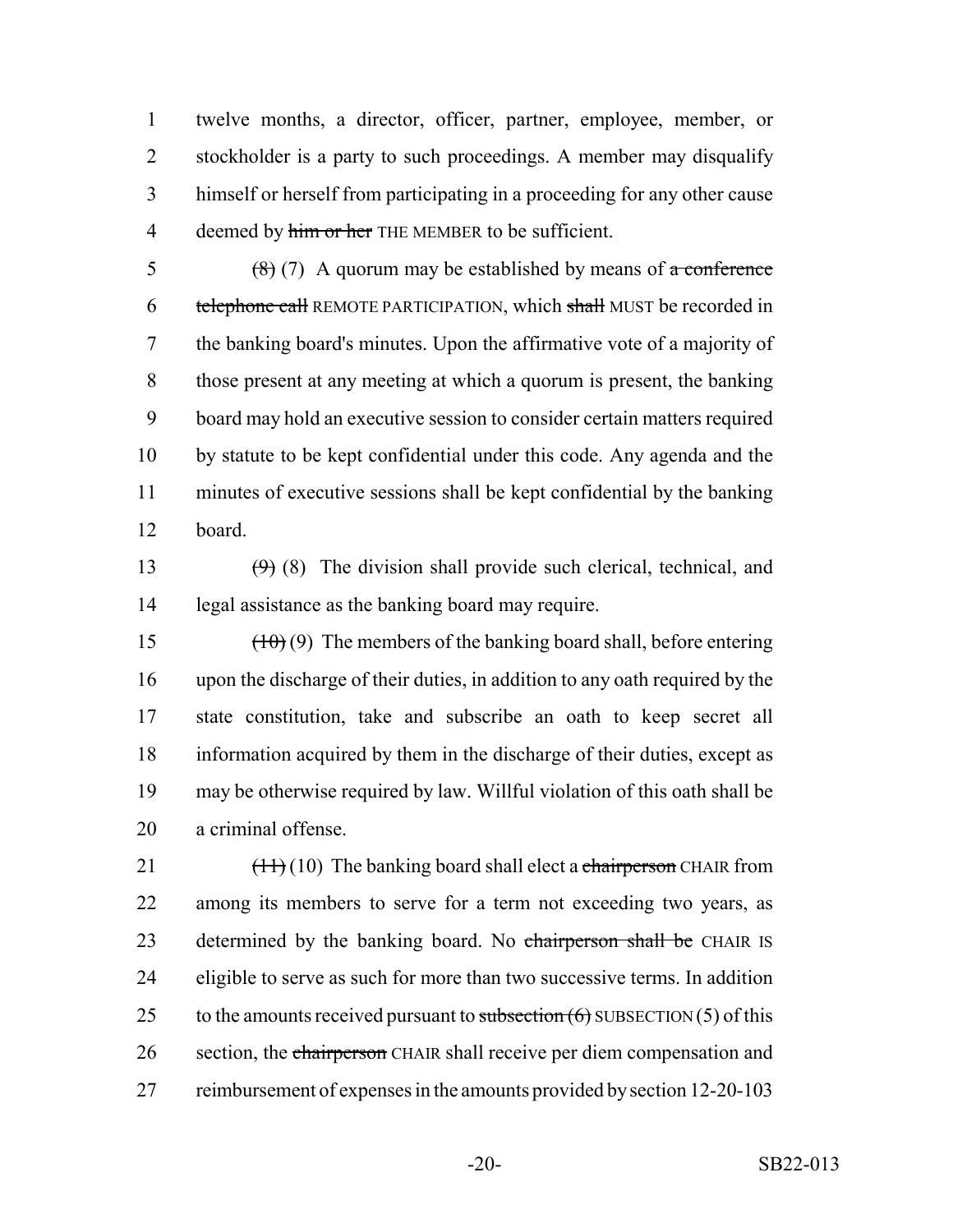1 (6) for each day spent in attending to the duties of the banking board.

 $2 \left(12\right)$  (11) The banking board may enter into contracts with temporary employees and for the provision of such other services as it may deem necessary in accordance with section 13 of article XII of the state constitution.

6  $(13)(12)$  This section is repealed, effective September 1, 2024.

7 **SECTION 11.** In Colorado Revised Statutes, 12-10-703, **amend**  $8$  (1)(c) as follows:

9 **12-10-703. Board of mortgage loan originators - creation -** 10 **compensation - enforcement of part after board creation - immunity.** 11 (1) (c) Of the members of the board appointed for terms beginning on 12 and after August 11, 2010, two of the members appointed as mortgage 13 loan originators and one of the members appointed as a member of the 14 public at large shall be appointed for terms of two years, and one of the 15 members appointed as a mortgage loan originator and one of the members 16 appointed as a member of the public at large shall serve for terms of four 17 years. Thereafter, members of the board shall hold office for a term of 18 four years. The TERM OF OFFICE FOR A MEMBER IS FOUR YEARS; EXCEPT 19 THAT THE TERMS SHALL BE STAGGERED SO THAT NO MORE THAN THREE 20 MEMBERS' TERMS EXPIRE IN THE SAME YEAR.

21 **SECTION 12.** In Colorado Revised Statutes, 12-150-104, **amend** 22 (1), (2), and (6) as follows:

## 23 **12-150-104. Passenger tramway safety board - composition.**

24 (1) (a) There is hereby created a THE passenger tramway safety board, 25 WHICH CONSISTS of six appointive members APPOINTED BY THE 26 GOVERNOR and one member designated by the United States forest 27 service.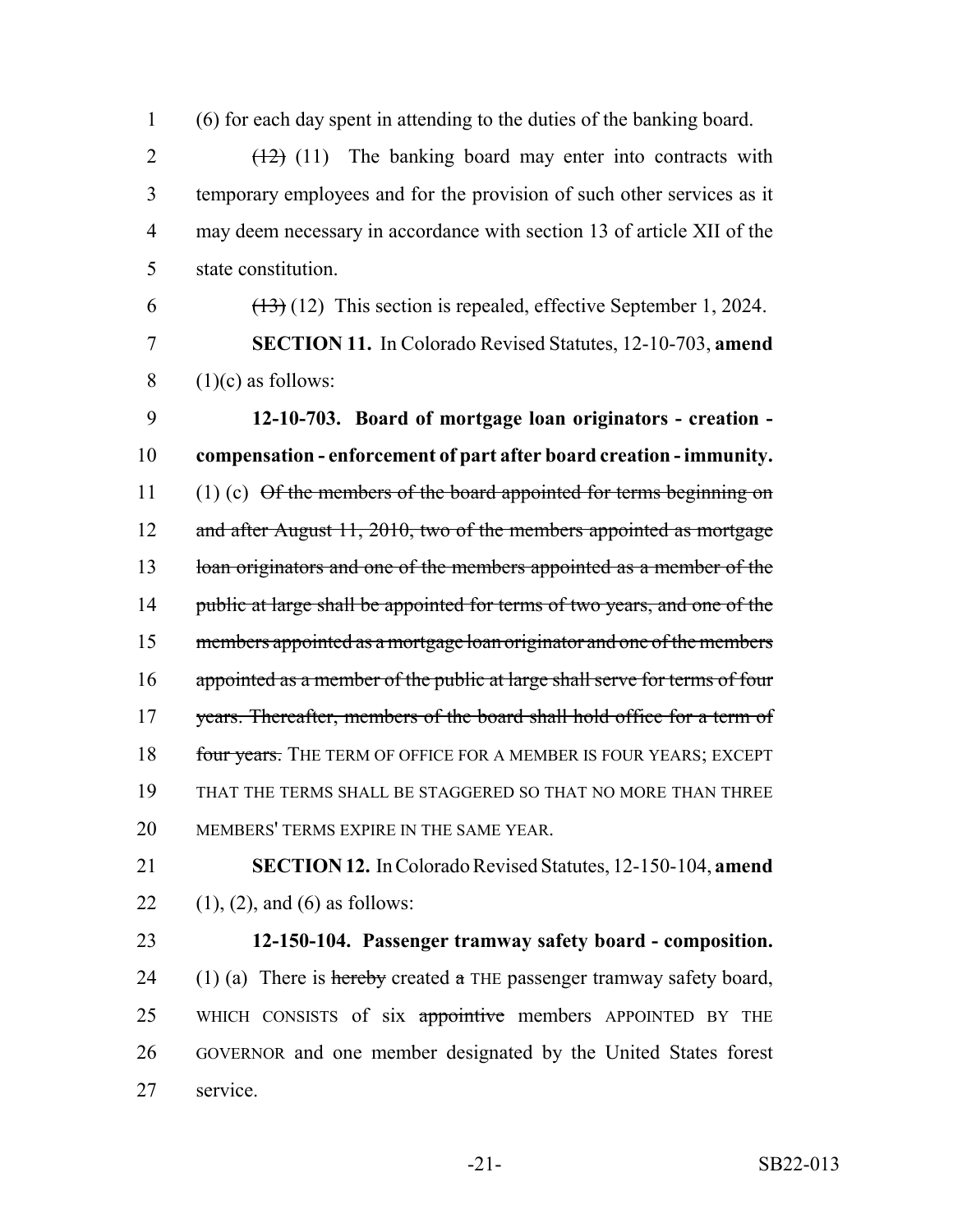1 (b) The appointive members shall be appointed by the governor 2 from persons representing MUST REPRESENT the following interests:

(I) Two members to represent the industry or area operators;

(II) Two members to represent the public at large;

 (III) One member who is a licensed professional engineer not employed by a ski area or related industry; and

 (IV) One member familiar with or experienced in the tramway industry who may represent the passenger tramway manufacturing or design industry or an area operator.

10 (c) No person shall MAY be so appointed or designated except 11 those who, by reason of knowledge or experience, shall be ARE deemed 12 to be qualified. The knowledge or experience shall MUST be either from active and relevant involvement in the design, manufacture, or operation of passenger tramways or as a result of extensive and relevant involvement in related activities.

 (d) The governor, in making appointments, shall consider 17 recommendations made to him or her THE GOVERNOR by the membership of the particular interest from which the appointments are to be made.

 (2) Each of the appointed members shall be appointed for a term 20 of four years and until a successor is appointed, and qualified, and no  $\overline{A}$  board member shall NOT serve more than two consecutive four-year terms. A former board member may be reappointed to the board after having vacated the board for one four-year term. Vacancies on the board, for either an unexpired term or for a new term, shall be filled through prompt appointment by the governor. The member of the board designated by the United States forest service shall serve for such period as the federal agency shall determine and shall serve without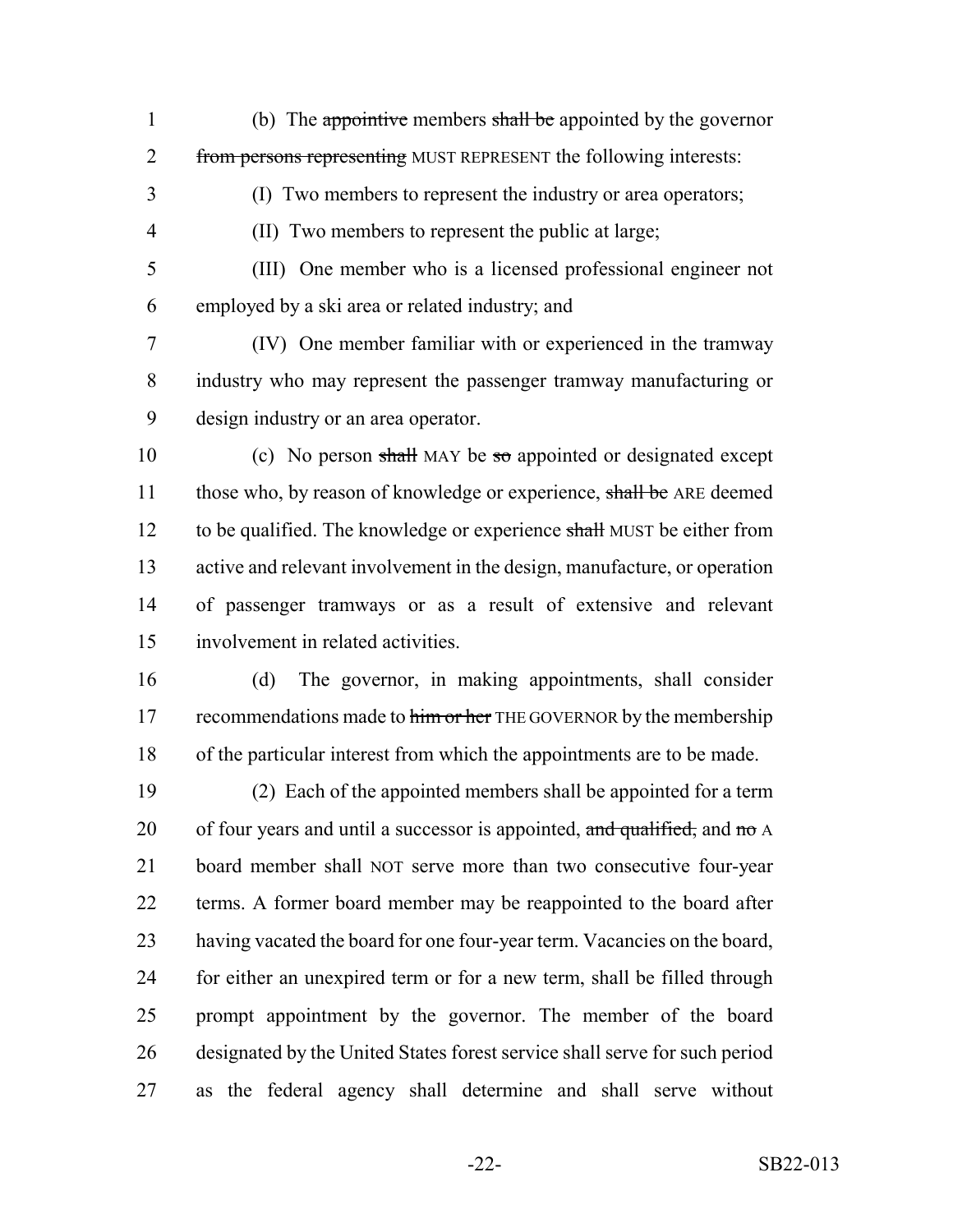compensation or reimbursement of expenses.

2 (6) A majority of the board shall constitute CONSTITUTES a quorum. When necessary, the board may PARTICIPATE REMOTELY, INCLUDING BY TELEPHONE OR VIDEO CONFERENCE, TO conduct business 5 telephonically during a public meeting for purposes of obtaining a quorum, facilitating the participation of members in remote locations, or both.

 **SECTION 13.** In Colorado Revised Statutes, 12-155-104, **amend** 9 (2)(a) and (3)(a) as follows:

 **12-155-104. State plumbing board - subject to review - repeal of article.** (2) (a) (I) The board shall consist CONSISTS of seven appointed members APPOINTED BY THE GOVERNOR, WITH THE POWER OF REMOVAL, AND WITH THE CONSENT OF THE SENATE, as follows:

- (A) One a journeyman plumber;
- (B) One a master plumber;
- (C) Two engaged in the construction of residential or commercial buildings as plumbing contractors;
- (D) One engaged in the construction of residential or commercial buildings as a general contractor;
- (E) One a member or employee of a local government agency conducting plumbing inspections; and
- (F) One appointed from the public at large.
- (II) A representative of the department of public health and environment shall serve as an ex officio nonvoting member.
- (III) At least one member shall be a resident of the western slope of the state, defined as that western part of the state separated from the eastern part of the state by the continental divide.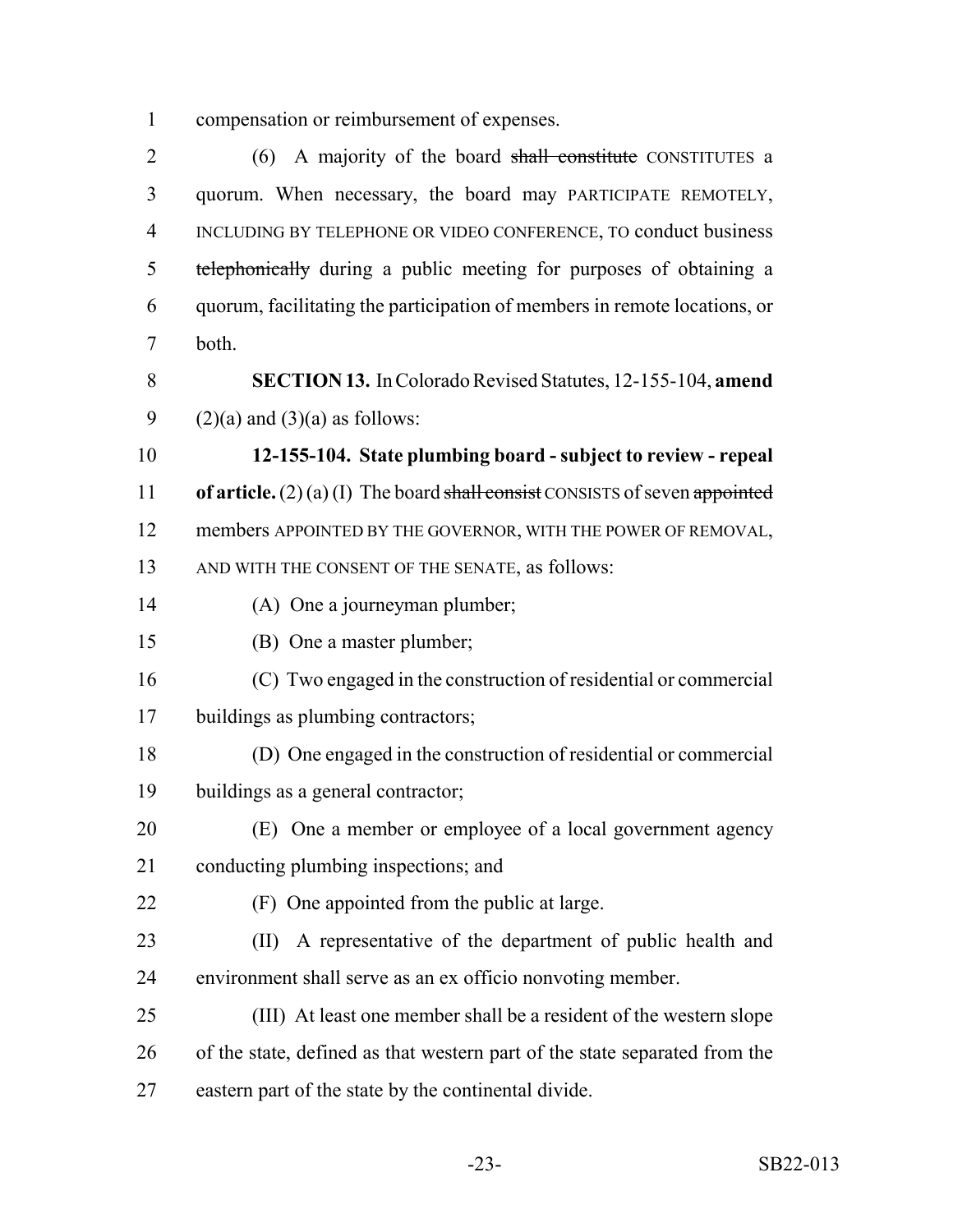(3) (a) The governor, with power of removal, shall appoint the 2 members of the board, subject to confirmation by the senate. Board members are appointed for four-year terms. Any vacancy occurring in the membership of the board shall be filled by the governor by appointment for the unexpired term of the member.

 **SECTION 14.** In Colorado Revised Statutes, 12-220-105, **amend** (1)(b); and **repeal** (2) as follows:

 **12-220-105. Colorado dental board - qualifications of board members - quorum - panel - rules - review of functions - repeal of article.** (1) (b) (I) The board consists of seven dentist members, three dental hygienist members, and three members from the public at large. The governor shall appoint each member for a term of four years, and 13 each member must have the qualifications provided in this article 220. No 14 A member shall NOT serve more than two consecutive terms of four years. Each board member holds office until the member's term expires or until 16 the governor appoints a successor.

- (II) A PERSON IS QUALIFIED TO BE APPOINTED TO THE BOARD IF THE PERSON:
- (A) IS A LEGAL RESIDENT OF COLORADO;
- (B) IS CURRENTLY LICENSED AS A DENTIST OR DENTAL HYGIENIST, 21 IF FULFILLING THAT POSITION ON THE BOARD; AND

 (C) HAS BEEN ACTIVELY ENGAGED IN A CLINICAL PRACTICE IN THIS STATE FOR AT LEAST FIVE YEARS IMMEDIATELY PRECEDING THE APPOINTMENT, IF FULFILLING THE POSITION OF DENTIST OR DENTAL HYGIENIST ON THE BOARD.

26 (2) A person is qualified to be appointed to the board if the person: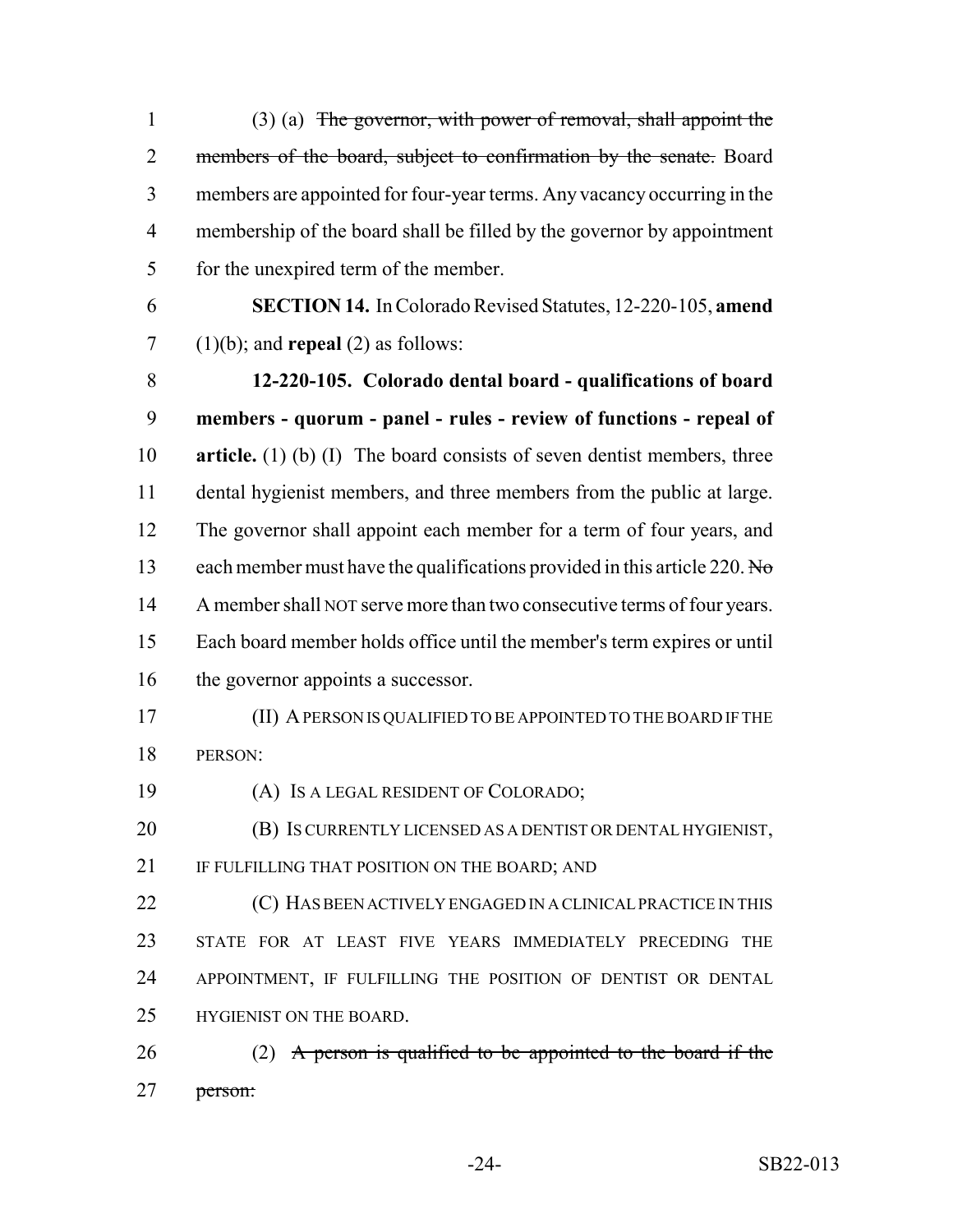- 1 (a) Is a legal resident of Colorado;
- 2 (b) Is currently licensed as a dentist or dental hygienist, if 3 fulfilling that position on the board; and
- 4 (c) Has been actively engaged in a clinical practice in this state for 5 at least five years immediately preceding the appointment, if fulfilling the 6 position of dentist or dental hygienist on the board.
- 7 **SECTION 15.** In Colorado Revised Statutes, 12-240-105, **amend** 8 (1)(a) introductory portion,  $(1)(a)(I)$ ,  $(1)(b)$ , and  $(2)$  as follows:
- 9 **12-240-105. Colorado medical board immunity subject to** 10 **review - repeal of article.** (1) (a) There is hereby created the Colorado 11 medical board, referred to in this article 240 as the "board". The board 12 shall consist CONSISTS of seventeen members appointed by the governor 13 and possessing the qualifications specified in this article 240 and as 14 follows:
- 15 (I) Eleven physician members, INCLUDING EIGHT MEMBERS 16 HAVING THE DEGREE OF DOCTOR OF MEDICINE AND THREE MEMBERS 17 HAVING THE DEGREE OF DOCTOR OF OSTEOPATHY;
- 18 (b) The terms of the members of the board are four years; For the 19 two physician and one physician assistant appointees added to the board 20 during the calendar year beginning January 1, 2010, the term for one of 21 the physician member appointees expires four years after the 22 appointment; the term for the other physician member appointee expires 23 three years after the appointment; and the term for the physician assistant 24 appointee expires two years after the appointment. The term of the 25 physician assistant appointee added to the board during the calendar year 26 beginning January 1, 2019, expires two years after the appointment. 27 Fhereafter, the terms of the members of the board are four years EXCEPT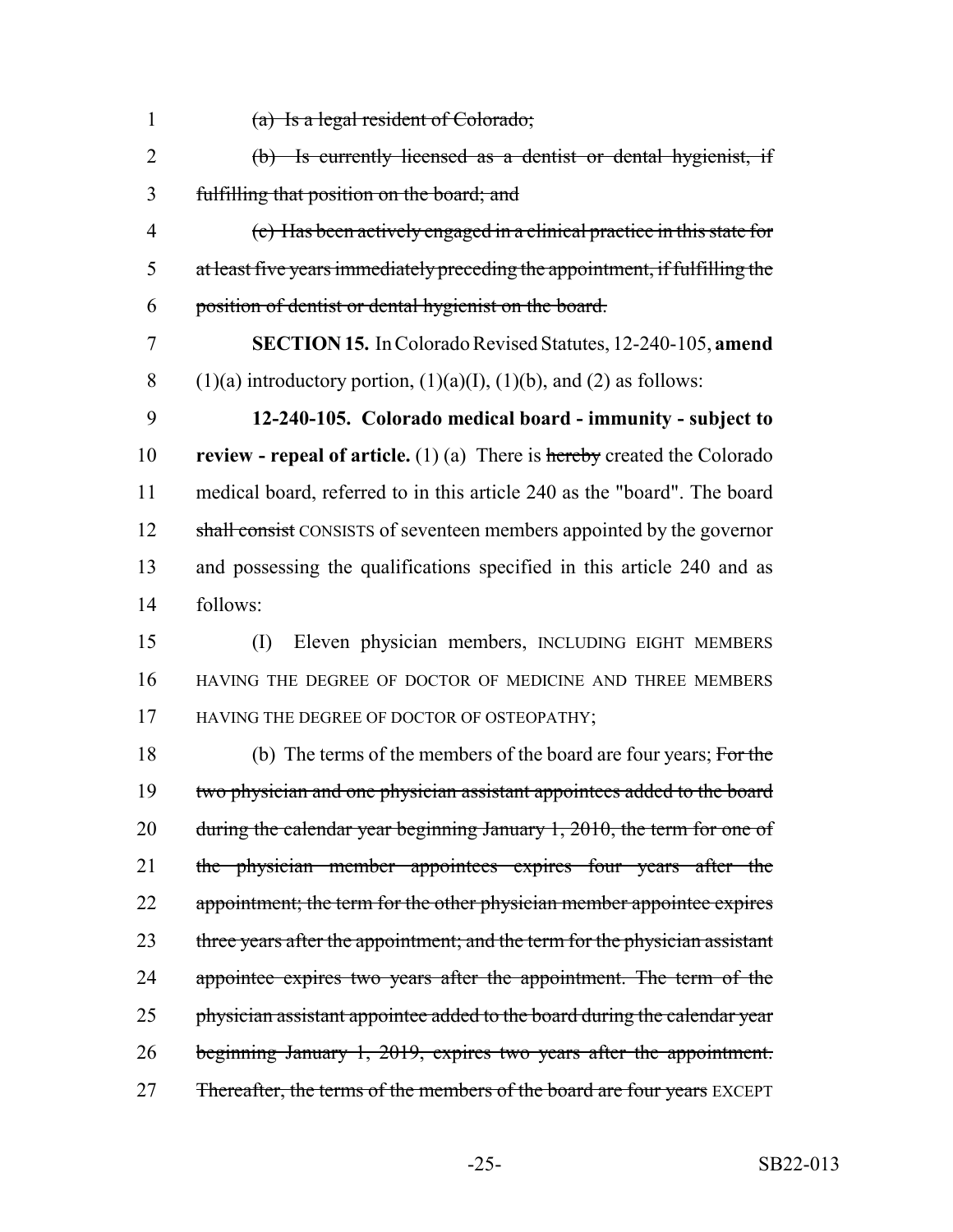THAT THE TERMS OF APPOINTED MEMBERS SHALL BE STAGGERED SO THAT 2 NO MORE THAN NINE MEMBERS' TERMS EXPIRE IN THE SAME YEAR.

 (2) The board must include at all times eight members having the 4 degree of doctor of medicine, three members having the degree of doctor 5 of osteopathy, and two physician assistants, all of whom have been THE 6 MEMBERS APPOINTED PURSUANT TO SUBSECTIONS  $(1)(a)(I)$  AND  $(1)(a)(II)$  OF THIS SECTION MUST BE licensed in good standing and HAVE BEEN actively engaged in the practice of their professions in this state for at 9 least three years next preceding their appointments. and four members of 10 the public at large.

 **SECTION 16.** In Colorado Revised Statutes, 12-245-302, **amend** (4); and **repeal** (5) as follows:

 **12-245-302. State board of psychologist examiners - created - members - terms.** (4) The governor may remove any board member for misconduct, incompetence, or neglect of duty. after giving the board 16 member a written statement of the charges and an opportunity to be heard 17 thereon. Actions constituting neglect of duty shall include, but not be limited to, the failure of board members to attend three consecutive meetings or at least three quarters of the total meetings in any calendar year.

21 (5) Each board member shall receive a certificate of appointment 22 from the governor.

 **SECTION 17.** In Colorado Revised Statutes, 12-245-402, **amend** (1), (3), and (4); and **repeal** (5) as follows:

 **12-245-402. State board of social work examiners - created - members - terms.** (1) There is hereby created under the supervision and control of the division the state board of social work examiners, which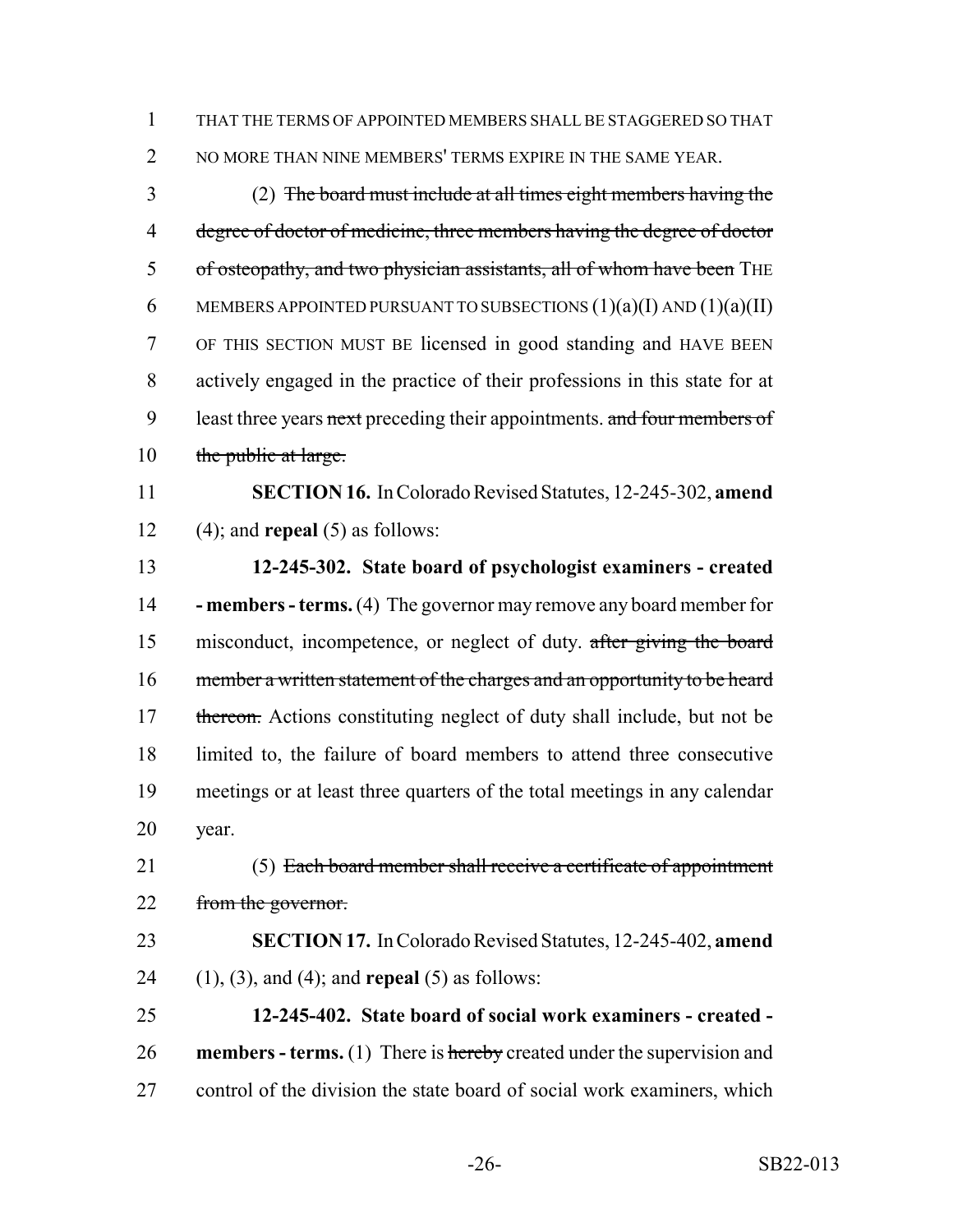1 consists of seven members who are residents of the state of Colorado AND 2 WHO ARE APPOINTED BY THE GOVERNOR.

3 (3)  $\left(\frac{a}{b}\right)$  Each board member shall hold office until the expiration of the member's appointed term or until a successor is duly appointed. 5 Except as specified in subsection  $(3)(b)$  of this section, The term of each 6 member shall be IS four years; and no EXCEPT THAT THE TERMS SHALL BE STAGGERED SO THAT NO MORE THAN FOUR MEMBERS' TERMS EXPIRE IN THE SAME YEAR. A board member shall NOT serve more than two full consecutive terms. Any vacancy occurring in board membership other than by expiration of a term shall be filled by the governor by appointment for the remainder of the unexpired term of the member.

12 (b) The terms of office of the members on the board are modified 13 as follows in order to ensure staggered terms of office:

14 (I) The second term of office of one of the two licensed clinical 15 social worker board members who, as of July 25, 2010, would have 16 served two four-year terms shall expire on June 30, 2008, and the 17 governor shall appoint a new licensed clinical social worker to serve 18 terms as described in subsection  $(3)(a)$  of this section commencing on 19 <del>July 1, 2008.</del>

20 (II) The initial term of office of one of the board members 21 representing the general public whose initial term would otherwise expire 22 on July 25, 2010, expires on June 30, 2008, and the board member is 23 eligible to serve one additional four-year term commencing on July 1, 24 2008, and expiring on June 30, 2012. On and after the expiration of this 25 board member's term or a vacancy in this position, the governor shall 26 appoint a licensed clinical social worker to this position on the board, 27 who is eligible to serve terms as described in subsection  $(3)(a)$  of this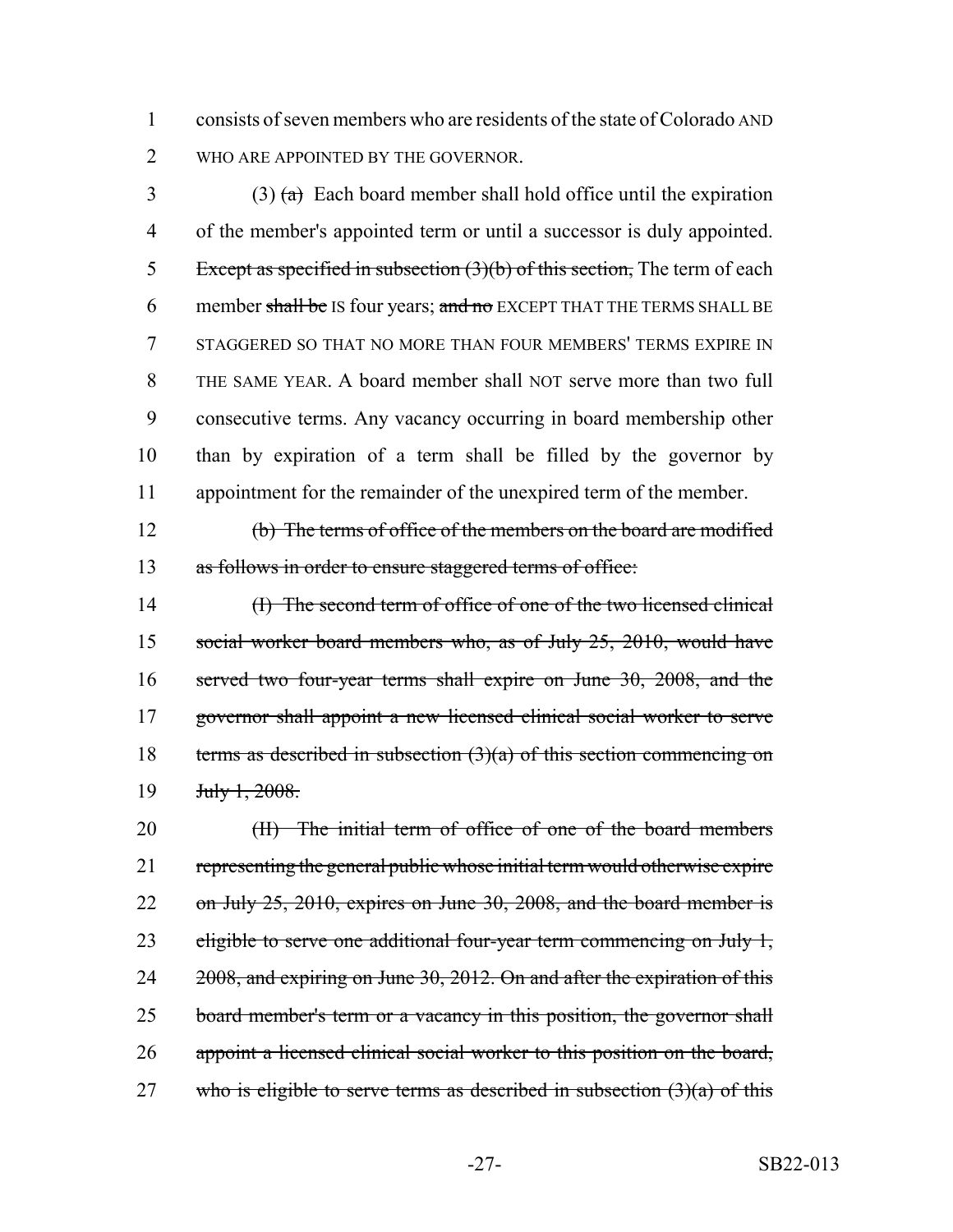1 section commencing on July 1 of the applicable year.

2 (III) The term of office of the one member representing the general public who, as of July 25, 2009, would have served one full four-year term and one partial four-year term shall expire on June 30, 2009, and the member shall be eligible to serve one additional four-year term commencing on July 1, 2009, and expiring on June 30, 2013. On and after the expiration of this board member's term, persons appointed to this 8 position on the board shall serve terms as described in subsection  $(3)(a)$ of this section commencing on July 1 of the applicable year.

10 (IV) The term of office of the one licensed clinical social worker 11 board member who, as of July 25, 2010, would have served one full 12 four-year term and one partial four-year term shall expire on June 30, 13 2009, and the board member shall be eligible to serve one additional 14 four-year term commencing on July 1, 2009, and expiring on June 30, 15 2013. On and after the expiration of this board member's term, persons 16 appointed to this position on the board shall serve terms as described in 17 subsection  $(3)(a)$  of this section commencing on July 1 of the applicable 18 year.

19 (V) The initial terms of office of the one remaining licensed 20 clinical social worker board member and the two remaining board 21 members representing the general public whose initial terms would 22 otherwise expire on July 25, 2010, shall expire on June 30, 2010, and 23 each of these board members shall be eligible to serve one additional 24 four-year term, commencing on July 1,  $2010$ , and expiring on June  $30$ , 25 2014. On and after the expiration of these board members' terms, persons 26 appointed to these positions on the board shall serve terms as described 27 in subsection  $(3)(a)$  of this section commencing on July 1 of the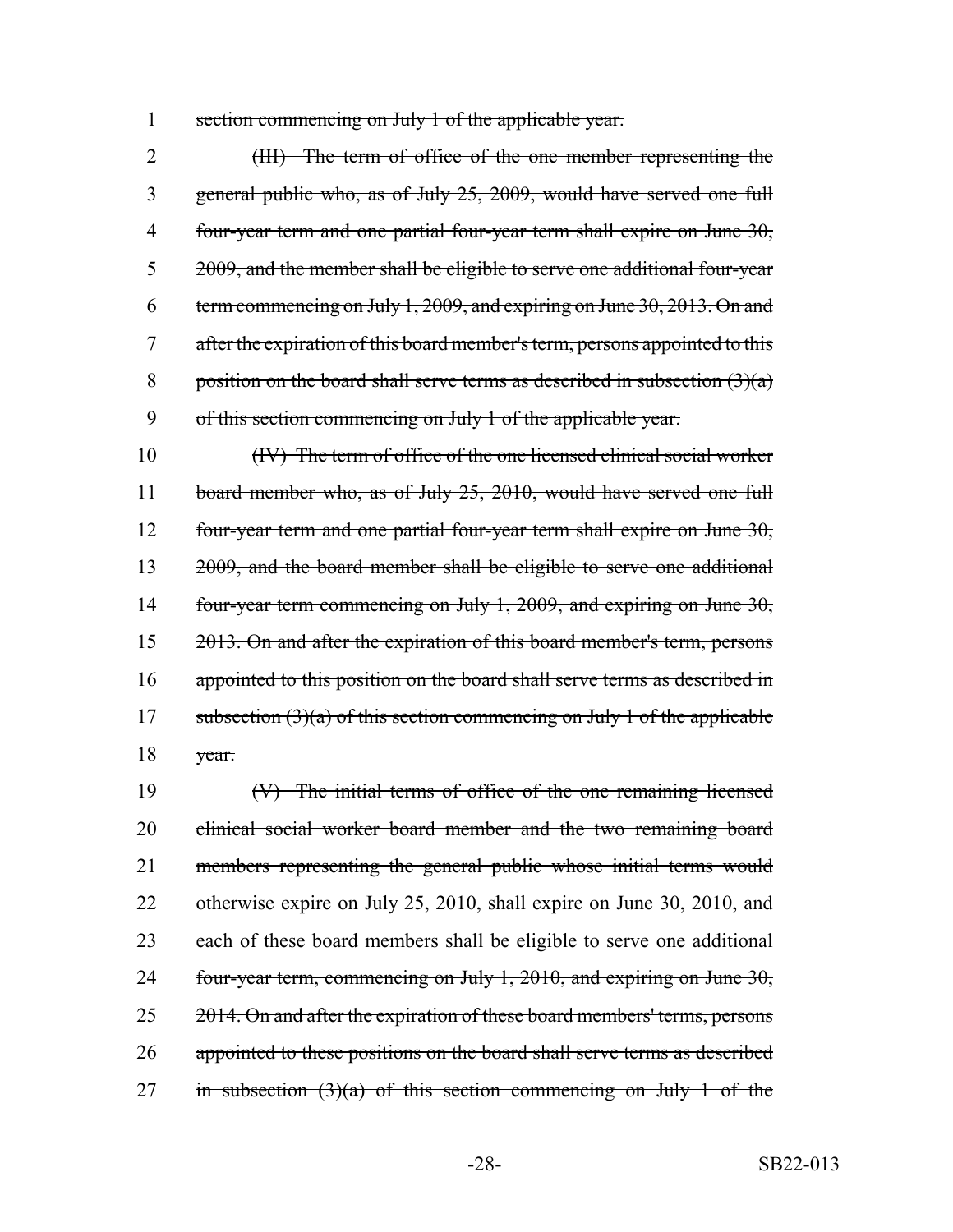1 applicable year.

 (4) The governor may remove any board member for misconduct, 3 incompetence, or neglect of duty. after giving the board member a written 4 statement of the charges and an opportunity to be heard thereon. Actions constituting neglect of duty shall include, but not be limited to, the failure of board members to attend three consecutive meetings or at least three quarters of the total meetings in any calendar year.

8 (5) Each board member shall receive a certificate of appointment 9 from the governor.

10 **SECTION 18.** In Colorado Revised Statutes, 12-245-502, **amend** 11 (3) and (4); and **repeal** (5) as follows:

12 **12-245-502. State board of marriage and family therapist** 13 **examiners - created - members - terms.** (3)  $(a)$  Each board member 14 shall hold office until the expiration of his or her THE MEMBER's 15 appointed term or until a successor is duly appointed. Except as specified 16 in subsection  $(3)(b)$  of this section, Members shall serve terms of four 17 years; and no EXCEPT THAT THE TERMS SHALL BE STAGGERED SO THAT NO 18 MORE THAN FOUR MEMBERS' TERMS EXPIRE IN THE SAME YEAR.A member 19 shall NOT serve more than two full consecutive terms. When the term of 20 each board member expires, the governor shall appoint his or her 21 successor for a term of four years. Any vacancy occurring in the board 22 membership other than by the expiration of a term shall be filled by the 23 governor by appointment for the remainder of the unexpired term of the 24 member.

25 (b) The terms of office of the members on the board are modified 26 as follows in order to ensure staggered terms of office:

27 (I) The second term of office of one of the board members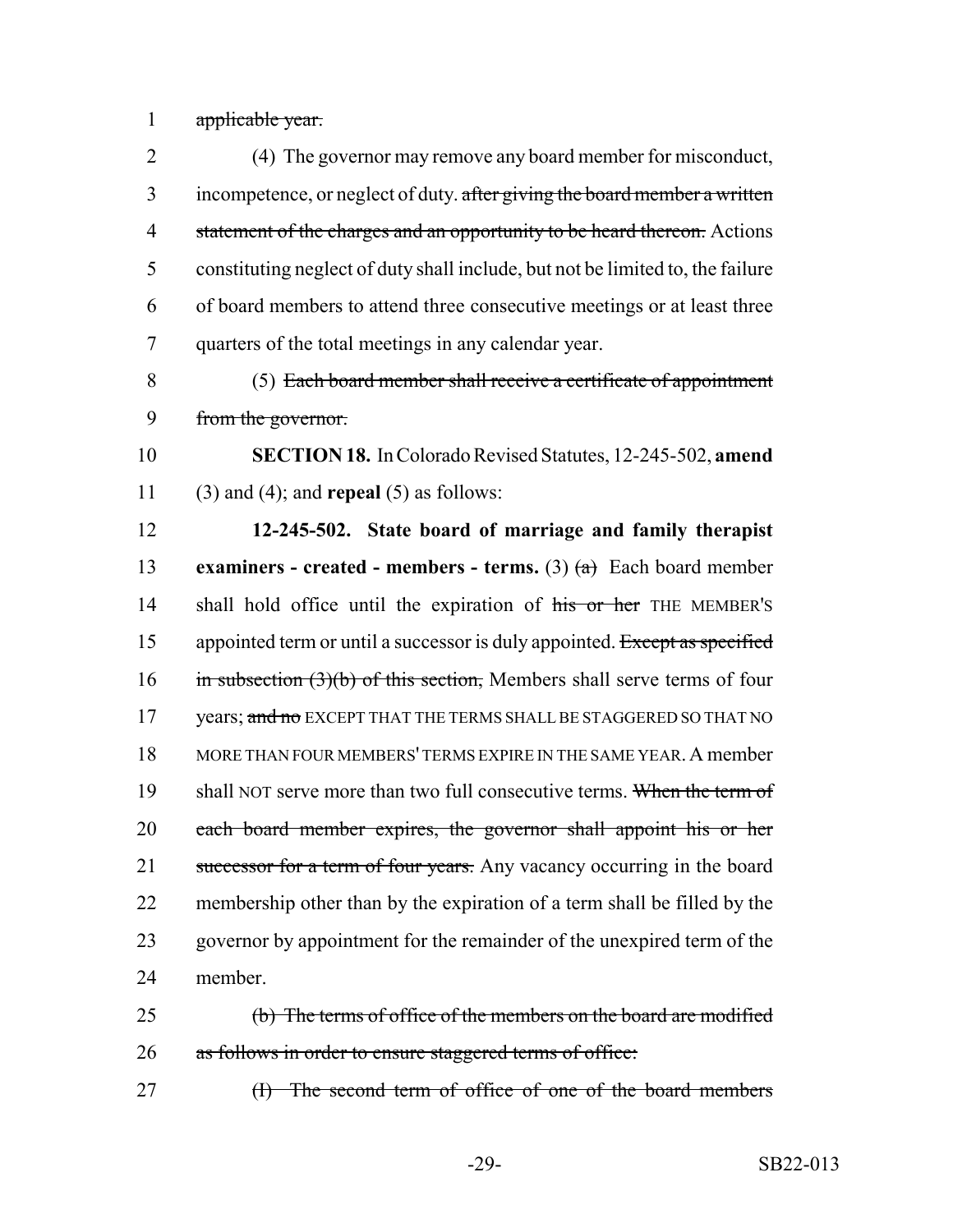1 representing the general public whose second term would otherwise 2 expire on August 12, 2010, shall expire on July 31, 2008. On and after the 3 expiration of this board member's term, persons appointed to this position 4 on the board shall serve terms as described in subsection  $(3)(a)$  of this 5 section commencing on August 1 of the applicable year.

 (II) The initial term of office of one of the marriage and family therapist board members whose initial term would otherwise expire on August 12, 2010, shall expire on July 31, 2008, and the board member shall be eligible to serve one additional four-year term commencing on August 1, 2008, and expiring on July 31, 2012. On and after the expiration of this board member's term, persons appointed to this position 12 on the board shall serve terms as described in subsection  $(3)(a)$  of this section commencing on August 1 of the applicable year.

14 (III) The term of office of the one board member representing the 15 general public who, as of August 12, 2009, would have served one full 16 four-year term and one partial four-year term expires on July 31, 2009. 17 This board member is eligible to serve one additional four-year term 18 commencing on August 1, 2009, and expiring on July 31, 2013. On and 19 after the expiration of this board member's term or a vacancy in this 20 position, the governor shall appoint a marriage and family therapist to this 21 position on the board, who is eligible to serve terms as described in 22 subsection  $(3)(a)$  of this section commencing on August 1 of the 23 applicable year.

24 (IV) The initial term of office of one of the marriage and family 25 therapist board members whose initial term would otherwise expire on 26 August 12, 2010, shall expire on July 31, 2009, and the board member 27 shall be eligible to serve one additional four-year term commencing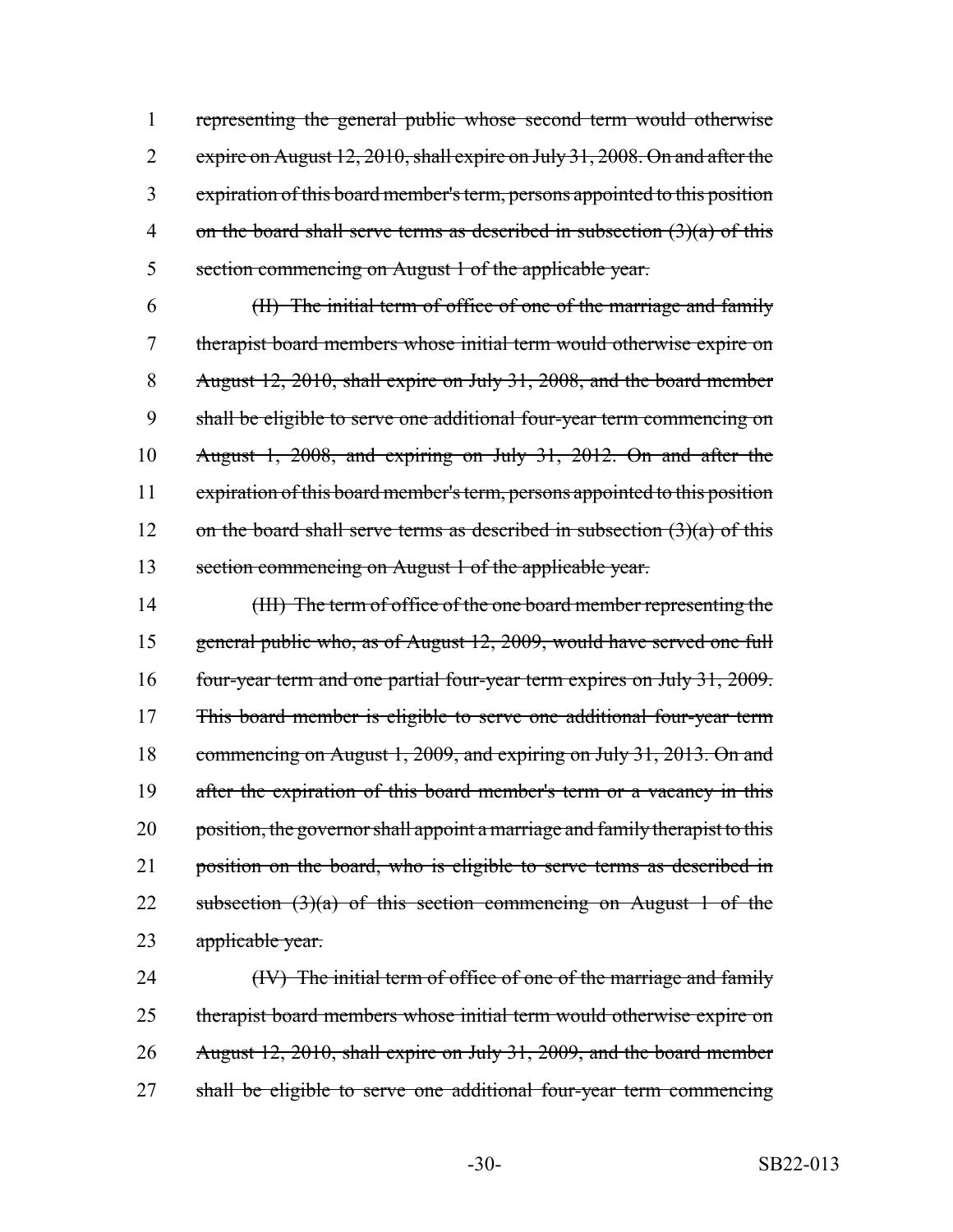August 1, 2009, and expiring on July 31, 2013. On and after the expiration of this board member's term, persons appointed to this position 3 on the board shall serve terms as described in subsection  $(3)(a)$  of this section commencing on August 1 of the applicable year.

 (V) The initial term of office of one of the marriage and family therapist board members whose initial term of office would otherwise expire on August 12, 2010, shall expire on July 31, 2010, and the board member shall be eligible to serve one additional four-year term 9 commencing on August 1, 2010, and expiring on July 31, 2014. On and 10 after the expiration of this board member's term, persons appointed to this 11 position on the board shall serve terms as described in subsection  $(3)(a)$ of this section commencing on August 1 of the applicable year.

 (VI) The second term of office of one of the board members 14 representing the general public whose second term would otherwise expire on August 12, 2010, shall expire on July 31, 2010, and the governor shall appoint one new representative of the general public to 17 serve terms as described in subsection  $(3)(a)$  of this section commencing on August 1, 2010.

19 (VII) The term of office of the one board member representing the 20 general public who, as of August 12, 2010, would have served one full 21 four-year term and one partial four-year term shall expire on July 31, 22 2010. This board member shall be eligible to serve one additional 23 four-year term commencing on August 1, 2010, and expiring on July 31, 24 2014. On and after the expiration of this board member's term, persons 25 appointed to this position on the board shall serve terms as described in 26 subsection  $(3)(a)$  of this section commencing on August 1 of the 27 applicable year.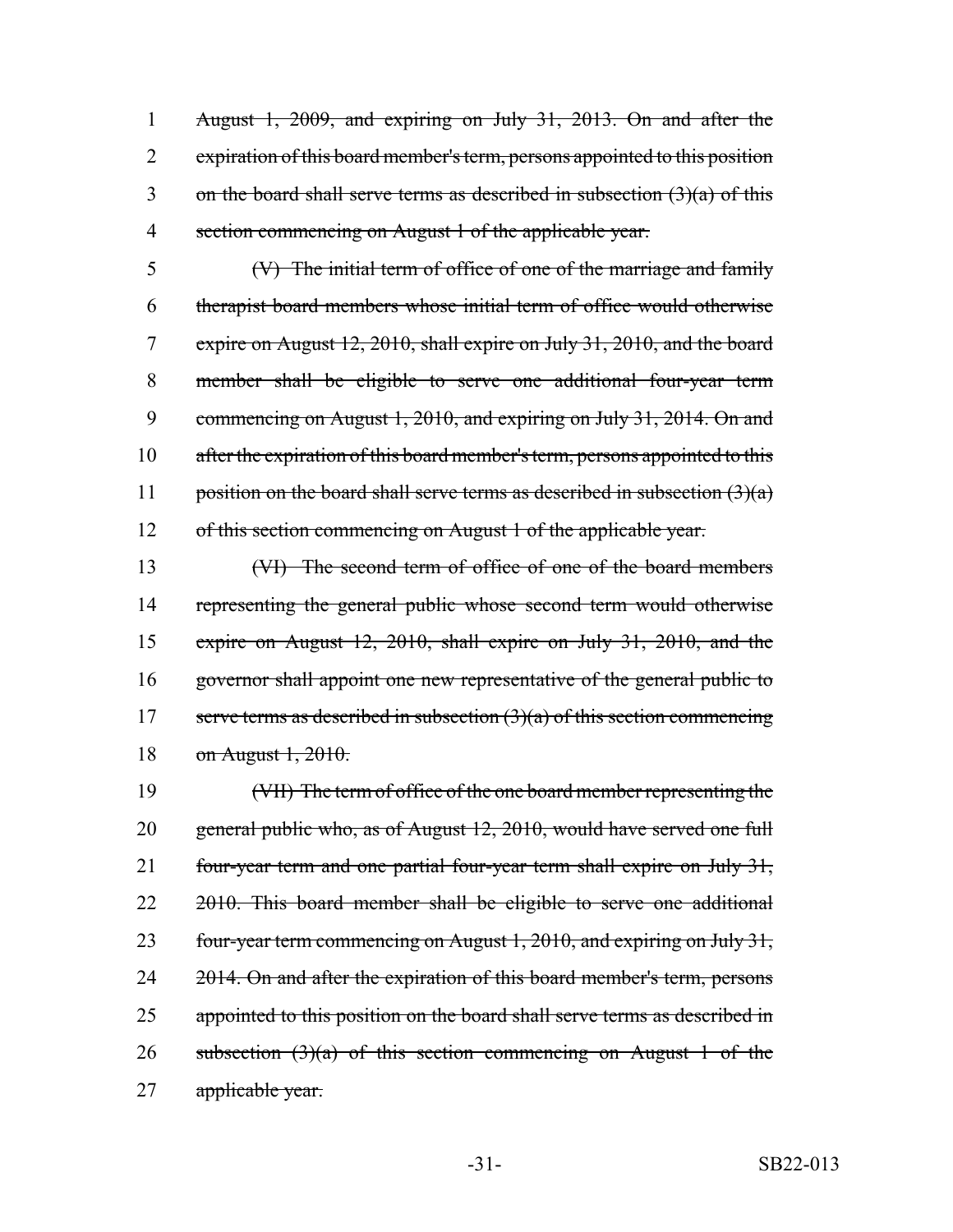(4) The governor may remove any board member for misconduct, 2 incompetence, or neglect of duty. after giving the board member a written 3 statement of the charges and an opportunity to be heard thereon. Actions constituting neglect of duty shall include, but not be limited to, the failure of board members to attend three consecutive meetings or at least three quarters of the total meetings in any calendar year.

7 (5) Each board member shall receive a certificate of appointment 8 from the governor.

9 **SECTION 19.** In Colorado Revised Statutes, 12-245-602, **amend** 10 (3); and **repeal** (5) as follows:

11 **12-245-602. State board of licensed professional counselor** 12 **examiners - created - members - fines.** (3) (a) Each member shall hold 13 office until the expiration of his or her THE MEMBER's appointed term or 14 until a successor is duly appointed. Except as specified in subsection 15 (3)(b) of this section, Members shall serve terms of four years; and no 16 EXCEPT THAT THE TERMS SHALL BE STAGGERED SO THAT NO MORE THAN 17 FOUR MEMBERS' TERMS EXPIRE IN THE SAME YEAR. A member shall NOT 18 serve more than two full consecutive terms. When the term of each board 19 member expires, the governor shall appoint his or her successor for a term 20 of four years. Any vacancy occurring in the board membership other than 21 by the expiration of a term shall be filled by the governor by appointment 22 for the unexpired term of the member.

23 (b) The terms of office of the members on the board are modified 24 as follows in order to ensure staggered terms of office:

25 (I) The terms of office of the one licensed professional counselor 26 board member and one of the board members representing the general 27 public who, as of September 12, 2010, would have served one full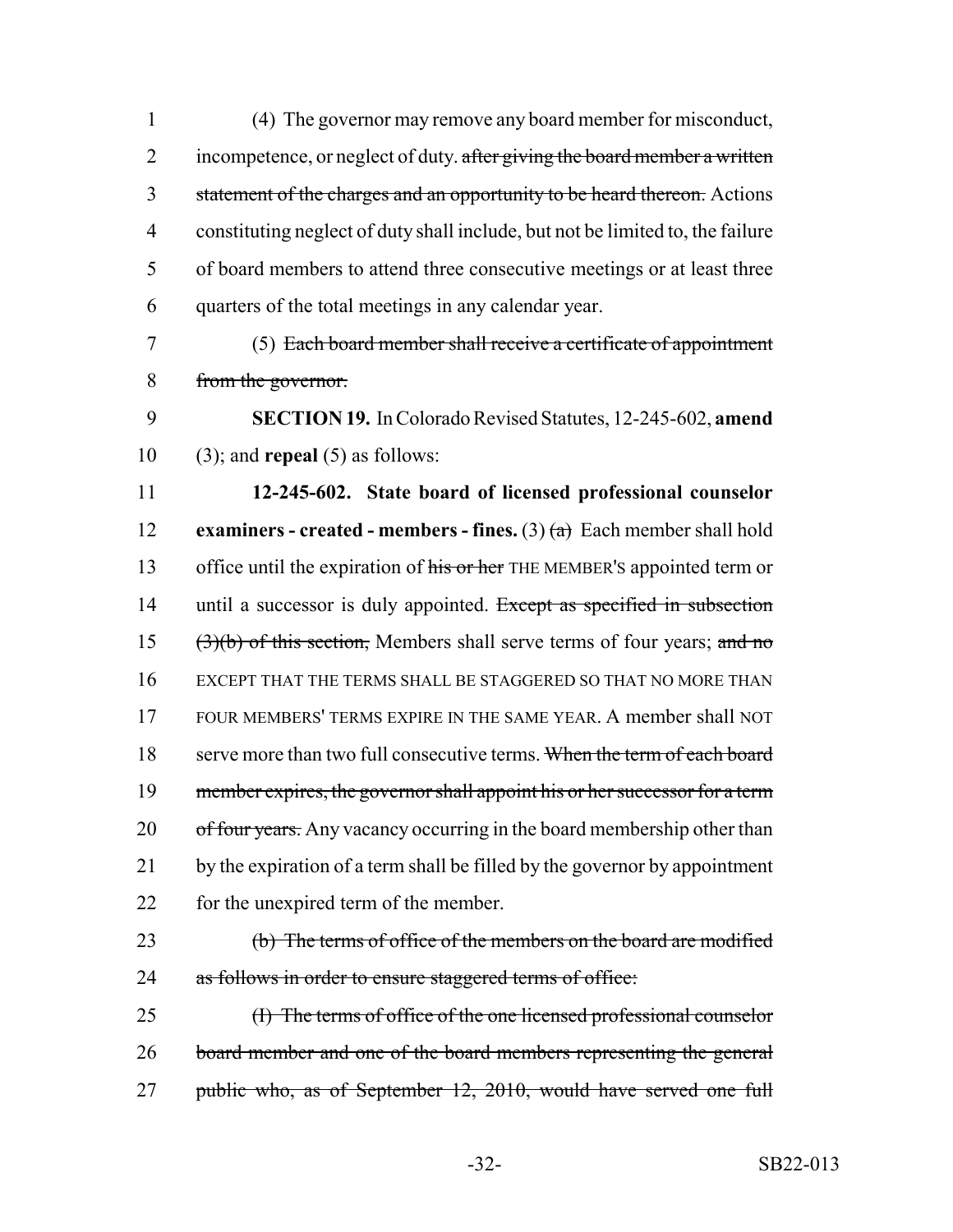1 four-year term and one partial four-year term shall expire on August 31, 2 2008. Each of these board members shall be eligible to serve one 3 additional four-year term, commencing on September 1, 2008, and 4 expiring on August 31, 2012. On and after the expiration of these board 5 members' terms, persons appointed to these positions on the board shall 6 serve terms as described in subsection  $(3)(a)$  of this section commencing 7 on September 1 of the applicable year.

8 (II) The term of office of the one board member representing the 9 public whose initial term would otherwise expire on September 12, 2009, 10 expires on August 31, 2009, and the board member is eligible to serve 11 one additional four-year term, commencing on September 1, 2009, and 12 expiring on August 31, 2013. On and after the expiration of this board 13 member's term or a vacancy in this position, the governor shall appoint a 14 licensed professional counselor to this position on the board, who is 15 eligible to serve terms as described in subsection  $(3)(a)$  of this section 16 commencing on September 1 of the applicable year.

17 (III) The initial term of office of one of the two licensed 18 professional counselor board members whose initial term of office would 19 otherwise expire on September 12, 2010, shall expire on August 31, 2009. 20 This board member shall be eligible to serve one additional four-year 21 term commencing on September 1, 2009, and expiring on August 31, 22 2013. On and after the expiration of this board member's term, persons 23 appointed to this position on the board shall serve terms as described in 24 subsection  $(3)(a)$  of this section commencing on September 1 of the 25 applicable year.

26 (IV) The initial terms of office of the two remaining board 27 members representing the general public and the one remaining licensed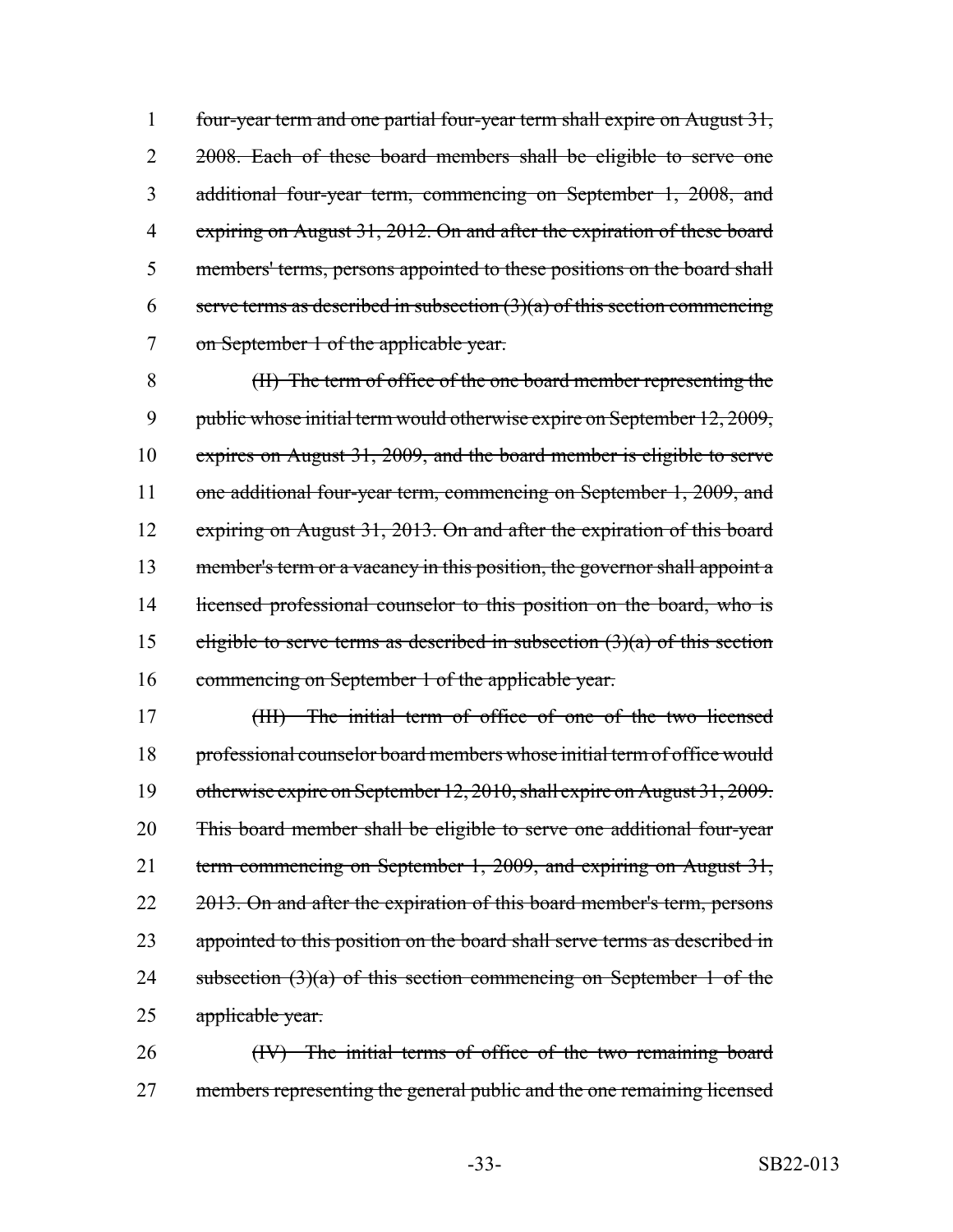professional counselor whose initial terms would otherwise expire on 2 September 12, 2010, shall expire on August 31, 2010. Each of these board members shall be eligible to serve one additional four-year term 4 commencing on September 1, 2010, and expiring on August 31, 2014. On 5 and after the expiration of these board members' terms, persons appointed to these positions on the board shall serve terms as described in subsection (3)(a) of this section commencing on September 1 of the applicable year. (5) Each board member shall receive a certificate of appointment

from the governor.

 **SECTION 20.** In Colorado Revised Statutes, 12-245-702, **amend** (2); **repeal** (5)(b); and **add** (2.5) as follows:

 **12-245-702. State board of unlicensed psychotherapists - creation - membership.** (2) Three Two members of the board shall be appointed by the governor from the general public who are not regulated by this article 245 with a good-faith effort to achieve broad-based geographical representation. The members are eligible to serve terms of four years. A member must not have any direct involvement or interest in the provision of psychotherapy; except that a member may be or may have been a consumer of psychotherapy services.

21 (2.5) THE GOVERNOR SHALL APPOINT ONE MEMBER WHO IS A 22 REGULATED PSYCHOTHERAPIST TO THE BOARD. THE MEMBER IS ELIGIBLE TO SERVE TERMS AS DESCRIBED IN SUBSECTIONS (3) AND (4) OF THIS SECTION.

 (5) (b) For purposes of appointments to the board made on or after 26 July 1, 2011, upon the occurrence of a vacancy in a position held by a 27 member representing the public or upon the expiration of the second term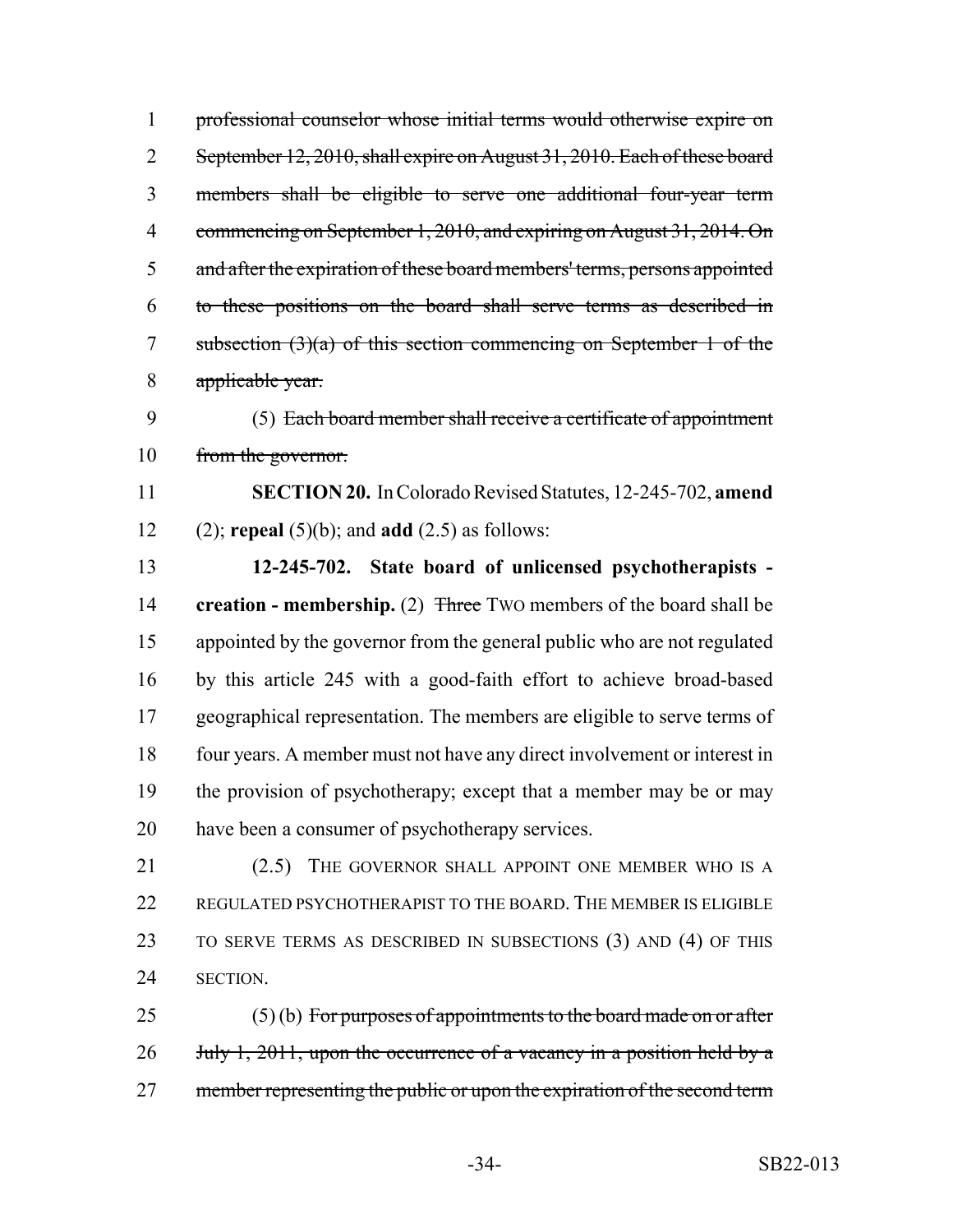of office of a member representing the public, whichever occurs first, the 2 governor shall appoint a regulated psychotherapist to that position on the board, who is eligible to serve terms as described in subsections (3) and (4) of this section.

5 **SECTION 21.** In Colorado Revised Statutes, 12-245-802, **amend**  $6$  (3) as follows:

 **12-245-802. State board of addiction counselor examiners - created - members - terms.** (3)  $(a)$  Each board member shall hold office until the expiration of the member's appointed term or until a successor 10 is duly appointed. Except as specified in subsection  $(3)(b)$  of this section, 11 The term of each member is four years; and EXCEPT THAT THE TERMS SHALL BE STAGGERED SO THAT NO MORE THAN FOUR MEMBERS' TERMS EXPIRE IN THE SAME YEAR. A board member shall not serve more than two full consecutive terms. The governor shall fill a vacancy occurring in board membership, other than by expiration of a term, by appointment for 16 the unexpired term of the member.

17 (b) The initial terms of office of the members appointed to the 18 board as of January 1, 2012, are modified as follows in order to ensure 19 staggered terms of office:

20 (I) The initial term of office of one of the board members 21 representing the general public, whose initial term would otherwise expire 22 on December 31, 2015, expires on December 31, 2013, and this board 23 member is eligible to serve one additional four-year term commencing on 24 January 1, 2014, and expiring on December 31, 2017. On and after the 25 expiration of the board member's term, the term of a person appointed to 26 this member's position on the board is as described in subsection  $(3)(a)$  of 27 this section commencing on January 1 of the applicable year.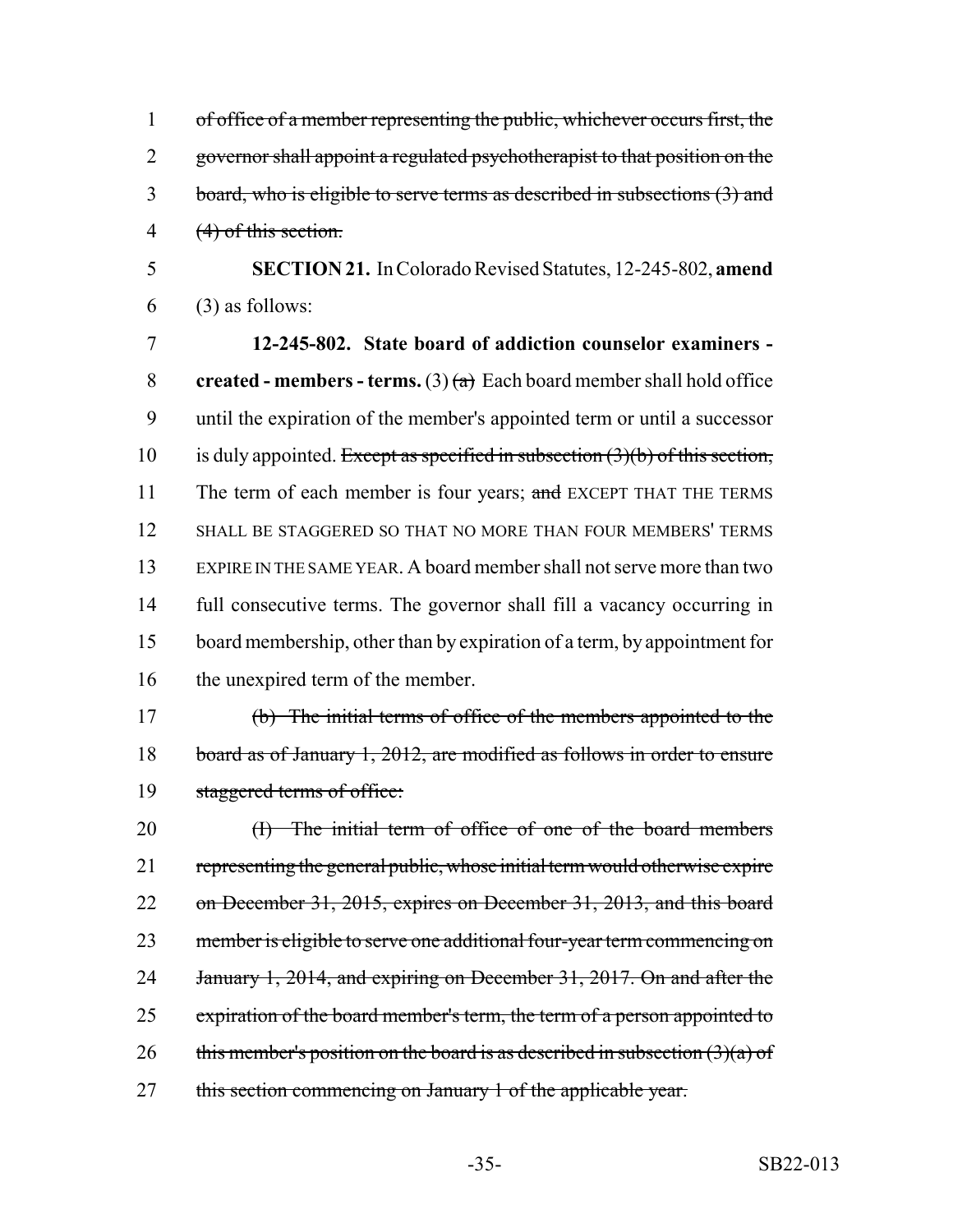| (II) The initial terms of office of two of the licensed or certified          |
|-------------------------------------------------------------------------------|
| addiction counselor board members, whose initial terms would otherwise        |
| expire on December 31, 2015, expire on December 31, 2013. These board         |
| members are eligible to serve one additional four-year term, commencing       |
| on January 1, 2014, and expiring on December 31, 2017. On and after the       |
| expiration of these board members' terms, the terms of persons appointed      |
| to the members' positions on the board are as described in subsection         |
| $(3)(a)$ of this section commencing on January 1 of the applicable year.      |
| <b>SECTION 22.</b> In Colorado Revised Statutes, 12-255-105, amend            |
| $(1)(d)(I)$ as follows:                                                       |
| 12-255-105. State board of nursing created - removal of board                 |
| <b>members - meetings of board.</b> (1) (d) (I) Each member of the board      |
|                                                                               |
| shall be appointed for a term of three years; except that members             |
| appointed to the board for a first or second term on or after July 1, 2009,   |
| shall be appointed for a term of four years.                                  |
| <b>SECTION 23.</b> In Colorado Revised Statutes, 13-1-203, amend              |
| $(1)$ and $(3)$ as follows:                                                   |
| 13-1-203. Court security cash fund commission - creation -                    |
| <b>membership.</b> (1) There is hereby created in the judicial department the |
| court security cash fund commission to evaluate grant applications            |
| received pursuant to this part 2 and make recommendations to the state        |
| court administrator for awarding grants from the court security cash fund.    |
| The commission shall be appointed no later than July 1, 2007.                 |
| (3) The term of office of each member of the commission shall be              |
| Is three years; except that of those members first appointed, one member      |
| representing each entity shall be appointed for a one-year term and one       |
|                                                                               |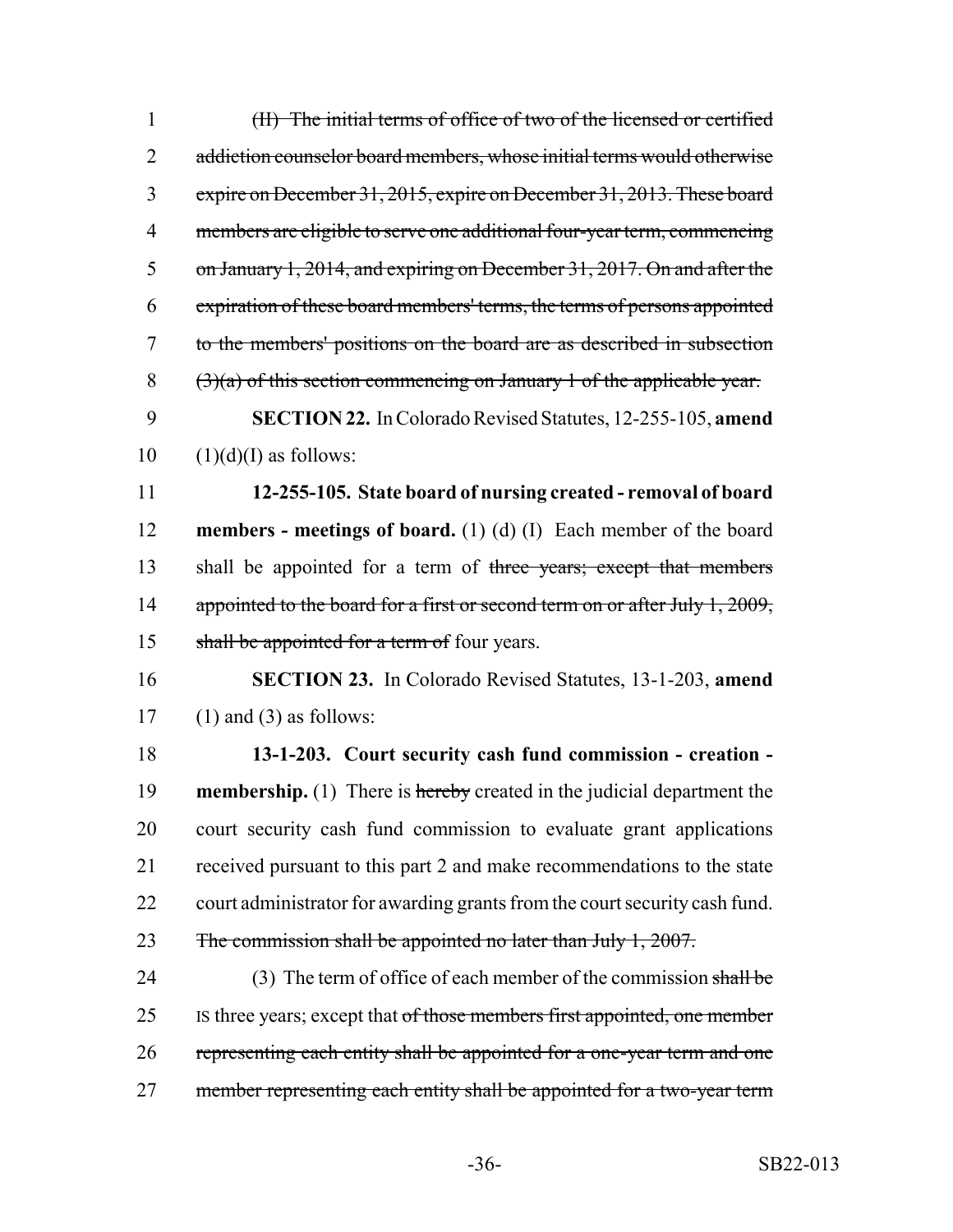THE TERMS SHALL BE STAGGERED SO THAT NO MORE THAN FOUR MEMBERS' TERMS EXPIRE IN THE SAME YEAR. A vacancy shall be filled by the respective appointing authority for the unexpired term only. **SECTION 24.** In Colorado Revised Statutes,14-10-115, **amend**  $(16)(c)$  as follows: **14-10-115. Child support guidelines - purpose - determination of income - schedule of basic child support obligations - adjustments to basic child support - additional guidelines - child support commission - definitions.** (16) **Child support commission.** (c) (I) The child support commission consists of no more than twenty-one members. (II) The governor shall appoint UP TO NINETEEN persons to the 12 commission, who are MUST INCLUDE: (A) Representatives of the judiciary and the Colorado bar association; (B) Members of the commission appointed by the governor must 16 also include The director of the division in the state department of human 17 services who is responsible for child support enforcement, or his or her THE DIRECTOR'S designee; (C) A director of a county department of human or social services; (D) The child support liaison to the judicial department; (E) Interested parties; (F) A certified public accountant; and 23 (G) Parent representatives. In making his or her appointments to 24 the commission, the governor may appoint persons as parent representatives. 26 (III) In making his or her appointments to the commission, the governor shall attempt to assure geographical diversity.

-37- SB22-013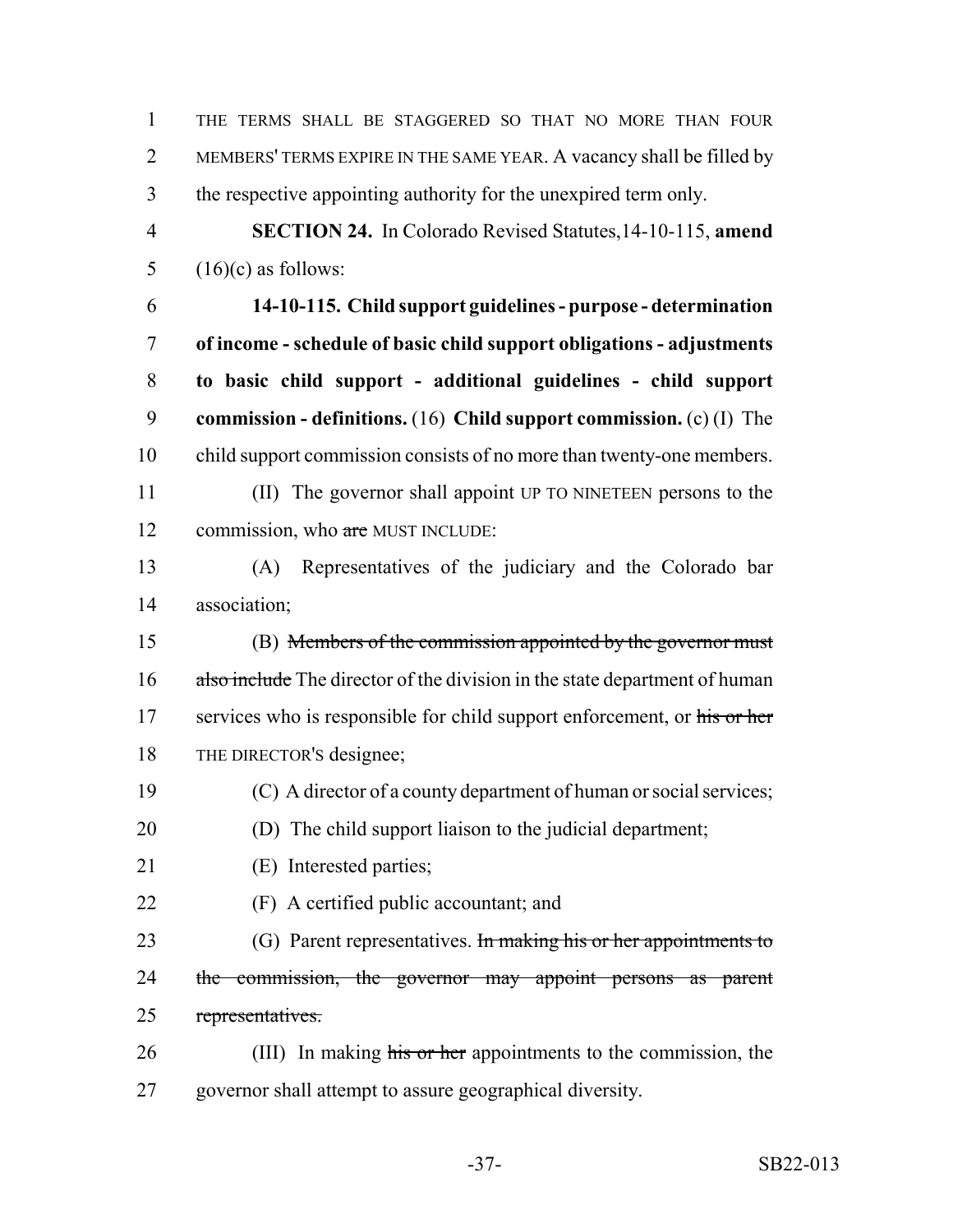(IV) The remaining two members of the commission are a member of the house of representatives appointed by the speaker of the house of representatives and a member of the senate appointed by the president of the senate and must not be members of the same political party.

 **SECTION 25.** In Colorado Revised Statutes, 16-9-701, **amend** 7  $(1)(a)$  as follows:

 **16-9-701. Discovery project steering committee.** (1) (a) There 9 shall be a IS CREATED THE discovery project steering committee convened to assist in developing a request for proposal application and selection process to choose a vendor to develop a statewide discovery sharing system. The steering committee consists of:

13 (I) The attorney general or his or her THE ATTORNEY GENERAL'S designee, who shall serve as the chair of the steering committee;

15 (II) The state court administrator or his or her THE STATE COURT ADMINISTRATOR'S designee, who shall serve as the vice-chair of the steering committee;

18 (III) The state public defender or his or her THE STATE PUBLIC DEFENDER'S designee;

 (IV) A representative of the criminal defense bar appointed by the chief justice;

**(V)** A DISTRICT COURT JUDGE APPOINTED BY THE CHIEF JUSTICE;

23  $(V)$  (VI) Three district attorneys appointed by the governor, one representing an urban judicial district, one representing a mid-sized district, and one representing a rural district;

 $26 \left( \frac{V}{V} \right)$  (VII) A county sheriff appointed by the governor;

27 (VII) The alternate defense counsel or his or her designee;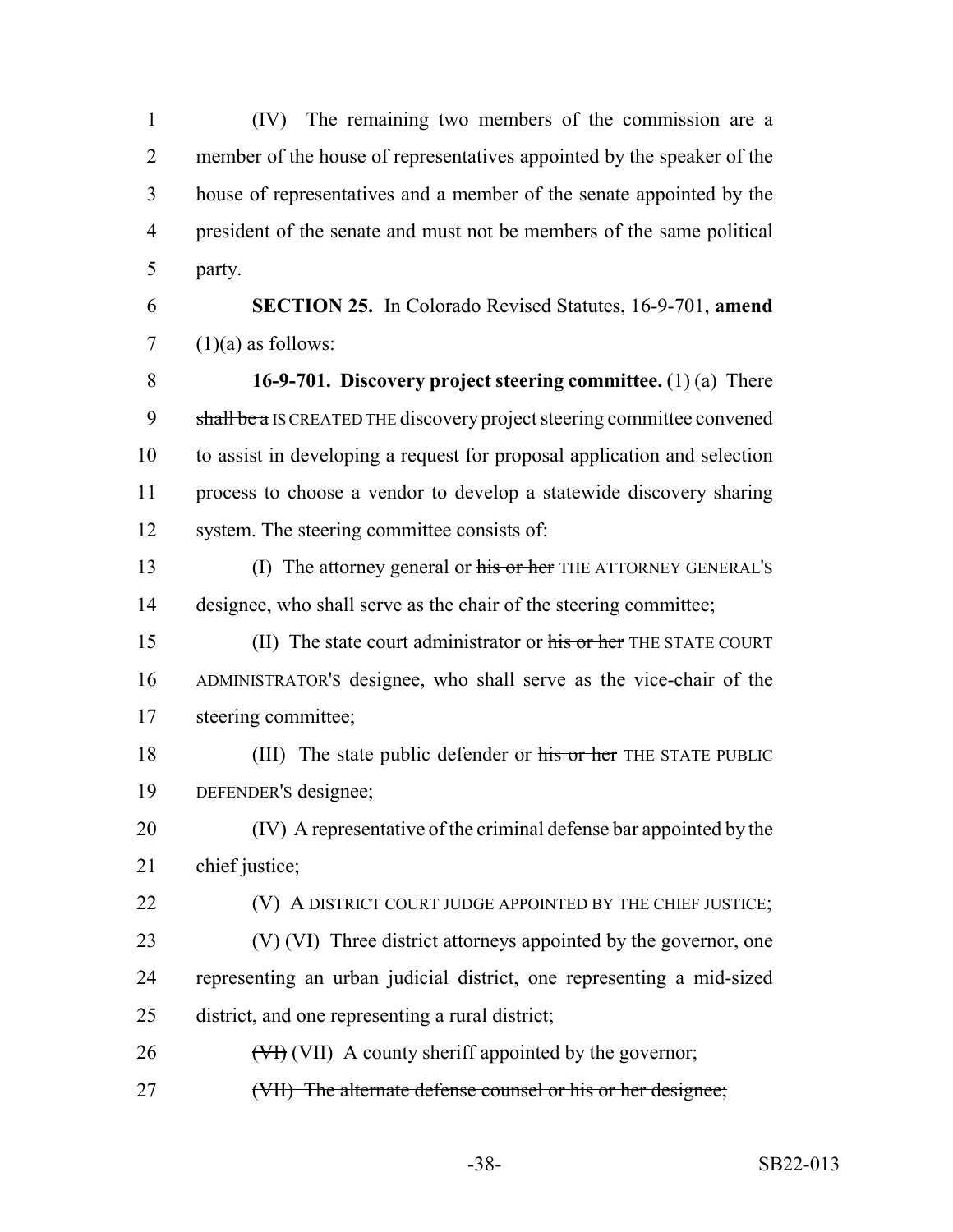(VIII) A chief of police appointed by the governor; and 2 (IX) A district court judge appointed by the chief justice. THE ALTERNATE DEFENSE COUNSEL OR THE ALTERNATE DEFENSE COUNSEL'S DESIGNEE.

 **SECTION 26.** In Colorado Revised Statutes, 16-11.3-102, **amend** (3)(a) and (3)(b) as follows:

 **16-11.3-102. Colorado commission on criminal and juvenile justice - creation - membership - operation.** (3) (a) The appointed members of the commission shall serve terms of three years; except that 10 the members first appointed pursuant to sub-subparagraphs  $(D)$  to  $(I)$  of 11 subparagraph  $(XI)$  of paragraph  $(a)$  of subsection  $(2)$  of this section shall 12 each serve a two-year term THE TERMS SHALL BE STAGGERED SO THAT NO MORE THAN TWELVE MEMBERS' TERMS EXPIRE IN THE SAME YEAR. The members appointed after the initial two-year terms shall serve three-year terms.

 (b) Each appointing authority shall appoint the initial appointed 17 members of the commission within sixty days after May 23, 2007. The 18 governor shall appoint the commission members described in subsection 19 (2)(a)(XI)(I), (2)(a)(XI)(J), (2)(a)(XI)(K), and (2)(a)(XI)(L) of this 20 section on or before July 1, 2018. An appointed member shall not serve more than two consecutive full terms, in addition to any partial term. In the event of a vacancy in an appointed position by death, resignation, removal for misconduct, incompetence, neglect of duty, or otherwise, the appointing authority shall appoint a member to fill the position for the remainder of the unexpired term.

 **SECTION 27.** In Colorado Revised Statutes, 17-2-201, **amend** 27 (1)(a) and (1)(c.2); and **repeal** (1)(b) and (1)(c) as follows: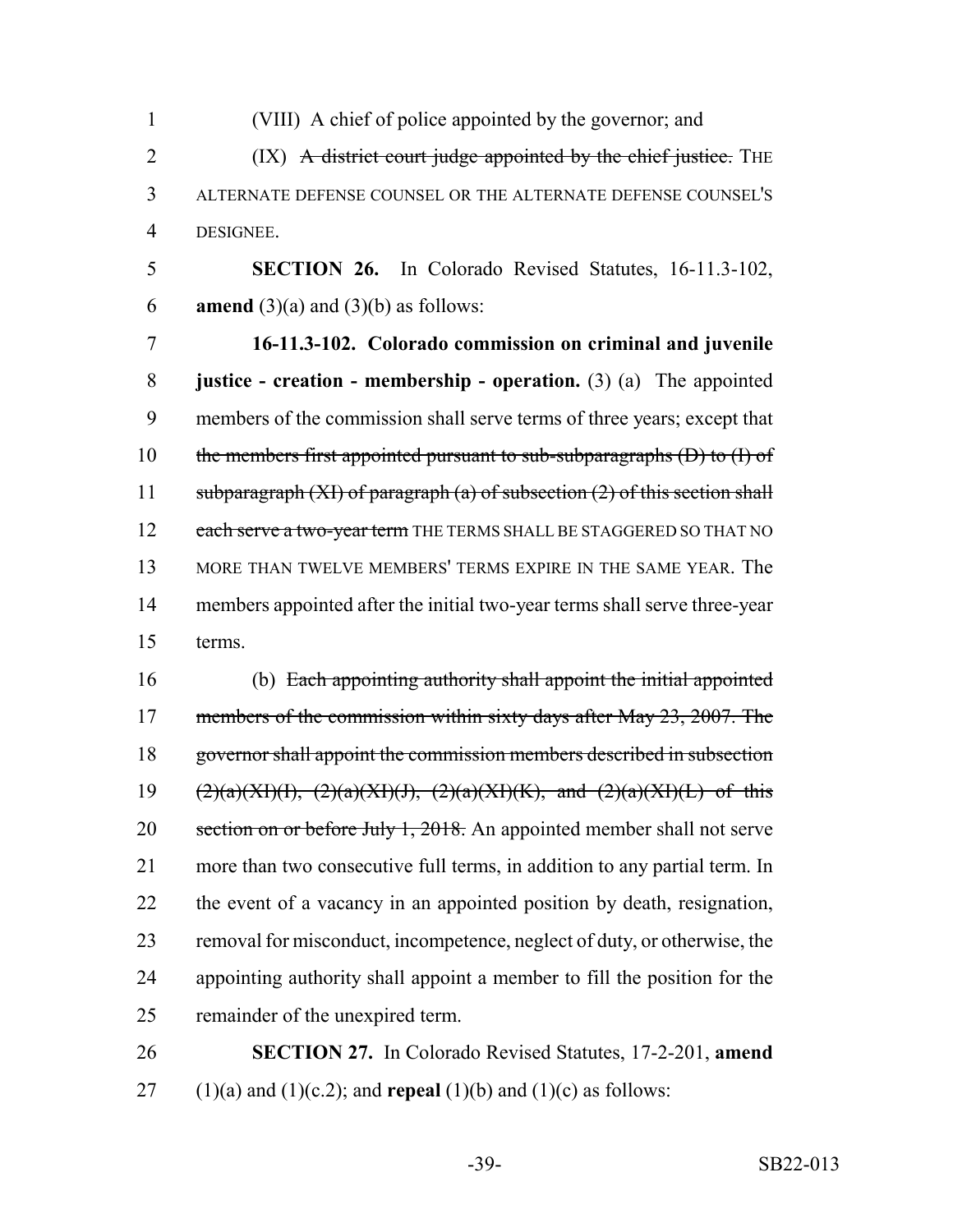**17-2-201. State board of parole - duties - definitions - repeal.** 2 (1) (a) There is hereby created a THE state board of parole, referred to in this part 2 as the "board", which consists of nine members. The members of the board are appointed by the governor and confirmed by the senate, and they shall devote their full time to their duties as members of the 6 board. The members are appointed for three-year terms; and may EXCEPT THAT THE TERMS SHALL BE STAGGERED SO THAT NO MORE THAN THREE MEMBERS' TERMS EXPIRE IN THE SAME YEAR. A MEMBER MAY serve consecutive terms. The governor may remove a board member for incompetency, neglect of duty, malfeasance in office, continued failure to use the risk assessment guidelines as required by section 17-22.5-404, or failure to regularly attend meetings as determined by the governor. Final conviction of a felony during the term of office of a board member automatically disqualifies the member from further service on the board. The board is composed of representatives from multidisciplinary areas of expertise. Two members must have experience in law enforcement, and one member must have experience in offender supervision, including parole, probation, or community corrections. Six members must have experience in other relevant fields. Each member of the board must have a minimum of five years of experience in a relevant field and knowledge of parole laws and guidelines, rehabilitation, correctional administration, the functioning of the criminal justice system, issues associated with victims of crime, the duties of board members, and actuarial risk assessment instruments and other offender assessment instruments used 25 by the board and the department of corrections. A person who has been convicted of a felony or of a misdemeanor involving moral turpitude or who has any financial interests that conflict with the duties of a member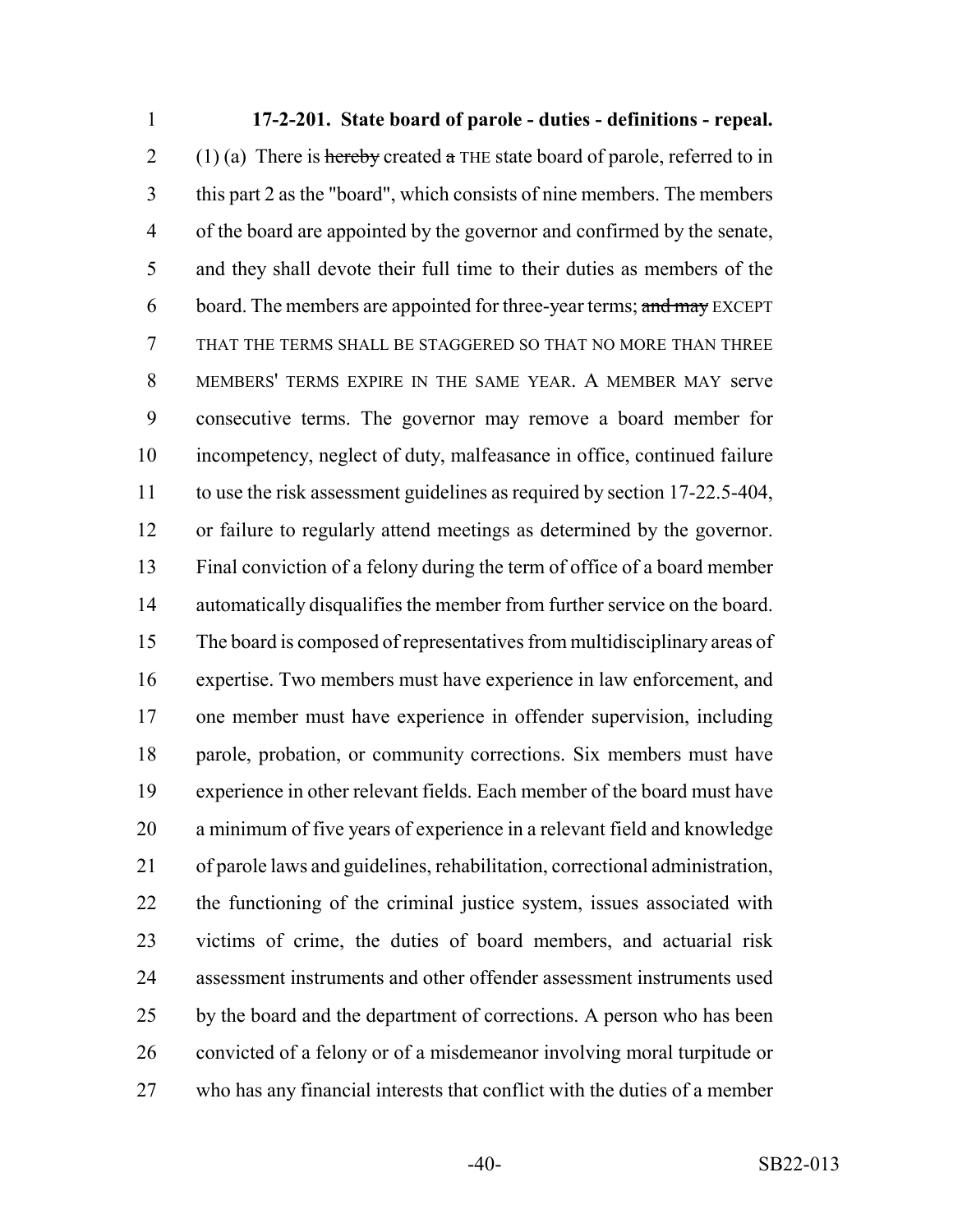of the board is ineligible for appointment.

 (b) The parole board in existence prior to July 1, 1987, is abolished on July 1, 1987. The governor shall appoint a new parole board pursuant to this section, two members of which shall be appointed for terms of three years, two members of which shall be appointed for terms of two years, and one member of which shall be appointed for a term of 7 one year. Thereafter, members shall be appointed for terms of three years. If a member is appointed during a period of time in which the general 9 assembly is not in session, that member shall serve on a temporary basis 10 until the general assembly next convenes.

 (c) The parole board in existence prior to July 1, 1990, shall be 12 expanded to seven members on July 1, 1990. The governor shall appoint an additional law enforcement representative and an additional citizen 14 representative to the board, one for a term of two years to expire on July 15 1, 1992, and one for a term of three years to expire on July 30, 1993. Thereafter, such members shall be appointed for terms of three years.

 (c.2) (I) The parole board in existence prior to July 1, 2019, is expanded to nine members on July 1, 2019. The governor shall appoint one additional member to the board for a term of two years, to expire on 20 July 30, 2021. The governor shall appoint one additional member to the 21 board for a term of three years, to expire on July 30, 2022. Thereafter, the governor shall appoint each such member for a term of three years.

23 (II) THIS SUBSECTION (1)(c.2) IS REPEALED, EFFECTIVE DECEMBER 31, 2022.

 **SECTION 28.** In Colorado Revised Statutes, 17-24-104, **amend** 26 (2)(a) introductory portion,  $(2)(a)(VIII)$ , and  $(2)(b)$  as follows:

**17-24-104. Creation of division of correctional industries and**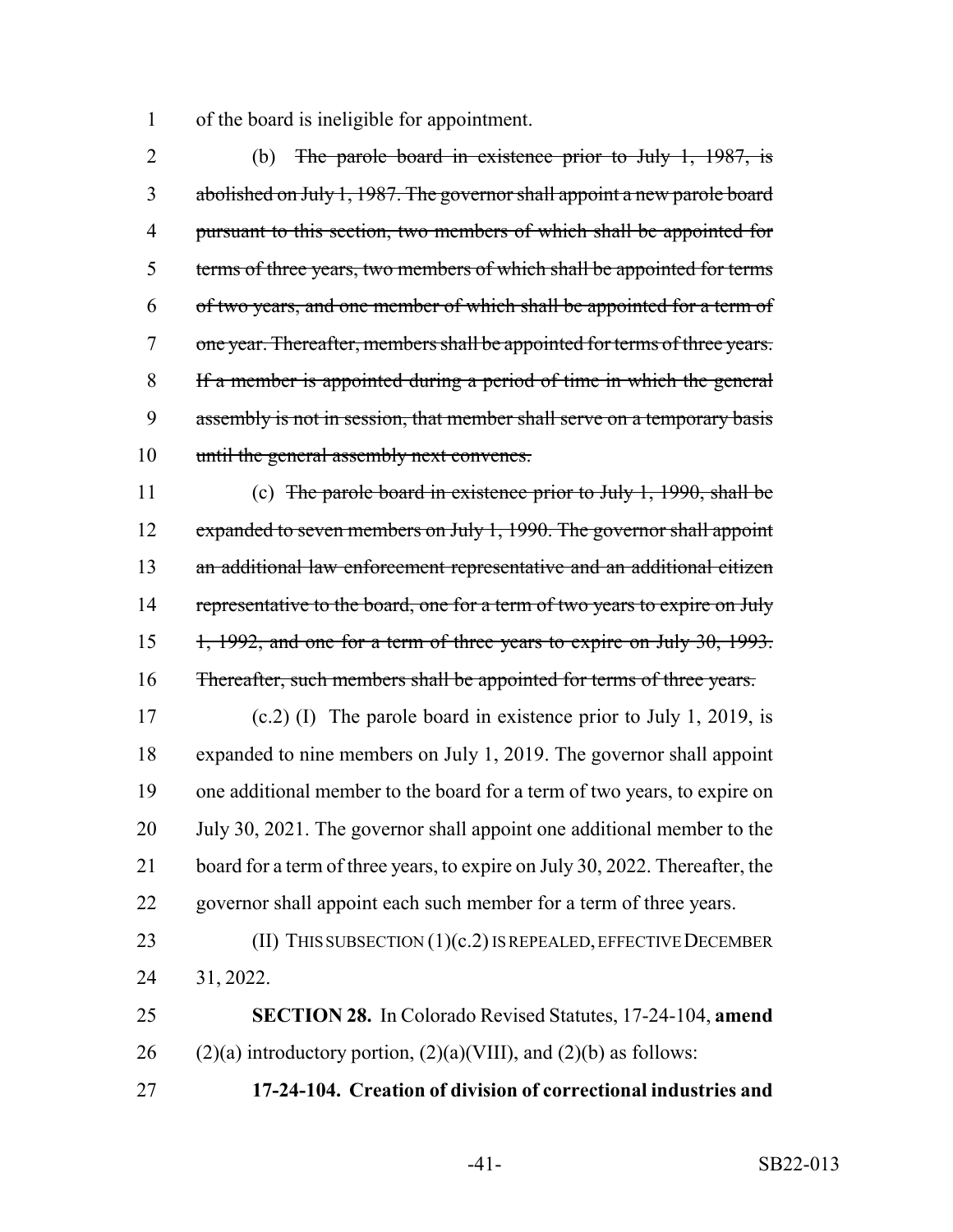**advisory committee - enterprise status of division - duties of committee - sunset review of committee - rules.** (2) (a) There is hereby 3 created the correctional industries advisory committee, which shall consist CONSISTS of:

5 (VIII) A county sheriff, WHO SHALL BE appointed by the governor 6 FOR A TERM OF THREE YEARS.

7 (b) Each member shall hold HOLDS office for his or her UNTIL THE 8 MEMBER'S term EXPIRES and until his or her A successor is appointed. and 9 qualified. Any member shall be IS eligible for reappointment, but he or 10 she shall not be eligible to serve more than two consecutive full terms. 11 Except as otherwise provided in section 2-2-326, C.R.S., members of the 12 advisory committee shall receive no SERVE WITHOUT compensation for 13 such services but may be reimbursed for their necessary expenses while 14 serving as members of the board. Any vacancy shall be filled in the same 15 manner as for an original appointment and shall be for the unexpired 16 term. The chairman CHAIR shall be elected by the voting members of the 17 advisory committee from among the appointed members of the general 18 assembly.

19 **SECTION 29.** In Colorado Revised Statutes, 18-3-505, **amend**  $20$  (2) and (4) introductory portion as follows:

21 **18-3-505. Human trafficking council - created - duties - repeal.** 22 (2) Each appointing authority described in subsection  $(1)$  of this section 23 shall make his or her appointments to the council on or before August 1, 24  $\frac{2014}{100}$ . The term of a council member serving as of May 20, 2019, or any 25 council member appointed after May 20, 2019, will expire EXPIRES on 26 December 31 of the year the term is set to expire. The succeeding 27 appointee's term will commence COMMENCES on the January 1 following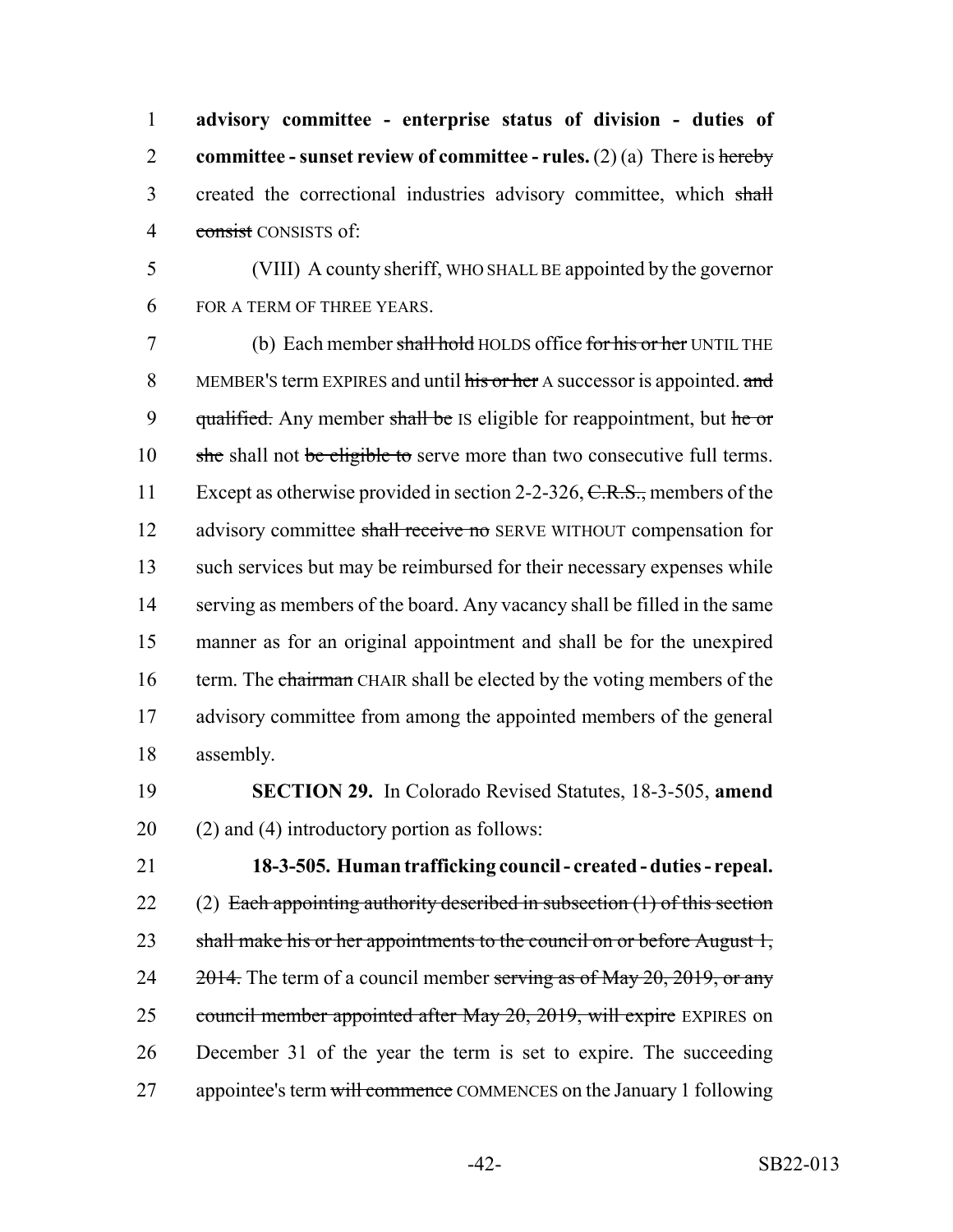the expiration of the preceding term. The members of the council shall elect presiding officers for the council, including a chair and vice-chair, from among the council members appointed pursuant to subsection (1) of this section, which presiding officers shall serve terms of two years. Council members may reelect a presiding officer.

6 (4) The council shall hold its first meeting on or before November  $7\quad 1, 2014$ , at a time and place to be designated by the executive director of 8 the department of public safety, or by his or her designee. The council 9 shall meet at least four times each year and shall carry out the following 10 duties:

 **SECTION 30.** In Colorado Revised Statutes, 18-18.5-103, **amend** (2) introductory portion and (3); and **repeal** (2)(a.5) as follows: **18-18.5-103. State substance abuse trend and response task force - creation - membership - duties - report.** (2) The task force shall consist CONSISTS of the following members:

16 (a.5) The terms of the members appointed by the speaker of the 17 house of representatives and the president of the senate and who are 18 serving on March 22, 2007, shall be extended to and expire on or shall 19 terminate on the convening date of the first regular session of the 20 sixty-seventh general assembly. As soon as practicable after such 21 convening date, the speaker and the president shall each appoint or 22 reappoint one member in the same manner as provided in subparagraphs 23 (II) and (III) of paragraph (a) of this subsection  $(2)$ . Thereafter, the terms 24 of members appointed or reappointed by the speaker and the president 25 shall expire on the convening date of the first regular session of each 26 general assembly, and all subsequent appointments and reappointments 27 by the speaker and the president shall be made as soon as practicable after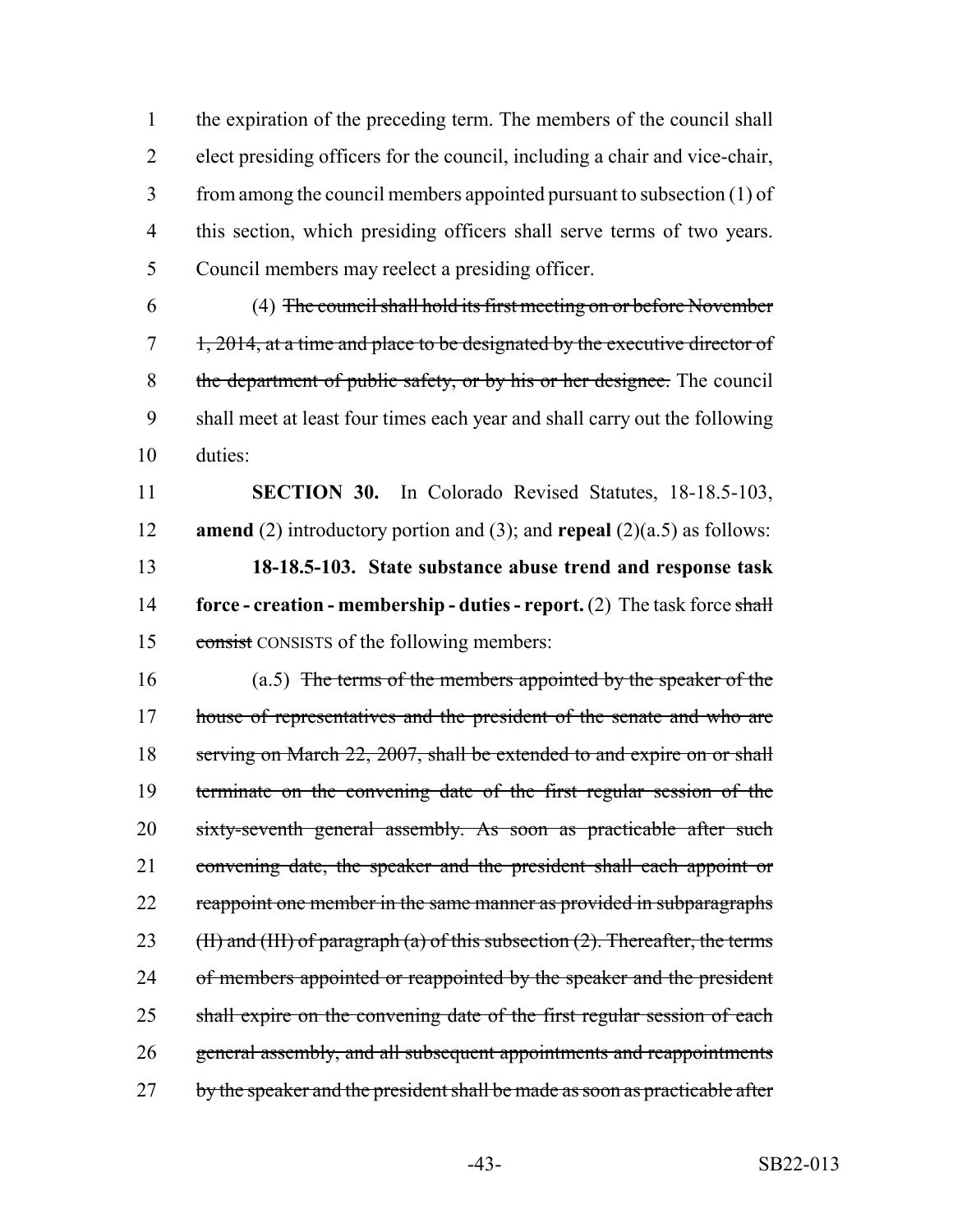such convening date. The person making the original appointment or 2 reappointment shall fill any vacancy by appointment for the remainder of an unexpired term. Members appointed or reappointed by the speaker and 4 the president shall serve at the pleasure of the appointing authority and shall continue in office until the member's successor is appointed.

 $(3)$  (a) A vacancy occurring in a position shall be filled as soon as possible by the appropriate appointing authority designated in subsection (2) of this section.

 (b) THE TERMS OF MEMBERS APPOINTED OR REAPPOINTED BY THE SPEAKER AND THE PRESIDENT EXPIRE ON THE CONVENING DATE OF THE FIRST REGULAR SESSION OF EACH GENERAL ASSEMBLY, AND ALL SUBSEQUENT APPOINTMENTS AND REAPPOINTMENTS BY THE SPEAKER AND THE PRESIDENT SHALL BE MADE AS SOON AS PRACTICABLE AFTER THE CONVENING DATE. THE PERSON MAKING THE ORIGINAL APPOINTMENT OR REAPPOINTMENT SHALL FILL ANY VACANCY BY APPOINTMENT FOR THE REMAINDER OF AN UNEXPIRED TERM. MEMBERS APPOINTED OR REAPPOINTED BY THE SPEAKER AND THE PRESIDENT SERVE AT THE PLEASURE OF THE APPOINTING AUTHORITY AND CONTINUE IN OFFICE UNTIL THE MEMBER'S SUCCESSOR IS APPOINTED.

 **SECTION 31.** In Colorado Revised Statutes, 19-2.5-1201, **amend** (1), (2) introductory portion, and (5) as follows:

 **19-2.5-1201. Juvenile parole board - creation - membership - authority - rules.** (1) There is created a juvenile parole board, referred to in this part 12 as the "board". The board consists of nine members appointed by the governor and confirmed by the senate. MEMBERS ARE APPOINTED FOR TERMS OF THREE YEARS; EXCEPT THAT THE TERMS SHALL BE STAGGERED SO THAT ONE-THIRD OF THE MEMBERSHIP OF THE BOARD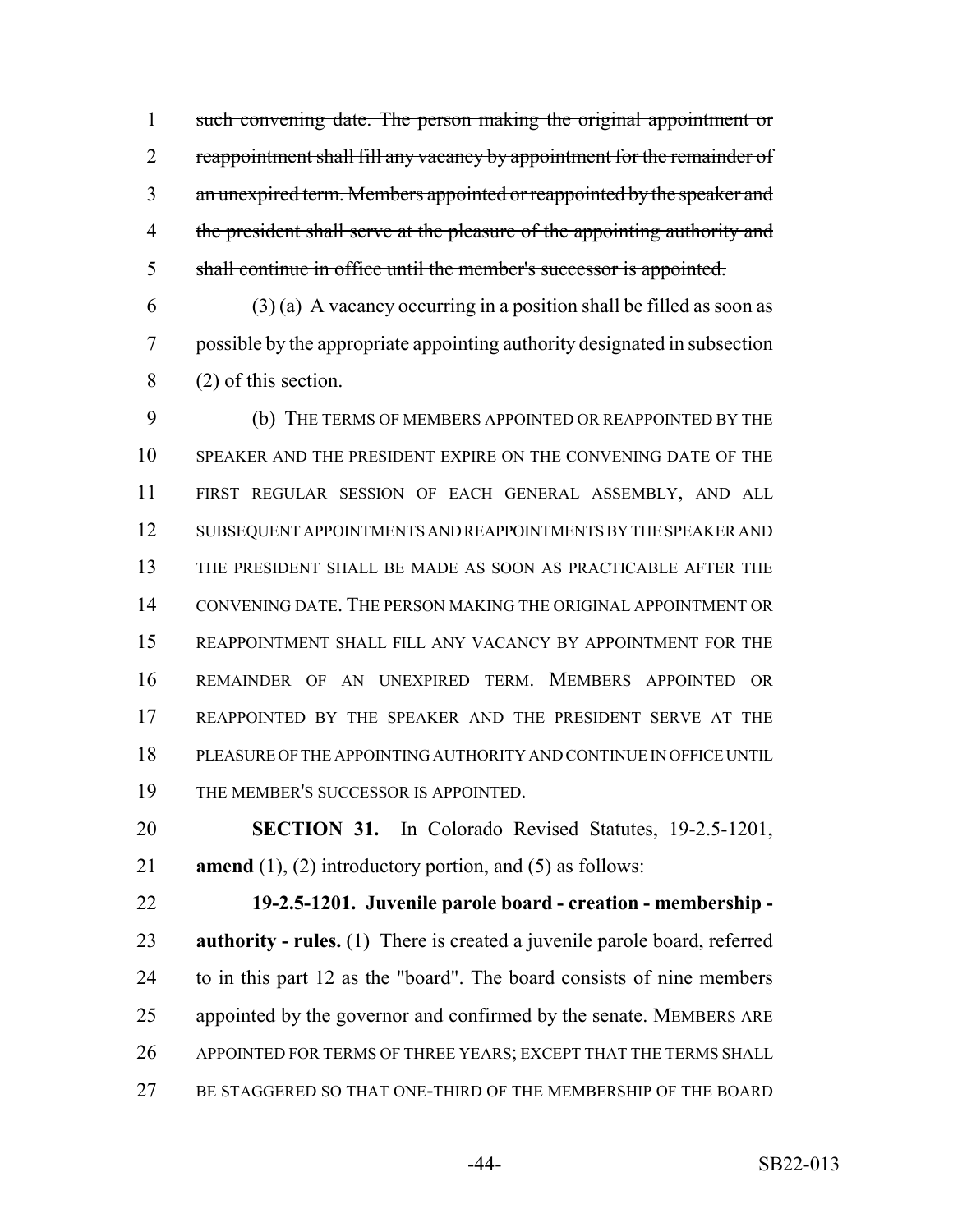BECOMES VACANT EACH YEAR. THERE ARE NO TERM LIMITS FOR THE MEMBERS OF THE BOARD. Any vacancy that occurs when the general assembly is not in session may be filled by the governor, and such member serves temporarily until confirmed at the next regular session of the general assembly.

 (2) All nine members are voting members. ALL MEMBERS MUST BE RESIDENTS OF THE STATE OF COLORADO. Of the nine members:

 (5) All members of the board are reimbursed for expenses necessarily incurred in the performance of their duties. In addition to the 10 reimbursement of expenses, the five citizen AT-LARGE board members shall receive a per diem of one hundred fifty dollars per full day and seventy-five dollars per half day spent transacting official business of the board.

 **SECTION 32.** In Colorado Revised Statutes, 19-3.3-102, **amend** 15 (1)(a), (2)(a), (2)(b) introductory portion, (2)(c), and (3)(a)(I) as follows: **19-3.3-102. Office of the child protection ombudsman established - child protection ombudsman advisory board - qualifications of ombudsman - duties.** (1) (a) On or before January 1,  $\frac{2016}{2010}$ , The independent office of the child protection ombudsman, referred 20 to in this article ARTICLE 3.3 as the "office", is established in the judicial department as an independent agency for the purpose of ensuring the greatest protections for the children of Colorado.

 (2) (a) There is established an independent, nonpartisan child 24 protection ombudsman board, referred to in this article ARTICLE 3.3 as the 25 "board". The membership of the board must not exceed CONSISTS OF twelve members and, to the extent practicable, must include persons from 27 throughout the state and persons with disabilities and must reflect the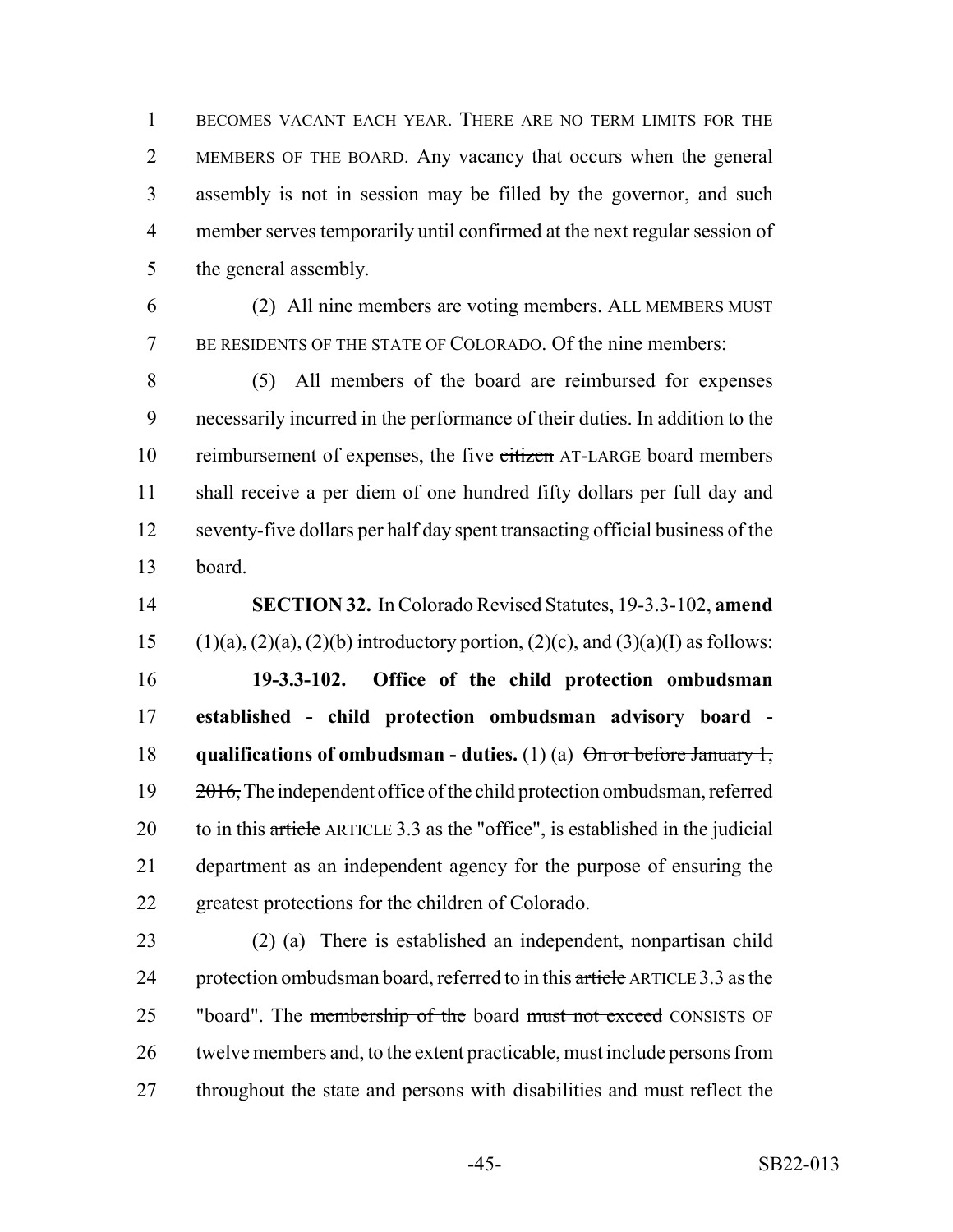ethnic diversity of the state. All members must have child welfare policy or system expertise or experience.

 (b) The board members must be appointed on or before August 1, 4 , as follows:

 (c) Board members shall serve for terms of four years; except that of the members first appointed, two members appointed pursuant to 7 subparagraphs  $(H)$ ,  $(H)$ , and  $(H)$  of paragraph  $(b)$  of this subsection  $(2)$  and one member appointed pursuant to subparagraph (IV) of paragraph 9 (b) of this subsection  $(2)$ , as designated by the appointing officials, shall 10 serve initial terms of two years THE TERMS SHALL BE STAGGERED SO THAT 11 NO MORE THAN SIX MEMBERS' TERMS EXPIRE IN THE SAME YEAR. The appointing officials shall fill any vacancies on the board for the remainder of any unexpired term.

(3) The board has the following duties and responsibilities:

 (a) To oversee the following personnel decisions related to the ombudsman:

 (I) On or before December 1, 2015, and as necessary thereafter, appointing TO APPOINT a person to serve as the child protection 19 ombudsman and director of the office, referred to in this article ARTICLE 20 3.3 as the "ombudsman". The ombudsman appointed by the board on or before December 1, 2015, shall assume his or her position on the 22 effective date of the memorandum of understanding between the judicial 23 department and the office. The board may also discharge an acting ombudsman for cause. A two-thirds majority vote is required to hire or discharge the ombudsman. The general assembly shall set the ombudsman's compensation, and such compensation may not be reduced during the term of the ombudsman's appointment.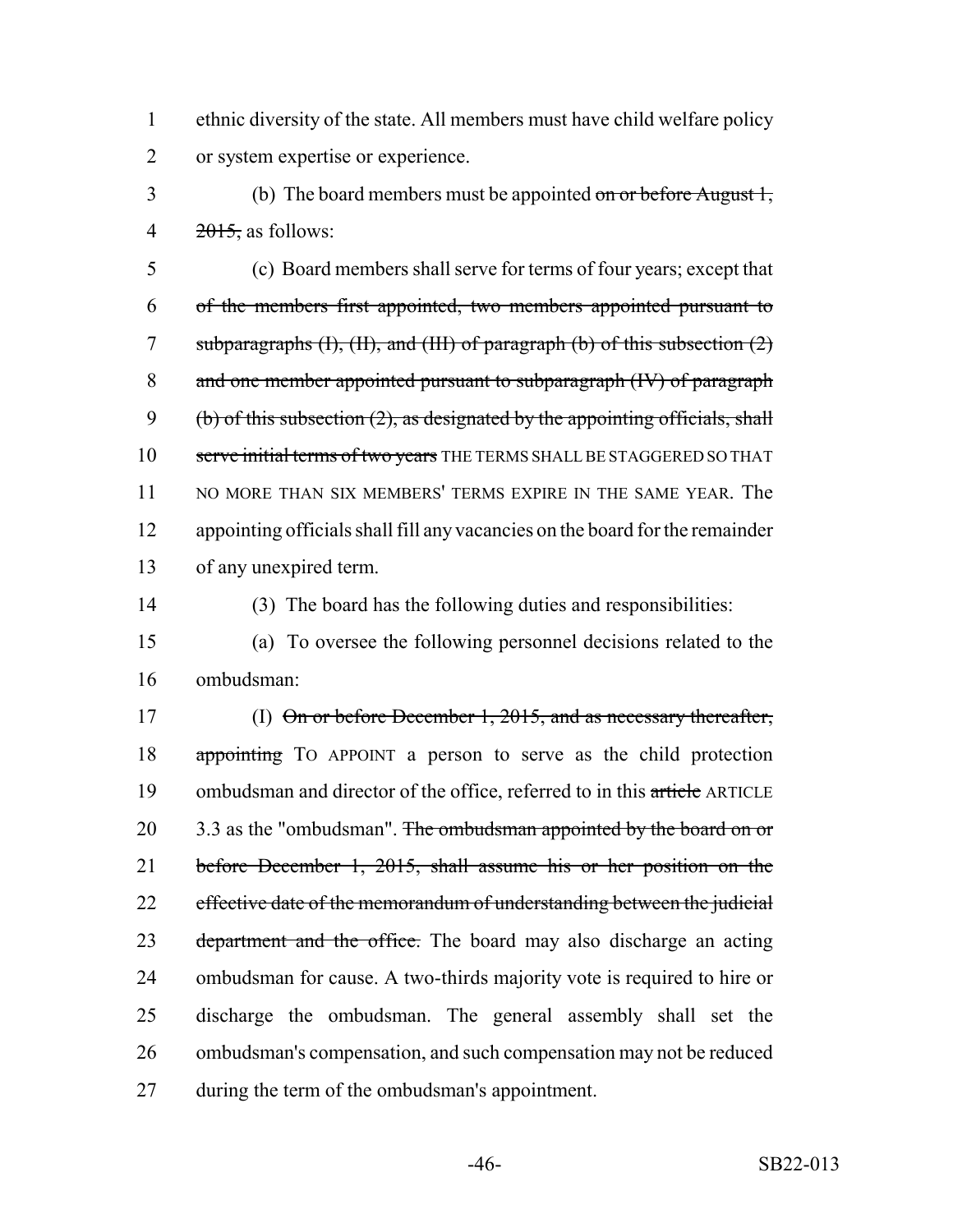**SECTION 33.** In Colorado Revised Statutes, 22-2-105, **amend** 2 (1) and  $(3.5)$  as follows:

 **22-2-105. State board of education - composition.** (1) The state 4 board of education shall consist CONSISTS of one member elected from each congressional district in the state and, if the total number of congressional districts of the state is an even number, one member elected from the state at large. The members of the state board of education serving on April 30, 1982, shall continue to serve the terms for which they were elected. At the general election held in 1982, one member shall be elected from the second congressional district for a six-year term, one member shall be elected from the fourth congressional district for a six-year term, one member shall be elected from the fifth congressional district for a four-year term, and one member shall be elected from the state at large for a six-year term, all such terms commencing on the second Tuesday in January 1983. At the general election held in 1984, one member shall be elected from the first congressional district for a six-year term, and one member shall be elected from the third congressional district for a six-year term, all such terms commencing on the second Tuesday in January 1985. At the general election held in 1986, one member shall be elected from the fifth congressional district for a six-year term, and one member shall be elected from the sixth congressional district for a six-year term, all such terms commencing on the second Tuesday in January 1987. At the general election held in 2002, one member shall be elected from the seventh congressional district for a six-year term commencing on the second Tuesday in January 2003. AT THE GENERAL ELECTION HELD IN 2022, ONE MEMBER SHALL BE ELECTED FROM THE EIGHTH CONGRESSIONAL DISTRICT FOR A TWO-YEAR TERM, AND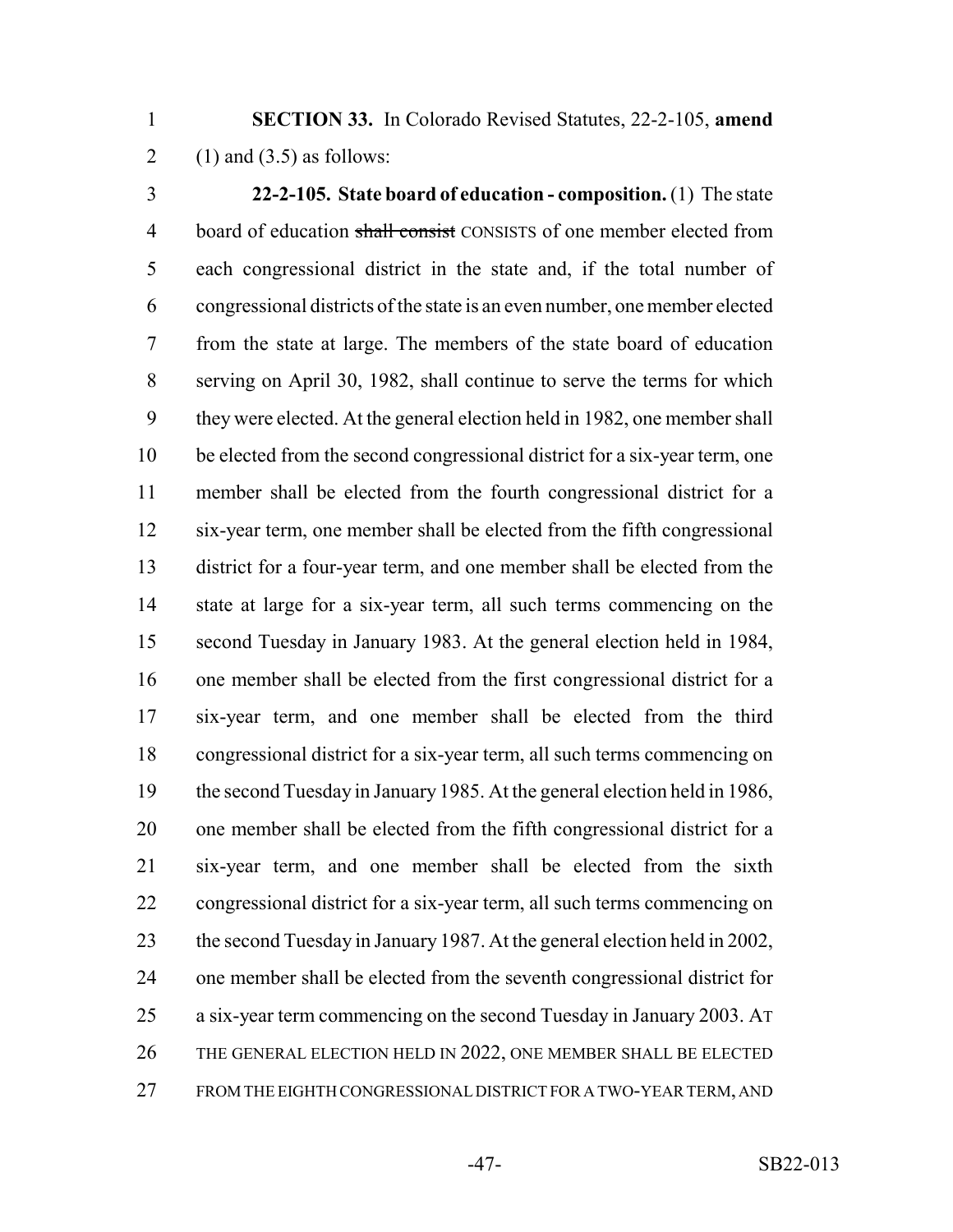ONE MEMBER SHALL BE ELECTED FROM THE STATE AT LARGE FOR A SIX-YEAR TERM, BOTH TERMS COMMENCING ON THE SECOND TUESDAY IN JANUARY 2023.

 (3.5) Any member of the state board who was elected to office as a resident of a designated congressional district, and who no longer resides in such congressional district solely because of a change made to 7 the boundaries of such district subsequent to the 2000 federal decennial 8 census PURSUANT TO SECTIONS 44 TO 44.6 OF ARTICLE V OF THE STATE CONSTITUTION, is eligible to hold office for the remainder of the term for which the member was elected, notwithstanding such nonresidency.

 **SECTION 34.** In Colorado Revised Statutes, 22-30.5-505, **amend** (2)(a) introductory portion, (2)(b), and (2)(d) as follows:

 **22-30.5-505. State charter school institute - institute board - appointment - powers and duties - rules.** (2) (a) The institute board 15 shall consist CONSISTS of nine members, no more than five of whom are members of the same political party. Seven of the members shall be 17 appointed by the governor, with the consent of the senate, and two of the members shall be appointed by the commissioner. In making the appointments, the governor and the commissioner shall ensure the 20 institute board reflects the geographic diversity of the state  $\frac{1}{2}$  making appointments on and after August 5, 2009, the governor and the 22 commissioner AND shall ensure that at least one member of the institute board is a parent of a student who is, or who has been, enrolled in an institute charter school. Members appointed to the institute board shall have experience in at least one of the following areas:

 (b) The members of the institute board shall serve terms of three 27 years; except that of the members first appointed by the governor, two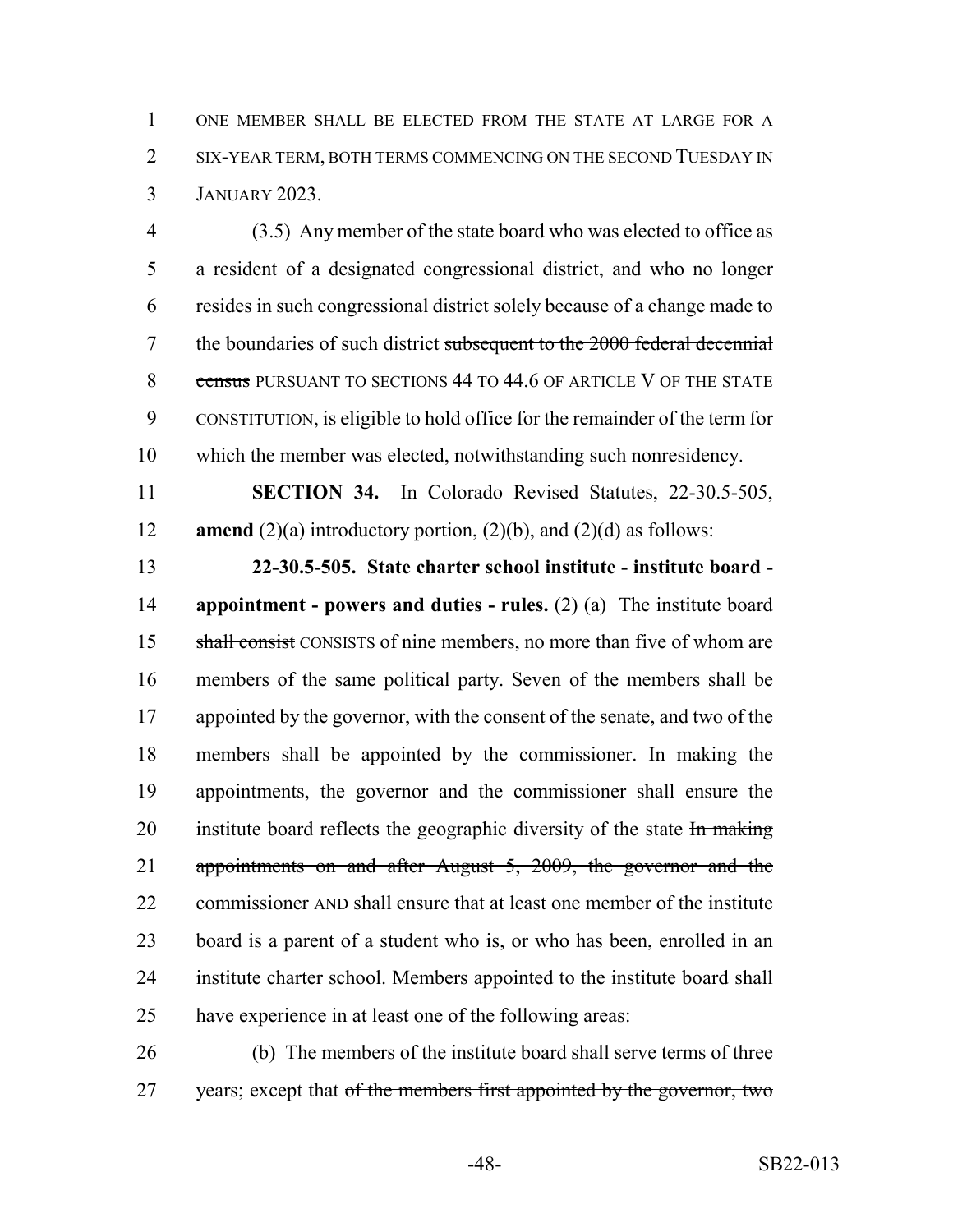1 members shall serve a term of three years, three members shall serve a 2 term of two years, and two members shall serve a term of one year; and 3 of the members first appointed by the commissioner, one member shall 4 serve a term of three years and one member shall serve a term of one year 5 no THE TERMS SHALL BE STAGGERED SO THAT NO MORE THAN THREE 6 MEMBERS' TERMS EXPIRE IN THE SAME YEAR. A member shall NOT serve 7 more than six consecutive years. The governor and the commissioner 8 shall make the initial appointments no later than thirty days after July 1,  $9 \t 2004$ .

10 (d) For any board member appointed on or after May 22, 2008, 11 During his or her A MEMBER's term of office, a member of the institute board shall not be a member of the general assembly; an officer, employee, or board member of a school district; a member of the state board; or an employee of the institute board or the department of education.

16 **SECTION 35.** In Colorado Revised Statutes, 22-43.7-106, 17 **amend** (1)(b) as follows:

18 **22-43.7-106. Public school capital construction assistance** 19 **board - creation - general powers and duties - rules.** (1) (b) Members 20 of the board shall serve for terms of two years and may serve up to three 21 consecutive terms; except that the initial terms of one of the members 22 appointed by the state board, one of the members appointed by the 23 governor, and the members appointed by the president of the senate and 24 the minority leaders of the house of representatives and the senate shall 25 be one year THE TERMS SHALL BE STAGGERED SO THAT NO MORE THAN 26 FIVE MEMBERS' TERMS EXPIRE IN THE SAME YEAR. The appointing 27 authority for a member may remove the member for any cause that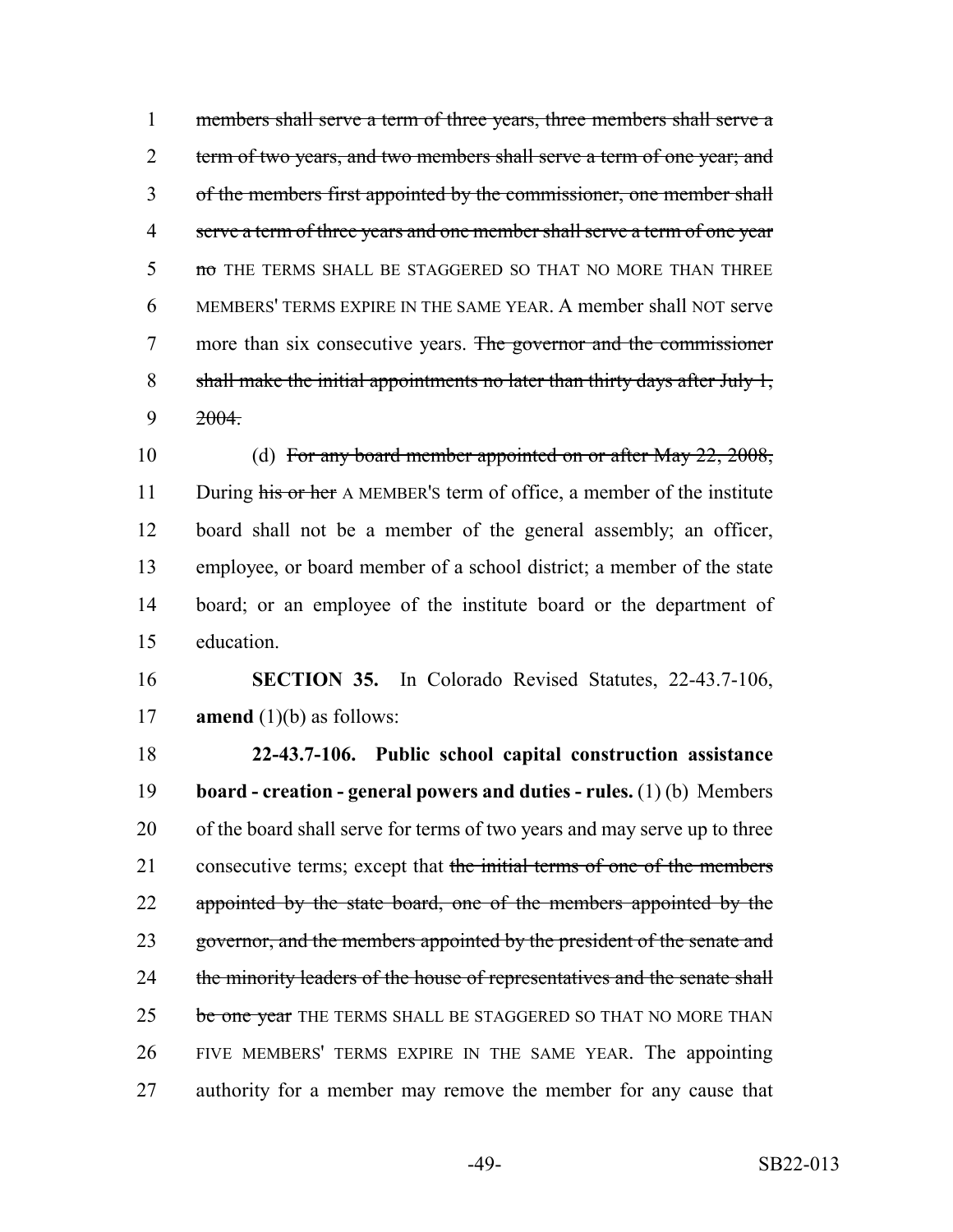renders the member incapable of discharging or unfit to discharge the member's duties. The appropriate appointing authority shall fill any vacancy in the membership of the board by appointment, and a member appointed to fill a vacancy shall serve until the expiration of the term for 5 which the vacancy was filled. Members of the board shall serve without 6 compensation but shall receive ARE ENTITLED TO reimbursement for travel and other necessary expenses actually incurred in the performance of their 8 duties. The board shall elect a chair at its initial meeting FROM AMONG ITS MEMBERS.

 **SECTION 36.** In Colorado Revised Statutes, 22-80-103, **amend** (1) as follows:

 **22-80-103. Board of trustees - appointments - powers - duties - fund created.** (1) (a) There is hereby created by a **type 1** transfer in the department of education a board of trustees for the Colorado school for 15 the deaf and the blind. The board of trustees shall consist CONSISTS of seven members who are residents of Colorado, appointed by the governor with the consent of the senate. Of these seven members, at least one 18 appointee shall MUST be a blind person WHO IS BLIND and at least one 19 appointee shall MUST be a deaf person Beginning with the first 20 appointment made on or after August 5, 2009, WHO IS DEAF. The governor shall ensure that, of the seven members of the board of trustees, at least one appointee is the parent of a child who is deaf or blind or both.

23 (b) In making appointments pursuant to  $\frac{1}{2}$  paragraph (a) of this 24 subsection  $(1)$  SUBSECTION  $(1)(a)$  OF THIS SECTION, the governor shall give due consideration to establishing and maintaining a geographical and urban and rural balance among the board members. No more than four of 27 the seven members shall be members of MAY BE AFFILIATED WITH the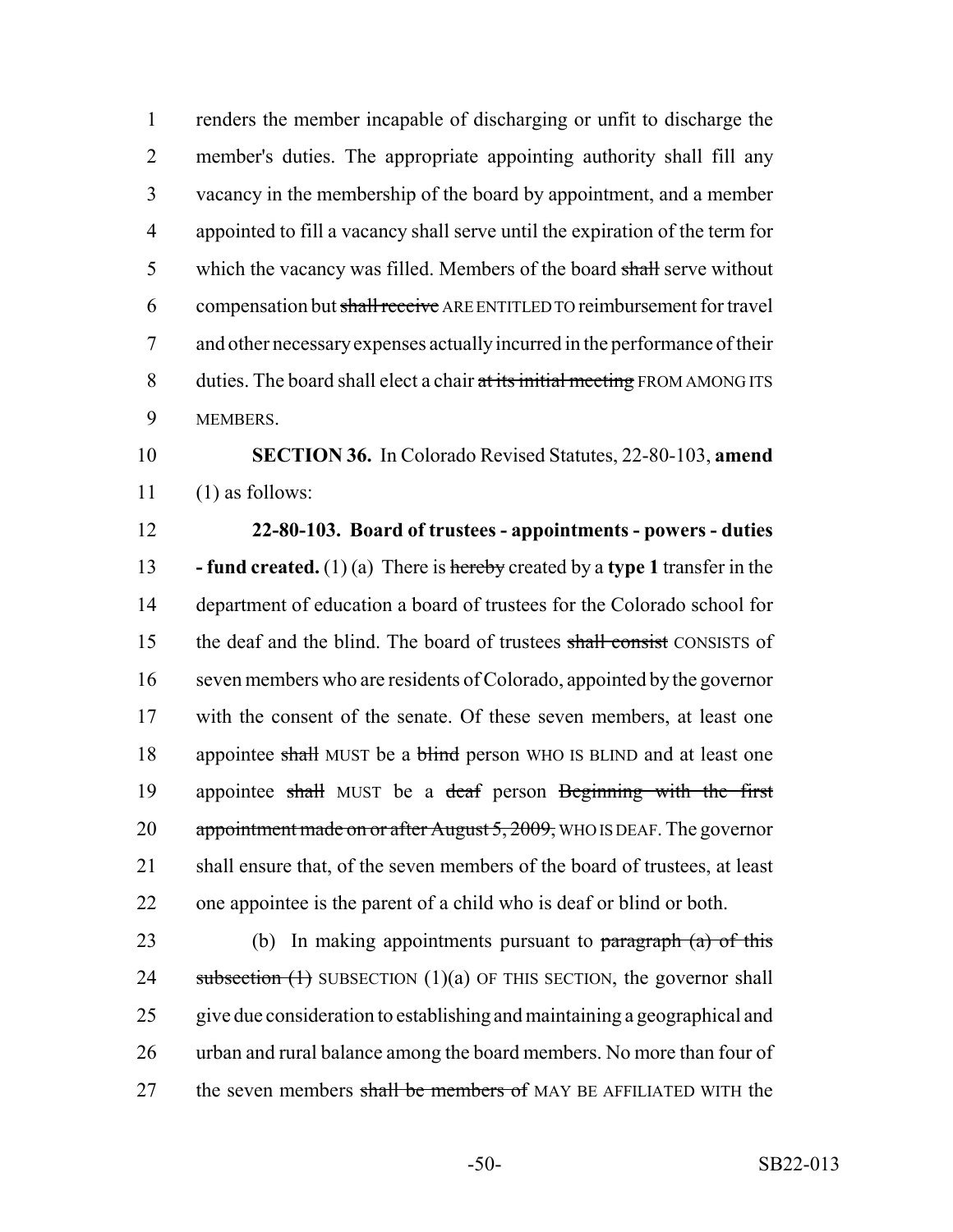| $\mathbf{1}$   | same political party. The commissioner of education or his or her THE        |
|----------------|------------------------------------------------------------------------------|
| $\overline{2}$ | COMMISSIONER'S designee shall serve as an ex officio nonvoting member        |
| 3              | of the board of trustees. The terms of office of the board of trustees shall |
| $\overline{4}$ | be Is four years; except that of the members initially appointed, four       |
| 5              | members shall serve four-year terms and three members shall serve            |
| 6              | two-year terms, as designated by the governor THE TERMS SHALL BE             |
| 7              | STAGGERED SO THAT NO MORE THAN FOUR MEMBERS' TERMS EXPIRE IN                 |
| 8              | THE SAME YEAR. The governor may remove any member for misconduct,            |
| 9              | incompetence, or neglect of duty and shall fill all vacancies that occur.    |
| 10             | (c) Repealed.                                                                |
| 11             | <b>SECTION 37.</b> In Colorado Revised Statutes, 23-1-102, amend             |
| 12             | $(3)$ and $(5)$ ; and <b>repeal</b> $(8)(a)$ as follows:                     |
| 13             | 23-1-102. Commission established - terms of office. $(3)(a)$ The             |
| 14             | commission shall consist CONSISTS of eleven THE FOLLOWING members,           |
| 15             | to be appointed by the governor with the consent of the senate:              |
| 16             | (I) ONE MEMBER FROM EACH CONGRESSIONAL DISTRICT IN THE                       |
| 17             | STATE; AND                                                                   |
| 18             | (II) THREE MEMBERS FROM THE STATE AT LARGE.                                  |
| 19             | (b)<br>The GOVERNOR SHALL SELECT THE members of the                          |
| 20             | commission shall be selected on the basis of their knowledge of and          |
| 21             | interest in higher education. and shall serve for four-year terms; except    |
| 22             | that, of the members first appointed to the commission, five members         |
| 23             | shall serve for terms of two years, and four members shall serve for terms   |
| 24             | of four years AT LEAST ONE MEMBER OF THE COMMISSION MUST RESIDE              |
| 25             | WEST OF THE CONTINENTAL DIVIDE. NO MORE THAN A MINIMUM MAJORITY              |
| 26             | OF THE MEMBERS OF THE COMMISSION MAY BE AFFILIATED WITH THE SAME             |
| 27             | POLITICAL PARTY AT ANY TIME.                                                 |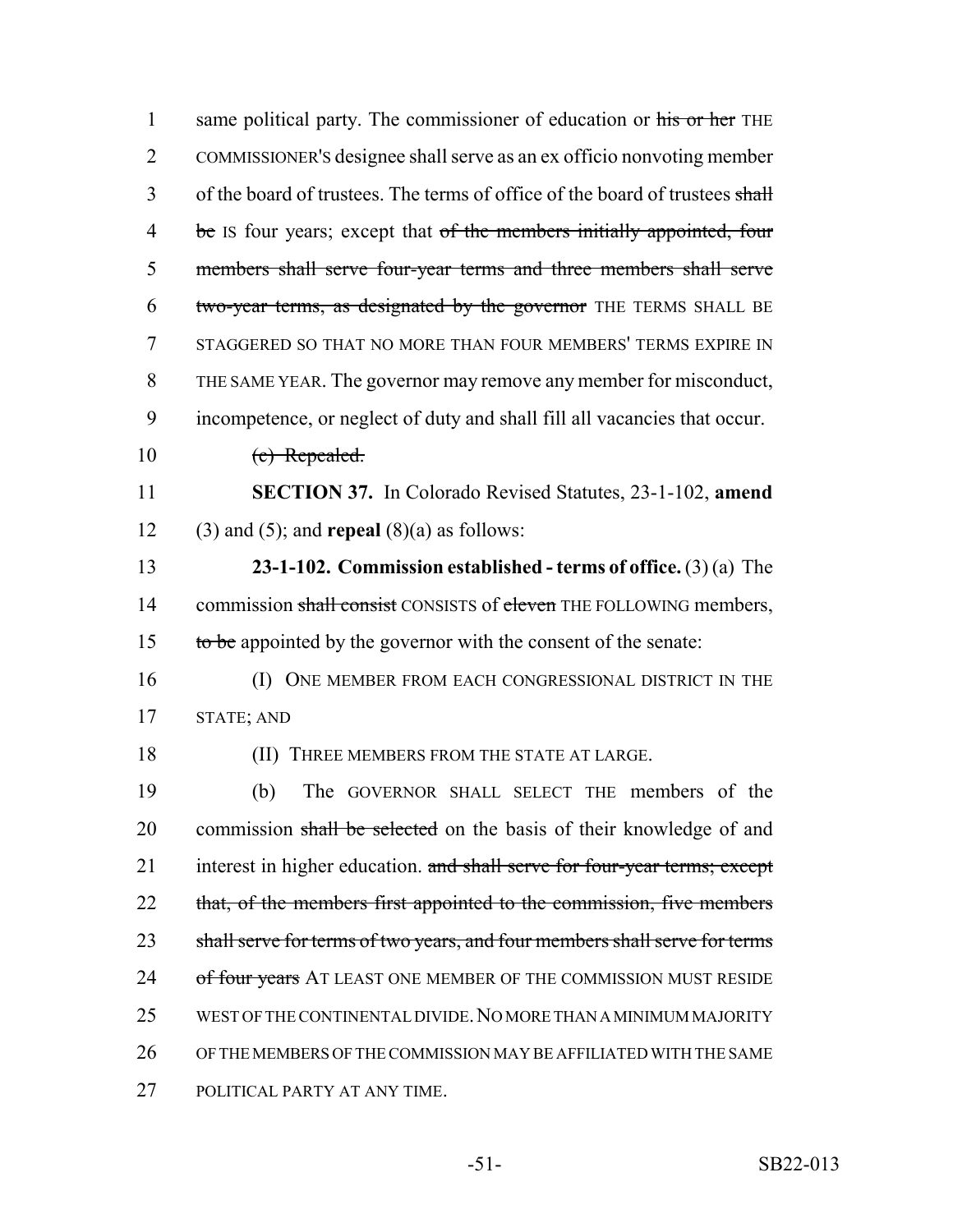(c) THE TERM OF EACH MEMBER IS FOUR YEARS; EXCEPT THAT THE TERMS SHALL BE STAGGERED SO THAT NO MORE THAN A MINIMUM MAJORITY OF MEMBERS' TERMS EXPIRE IN THE SAME YEAR. No member of the commission may serve more than two consecutive full four-year 5 terms.

 $6 \t\t(b) Repeated.$ 

7 (5) The commission shall at no time have more than six members 8 of any one major political party. Members of the commission shall ARE 9 ENTITLED TO receive seventy-five dollars per diem for attendance at 10 official meetings plus actual and necessary expenses incurred in the 11 conduct of official business. In appointing members of the commission, 12 the governor shall consider geographic representation. Of the eleven 13 members of the commission, at least one shall be from each congressional 14 district, and at least one member of the commission shall reside west of 15 the continental divide.

16 (8) (a) Notwithstanding other provisions of this section, on or 17 after July 1, 1999, the governor, with the consent of the senate, shall 18 appoint two additional members to the commission for terms ending on 19 June 30, 2003. Thereafter, members appointed pursuant to this subsection 20 (8) shall serve for terms of four years.

21 **SECTION 38.** In Colorado Revised Statutes, 23-3.1-203, **amend** 22  $(2)(a)$  as follows:

23 **23-3.1-203. Authority - creation - membership - transfer of** 24 **personnel.** (2) (a) Effective May 26, 2000, the board of directors of the 25 authority, as it existed prior to May 26, 2000, shall be transferred with the 26 authority to the department of higher education. The board shall continue 27 CONTINUES to consist of nine members who shall continue to be ARE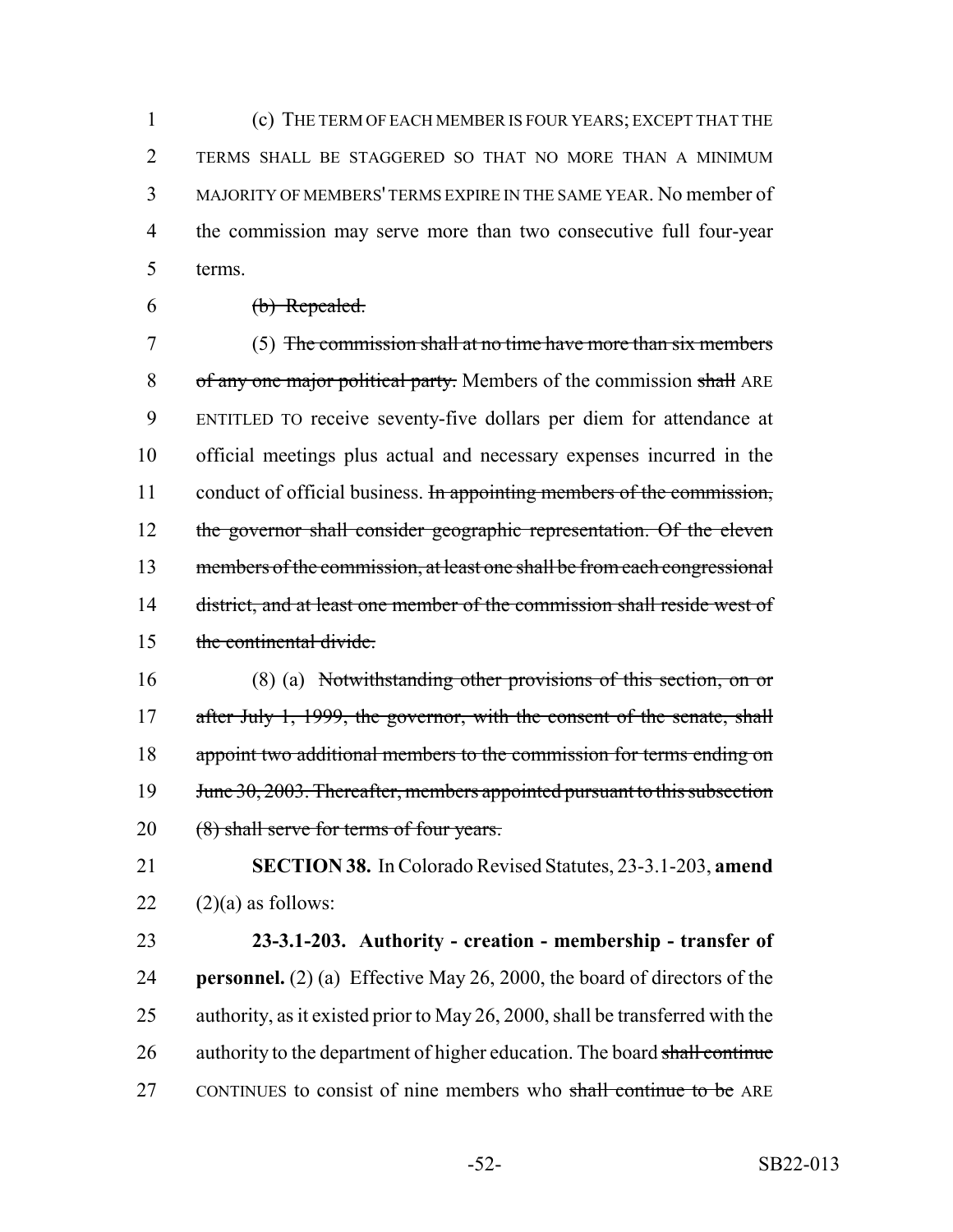1 appointed by the governor, with the consent of the senate. Such members 2 shall MUST be residents of the state. The term of office of each member 3 shall be IS four years; except that of the appointments made on or after 4 May 26, 2000, and prior to July 1, 2000, three members shall serve for 5 terms of two, three, and four years, respectively THE TERMS SHALL BE 6 STAGGERED SO THAT NO MORE THAN THREE MEMBERS' TERMS EXPIRE IN 7 THE SAME YEAR. Each member shall serve until his or her A successor has 8 been appointed by the governor. and qualified. Any member shall be IS 9 eligible for reappointment. The governor shall fill any vacancy by 10 appointment for the remainder of an unexpired term. Any member 11 appointed by the governor when the general assembly is not in regular 12 session, whether appointed for an unexpired term or for a full term, shall 13 be deemed to be duly appointed and qualified until the appointment of 14 such member is approved or rejected by the senate. Such appointment 15 shall be submitted to the senate for its approval or rejection during the 16 next regular session of the general assembly following the appointment.

17 **SECTION 39.** In Colorado Revised Statutes, **amend** 23-15-104 18 as follows:

19 **23-15-104. Authority - creation - board - organization.** 20 (1) (a) There is hereby created an independent public body politic and 21 corporate to be known as the Colorado educational and cultural facilities 22 authority. Said THE authority is constituted a public instrumentality, and 23 its exercise of the powers conferred by this article shall be ARTICLE 15 IS 24 deemed and held to be the performance of an essential public function. 25 The authority shall be IS a body corporate and a political subdivision of 26 the state, and shall not be IS NOT an agency of state government, and shall 27 not be IS NOT subject to administrative direction by any department,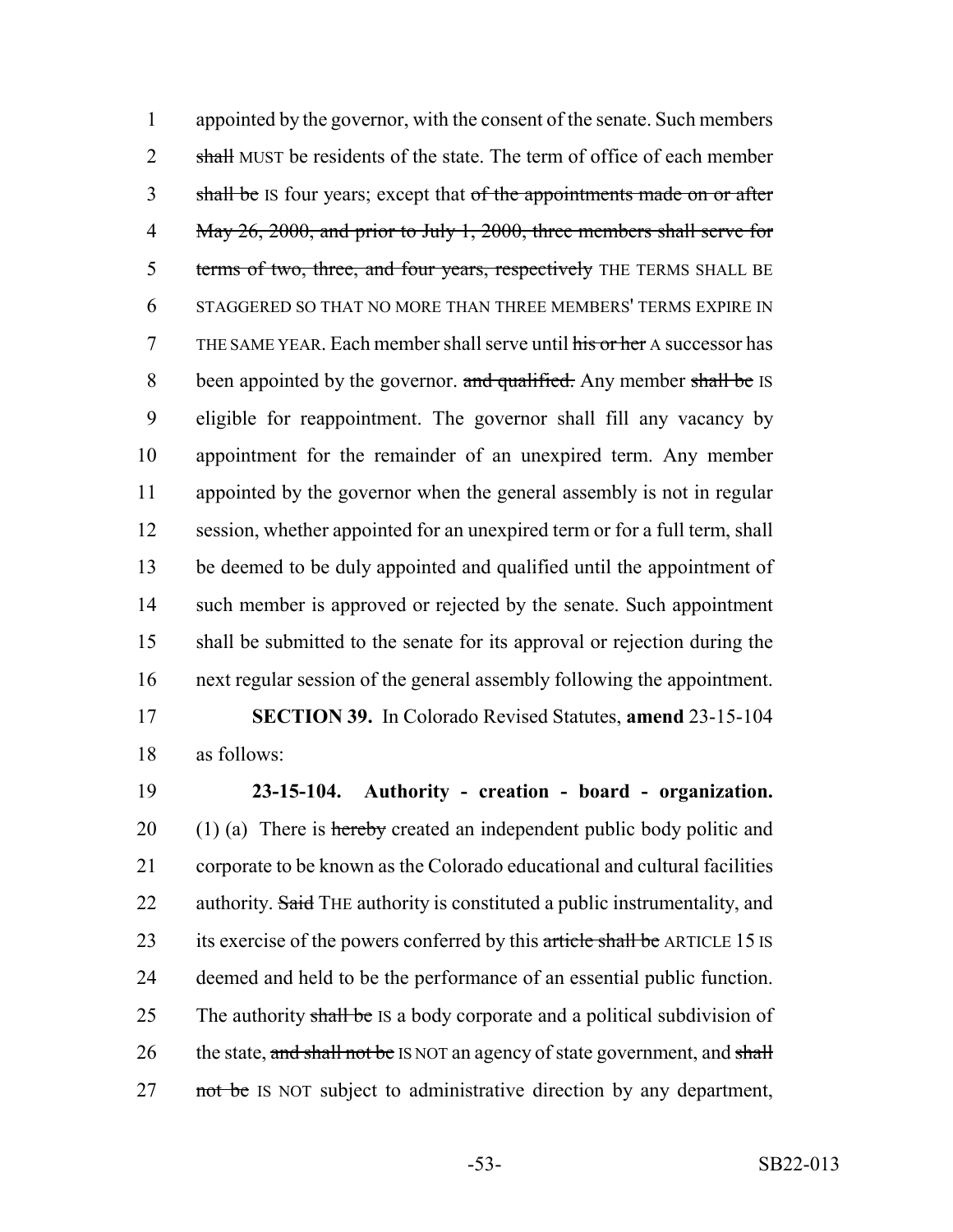1 commission, board, or agency of the state.

 (b) The legal effects of any statute heretofore designating the Colorado educational and cultural facilities authority by any other name, 4 or property rights heretofore incurred under any other name, shall not be impaired.

6 (2) (a) The governing body of the authority shall be IS a board of 7 directors, which shall consist CONSISTS of seven members to be appointed 8 by the governor, with the consent of the senate.

9 (b) Such members shall EACH MEMBER MUST be residents A 10 RESIDENT of the state.

11 (c) No more than four of the members shall be of MAY BE 12 AFFILIATED WITH the same political party. Except as provided in this 13 subsection (2), the members of the board first appointed shall serve for 14 terms to be designated by the governor, expiring on June 30 of each year 15 beginning in 1982 and ending in 1988. The governor, with the consent of 16 the senate, may appoint the members of the board of directors of an 17 existing authority created under state law as the board of directors of the 18 authority, in which case the terms of such directors shall be the same as 19 their existing terms on the board of such other authority. Persons holding 20 office on June 15, 1987, are subject to the provisions of section 24-1-137, 21 C.R.S. Thereafter

22 (d) Upon the expiration of the term of any member, his successor 23 shall be appointed for a term of four years THE TERM OF OFFICE OF AN 24 APPOINTED MEMBER IS FOUR YEARS; EXCEPT THAT THE TERMS SHALL BE 25 STAGGERED SO THAT NO MORE THAN FOUR MEMBERS' TERMS EXPIRE IN 26 THE SAME YEAR.

27 (e) Each member shall serve until his THE MEMBER's resignation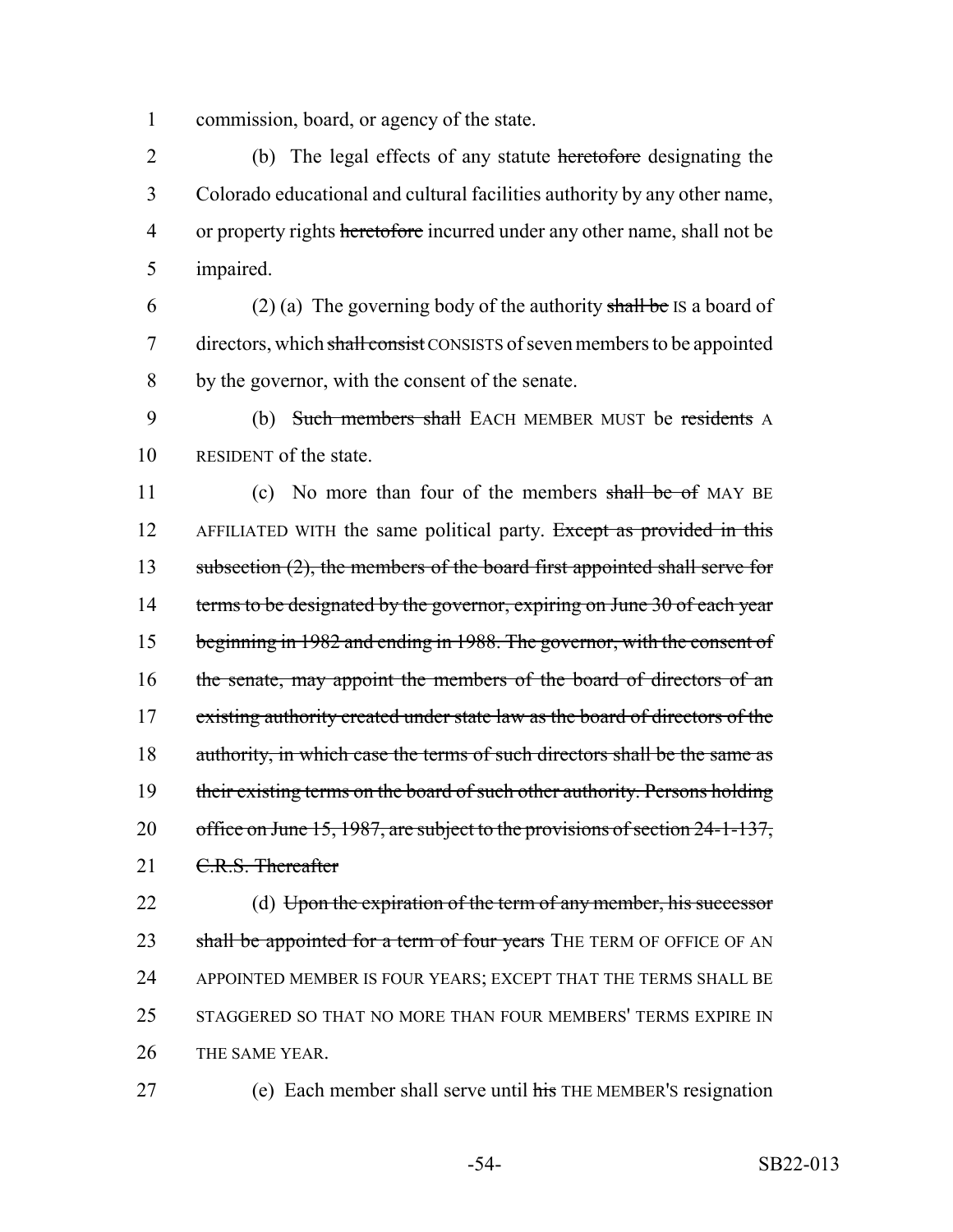1 or, in the case of a member whose term has expired, until his THE 2 MEMBER'S successor has been appointed. and has qualified.

3 (f) Any member shall be IS eligible for reappointment.

4 (3) The governor shall fill any vacancy by appointment for the 5 remainder of an unexpired term. Any member appointed by the governor 6 when the general assembly is not in regular session, whether appointed 7 for an unexpired term or for a full term, shall be deemed to be duly 8 appointed and qualified until the appointment of such member is 9 approved or rejected by the senate. Such appointment shall be submitted 10 to the senate for its approval or rejection during the next regular session 11 of the general assembly following the appointment.

 $(3)$  (4) (a) Any member of the board may be removed by the governor for misfeasance, malfeasance, willful neglect of duty, or other 14 cause. after notice and a public hearing, unless such notice and hearing is expressly waived in writing.

 (b) Notwithstanding the provisions of paragraph (a) of this 17 subsection  $(3)$  SUBSECTION  $(4)(a)$  OF THIS SECTION, a member shall be removed by the governor if such member fails, for reasons other than temporary mental or physical disability or illness, to attend three regular meetings of the board during any twelve-month period without the board having entered upon its minutes an approval for any of such absences.

22 **SECTION 40.** In Colorado Revised Statutes, 23-20-102, **amend** 23  $(2)(a)$  as follows:

 **23-20-102. Regents - election and term.** (2) (a) (I) At the general election held in 1974, and each six years thereafter THROUGH THE GENERAL ELECTION HELD IN 2016, three regents shall be elected, one of whom shall be a qualified elector of, and elected by the qualified electors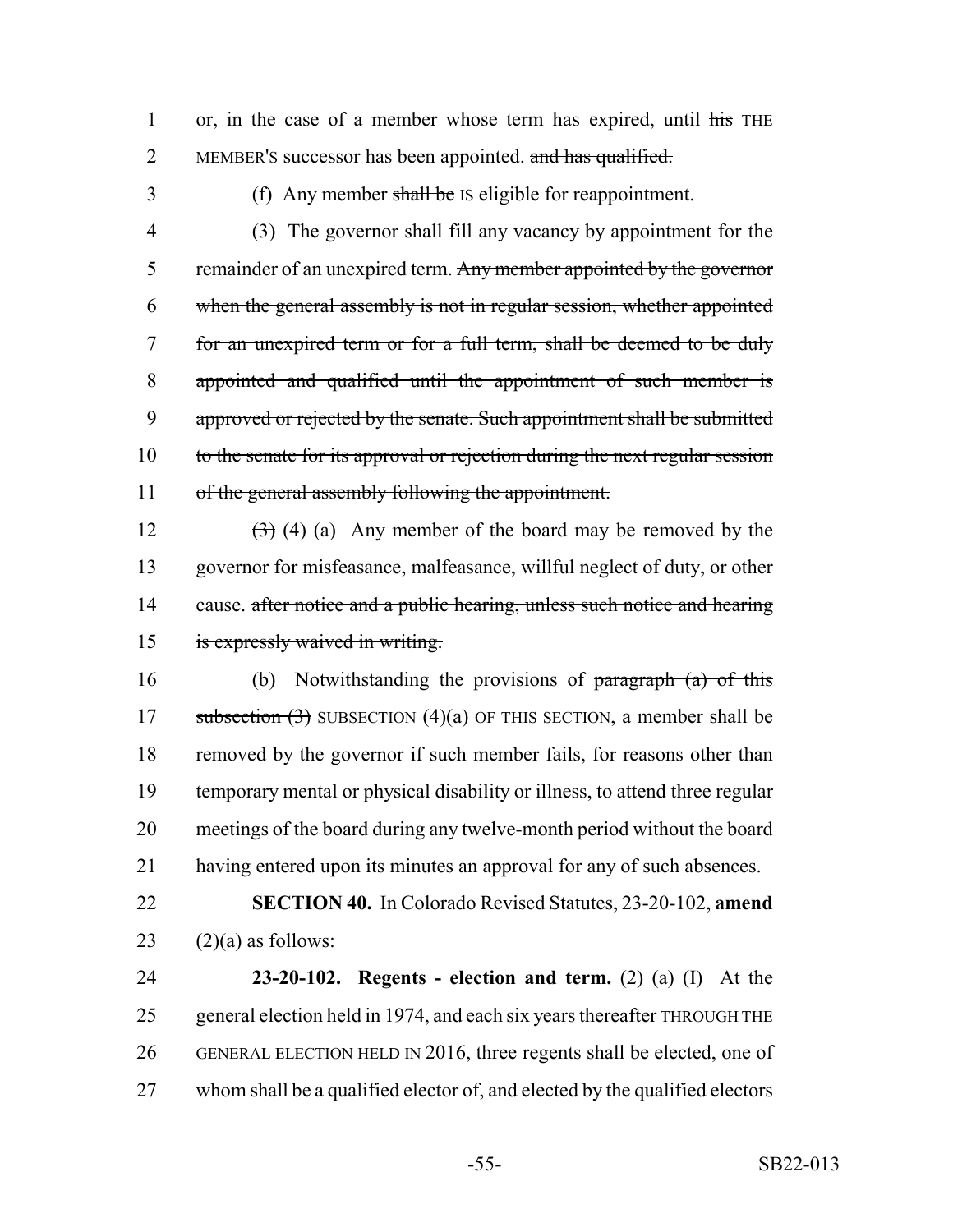of, the first congressional district; one of whom shall be a qualified elector of, and elected by the qualified electors of, the fourth congressional district; and one of whom shall be a qualified elector of this state and elected at large by the qualified electors of this state.

 (II) AT THE GENERAL ELECTION HELD IN 2022, AND EACH SIX YEARS THEREAFTER, THREE REGENTS SHALL BE ELECTED, ONE OF WHOM SHALL BE A QUALIFIED ELECTOR OF, AND ELECTED BY THE QUALIFIED ELECTORS OF, THE FIRST CONGRESSIONAL DISTRICT; ONE OF WHOM SHALL BE A QUALIFIED ELECTOR OF, AND ELECTED BY THE QUALIFIED ELECTORS OF, THE FOURTH CONGRESSIONAL DISTRICT; AND ONE OF WHOM SHALL BE A QUALIFIED ELECTOR OF, AND ELECTED BY THE QUALIFIED ELECTORS OF, 12 THE EIGHTH CONGRESSIONAL DISTRICT.

 **SECTION 41.** In Colorado Revised Statutes, 23-21-203, **amend** (2) as follows:

 **23-21-203. Center created - committee established.** (2) (a) The governor shall appoint a committee, to be known as the sickle-cell anemia 17 advisory committee, to consult with the university of Colorado school of medicine in the administration of this part 2.

 (b) The committee shall be composed CONSISTS of eleven members representing hospitals, voluntary agencies interested in sickle-cell anemia, medical specialists in sickle-cell anemia patient care, 22 and the general public; but no group shall have more than four members on the committee.

 (c) Each member of the committee shall hold office for a term of 25 four years and until his THE MEMBER's successor is appointed; and 26 qualified; except that, of those members first appointed, two shall be 27 appointed for one-year terms, three shall be appointed for two-year terms,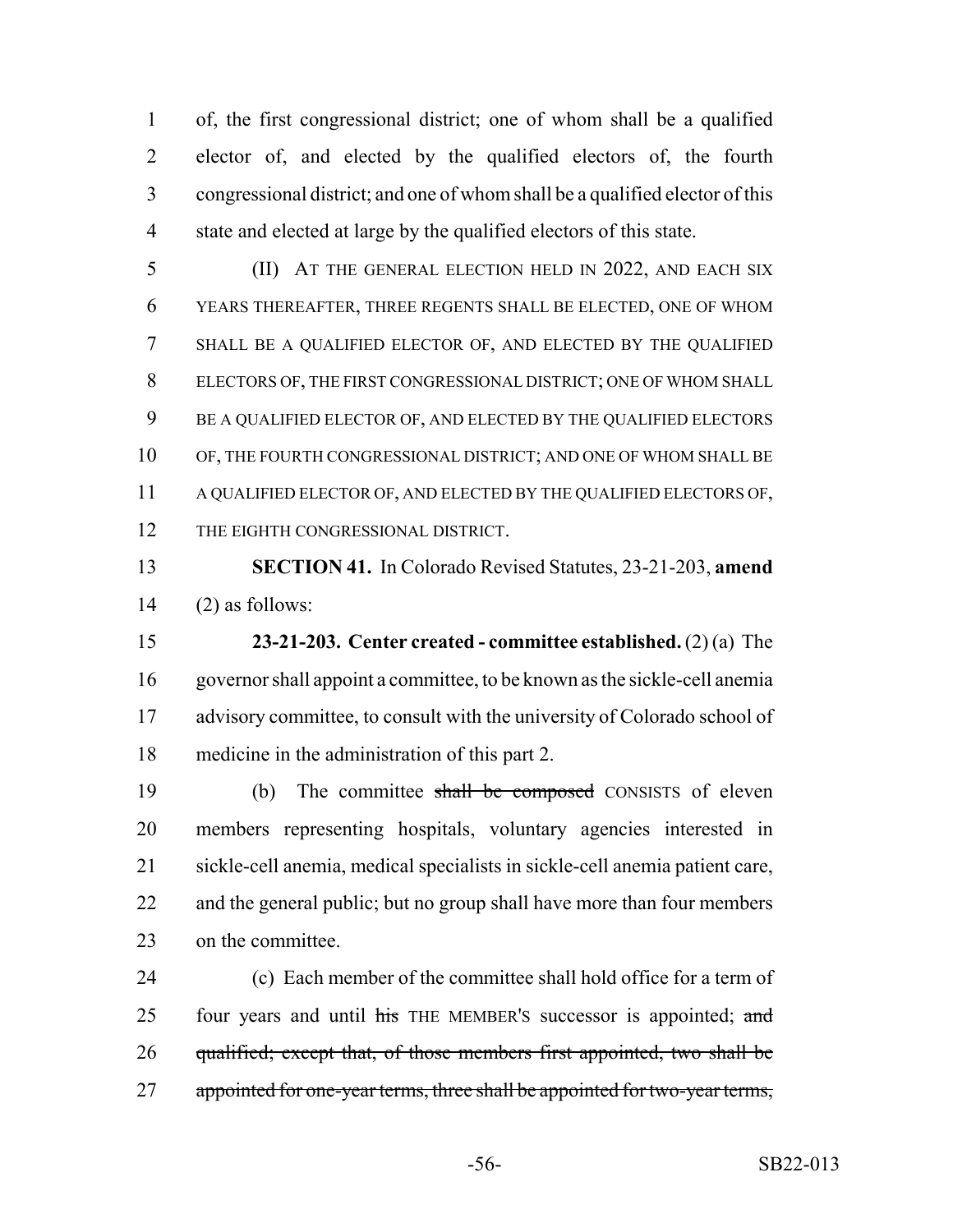three shall be appointed for three-year terms, and three shall be appointed 2 for four-year terms EXCEPT THAT THE TERMS SHALL BE STAGGERED SO THAT NO MORE THAN SIX MEMBERS' TERMS EXPIRE IN THE SAME YEAR. (d) Any vacancy occurring on the committee shall be filled by appointment by the governor for the unexpired term.

 (e) The committee shall meet at least annually and at such other times as the executive director of the department of public health and environment deems necessary.

9 (f) Members of the committee shall receive no SERVE WITHOUT 10 compensation but shall be reimbursed ARE ENTITLED TO REIMBURSEMENT for their actual and necessary expenses incurred in the performance of their official duties.

13 (b) Repealed.

 **SECTION 42.** In Colorado Revised Statutes, 23-21-503, **amend** (2) as follows:

 **23-21-503. University of Colorado hospital authority.** 17 (2) (a) The authority shall be governed by  $\alpha$  be eleven-member A board of directors who shall be appointed by the regents. The board of directors shall control the day-to-day operation of university hospital.

- 20 (b) THE BOARD CONSISTS OF THE FOLLOWING MEMBERS:
- 21 (I) There shall be a ONE director appointed from each congressional district; AND
- **(II) THREE DIRECTORS APPOINTED FROM THE STATE AT LARGE.**
- (c) OF ALL THE DIRECTORS APPOINTED TO THE BOARD, one director 25 shall MUST reside west of the continental divide, and not more than four ONE THIRD OF THE directors shall be employees of the university of Colorado or of the authority.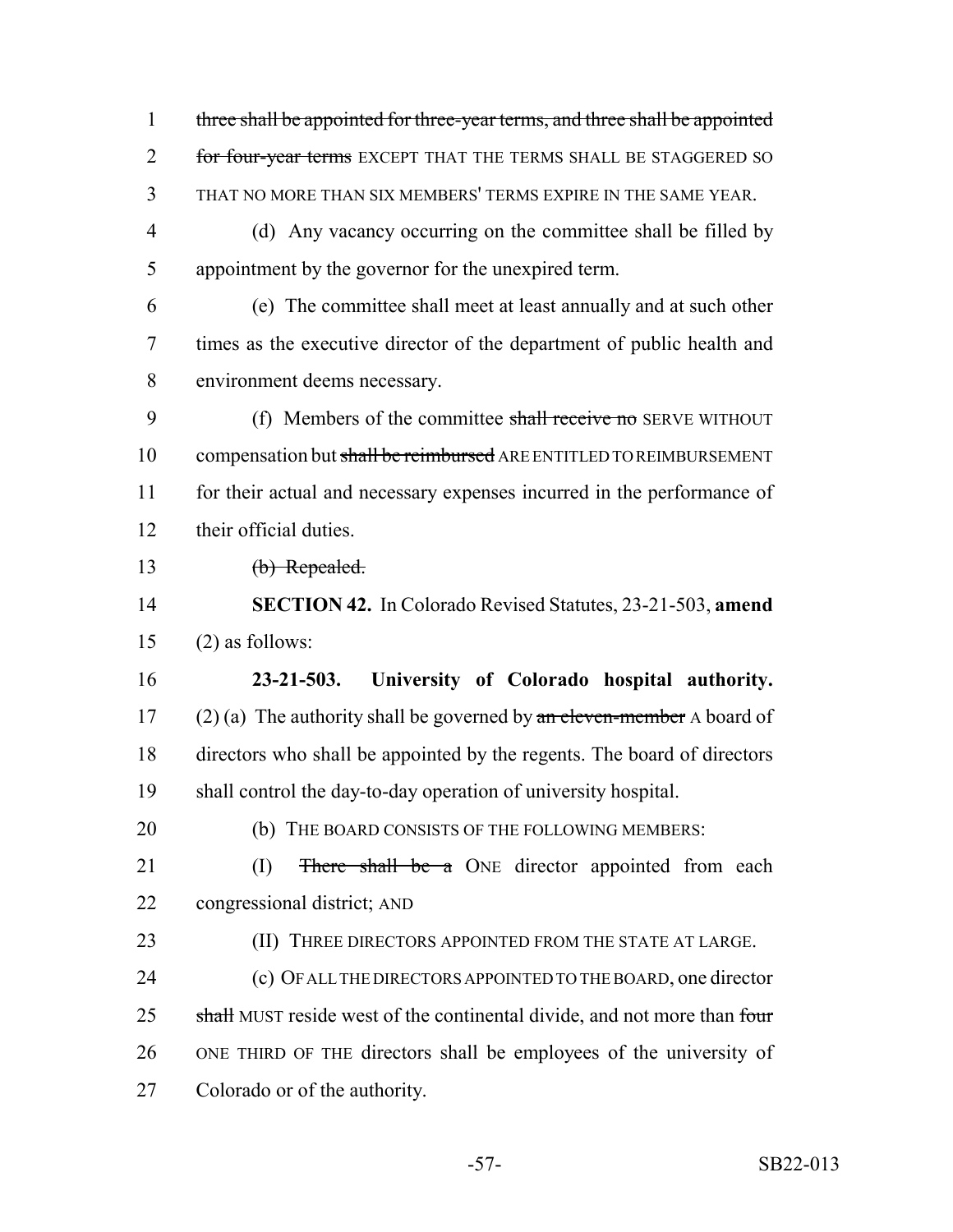(d) The appointment of the directors from the congressional 2 districts shall be IS subject to the advice and consent of the senate. Of the directors first appointed, four shall serve terms of two years and five shall 4 serve terms of four years. THE TERM OF OFFICE FOR APPOINTED MEMBERS IS FOUR YEARS; EXCEPT THAT THE TERMS SHALL BE STAGGERED SO THAT NO MORE THAN A MINIMUM MAJORITY OF MEMBERS' TERMS EXPIRE IN THE SAME YEAR.

 (e) Nothing in this subsection (2) shall be construed to limit the power of the regents to appoint persons as directors of the authority who are directors of the part 4 corporation. Each director appointed from a congressional district, whether appointed for an unexpired term or a full term, shall be deemed duly appointed and qualified until the appointment of the director is approved or rejected by the senate. If the general assembly is not in regular session at the time the appointment is made or is in regular session but does not consider the appointment before adjourning, the appointment shall be submitted to the senate for its approval or rejection during the next regular session of the general assembly following the appointment.

 **SECTION 43.** In Colorado Revised Statutes, 23-30-101, **amend** 20  $(1)(a)$ ,  $(1)(b)$  introductory portion,  $(1)(d)$  introductory portion,  $(1)(d)(II)$ , 21 and  $(1)(g)$ ; and **repeal**  $(1)(c)$  as follows:

 **23-30-101. Board of governors of the Colorado state university system.** (1) (a) A board is hereby established that shall be known by the 24 name and title of The board of governors of the Colorado state university 25 system, referred to in this section as the "board", It shall consist IS 26 ESTABLISHED. THE BOARD CONSISTS of a total of fifteen members as 27 provided in paragraphs (b) and (c) of this subsection  $(1)$  SUBSECTIONS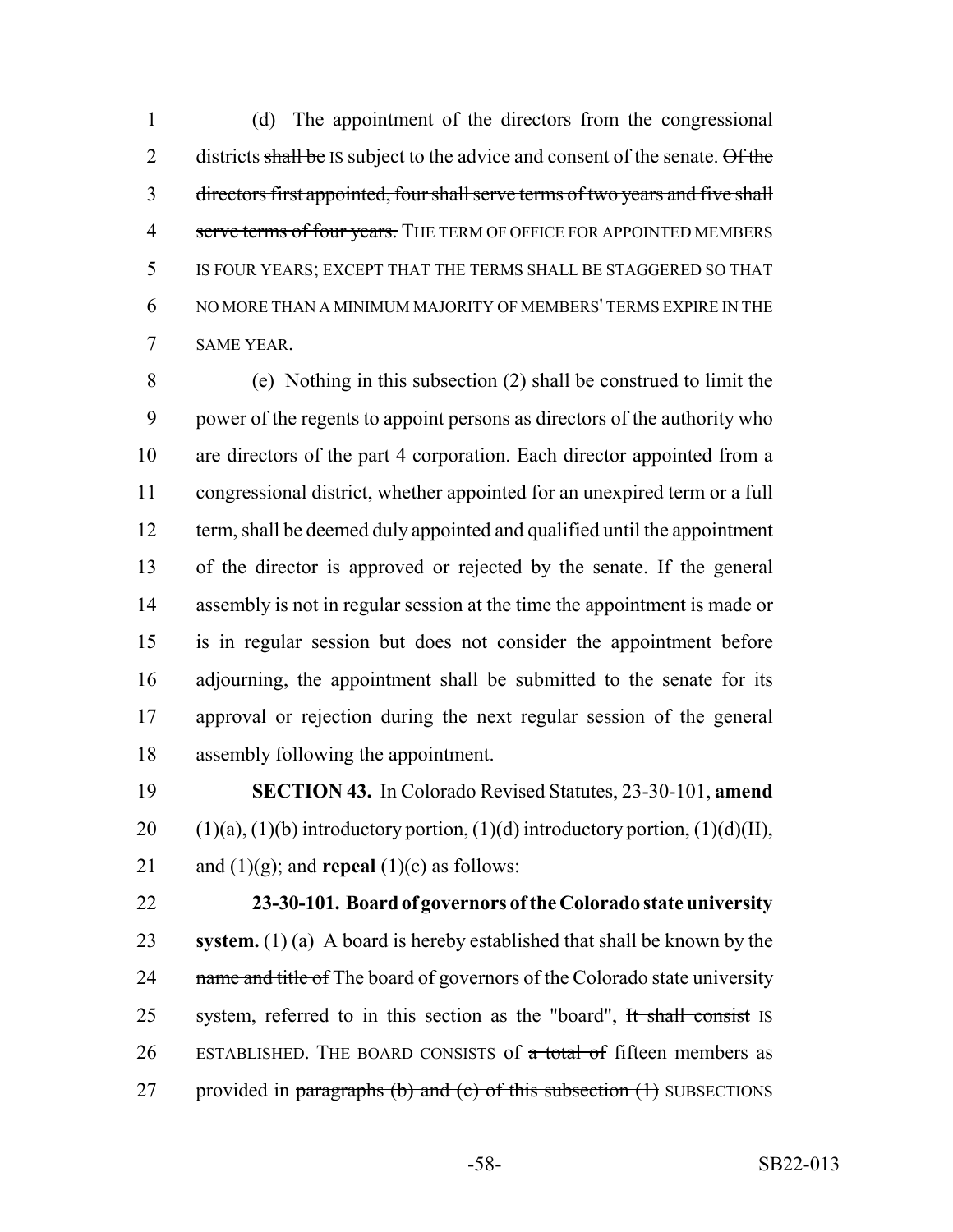1  $(1)(b)$  AND  $(1)(d)$  OF THIS SECTION.

2 (b) Six of the members shall be ARE advisory, without the right to 3 vote. THE ADVISORY MEMBERS SERVE TERMS OF ONE ACADEMIC YEAR. 4 The six advisory members shall be elected or appointed by their 5 respective governing bodies from their membership The advisory officers 6 shall serve terms of one academic year. The advisory members shall 7 consist of AS FOLLOWS:

8 (c) Commencing with appointments made in 1974 and continuing 9 through appointments made in 2006, the remaining nine members of the 10 board, at least one of whom shall be a graduate of the Colorado state 11 university or Colorado state university - Pueblo and at least two of whom 12 shall have some connection with agriculture, shall be appointed by the 13 governor, with the consent of the senate, for basic terms of four years, 14 although interim appointments may be made for lesser periods so that at 15 least two of the nine terms will expire in each calendar year.

16 (d) Commencing with appointments made in 2007 and subsequent 17 years, The remaining nine members of the board shall be appointed by the 18 governor with the consent of the senate for terms of four years, in the 19 following manner:

20 (II) One of the nine voting members shall either reside in southern 21 Colorado, AS DEFINED IN SUBSECTION  $(1)(f)$  OF THIS SECTION, or be a 22 graduate of Colorado state university - Pueblo.

 (g) Members appointed on or after January 1, 2007, shall serve 24 terms of THE TERM OF OFFICE FOR EACH MEMBER APPOINTED BY THE GOVERNOR IS up to four years, expiring on December 31 of the third calendar year following the calendar year in which the member is appointed; EXCEPT THAT THE TERMS SHALL BE STAGGERED SO THAT AT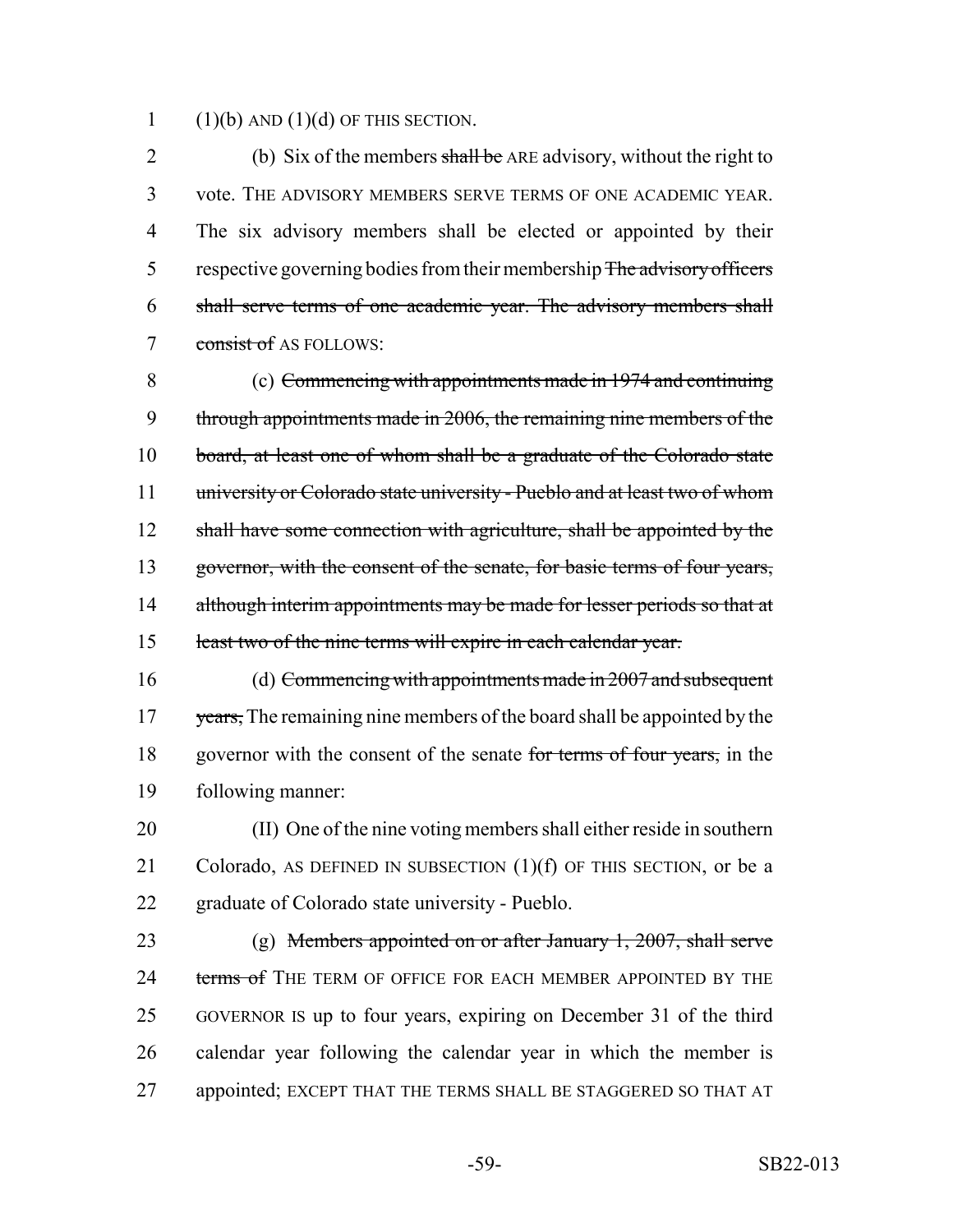1 LEAST TWO MEMBERS' TERMS EXPIRE IN EACH CALENDAR YEAR.

2 **SECTION 44.** In Colorado Revised Statutes, 23-31-1003, **amend**  $3$  (2)(b) and (3) as follows:

4 **23-31-1003. State veterinary education loan repayment** 5 **council - creation - membership.** (2) (b) (I)  $\Theta$ <del>n or before October 1,</del>  $6 \times 2017$ , The governor shall appoint the initial five directors of the council. 7 The council must include the following representatives TO THE COUNCIL: 8 (A) At least one director must be WHO IS a member of the faculty 9 or staff of Colorado state university's college of veterinary medicine and 10 biomedical sciences;

11 (B) The commissioner of agriculture or his or her THE 12 COMMISSIONER'S designee;

13 (C) At least one director must be WHO IS associated with, and able to represent the interests of, the Colorado livestock industries; and (D) At least one director must be WHO IS associated with, and able to represent the interests of, the Colorado Veterinary Medical Association OR A SUCCESSOR ORGANIZATION.

18 (II) Of the initial five directors, three serve for four-year terms and 19 two serve for two-year terms. All subsequent terms are four-year terms 20 DIRECTORS ARE APPOINTED FOR TERMS OF FOUR YEARS; EXCEPT THAT THE 21 TERMS SHALL BE STAGGERED SO THAT NO MORE THAN THREE DIRECTORS' 22 TERMS EXPIRE IN THE SAME YEAR.

23 (III) Unless extenuating circumstances such as illness or death 24 require otherwise, each director shall hold office until his or her THE 25 DIRECTOR'S successor is appointed.

26 (3) The governor, at his or her THE GOVERNOR's pleasure, may 27 remove a director of the council at any time. If a director vacates his or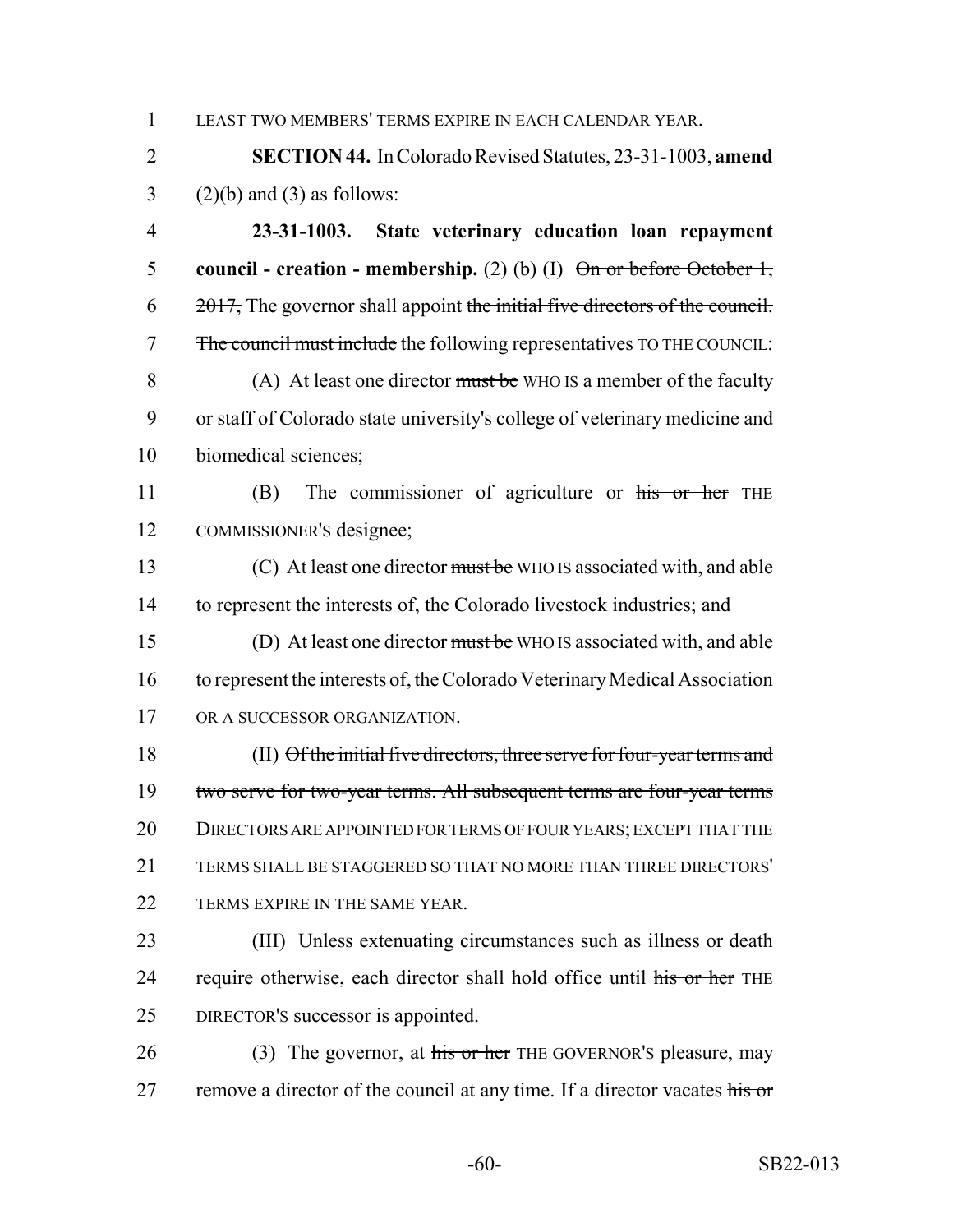1 her THE DIRECTOR's seat on the council during the term for which the 2 director was appointed, the governor shall fill the resultant vacancy by 3 appointing a director for the remainder of that term. The successor 4 director must meet the same qualifications under this section as his or her 5 THE SUCCESSOR'S predecessor.

6 **SECTION 45.** In Colorado Revised Statutes, 23-40-104, **amend** 7 (1)(b)(I) and (1)(b)(II); and **repeal** (1)(b)(III) and (1)(b)(IV) as follows: 8 **23-40-104. Board of trustees.** (1) (b) (I) The governor shall 9 appoint, with the consent of the senate, seven members of the board of 10 trustees created by this subsection (1). The initial members of the board 11 shall take office on July 1, 1973. The terms of the seven members of the 12 board of trustees appointed prior to June 15, 1987, shall be six years; 13 except that appointments of members to take office on July 1, 1973, shall 14 be made so that two members of the board have terms expiring on June 15 30, 1975, two members of the board have terms expiring on June 30, 16 1977, and three members of the board have terms expiring on June 30, 17 1979. Persons who are appointed members and who are holding office on 18 June 15, 1987, are subject to the provisions of section 24-1-137, C.R.S. 19 Thereafter the terms of the seven members of the board of trustees 20 appointed by the governor shall be four years; except that a member of 21 the board who is appointed by the governor shall continue to serve until 22 a successor is appointed and confirmed by the senate.

23 (II) Notwithstanding any other provision of this section, the term 24 of each member serving on the board of trustees as of May 26, 2006, shall 25 be extended to expire on December 31 of the calendar year in which the 26 member's appointed term would otherwise expire. Members appointed on 27 or after January 1, 2007, BY THE GOVERNOR shall serve terms of up to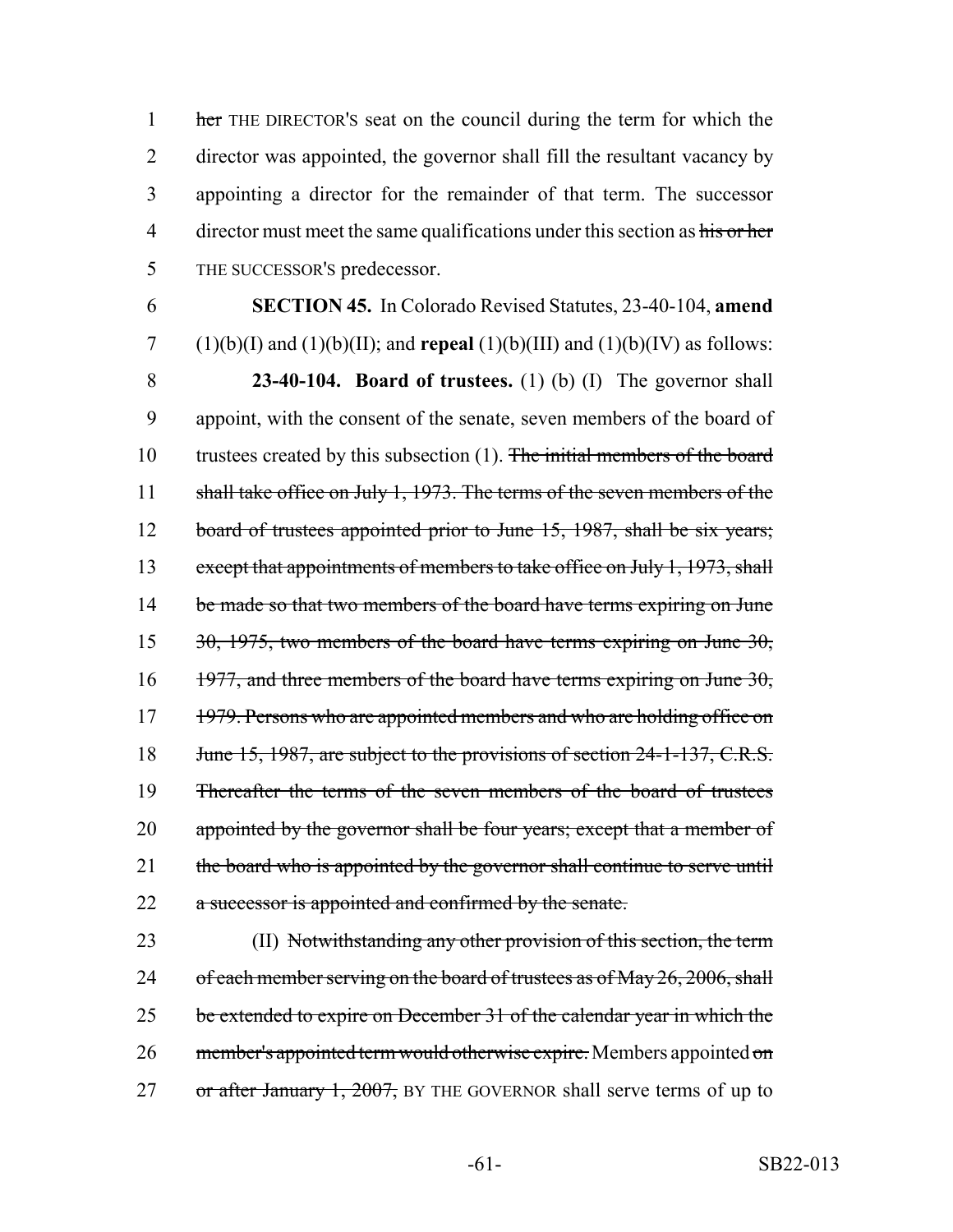| $\mathbf{1}$   | four years, expiring on December 31 of the third calendar year following  |
|----------------|---------------------------------------------------------------------------|
| $\overline{2}$ | the calendar year in which the member is appointed; For terms ending on   |
| 3              | or after December 31, 2006, the governor shall appoint a succeeding       |
| 4              | member on or before March 1 immediately following the expiration of the   |
| 5              | term EXCEPT THAT THE TERMS SHALL BE STAGGERED SO THAT NO MORE             |
| 6              | THAN TWO MEMBERS' TERMS EXPIRE IN THE SAME YEAR.                          |
| 7              | (III) Notwithstanding any other provision of this section, the            |
| 8              | appointments to succeed members whose terms expire on December 31,        |
| 9              | 2011, shall be as follows:                                                |
| 10             | (A) Two members who shall serve four-year terms;                          |
| 11             | (B) Two members who shall serve three-year terms; and                     |
| 12             | (C) One member who shall serve a one-year term.                           |
| 13             | (IV) Notwithstanding any other provision of this section, the             |
| 14             | appointments to succeed members whose terms expire on or after            |
| 15             | December 31, 2013, shall be for four-year terms.                          |
| 16             | <b>SECTION 46.</b> In Colorado Revised Statutes, <b>amend</b> 23-41-102   |
| 17             | as follows:                                                               |
| 18             | <b>23-41-102.</b> Board of trustees - term. $(1)$ $(a)$ There shall be IS |
| 19             | CREATED a board of trustees of the Colorado school of mines to be         |
| 20             | composed of nine persons. The five members serving on the board on        |
| 21             | July 1, 1973, shall continue to serve the terms for which they were       |
| 22             | appointed. On or before July 1, 1973, the governor shall appoint two      |
| 23             | additional members of the board, of which one shall be appointed for a    |
| 24             | term to expire on March 1, 1975, and one shall be appointed for a term to |
| 25             | expire on March 1, 1977. Prior to June 15, 1987, the governor shall fill  |
| 26             | the vacancies in appointed offices occurring every two years by           |
| 27             | appointments of members of the board for terms of six years each, in      |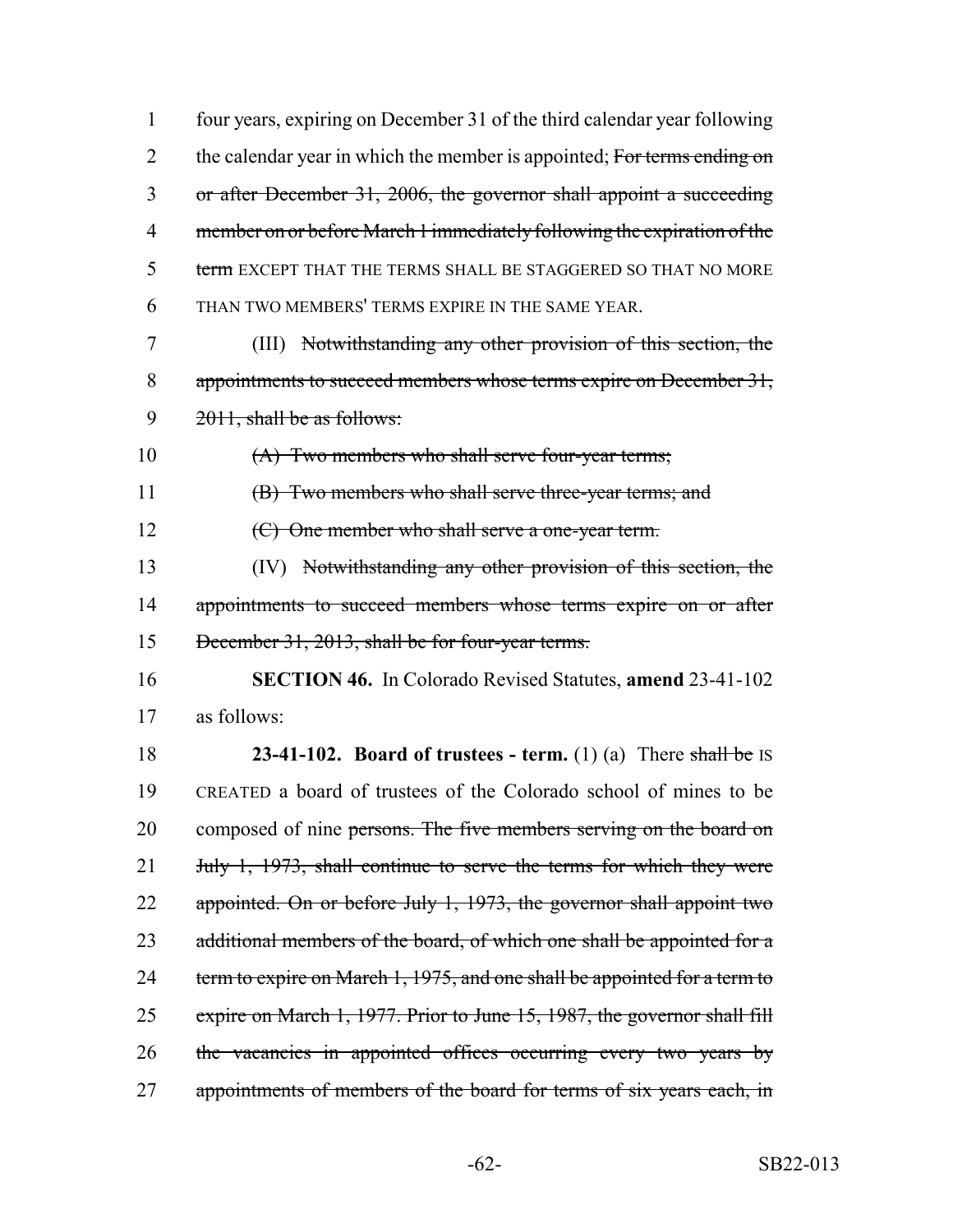1 accordance with this arrangement. Persons who are appointed members 2 and who are holding office on June 15, 1987, are subject to the provisions 3 of section 24-1-137, C.R.S. Thereafter the terms of such appointed 4 members shall be four years. Notwithstanding any other provision of this 5 section, the term of each member serving on the board of trustees as of 6 May 26, 2006, shall be extended to expire on December 31 of the 7 calendar year in which the member's appointed term would otherwise 8 expire. Members appointed on or after January 1, 2007, shall serve terms 9 of up to four years, MEMBERS. SEVEN MEMBERS SHALL BE APPOINTED BY 10 THE GOVERNOR TO TERMS OF UP TO FOUR YEARS, expiring on December 11 31 of the third calendar year following the calendar year in which the 12 member is appointed; For terms ending on or after December 31, 2006, 13 the governor shall appoint a succeeding member on or before March 1 14 immediately following the expiration of the term EXCEPT THAT THE 15 TERMS SHALL BE STAGGERED SO THAT NO MORE THAN FOUR MEMBERS' 16 TERMS EXPIRE IN THE SAME YEAR.

17 (b) Of the seven members appointed by the governor, no more 18 than four members shall be from MAY BE AFFILIATED WITH the same 19 political party. IN APPOINTING MEMBERS TO THE BOARD OF TRUSTEES, THE 20 GOVERNOR SHALL ENSURE THAT NO MORE THAN TWO OF THE MEMBERS 21 SERVING ON THE BOARD OF TRUSTEES AT ANY ONE TIME RESIDE OUTSIDE 22 THE STATE OF COLORADO. IN ADDITION, THE GOVERNOR SHALL BASE THE 23 APPOINTMENTS ON CONSIDER ATION OF:

 (I) AN APPOINTEE'S PROFESSIONAL BACKGROUND RELATED TO THE INDUSTRIES AND FIELDS FOR WHICH THE COLORADO SCHOOL OF MINES PREPARES STUDENTS FOR EMPLOYMENT AND IN WHICH THE FACULTY OF 27 THE INSTITUTION CONDUCT RESEARCH;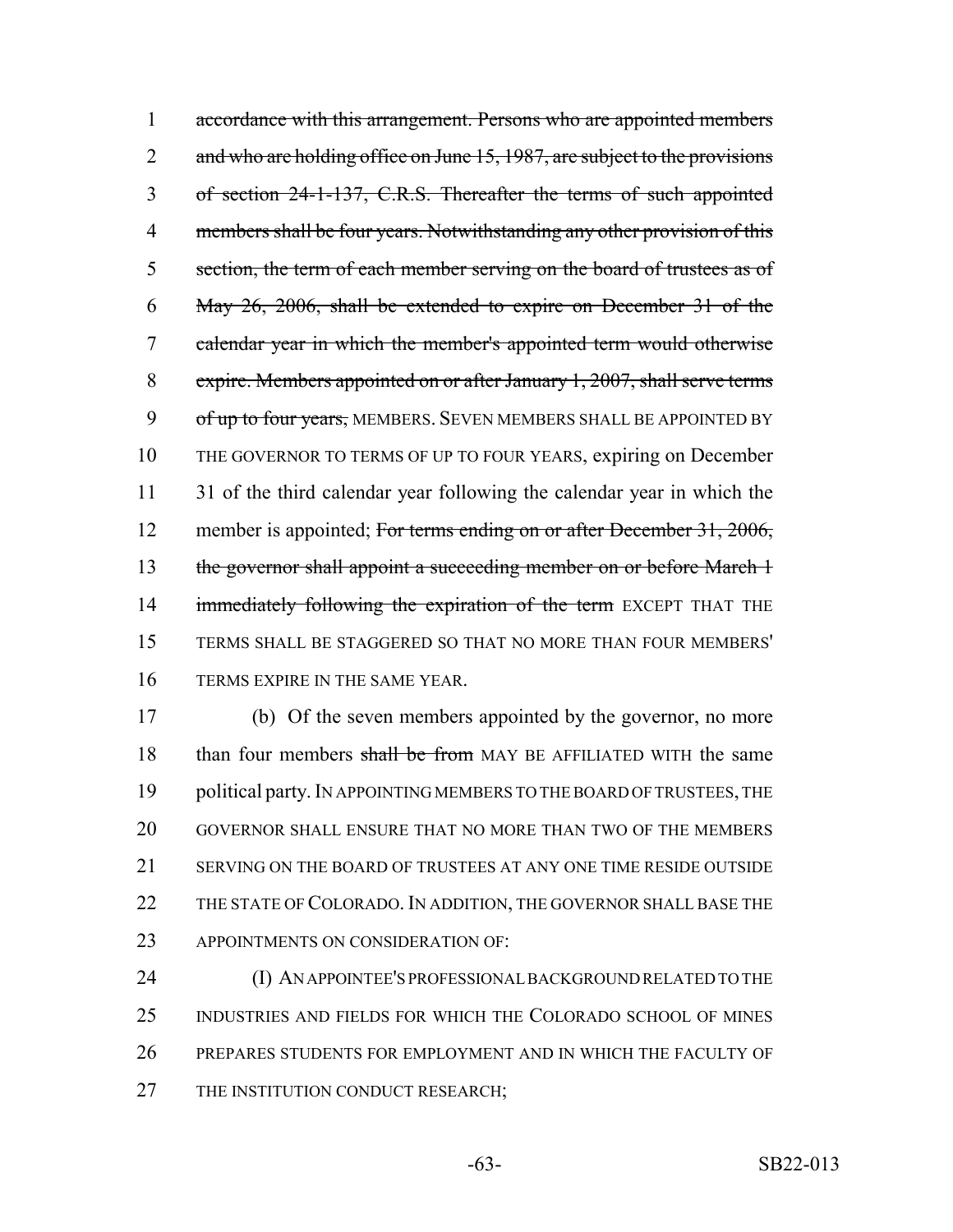1 (II) OTHER AREAS OF PROFESSIONAL EXPERTISE THAT AN 2 APPOINTEE MAY BRING TO THE APPOINTEE'S SERVICE ON THE BOARD OF 3 TRUSTEES; AND

4 (III) THE APPOINTEE'S COMMITMENT TO USING THE APPOINTEE'S 5 PERSONAL TIME AND EFFORTS TO SERVE AND SUPPORT THE COLORADO 6 SCHOOL OF MINES.

7 (c) The two remaining member positions shall be filled by:

8 (I) An elected member of the student body who is a full-time 9 junior or senior student at the Colorado school of mines. and The term of 10 said THE elected STUDENT MEMBER'S office shall be IS one year, beginning 11 ON July 1. The elected student member shall be IS advisory, without the 12 right to vote. For the purposes of As USED IN this subsection  $(1)$ , 13 "full-time student" means the equivalent of the HAS THE SAME definition 14 of AS "full-time equivalent student" used by the joint budget committee 15 of the general assembly.

16 (II) A full-time member of the academic faculty of the Colorado 17 school of mines elected by a majority of at least sixty-seven percent of the 18 academic faculty. The initially elected faculty board member shall be 19 elected at a special election to be held during the spring semester of 2008. 20 The term of office for the initially elected faculty member shall end 21 December 31, 2010. Subsequently Elected faculty members shall serve 22 two-year terms commencing January 1 of each odd-numbered year. 23 thereafter. The elected faculty member shall be IS advisory, without the 24 right to vote.

25 (b) For the purpose of further staggering the terms of office held 26 by members of the Colorado school of mines board of trustees, the terms 27 of two of the board members holding office on July 1, 1994, whose terms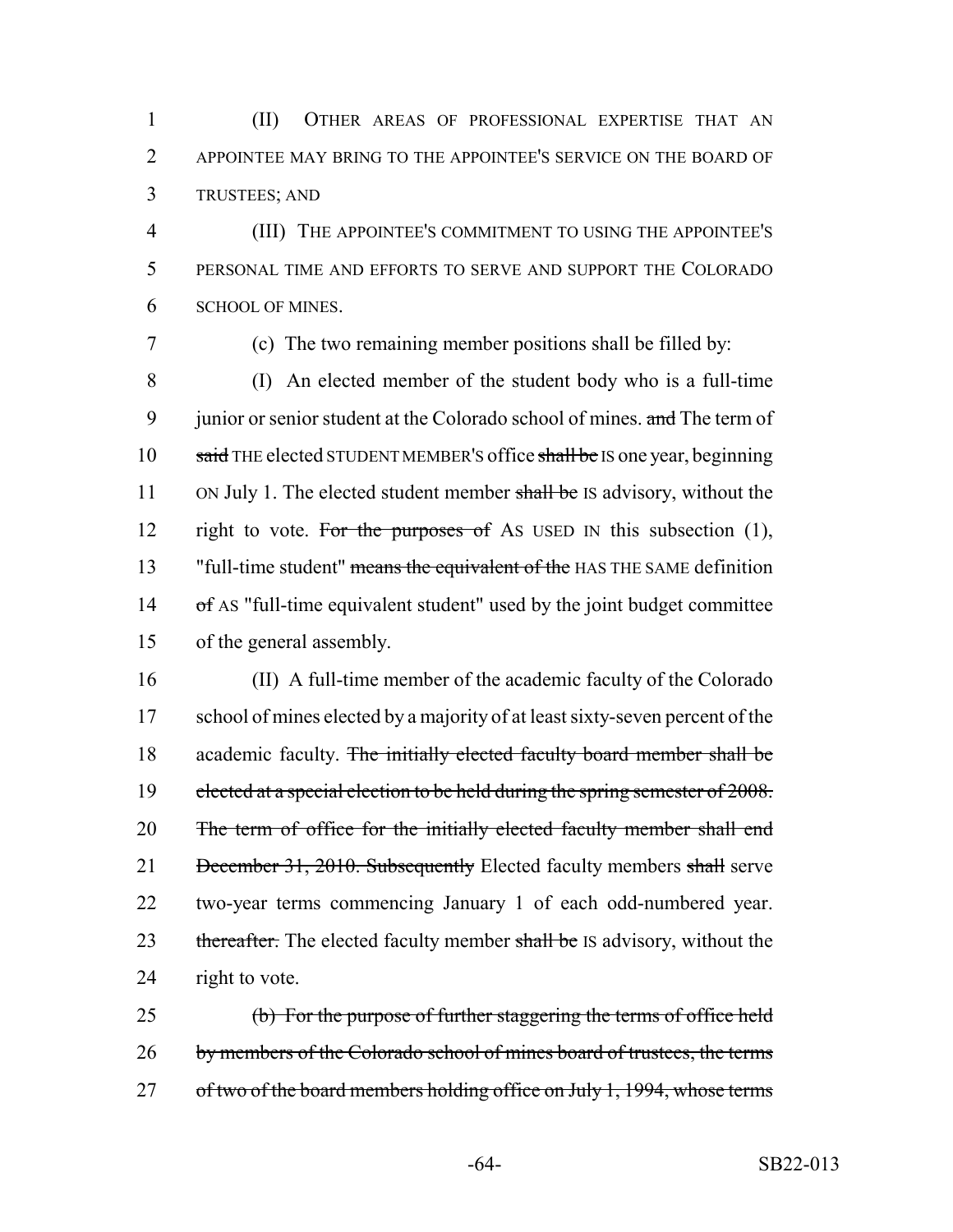1 expire in 1995, and one of the members holding office on July 1, 1994, 2 whose term expires in 1997, are extended for one year. The governor 3 shall select those members whose terms are extended.

4 (2) Said trustees MEMBERS shall hold their offices for the terms 5 for which they have been appointed and until their successors are 6 appointed and qualified. Any four of the members of said THE board 7 appointed by the governor shall constitute CONSTITUTES a quorum for the 8 transaction of business. The said board has such powers and shall perform 9 such duties as specified in the laws creating the institution and providing 10 for its maintenance.

11 (3) In appointing persons to the Colorado school of mines board 12 of trustees on or after July 1, 2010, the governor shall ensure that no more 13 than two of the members serving on the board of trustees at any one time 14 reside outside the state of Colorado. In addition, the governor shall base 15 his or her appointments on considerations of:

16 (a) An appointee's professional background related to the 17 industries and fields for which the Colorado school of mines prepares 18 students for employment and in which the faculty of the institution 19 conduct research;

20 (b) Other areas of professional expertise that an appointee may 21 bring to his or her service on the board of trustees; and

22 (c) The appointee's commitment to using his or her personal time 23 and efforts to serve and support the Colorado school of mines.

24 **SECTION 47.** In Colorado Revised Statutes, 23-51-102, **amend** 25 (2), (3), and (4) as follows:

26 **23-51-102. Board of trustees - creation - members - powers -** 27 **duties.** (2) The governor shall appoint, effective July 1, 2003, with the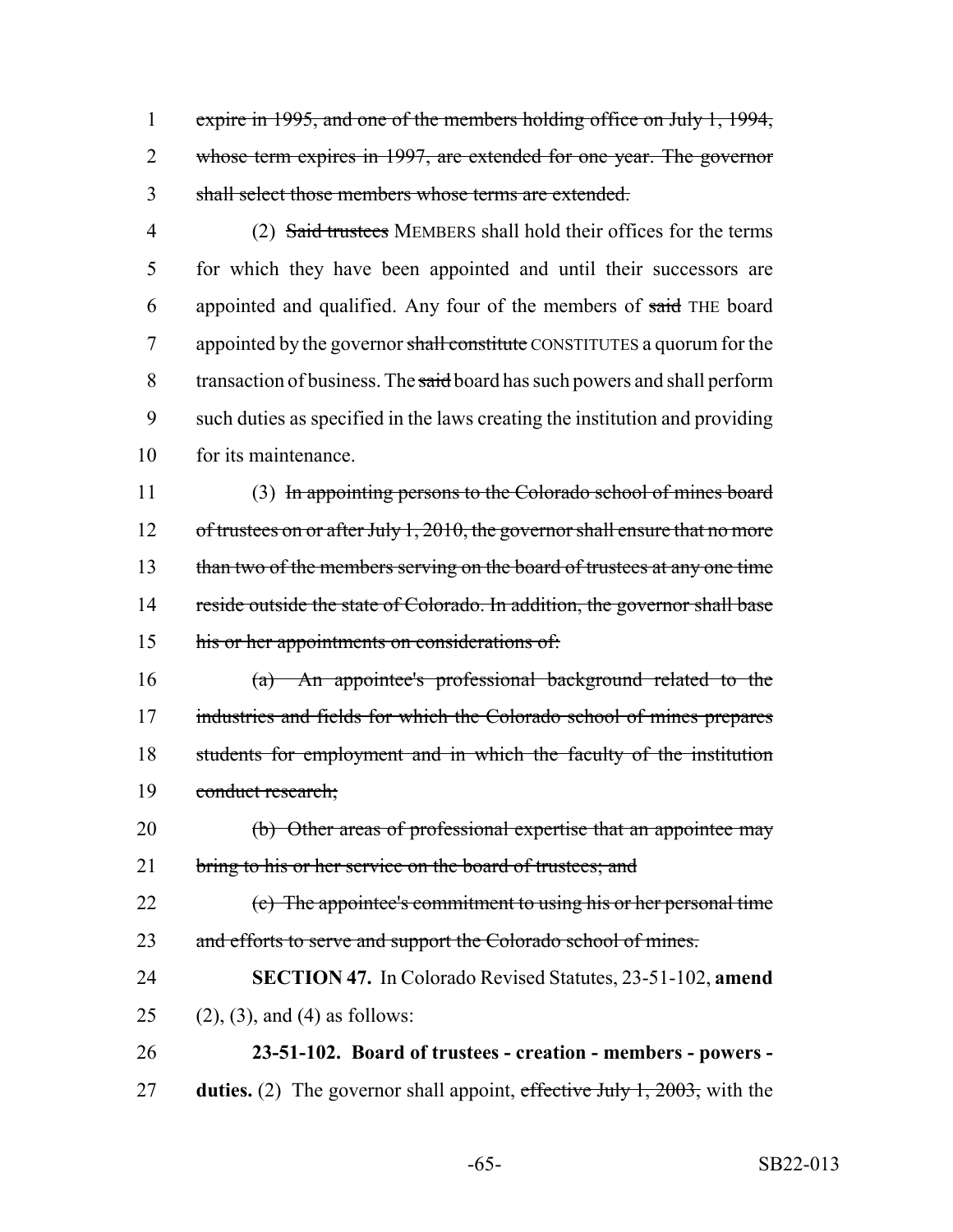1 consent of the senate, nine members of the board of trustees. Members 2 initially appointed to the board of trustees shall have the authority to act 3 on behalf of the board of trustees prior to obtaining confirmation by the 4 senate. The members first appointed to the board of trustees shall take 5 office on July 1, 2003. Appointments of members to take office on July  $6$  1, 2003, shall be made so that three members of the board have terms 7 expiring on January 1, 2005, two members of the board have terms 8 expiring on January 1, 2006, two members of the board have terms 9 expiring on January 1, 2007, and two members of the board have terms 10 expiring on January 1, 2008; thereafter, the terms of the nine appointed 11 members of the board of trustees shall be four years. Notwithstanding any 12 other provision of this section, the term of each member serving on the 13 board of trustees as of May 26, 2006, shall be extended to expire on 14 December 31 of the calendar year in which the member's appointed term 15 would otherwise expire. Members appointed on or after January 1, 2007, 16 MEMBERS APPOINTED BY THE GOVERNOR shall serve terms of up to four 17 years, expiring on December 31 of the third calendar year following the 18 calendar year in which the member is appointed; For terms ending on or 19 after December 31, 2006, the governor shall appoint a succeeding 20 member on or before March 1 immediately following the expiration of the 21 term EXCEPT THAT THE TERMS SHALL BE STAGGERED SO THAT NO MORE 22 THAN THREE MEMBERS' TERMS EXPIRE IN THE SAME YEAR. Of the nine 23 members appointed by the governor, at least two shall reside in Alamosa, 24 Conejos, Costilla, Huerfano, Mineral, Rio Grande, or Saguache county. 25 Of the nine members appointed by the governor, no more than five 26 members shall be from the same political party. Each trustee MEMBER 27 shall hold office for the term for which the trustee MEMBER has been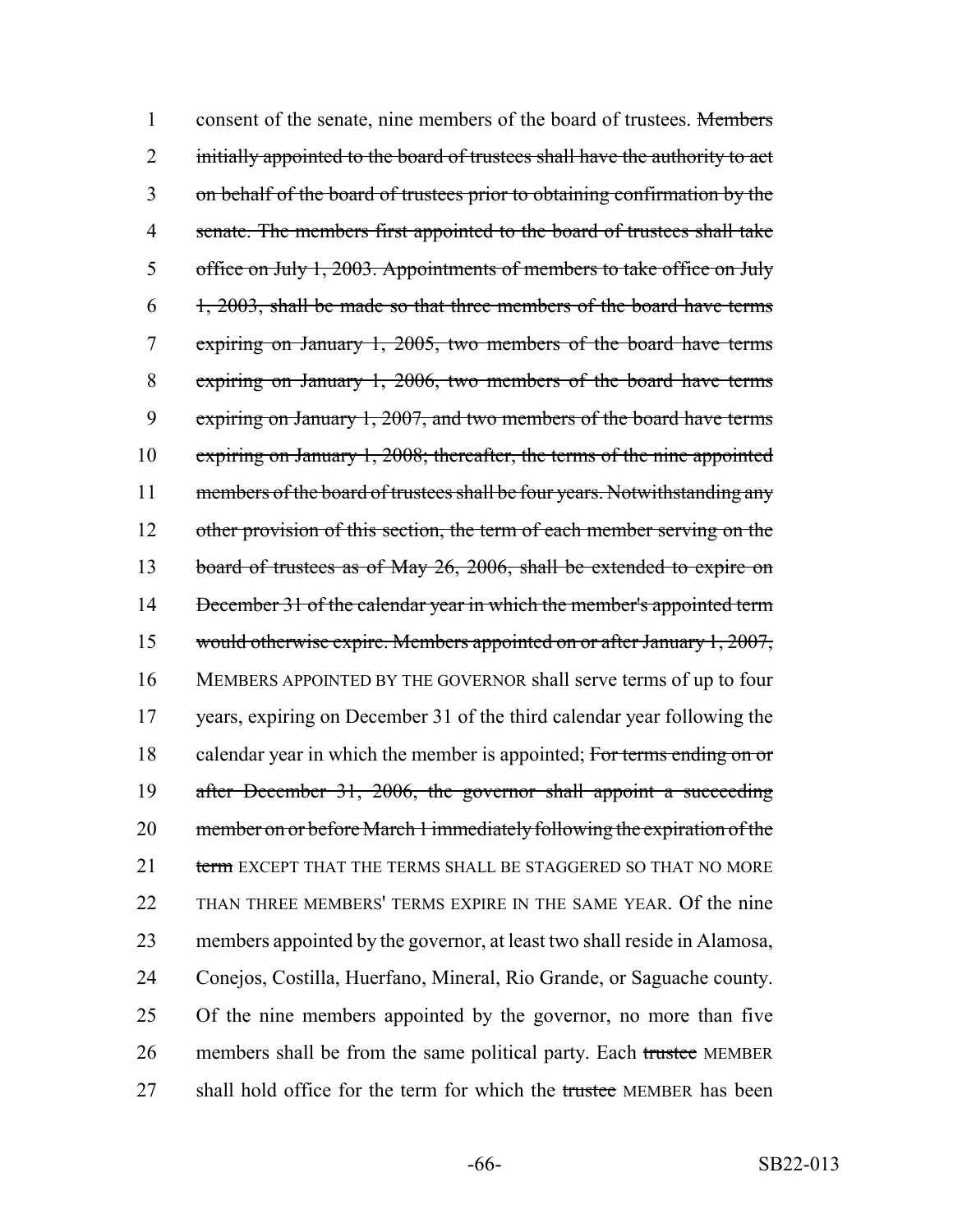1 appointed and until the trustee's MEMBER's successor is appointed and confirmed by the senate.

 (3) The tenth member of the board of trustees shall be a full-time junior or senior student at Adams state university, elected by the members of the student body of Adams state university. The term of the student 6 member shall be IS one year, beginning July 1, , and beginning ON 7 July 1 each year. thereafter. The student member shall be IS advisory, without the right to vote and without the right to attend executive sessions 9 of the board of trustees, as provided by section 24-6-402. C.R.S. The 10 student member shall MUST have resided in the state of Colorado for not less than three years prior to the student's election.

 (4) The eleventh member shall be a member of the faculty of Adams state university elected by other members of the faculty for a term 14 of two years, beginning July 1, 2003, and beginning ON July 1 every 15 odd-numbered year. thereafter. The faculty member shall be IS advisory, without the right to vote and without the right to attend executive sessions 17 of the board of trustees, as provided by section 24-6-402. C.R.S.

 **SECTION 48.** In Colorado Revised Statutes, 23-52-102, **amend** 19 (2)(b), (2)(c), (2)(d), (3), and (4) as follows:

 **23-52-102. Board of trustees - creation - members - powers - duties - repeal.** (2) (b) (I) The term of each member serving on the board of trustees as of March 24, 2020, expires on December 31 of the calendar year in which the member's appointed term would otherwise expire.

 (II) THIS SUBSECTION (2)(b) IS REPEALED, EFFECTIVE JUNE 30, 2025.

(c) (I) The governor shall appoint the eighth and ninth members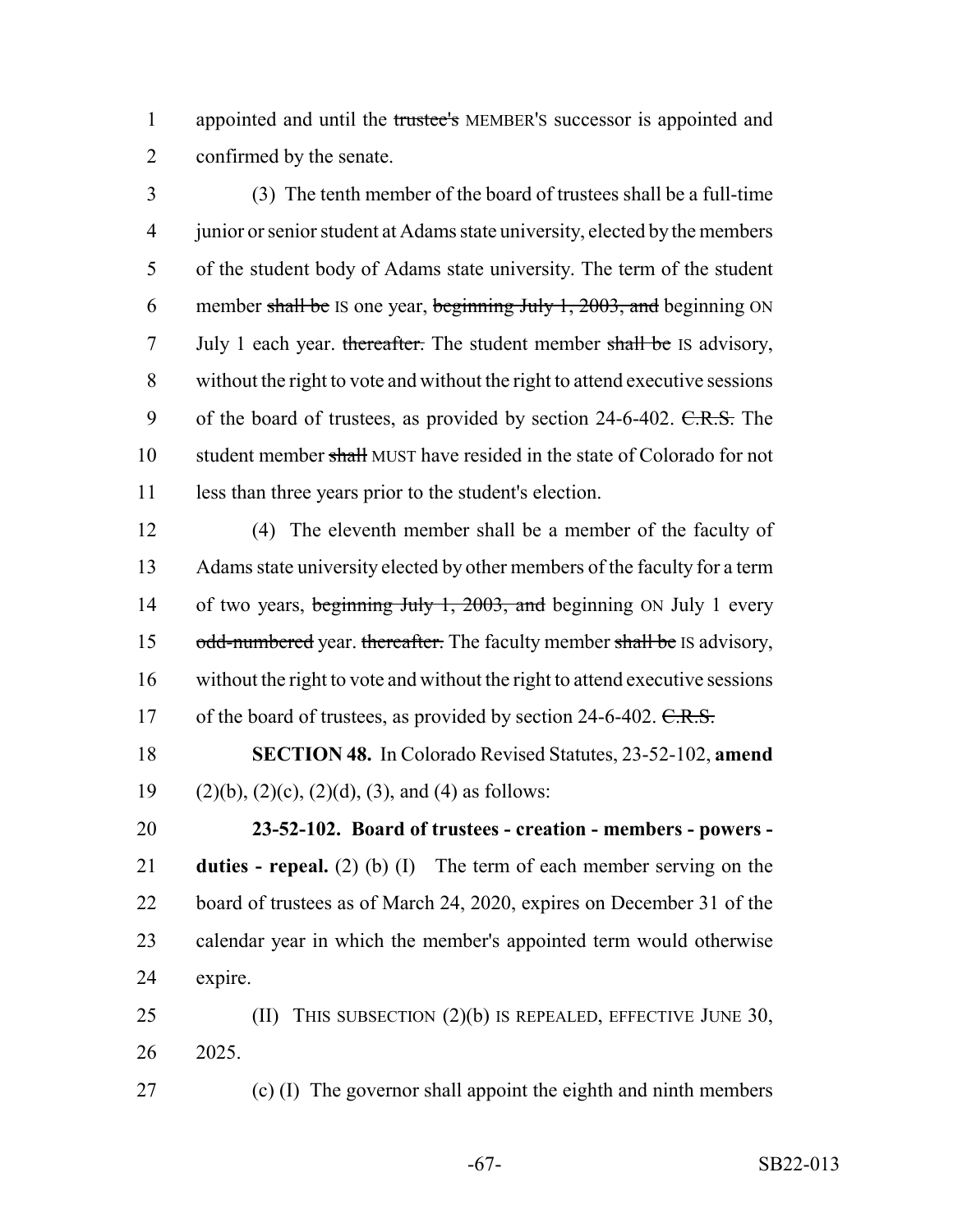of the board so that the members take office on or before September 1, 2 2020. Such members have the authority to act on behalf of the board of trustees prior to obtaining confirmation by the senate. Of the members taking office pursuant to this subsection (2)(c), one member has a term expiring on January 1, 2023, and one member has a term expiring on January 1, 2025. Thereafter, the terms of the eighth and ninth members of the board of trustees are four years.

8 (II) THIS SUBSECTION (2)(c) IS REPEALED, EFFECTIVE JUNE 30, 9 2025.

10 (d) Except as otherwise provided in subsection SUBSECTIONS 11 (2)(b) AND (2)(c) of this section, members appointed on or after January  $12 \frac{1}{2007}$ , BY THE GOVERNOR serve terms of up to four years, expiring on 13 December 31 of the third calendar year following the calendar year in 14 which the member is appointed; For terms ending on or after December 15 31, 2006, the governor shall appoint a succeeding member on or before 16 March 1 immediately following the expiration of the term EXCEPT THAT 17 THE TERMS SHALL BE STAGGERED SO THAT NO MORE THAN THREE 18 MEMBERS' TERMS EXPIRE IN THE SAME YEAR. Each trustee following the 19 initial appointments shall hold MEMBER HOLDS office for the term for 20 which the trustee MEMBER is appointed and until the trustee's MEMBER's 21 successor is appointed and confirmed by the senate.

22 (3) The tenth office must be filled by an elected member of the 23 student body of Fort Lewis college who is a full-time junior or senior 24 student at Fort Lewis college. The term of said elected office is one year, 25 beginning August 1, 2002, and beginning ON August 1 each year. 26 thereafter. The elected student office is advisory, without the right to vote. 27 (4) The eleventh office must be filled by an elected member of the

-68- SB22-013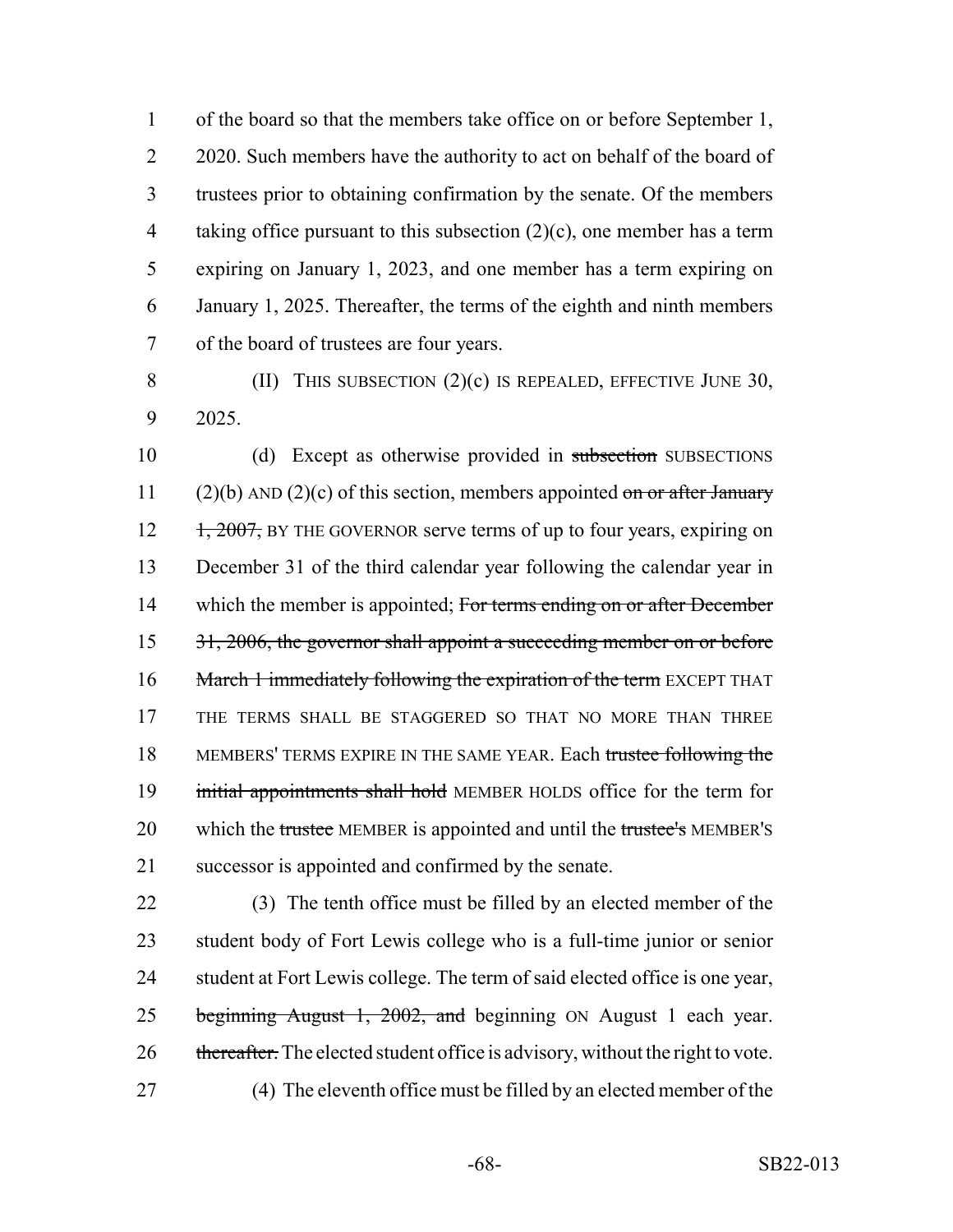1 faculty at large of Fort Lewis college elected by other members of the 2 faculty at large for a term of two years, beginning August 1, 2002, and 3 beginning ON August 1 every other year. thereafter. The elected faculty 4 office is advisory, without the right to vote.

5 **SECTION 49.** In Colorado Revised Statutes, 23-53-102, **amend** 6 (1)(a) introductory portion, (2), (3), and (4) as follows:

7 **23-53-102. Board of trustees - creation - members - powers -** 8 **duties.** (1) (a) There is established the board of trustees for Colorado 9 Mesa university, referred to in this article ARTICLE 53 as the "board of 10 trustees", which shall consist CONSISTS of thirteen members and shall be 11 Is the governing authority for Colorado Mesa university. The board of 12 trustees shall be IS, and is hereby declared to be, a body corporate and, as 13 such and by the names designated in this section, may:

14 (2) (a) The governor shall appoint, effective July 1, 2003, with the 15 consent of the senate, eleven members of the board of trustees. Members 16 appointed to the board of trustees shall have the authority to act on behalf 17 of the board of trustees prior to obtaining confirmation by the senate. The 18 members first appointed to said board shall take office on July 1, 2003. 19 Appointments of members to take office on July 1, 2003, shall be made 20 so that three members of the board have terms expiring on January 1, 21 2005, two members of the board have terms expiring on January 1, 2006, 22 two members of the board have terms expiring on January 1, 2007, and 23 two members of the board have terms expiring on January 1, 2008; 24 thereafter, the terms of the eleven appointed members of the board of 25 trustees shall be four years. Notwithstanding any other provision of this 26 section, the term of each member serving on the board of trustees as of 27 May 26, 2006, shall be extended to expire on December 31 of the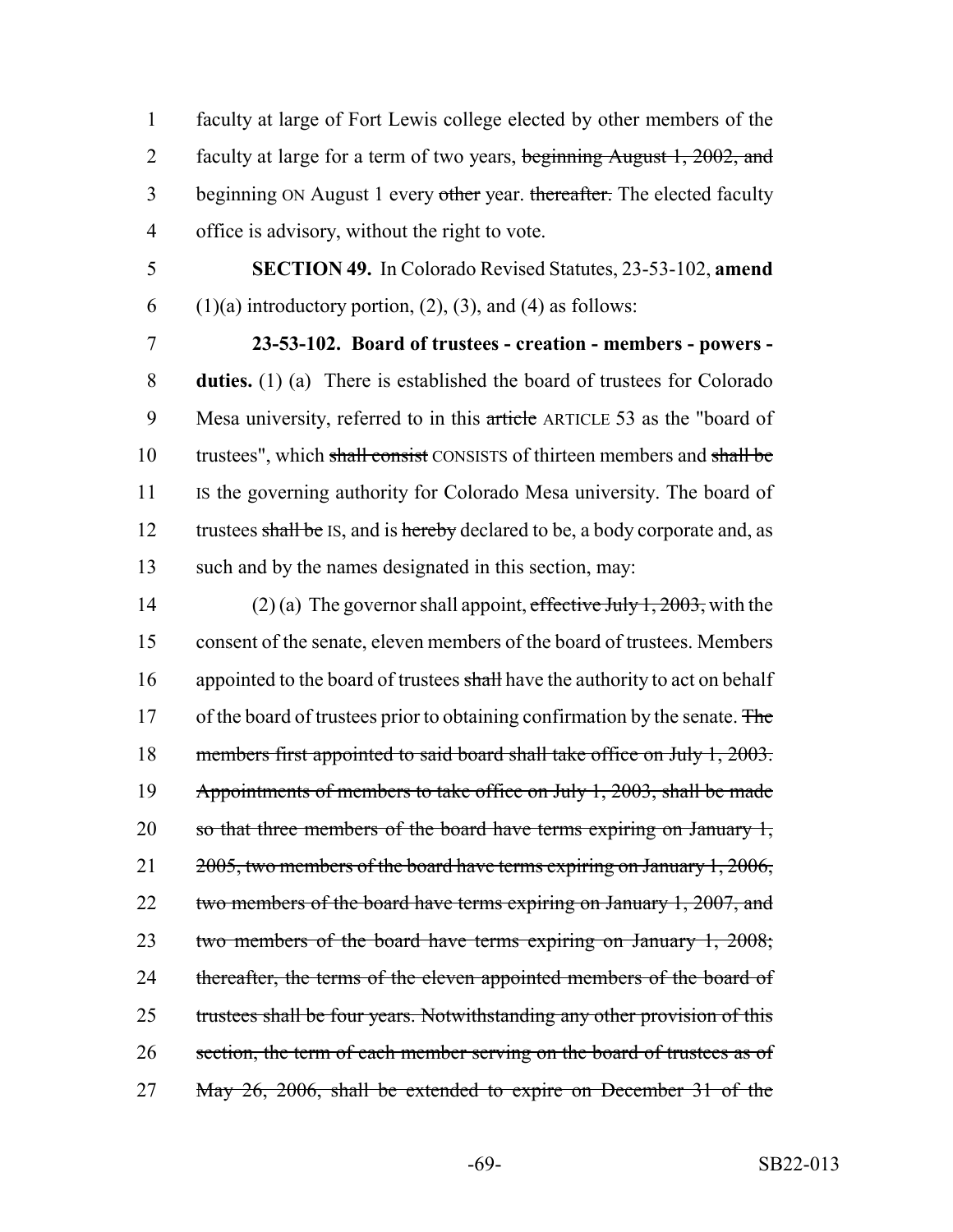1 calendar year in which the member's appointed term would otherwise 2 expire. Members appointed on or after January 1, 2007, shall serve terms 3 of up to four years, expiring on December 31 of the third calendar year 4 following the calendar year in which the member is appointed; except that 5 of the two members appointed pursuant to House Bill 12-1324, enacted 6 in 2012, one shall have a term that expires on January 1, 2015, and one 7 shall have a term that expires on January 1, 2016. For terms ending on or 8 after December 31, 2006, the governor shall appoint a succeeding 9 member on or before March 1 immediately following the expiration of the 10 term. Of the eleven members appointed by the governor:

11 (I) No more than six members shall MAY be from AFFILIATED 12 WITH the same political party; Of the eleven members appointed by the 13 governor, AND

14 (II) At least two shall reside in Delta, Garfield, Mesa, or Montrose 15 county.

 (b) THE TERM OF OFFICE FOR EACH MEMBER APPOINTED BY THE GOVERNOR IS UP TO FOUR YEARS, EXPIRING ON DECEMBER 31 OF THE THIRD CALENDAR YEAR FOLLOWING THE CALENDAR YEAR IN WHICH THE MEMBER WAS APPOINTED; EXCEPT THAT TERMS SHALL BE STAGGERED SO THAT NO MORE THAN THREE APPOINTED MEMBERS' TERMS EXPIRE IN THE 21 SAME CALENDAR YEAR. Each trustee MEMBER shall hold office for the 22 term for which the trustee MEMBER has been appointed and until the 23 trustee's MEMBER's successor is appointed and confirmed by the senate.

24 (3) The twelfth member of the board of trustees shall be a 25 full-time junior or senior student at Colorado Mesa university, elected by 26 the members of the student body of Colorado Mesa university. The term 27 of the student member shall be IS one year, beginning July 1, 2003, and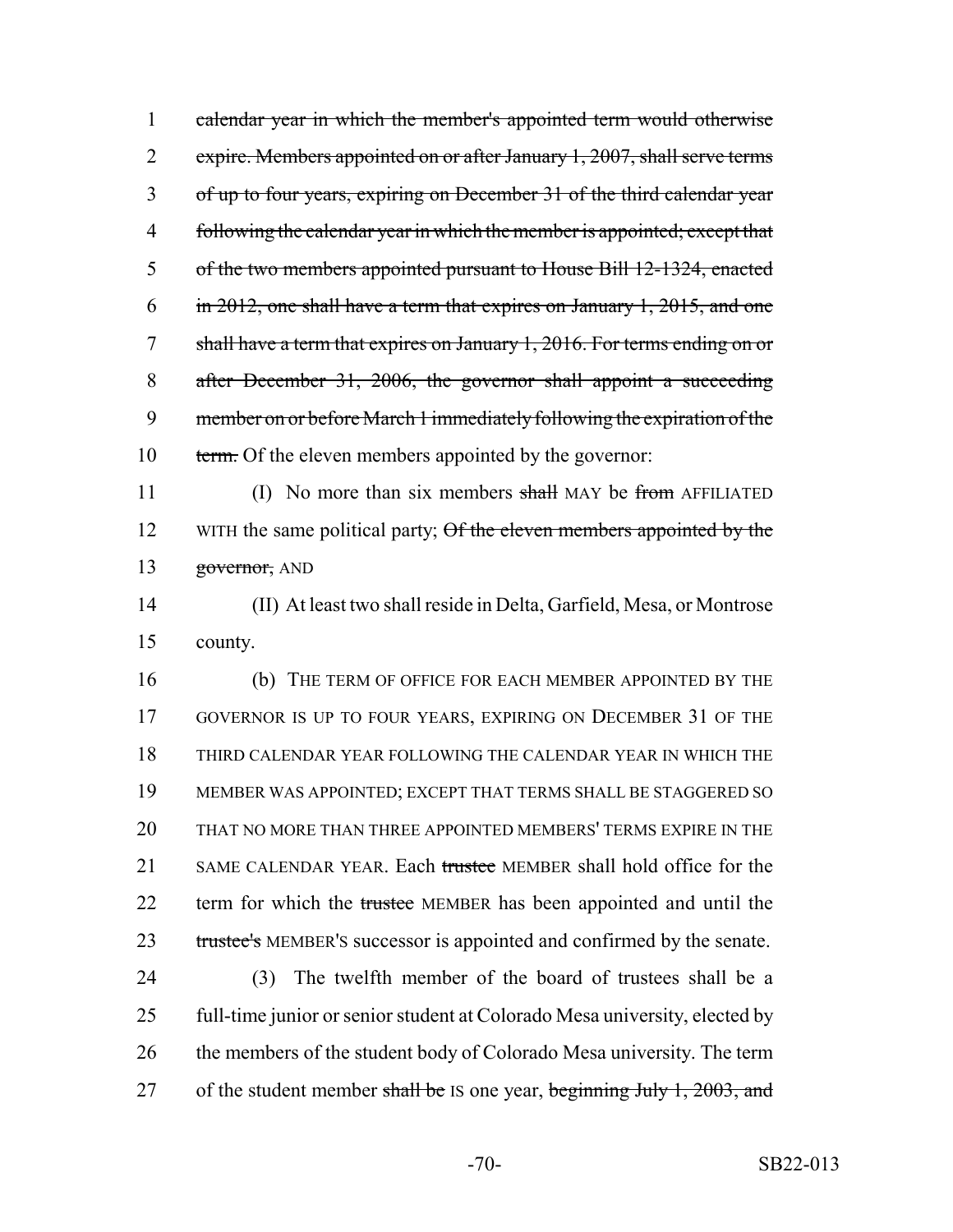1 beginning ON July 1 each year. thereafter. The student member shall be 2 IS advisory, without the right to vote and without the right to attend 3 executive sessions of the board of trustees, as provided by section 4 24-6-402. C.R.S. The student member shall MUST have resided in the state 5 of Colorado for not less than three years prior to the student's election.

6 (4) The thirteenth member shall be a member of the faculty of 7 Colorado Mesa university elected by other members of the faculty for a 8 term of two years, beginning July 1, 2003, and beginning ON July 1 OF 9 every odd-numbered year. thereafter. The faculty member shall be IS 10 advisory, without the right to vote and without the right to attend 11 executive sessions of the board of trustees, as provided by section  $12 \qquad 24\n-6\n-402.\nC.R.S.$ 

13 **SECTION 50.** In Colorado Revised Statutes, 23-54-102, **amend** 14 (2), (3), and (4) as follows:

15 **23-54-102. Board of trustees - creation - members - powers -** 16 **duties.** (2) The governor shall appoint, with the consent of the senate, 17 nine members of the board of trustees. The members first appointed to 18 said board shall take office on July 1, 2002. The terms of appointed 19 members of the board of trustees shall be four years; except that, of the 20 members first appointed, the governor shall select two members who shall 21 serve one-year terms, two members who shall serve two-year terms, and 22 five members who shall serve four-year terms. Notwithstanding any other 23 provision of this section, the term of each member serving on the board 24 of trustees as of May 26, 2006, shall be extended to expire on December 25 31 of the calendar year in which the member's appointed term would 26 otherwise expire. Members appointed on or after January 1, 2007, 27 MEMBERS APPOINTED BY THE GOVERNOR shall serve terms of up to four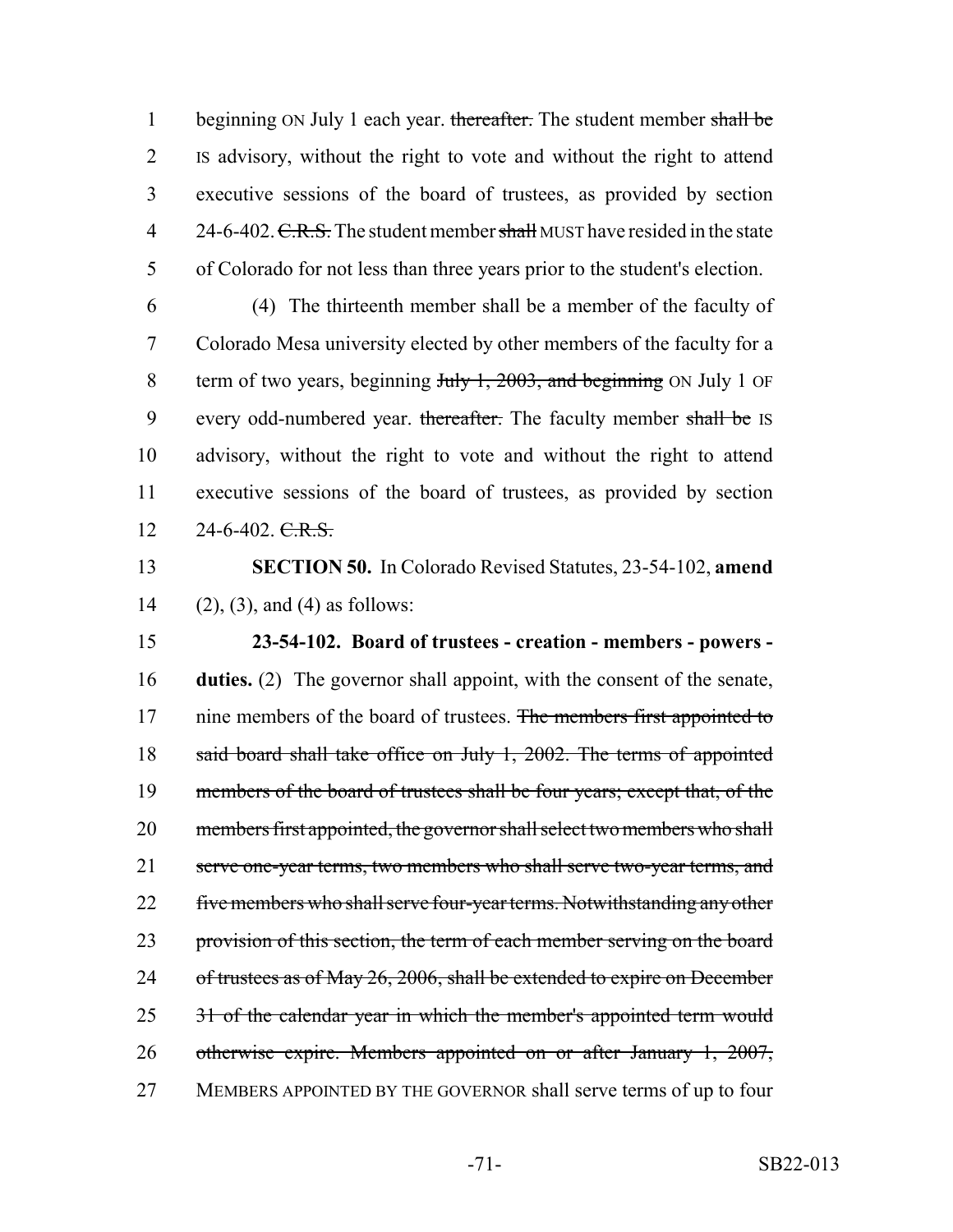1 years, expiring on December 31 of the third calendar year following the 2 calendar year in which the member is appointed; For terms ending on or 3 after December 31, 2006, the governor shall appoint a succeeding 4 member on or before March 1 immediately following the expiration of the 5 term EXCEPT THAT THE TERMS SHALL BE STAGGERED SO THAT NO MORE 6 THAN FIVE MEMBERS' TERMS EXPIRE IN THE SAME YEAR. All appointed 7 members shall serve until their successors are appointed and qualified. Of 8 the nine members appointed by the governor, no more than five members 9 shall be from MAY BE AFFILIATED WITH the same political party.

10 (3) A full-time junior or senior student at Metropolitan state 11 university of Denver, elected by the student body at large, shall fill the 12 tenth office as a member of the board of trustees. The term of office shall 13 be IS one year, beginning July 1, 2002, and beginning ON July 1 each year. 14 thereafter. The elected student office shall be IS advisory, without the 15 right to vote and without the right to attend executive sessions of the 16 board of trustees, as provided by section 24-6-402. C.R.S. The elected 17 student member of the board of trustees shall MUST have resided in the 18 state of Colorado not fewer than three years immediately prior to election. 19 As used in this subsection  $(3)$ , "full-time student" shall have HAS the same 20 definition as "full-time equivalent student" used by the joint budget 21 committee of the general assembly.

22 (4) A full-time member of the teaching faculty at large of 23 Metropolitan state university of Denver, elected by the faculty at large, 24 shall fill the eleventh office as a member of the board of trustees. The 25 term of office shall be IS one year, beginning July 1,  $2002$ , and beginning 26 ON July 1 each year. thereafter. The elected faculty member of the board 27 of trustees shall be IS advisory, without the right to vote and without the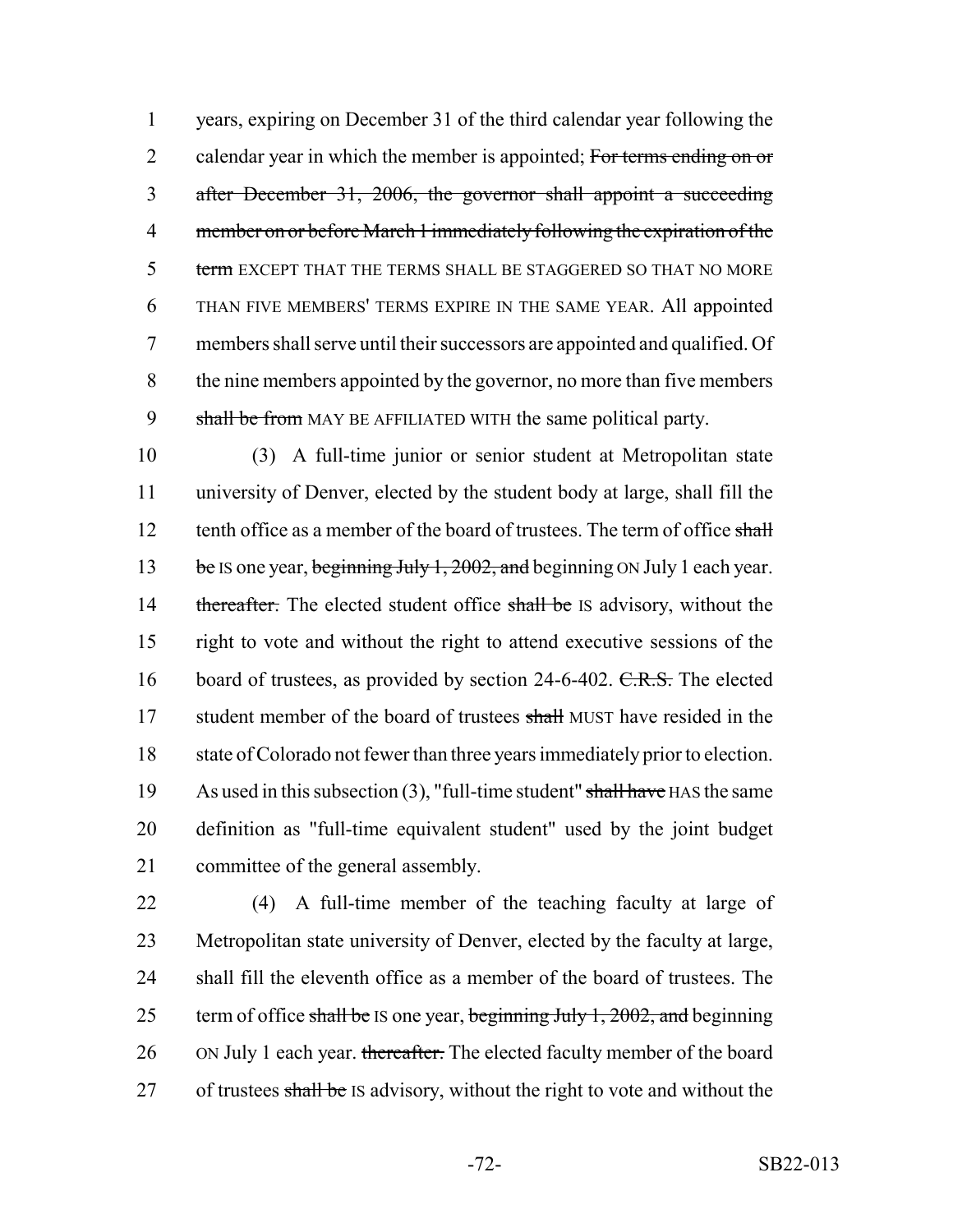1 right to attend executive sessions of the board of trustees, as provided by 2 section 24-6-402. C.R.S.

3 **SECTION 51.** In Colorado Revised Statutes, 23-56-102, **amend** 4 (2), (3), and (4) as follows:

5 **23-56-102. Board of trustees - creation - members - powers -** 6 **duties.** (2) The governor shall appoint, effective July 1, 2003, with the 7 consent of the senate, nine members of the board of trustees. Members 8 initially appointed to the board of trustees shall have the authority to act 9 on behalf of the board of trustees prior to obtaining confirmation by the 10 senate. The members first appointed to said board shall take office on 11 July 1, 2003. Appointments of members to take office on July 1, 2003, 12 shall be made so that three members of the board have terms expiring on 13 January 1, 2005, two members of the board have terms expiring on 14 January 1, 2006, two members of the board have terms expiring on 15 January 1, 2007, and two members of the board have terms expiring on 16 January 1, 2008; thereafter, the terms of the nine appointed members of 17 the board of trustees shall be four years. Notwithstanding any other 18 provision of this section, the term of each member serving on the board 19 of trustees as of May 26, 2006, shall be extended to expire on December 20 31 of the calendar year in which the member's appointed term would 21 otherwise expire. Members appointed on or after January 1, 2007, 22 MEMBERS APPOINTED BY THE GOVERNOR shall serve terms of up to four 23 years, expiring on December 31 of the third calendar year following the 24 calendar year in which the member is appointed; For terms ending on or 25 after December 31, 2006, the governor shall appoint a succeeding 26 member on or before March 1 immediately following the expiration of the 27 term EXCEPT THAT THE TERMS SHALL BE STAGGERED SO THAT NO MORE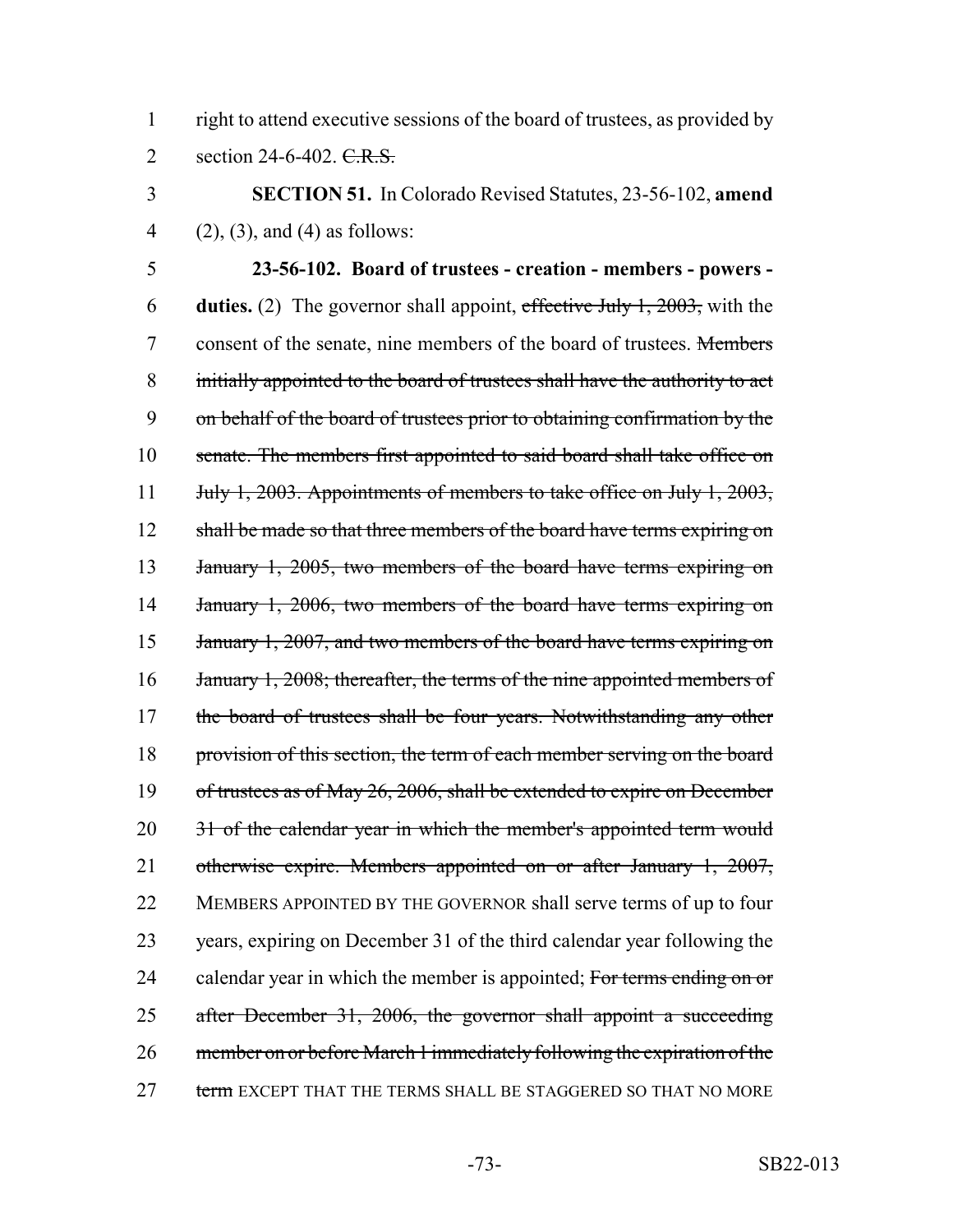THAN FIVE MEMBERS' TERMS EXPIRE IN THE SAME YEAR. Of the nine 2 members appointed by the governor, no more than five members shall be from MAY BE AFFILIATED WITH the same political party. Of the nine members appointed by the governor, at least two shall reside in Gunnison 5 county. Each trustee following the initial appointments shall hold office for the term for which the trustee has been appointed and until the trustee's successor is appointed and confirmed by the senate.

 (3) The tenth member of the board of trustees is a full-time junior or senior student at Western Colorado university, elected by the members of the student body of Western Colorado university. The term of the 11 student member is one year, beginning July 1, 2003, and beginning ON 12 July 1 each year. thereafter. The student member is advisory, without the right to vote and without the right to attend executive sessions of the board of trustees, as provided by section 24-6-402.

 (4) The eleventh member is a member of the faculty of Western Colorado university elected by other members of the faculty for a term of 17 two years, beginning July 1, 2003, and beginning ON July 1 every 18 odd-numbered year. thereafter. The faculty member is advisory, without the right to vote and without the right to attend executive sessions of the board of trustees, as provided by section 24-6-402.

 **SECTION 52.** In Colorado Revised Statutes, 23-60-104, **amend** 22 (2); and **repeal**  $(1)(a)$  as follows:

 **23-60-104. State board for community colleges and occupational education - student advisory council - state advisory council.** (1) (a) The state board for community colleges and occupational 26 education is abolished, and the terms of members of the board serving as 27 such immediately prior to April 14, 1986, are terminated.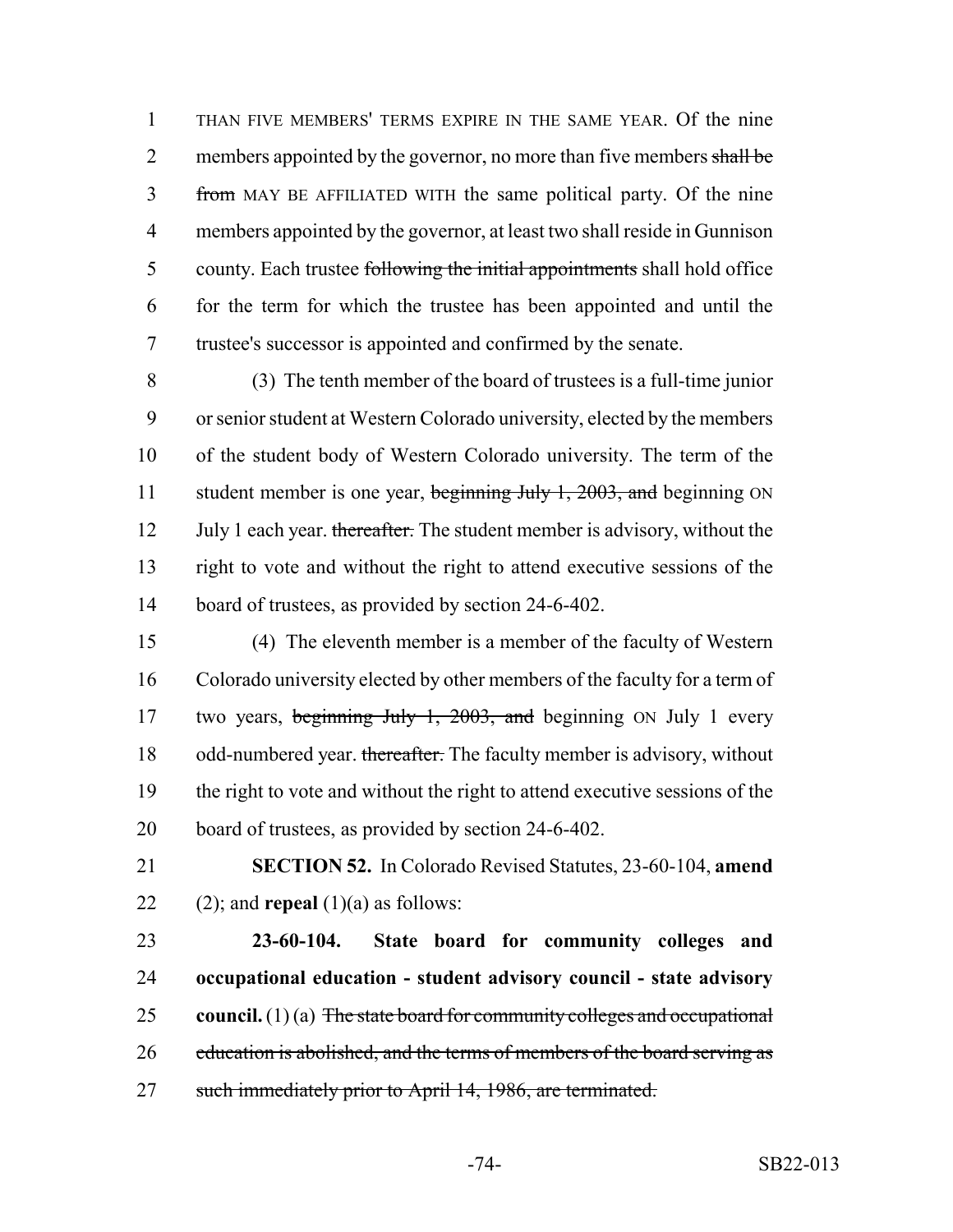1 (2) (a) (I) The board shall consist CONSISTS of:

2 (A) eleven members, nine of whom shall be ONE MEMBER FROM 3 EACH CONGRESSIONAL DISTRICT IN THE STATE, appointed by the governor 4 with the consent of the senate;

5 (B) TWO MEMBERS FROM THE STATE AT LARGE, APPOINTED BY THE 6 GOVERNOR WITH THE CONSENT OF THE SENATE; AND

7 (C) TWO MEMBERS SELECTED PURSUANT TO SUBSECTION 8  $(2)(a)(III)$  OF THIS SECTION.

9 (II) The board shall appoint a director of occupational education 10 and a director of community and technical colleges with the qualifications 11 and background specified by the board. Within thirty days of April 14, 12 1986, the governor shall appoint the initial members of the board. An 13 initial appointee shall be authorized to act as a duly confirmed member 14 of the board until such time as the senate has acted on such appointment. 15 The governor may appoint, as a member of the board, any person who 16 was a member of the board prior to its termination. No appointed member 17 shall be an employee of any local district college, community or technical 18 college, school district or agency receiving vocational funds allocated by 19 the board, private institution of higher education, or state or private 20 occupational school in the state. No appointed member shall be an elected 21 or appointed statewide official of the state of Colorado or member of the 22 governing board of any state-supported institution of higher education. 23 The board shall MUST at no time have more than five A MINIMUM 24 MAJORITY OF THE appointed members of AFFILIATED WITH any one 25 political party. The board shall at all times have one member from each 26 congressional district in the state. A vacancy on the board occurs 27 whenever any member moves out of the congressional district from which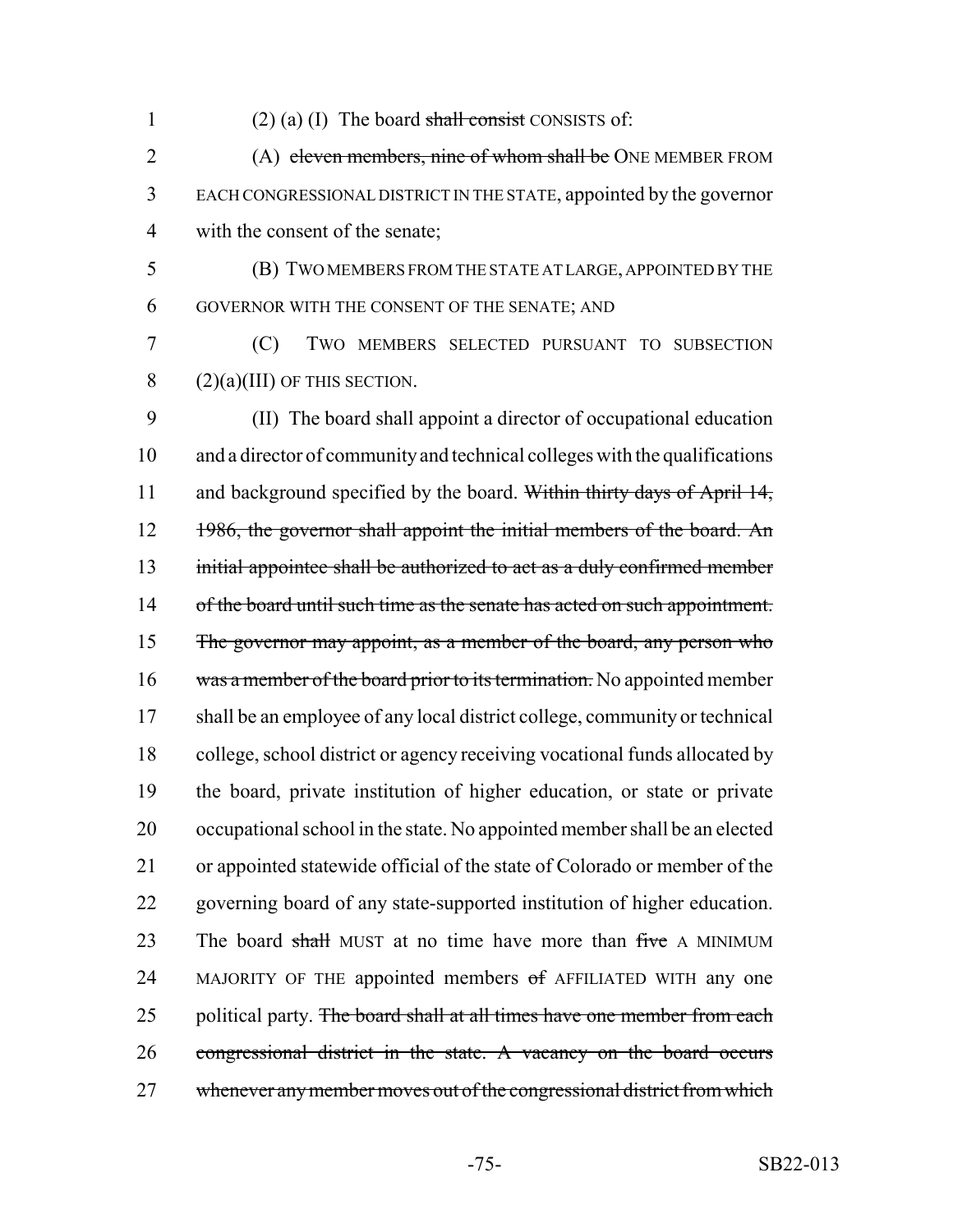he was appointed. A member who moves out of such congressional 2 district shall promptly notify the governor of the date of such move, but such notice is not a condition precedent to the occurrence of the vacancy. 4 The governor shall fill the vacancy as provided in paragraph (c) of this 5 subsection  $(2)$ . Members of the board shall be appointed so as to insure ENSURE that all geographic areas of the state are represented. A state student advisory council of student members who are enrolled for a minimum of nine hours shall be elected, one each, from and by the student bodies of each of the campuses governed by the board.

10 (III) The tenth FIRST ADDITIONAL member shall MUST be a 11 student at a college of a state system of community colleges, and the 12 eleventh SECOND ADDITIONAL member shall MUST be a member of the 13 faculty of a college of the state system of community colleges. Such 14 members shall be elected in accordance with procedures established by 15 the board, which procedures shall MUST take into account all the colleges 16 within the state system of community colleges. The term of said offices 17 shall be IS one year. Said offices shall be ARE advisory, without the right 18 to vote and shall be without the right to attend executive sessions.

19 (b) Of the members first appointed to the board, two members 20 representing a congressional district shall be appointed for a term expiring 21 July 1, 1987; one member representing a congressional district and one 22 at-large member shall be appointed for a term expiring July 1, 1988; one 23 member representing a congressional district and one at-large member 24 shall be appointed for a term expiring July 1, 1989; and two members 25 representing a congressional district and one at-large member shall be 26 appointed for a term expiring July 1, 1990. Thereafter, all members shall 27 be appointed for terms of four years each THE TERM OF OFFICE FOR EACH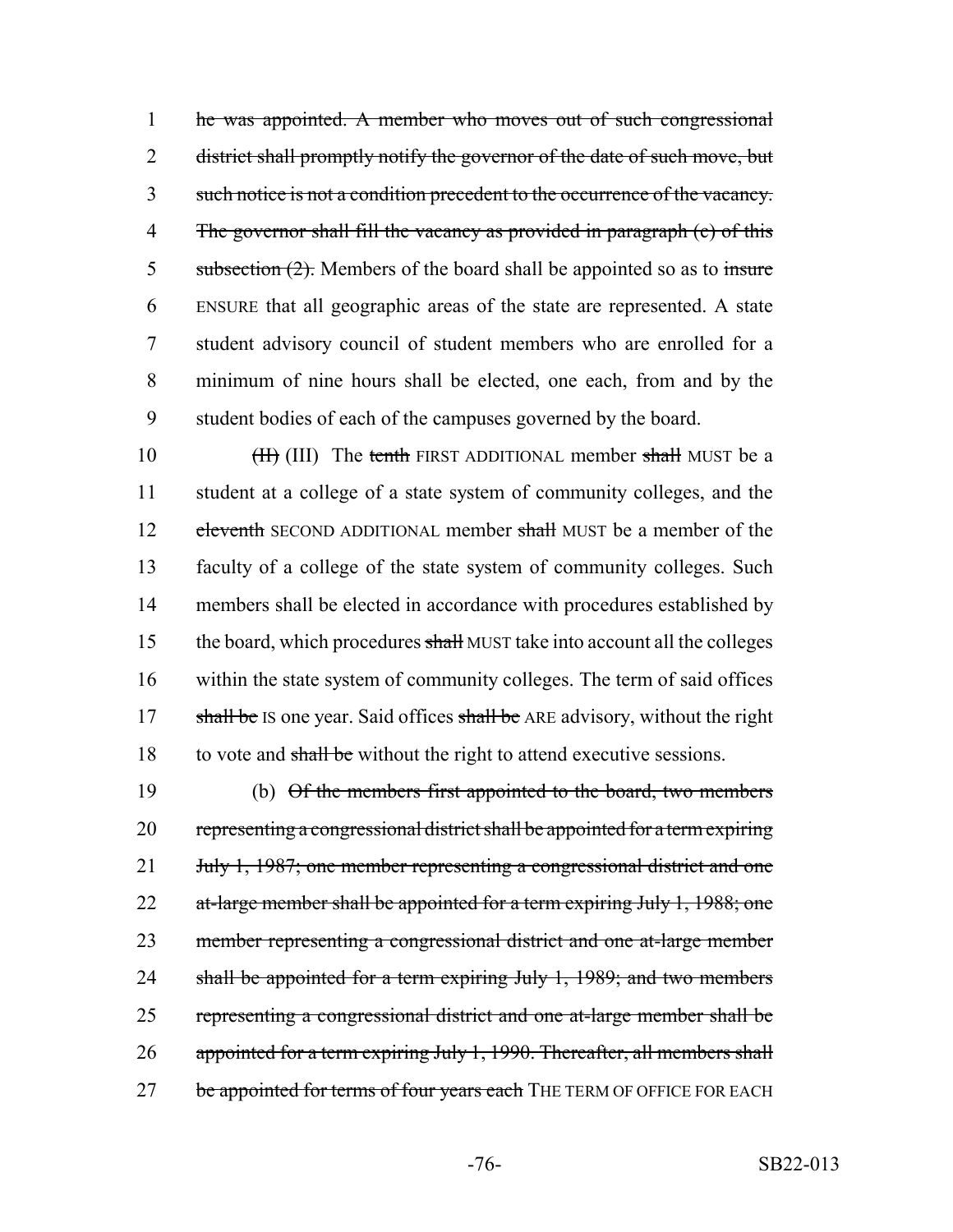MEMBER APPOINTED BY THE GOVERNOR IS FOUR YEARS; except that a member of the board who is appointed by the governor shall continue to serve until a successor is appointed and confirmed by the senate, 4 Notwithstanding any other provision of this section, the term of each 5 member serving on the board of trustees as of May 26, 2006, shall be extended to expire on December 31 of the calendar year in which the member's appointed term would otherwise expire. Members appointed on or after January 1, 2007, shall serve terms of up to four years, expiring on December 31 of the third calendar year following the calendar year in 10 which the member is appointed. For terms ending on or after December 11 31, 2006, the governor shall appoint a succeeding member on or before 12 March 1 immediately following the expiration of the term AND THE TERMS OF MEMBERS APPOINTED BY THE GOVERNOR SHALL BE STAGGERED SO THAT NO MORE THAN A MINIMUM MAJORITY OF THE APPOINTED MEMBERS' TERMS EXPIRE IN THE SAME YEAR. The terms of the offices of members of 16 the state student advisory council shall be one year. beginning July 1, 17 1977. No A member appointed to the board shall NOT serve for more than two consecutive full four-year terms. Members of the board shall receive fifty dollars per diem for attendance at official meetings, plus actual and necessary expenses incurred in the conduct of official business.

 (c) IF A MEMBER APPOINTED BY THE GOVERNOR MOVES OUT OF THE 22 CONGRESSIONAL DISTRICT FROM WHICH THE MEMBER WAS APPOINTED, A VACANCY IS CREATED. A MEMBER WHO MOVES OUT OF SUCH CONGRESSIONAL DISTRICT SHALL PROMPTLY NOTIFY THE GOVERNOR OF 25 THE DATE OF SUCH MOVE, BUT SUCH NOTICE IS NOT REQUIRED FOR THE VACANCY TO OCCUR. Any vacancy in the office of any member of the board appointed by the governor shall be filled by appointment of the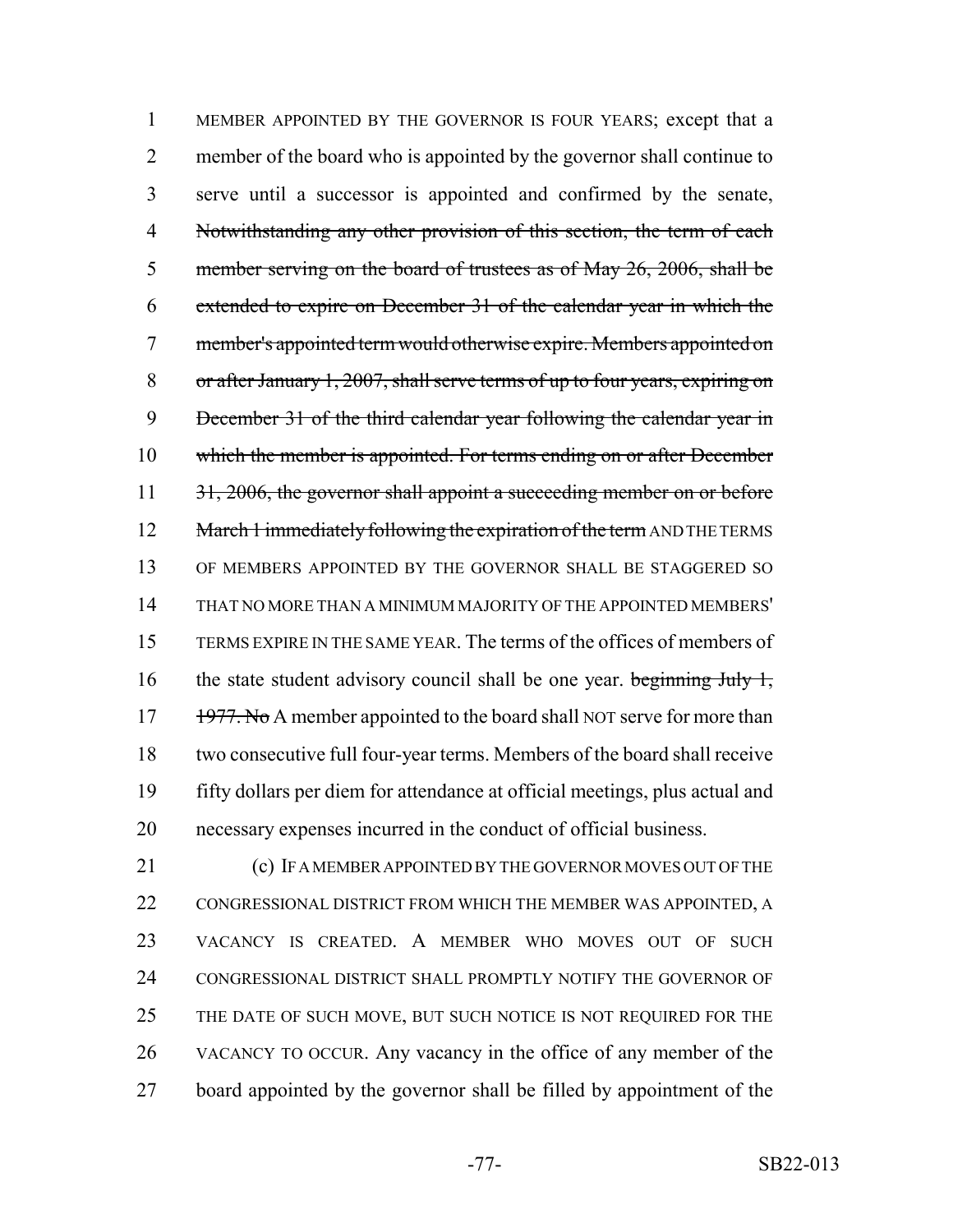governor with the consent of the senate for the unexpired term. Any vacancy on the state student advisory council shall be filled for the unexpired term by appointment by the duly elected student government of the affected campus within thirty days after such vacancy occurs.

 **SECTION 53.** In Colorado Revised Statutes, 23-64-107, **amend** (2) and (5); and **repeal** (1) as follows:

 **23-64-107. Private occupational school board - established - membership.** (1) Effective June 30, 1998, the private occupational 9 school policy advisory committee is abolished, and the terms of members 10 of the advisory committee serving as such immediately prior to June 30, 11 1998, are terminated.

 (2) Effective July 1, 1998, There is established, in the private occupational school division, the private occupational school board that 14 shall advise the director on the administration of this article 64 and shall have the powers and duties specified in section 23-64-108. The board shall exercise its powers and perform its duties and functions specified in this article 64 as if the same were transferred to the department of higher education by a **type 1** transfer, as such transfer is defined in the "Administrative Organization Act of 1968", article 1 of title 24.

20 (5)  $\left(\frac{a}{b}\right)$  The board members shall serve four-year terms; except that 21 of the members first appointed to the board, three members to be selected 22 by the governor shall serve two-year terms THE TERMS SHALL BE STAGGERED SO THAT NO MORE THAN FOUR MEMBERS' TERMS EXPIRE IN THE SAME YEAR. A member shall not serve more than two consecutive four-year terms.

26 (b) Notwithstanding the provisions of subsection  $(5)(a)$  of this 27 section, of the three members appointed to replace persons whose terms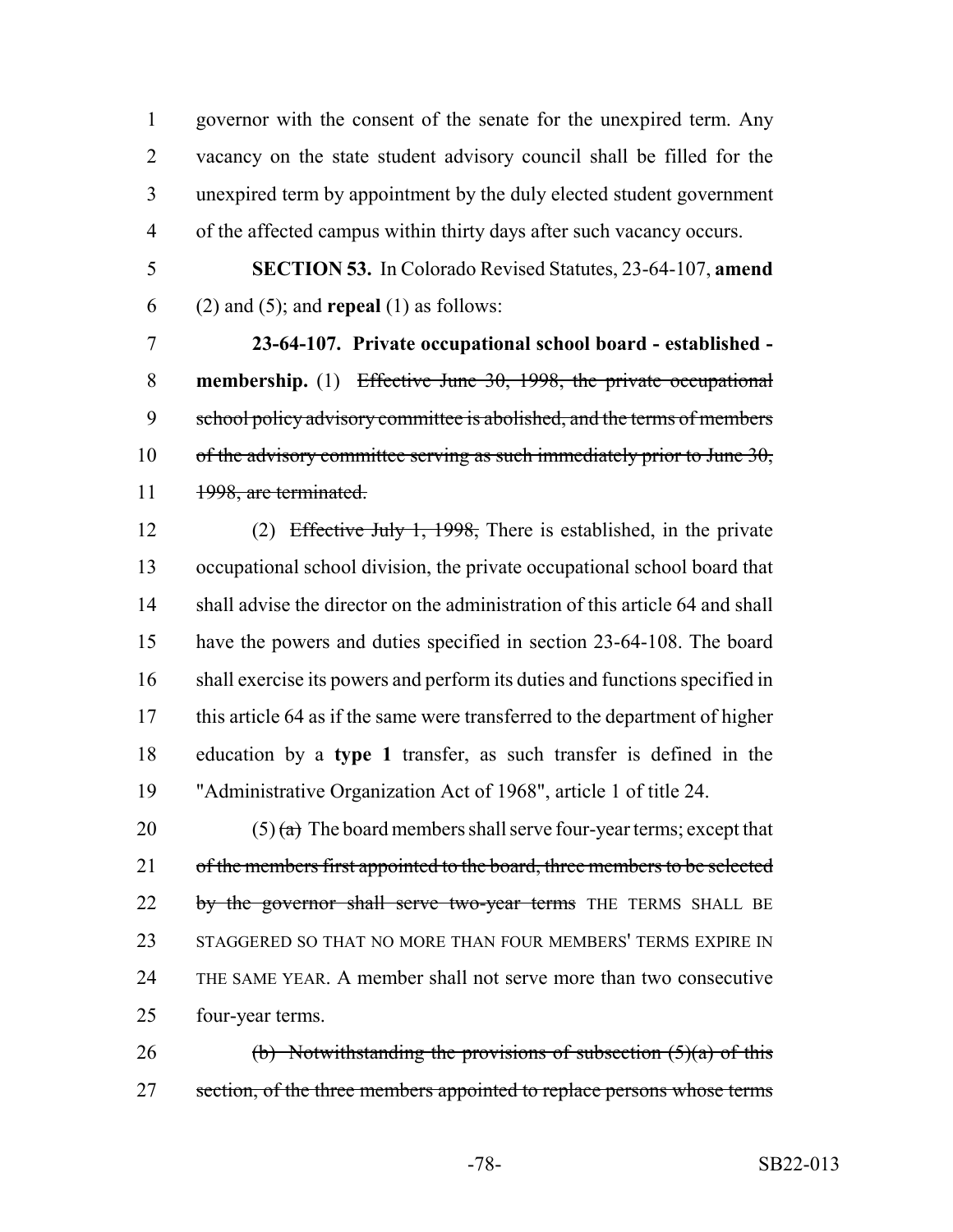1 expire on June 30, 2012, one member selected by the governor shall serve 2 a two-year term, one member selected by the governor shall serve a 3 three-year term, and one member selected by the governor shall serve a 4 four-year term. Subsequent appointments to the positions identified in this 5 subsection  $(5)(b)$  shall serve four-year terms.

6 (c) Notwithstanding the provisions of subsection  $(5)(a)$  of this 7 section, of the four members appointed to replace persons whose terms 8 expire on June 30, 2014, one member selected by the governor shall serve 9 a one-year term, one member selected by the governor shall serve a 10 two-year term, one member selected by the governor shall serve a 11 three-year term, and one member selected by the governor shall serve a 12 four-year term. Subsequent appointments to the positions identified in this 13 subsection  $(5)(c)$  shall serve four-year terms.

14 **SECTION 54.** In Colorado Revised Statutes, 23-70-102, **amend** 15 (1) introductory portion,  $(1)(a)$ ,  $(1)(c)(I)$ ,  $(1)(d)(I)$ , and  $(5)$  as follows:

 **23-70-102. Auraria board - membership - terms - oath or affirmation - voting.** (1) Effective July 1, 1989, there is hereby created a new board of directors of the Auraria higher education center, referred 19 to in this article ARTICLE 70 as the "Auraria board", which shall consist CONSISTS of nine VOTING members and two ex officio nonvoting members. The members of the Auraria board shall be chosen in the following manner:

23 (a) (I) Three  $\frac{1}{2}$  members OF THE PUBLIC, appointed by the 24 governor. as soon as practicable after July 1, 1989, the first of whom shall 25 serve for a term of one year, the second for a term of two years, and the 26 third for a term of three years; thereafter, Gubernatorial appointments 27 shall be for three-year terms; EXCEPT THAT THE TERMS SHALL BE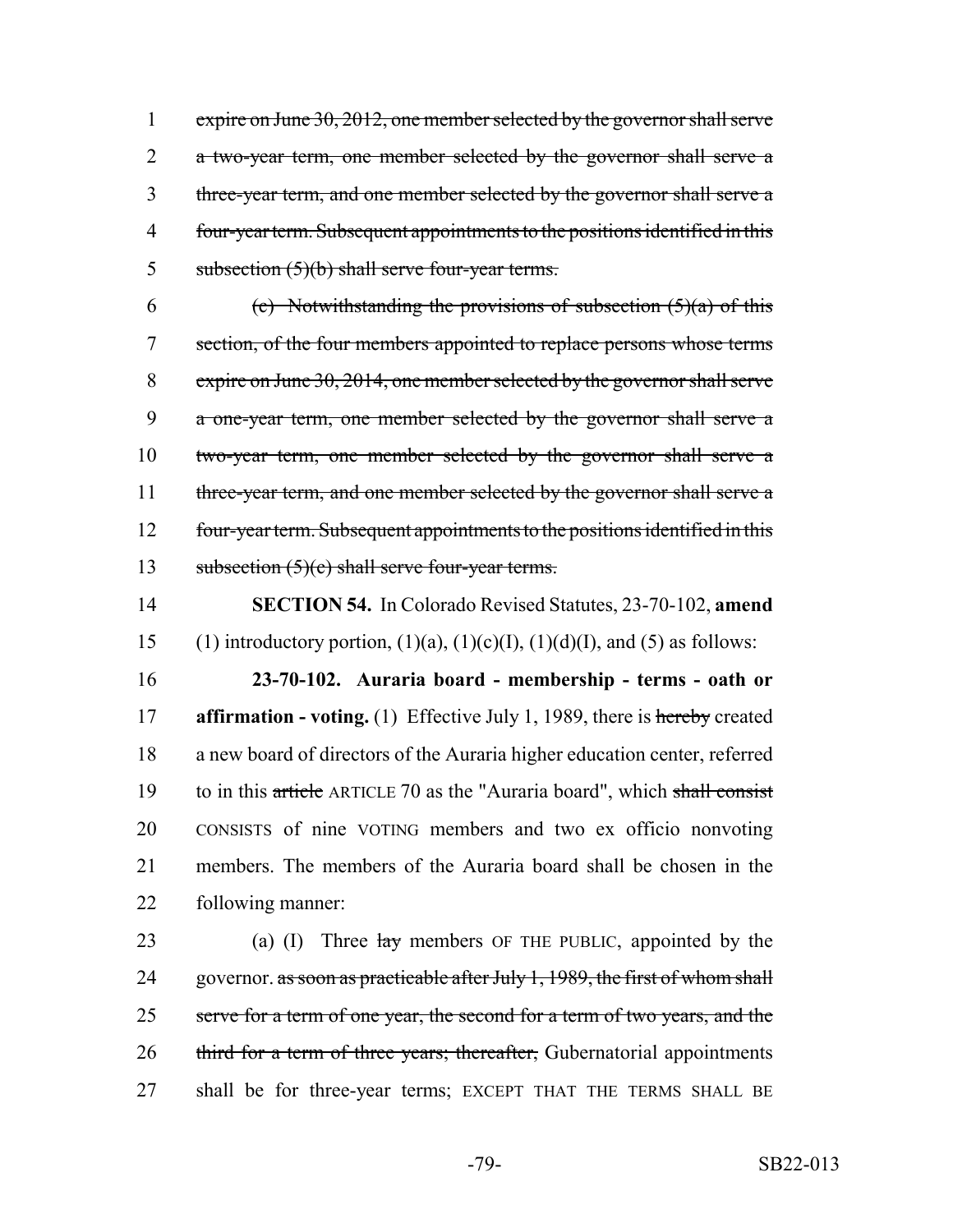STAGGERED SO THAT NO MORE THAN ONE MEMBER'S TERM EXPIRES IN ONE 2 YEAR. All lay members appointed shall BY THE GOVERNOR MUST be residents of the Denver metropolitan area.

 (II) In the event of death, resignation, or inability or refusal to act of any such appointed member, the governor shall fill the vacancy for the 6 remainder of the term. Any vacancy in the elected office on the board shall be filled by reelection for the unexpired term.

 (c) (I) An advisory committee of six members who are full-time students shall be elected, two from each of the student bodies of each of the three institutions governed by the Auraria board, and it shall elect one of its members to fill one office on the Auraria board to serve for one 12 term beginning July 1. Said THE elected STUDENT office shall be IS advisory, without the right to vote. The elected STUDENT member of the 14 board shall MUST have resided in the state of Colorado not less than three 15 vears prior to his or her THE MEMBER's election. A VACANCY IN THE OFFICE OF THE ELECTED STUDENT MEMBER SHALL BE FILLED BY 17 REELECTION FOR THE UNEXPIRED TERM.

 (d) (I) An advisory committee of six members who are full-time faculty members shall be elected, two from each of the faculties of each of the three institutions governed by the Auraria board, and it shall elect one of its members to fill the remaining office on the Auraria board to serve for one-year terms beginning each July 1. The committee shall select such a member from the same institution only once in the same 24 three-year period. Said THE elected FACULTY office shall be IS advisory, 25 without the right to vote. The elected FACULTY member of the board shall MUST have resided in the state of Colorado not less than three years prior 27 to his or her THE MEMBER's election. A VACANCY IN THE OFFICE OF THE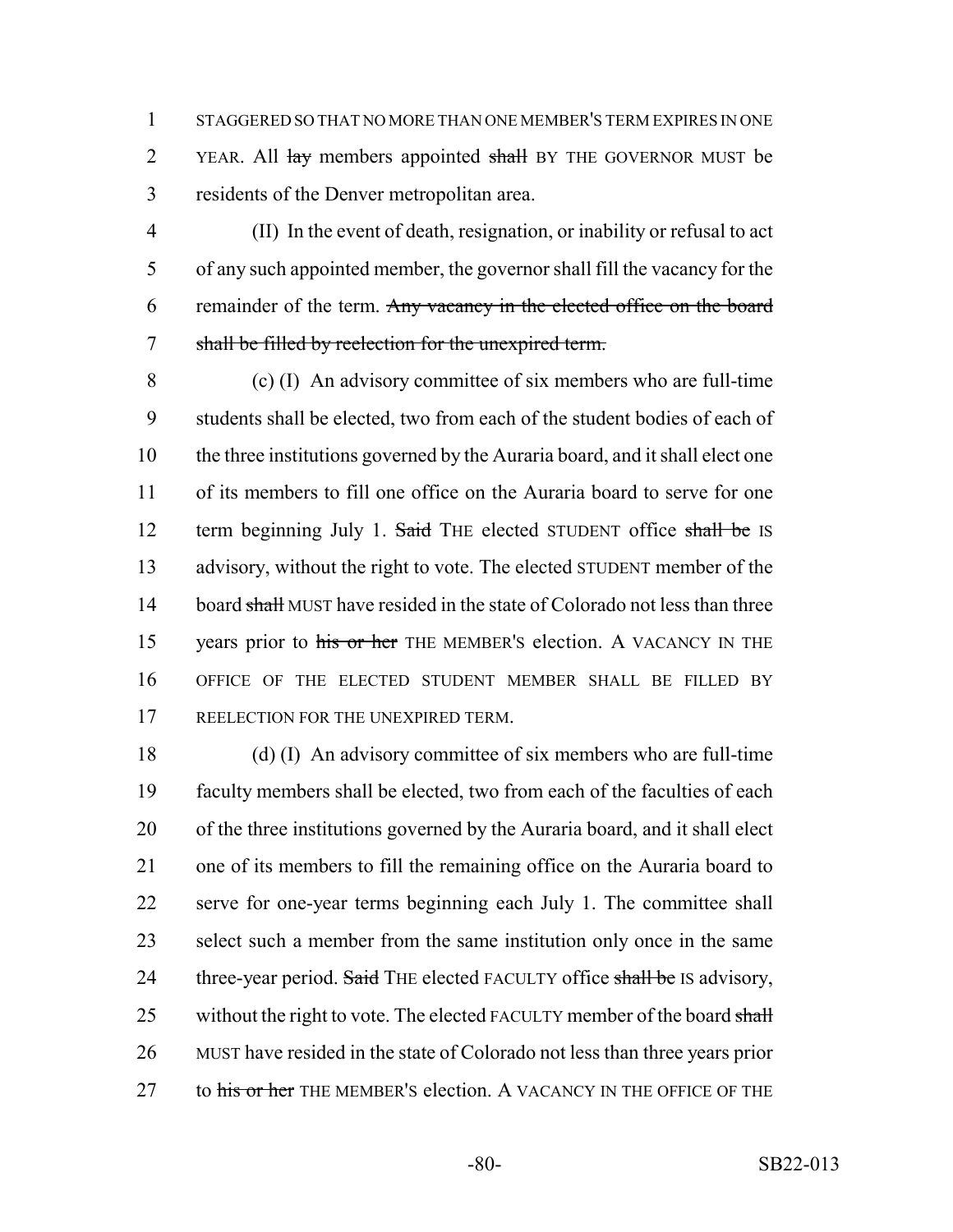ELECTED FACULTY MEMBER SHALL BE FILLED BY REELECTION FOR THE UNEXPIRED TERM.

3 (5) The Auraria board shall elect a chairman CHAIR from among 4 the lay members of the board PUBLIC APPOINTED BY THE GOVERNOR who 5 shall act as chairman CHAIR at meetings of said board and as such board's representative in official dealings with third parties.

 **SECTION 55.** In Colorado Revised Statutes, 23-77-104, **amend** 8 (2)(b) and (2)(d) as follows:

 **23-77-104. Colorado student leaders institute - executive board - duties.** (2) (b) The appointed members of the executive board 11 serve two-year terms; and EXCEPT THAT THE TERMS SHALL BE STAGGERED SO THAT NO MORE THAN FOUR MEMBERS' TERMS EXPIRE IN THE SAME 13 YEAR. MEMBERS may be appointed to successive two-year terms. except 14 that, of the members first appointed, the governor shall select four members to serve one-year terms. The appointed members of the executive board serve at the pleasure of the governor. If a vacancy arises on the executive board, the governor shall appoint a person to fill the vacancy for the remainder of the term.

 (d) The governor shall appoint the initial members to the 20 executive board as soon as possible after June  $6, 2015$ . In making appointments, the governor shall attempt to appoint persons who are representative of the gender and racial diversity within the state and who represent areas throughout the state.

 **SECTION 56.** In Colorado Revised Statutes, 24-20-502, **amend** 25 (3), (4)(b), and (7) as follows:

 **24-20-502. Membership and organization - definition.** (3) Not 27 more than fifty percent A MINIMUM MAJORITY of the voting members of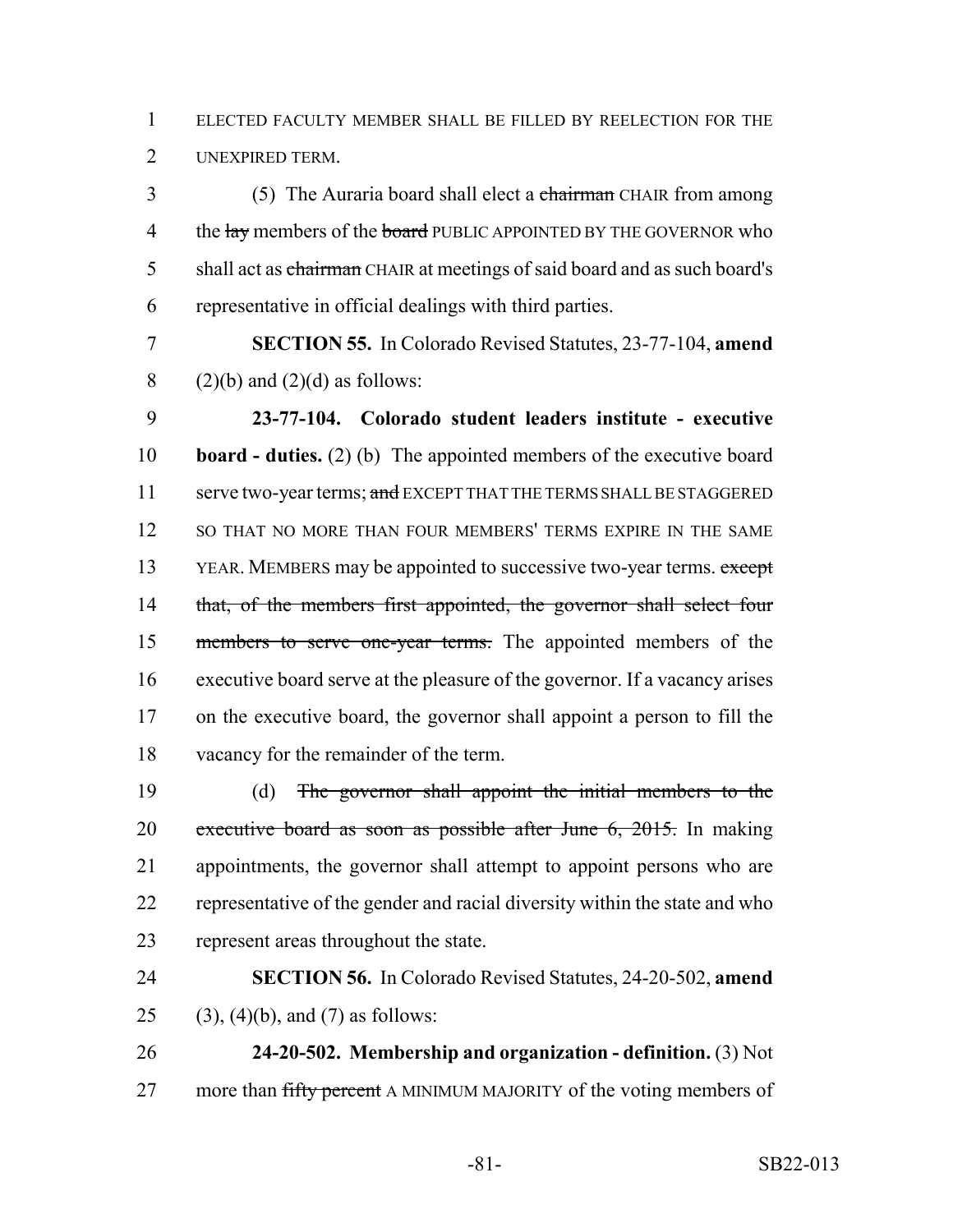1 the commission plus one additional member, may be affiliated with the 2 same political party.

 (4) (b) The governor shall make initial appointments to the 4 commission no later than September 1, 2018. Appointed Members APPOINTED BY THE GOVERNOR serve terms of three years; except that THE TERMS SHALL BE STAGGERED SO THAT NO MORE THAN A MINIMUM MAJORITY OF THE APPOINTED MEMBERS' TERMS EXPIRE IN THE SAME YEAR. (I) The initial terms of the members appointed pursuant to 9 subsections  $(1)(b)(III)$  to  $(1)(b)(V)$  of this section and of two of the 10 members appointed pursuant to subsection  $(1)(b)(IX)$  of this section shall expire on August 31, 2019; and

12 (II) The initial terms of the members appointed pursuant to 13 subsections  $(1)(b)(I)$  and  $(1)(b)(II)$  of this section and two of the members 14 appointed pursuant to subsection  $(1)(b)(IX)$  of this section shall expire on 15 August 31, 2020.

16 (7) On or before January 1, 2020, and On or before January 1 of 17 each year, thereafter, the commission shall submit a report to the governor 18 summarizing the activities of the commission during the preceding year. 19 **SECTION 57.** In Colorado Revised Statutes, 24-21-402, **amend**  $20$  (1)(b) as follows:

21 **24-21-402. Electronic recording technology board - creation** 22 **- enterprise status.** (1) (b) Appointing authorities shall appoint the initial 23 board members for terms beginning on July 1, 2016, and the board shall 24 have its first meeting by August 15, 2016. All of the board members other 25 than the secretary of state, or his or her THE SECRETARY's designee, serve 26 two-year terms; except that the initial term for the member appointed 27 from the title industry is three years and the term of two of the members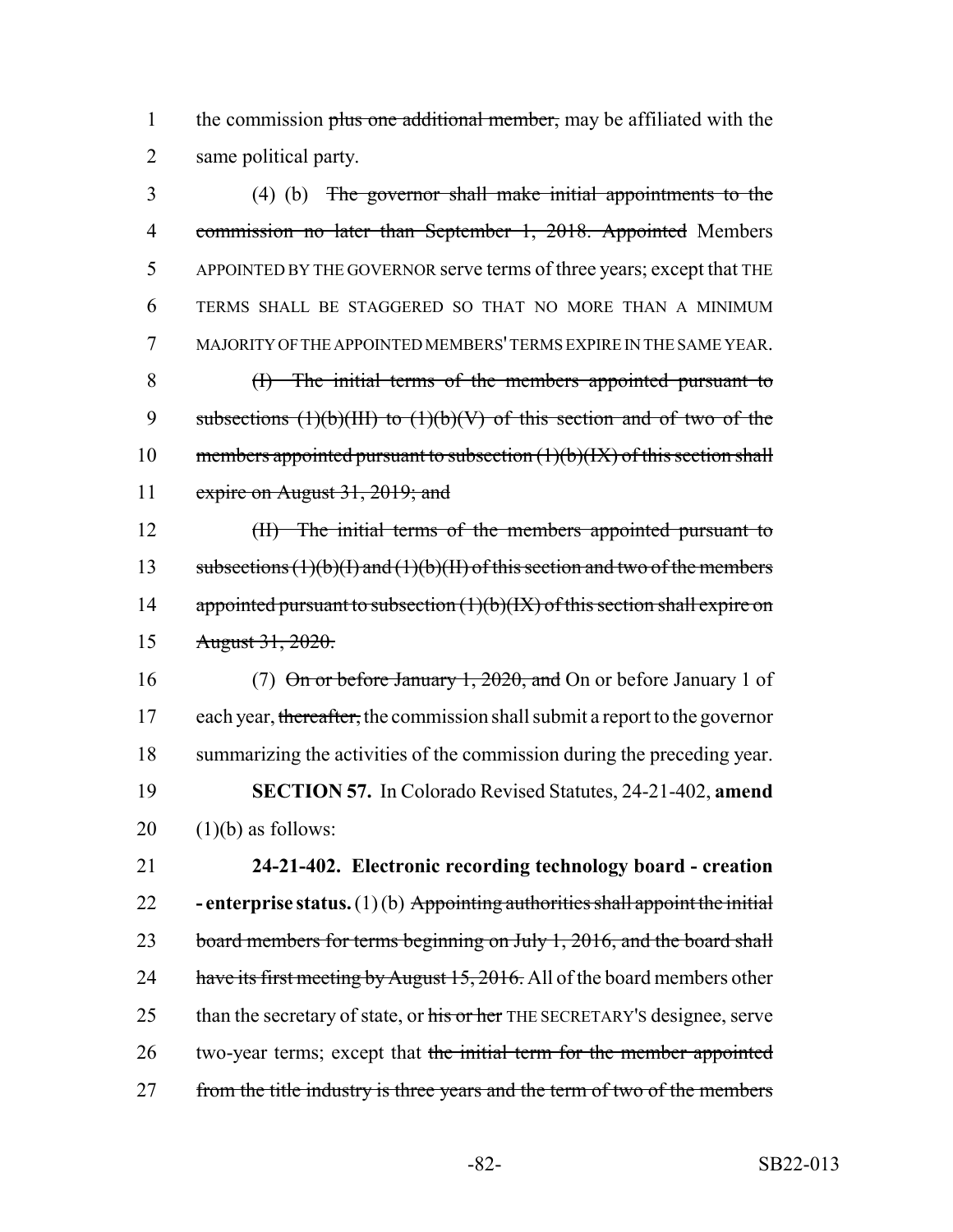1 representing counties designated by the secretary of state is one year THE TERMS SHALL BE STAGGERED SO THAT NO MORE THAN FIVE MEMBERS' TERMS EXPIRE IN THE SAME YEAR.

 **SECTION 58.** In Colorado Revised Statutes, 24-30-2203, **amend** (2) as follows:

 **24-30-2203. Colorado disability funding committee.** (2) Members of the committee serve three-year terms; except that four members as determined by the governor serve an initial term of one year, 9 and four members as determined by the governor serve an initial term of 10 two years. After the initial terms, every member serves a term of three 11 years THE TERMS SHALL BE STAGGERED SO THAT NO MORE THAN FIVE MEMBERS' TERMS EXPIRE IN THE SAME YEAR. The governor shall not appoint a member for more than two consecutive terms.

 **SECTION 59.** In Colorado Revised Statutes, 24-31-302, **amend** (3) as follows:

 **24-31-302. Creation of board.** (3) (a) The P.O.S.T. board shall 17 consist CONSISTS of twenty-four members. The chairperson CHAIR of the 18 P.O.S.T. board shall be IS the attorney general, and the board shall 19 annually elect from its members a vice-chairperson VICE-CHAIR. The other members shall be:

 (I) The special agent in charge of the Denver division of the federal bureau of investigation;

 (II) The executive director of the department of public safety OR 24 THE EXECUTIVE DIRECTOR'S DESIGNEE;

 (III) THE FOLLOWING MEMBERS APPOINTED BY THE GOVERNOR FOR 26 TERMS OF THREE YEARS:

(A) One local government representative;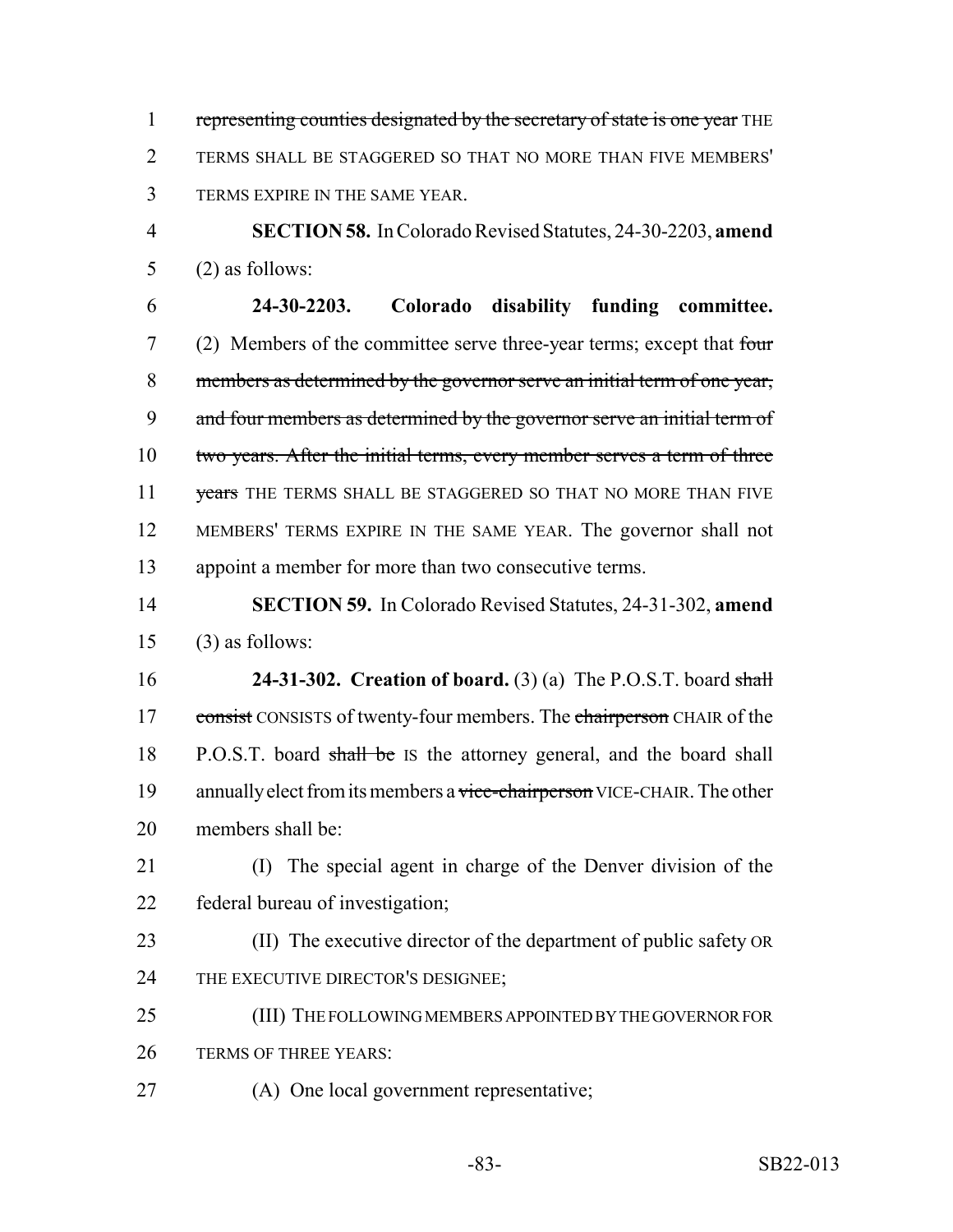- (B) Six active chiefs of police from municipalities of this state or state institutions of higher education;
- 

(C) Six active sheriffs from counties of this state;

 (D) Three active peace officers with a rank of sergeant or below; and

 (E) Five non-law enforcement members. The non-law enforcement members shall complete a citizens' law enforcement 8 academy prior to appointment or within one year after appointment. The 9 governor shall appoint the chiefs of police, sheriffs, peace officers, the lay members, and the local government representative as members of the 11 board for terms of three years per appointment.

12 (b) If any chief of police, sheriff, peace officer,  $\frac{1}{\text{day}}$  NON-LAW ENFORCEMENT member, or local government representative vacates such office during the term for which THE MEMBER WAS appointed to the 15 P.O.S.T. board, a vacancy on the board shall exist EXISTS. Any vacancy shall be filled by appointment by the governor for the unexpired term.

 (c) In order to create a diversified board, the governor shall consider an applicant's age, gender, race, professional experience, and geographic location when making appointments to the board.

 (d) In order to create diversified subject matter expertise committees, the chair of the P.O.S.T. board shall consider an applicant's age, gender, race, professional experience, and geographic location when 23 making appointments to the committees.

 **SECTION 60.** In Colorado Revised Statutes, 24-32-706, **amend** 25 (1), (2), (3), (4), (7), and (8) as follows:

 **24-32-706. State housing board.** (1) There is created, within the 27 division of housing, the state housing board. The board consists of seven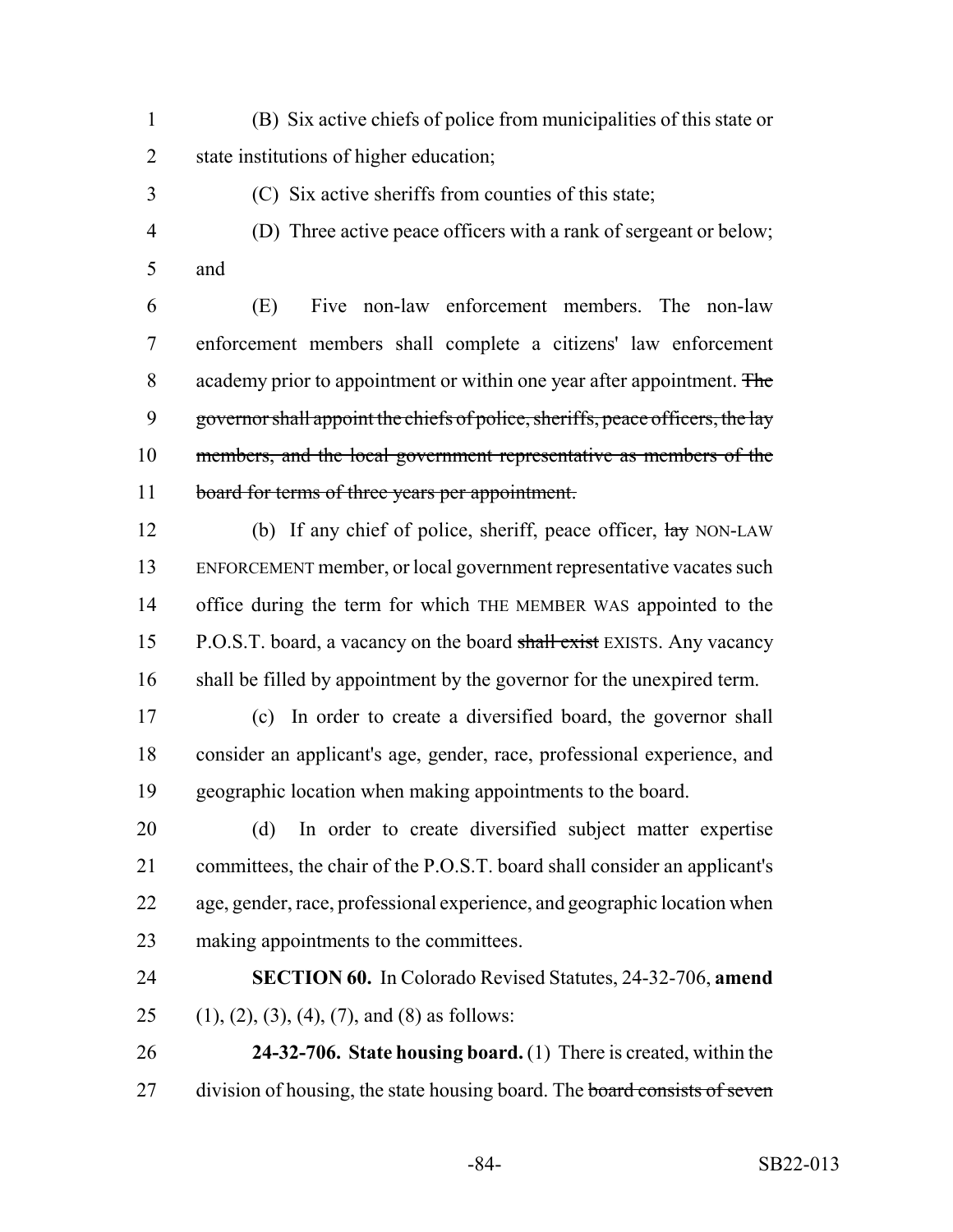members appointed by the governor for terms of four years each, except 2 as provided in subsection (2) of this section GOVERNOR SHALL APPOINT ONE MEMBER FROM EACH CONGRESSIONAL DISTRICT IN THE STATE. THE MEMBER MUST BE A QUALIFIED ELECTOR OF THE CONGRESSIONAL DISTRICT FROM WHICH THE MEMBER IS APPOINTED. In making appointments to the board, the governor shall include representation by at least one member who is a person with a disability, as defined in section 24-34-301 (2.5), a family member of a person with a disability, or a member of an advocacy group for persons with disabilities.

 (2) Appointments made to take effect January 1, 1983, shall be 11 made in accordance with section 24-1-135. On and after January 1, 1983, 12 and prior to June 15, 1987, their successors shall be appointed for terms 13 of six years each. Persons holding office on June 15, 1987, are subject to the provisions of section 24-1-137. Thereafter members shall be 15 appointed for terms of four years each. THE TERM OF OFFICE FOR A MEMBER IS FOUR YEARS; EXCEPT THAT THE TERMS SHALL BE STAGGERED SO THAT NO MORE THAN A MINIMUM MAJORITY OF THE MEMBERS' TERMS EXPIRE IN THE SAME YEAR. Members shall not serve more than two consecutive full terms. All members shall be appointed with the consent of the senate.

21 (3) At least one member shall be appointed from each 22 congressional district and shall be a qualified elector thereof. A vacancy on the board occurs whenever any member moves out of the 24 congressional district from which he THE MEMBER was appointed. A member who moves out of such congressional district shall promptly notify the governor of the date of such move, but such notice is not a 27 condition precedent to the occurrence of the vacancy. The governor shall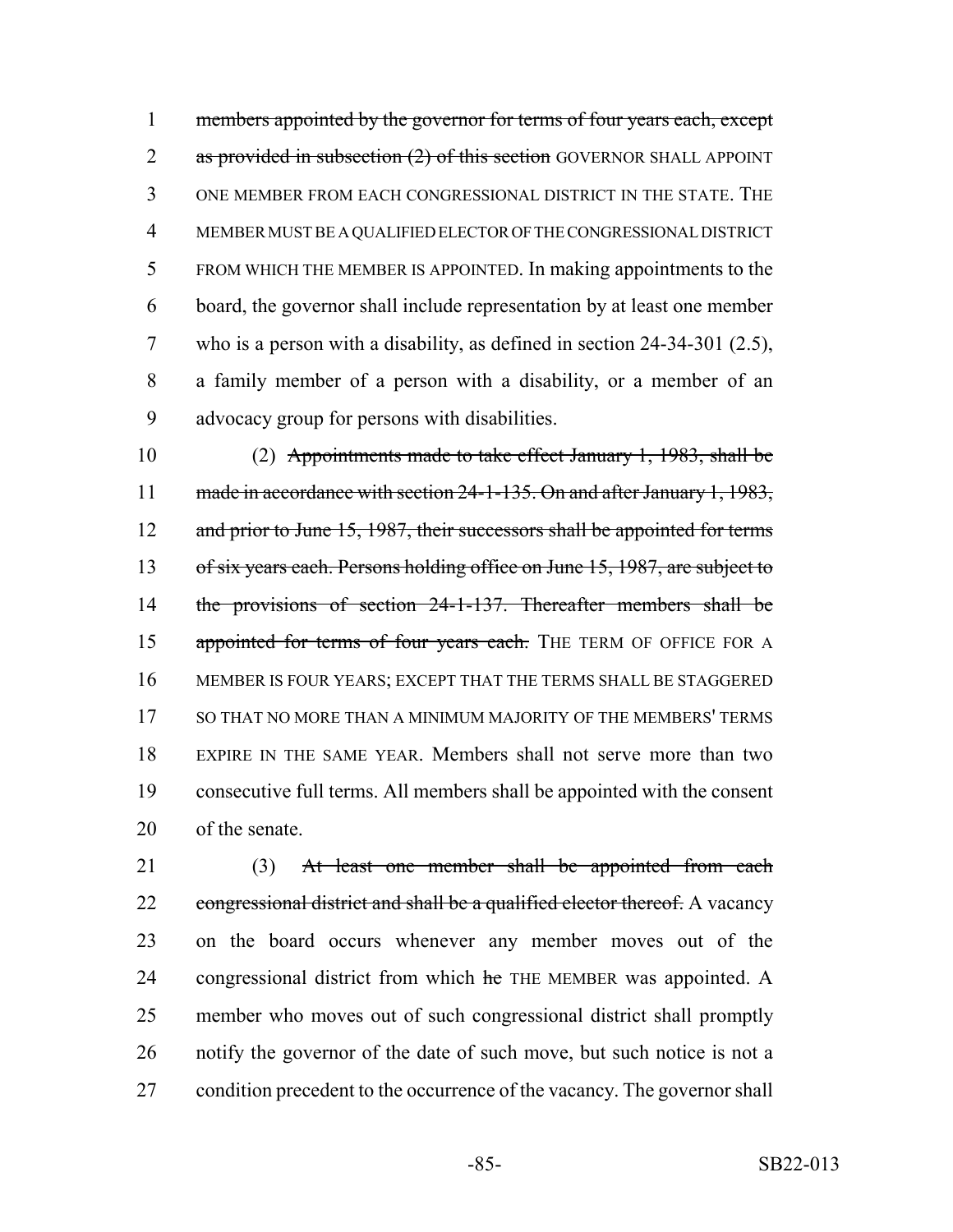1 fill the vacancy as provided in subsection (5) of this section.

2 (4) Not more than four A MINIMUM MAJORITY OF THE members 3 shall MAY be from AFFILIATED WITH any one political party.

4 (7) The board shall meet upon call of the chairman CHAIR or 5 whenever directed by the governor.

 (8) The governor may remove any appointed member of the board for malfeasance in office, for failure to regularly attend meetings, or for any cause that renders said member incapable or unfit to discharge the 9 duties of his office MISCONDUCT, INCOMPETENCE, OR NEGLECT OF DUTY, and any such removal, when made, shall not be subject to review.

11 **SECTION 61.** In Colorado Revised Statutes, 24-33.5-109, 12 **amend** (3), (5), and (8) as follows:

13 **24-33.5-109. Cold case task force - creation - rules - repeal.** 14 (3) (a) The members of the task force appointed pursuant to paragraphs 15 (c) to (h) of subsection (2) SUBSECTIONS (2)(c) TO (2)(i) of this section 16 shall serve terms of three years; except that the members first appointed 17 by the speaker of the house of representatives and the president of the 18 senate shall each serve a two-year term. The member of the task force 19 appointed pursuant to paragraph  $(i)$  of subsection  $(2)$  of this section shall 20 serve a three-year term EXCEPT THAT THE TERMS SHALL BE STAGGERED SO 21 THAT NO MORE THAN A MINIMUM MAJORITY OF THE APPOINTED MEMBERS' 22 TERMS EXPIRE IN THE SAME YEAR.

23 (b) The initial members shall be appointed by their appointing 24 authority within thirty days after June 1, 2007; except that the governor 25 shall appoint the initial member described in paragraph (i) of subsection 26 (2) of this section by September 1, 2012. An appointed member shall not 27 serve more than two consecutive full terms, in addition to any partial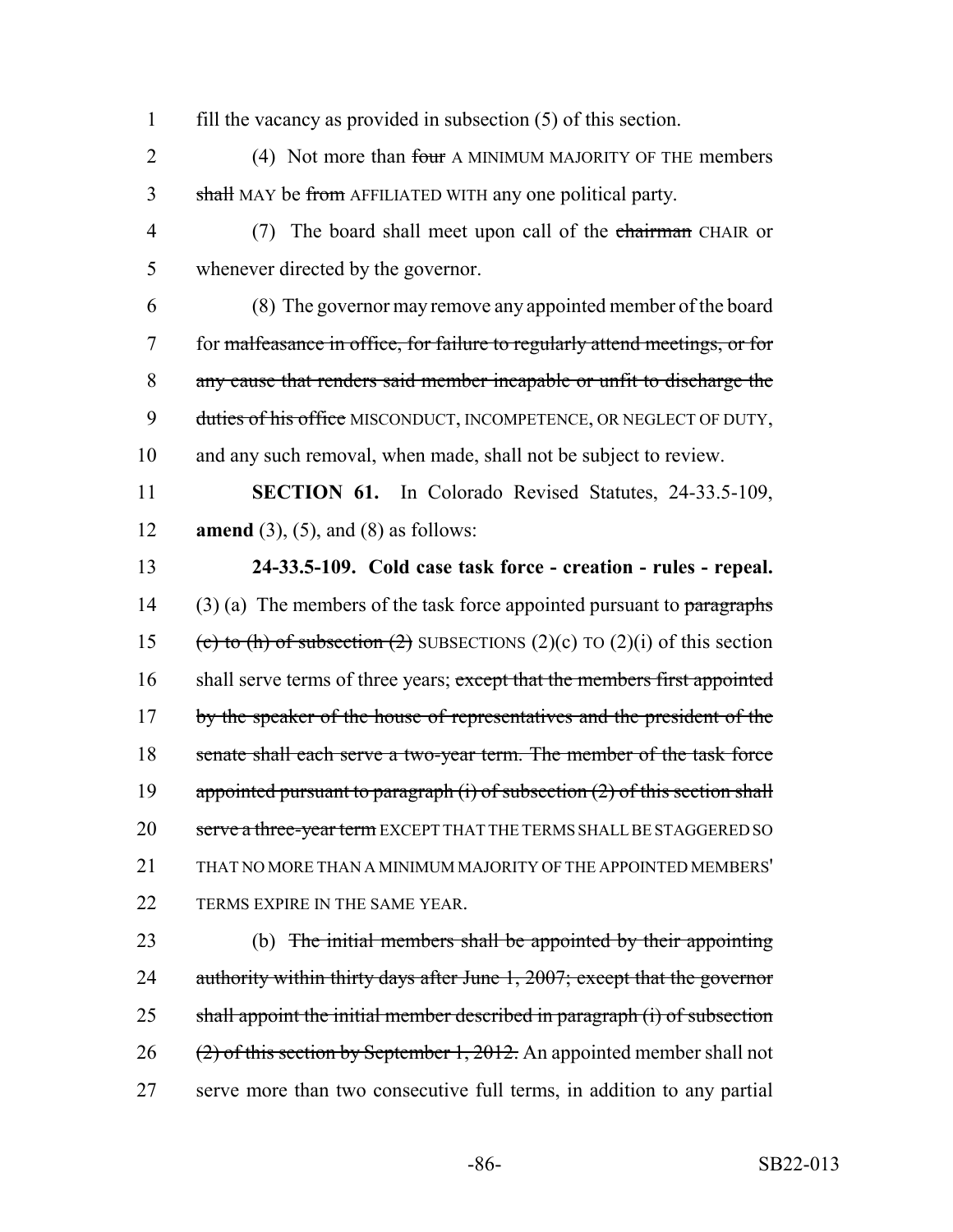term. In the event of a vacancy in an appointed position by death, resignation, removal for misconduct, incompetence, or neglect of duty, or otherwise, the appointing authority shall appoint a member within sixty days to fill the position for the remainder of the unexpired term.

5 (5) The task force shall meet at least four times a year. beginning October 1, 2007.

 (8) On or before October 1 2008, and annually each year, 8 thereafter, the task force shall report to the judiciary committees of the senate and the house of representatives, or any successor committees, on the implementation of this section.

 **SECTION 62.** In Colorado Revised Statutes, 24-33.5-1204, **amend** (2)(e) as follows:

 **24-33.5-1204. Voluntary education and training program - voluntary certification of firefighters and hazardous materials responders - advisory board.** (2) (e) The governor shall initially appoint 16 six members described in paragraph (a) of this subsection  $(2)$  for terms of 17 four years each and the remaining five members for terms of two years 18 each. Thereafter, MEMBERS APPOINTED BY the governor shall appoint 19 their successors SERVE for terms of four years; each EXCEPT THAT THE TERMS SHALL BE STAGGERED SO THAT NO MORE THAN SIX MEMBERS' 21 TERMS EXPIRE IN THE SAME YEAR. If any appointee vacates his or her THE office during the term for which THE APPOINTEE WAS appointed to the advisory board, the governor shall, by appointment, fill the vacancy for the unexpired term. The advisory board shall annually elect from its 25 members a chairperson CHAIR and a secretary.

 **SECTION 63.** In Colorado Revised Statutes, 24-33.5-1703, **amend** (3) and (8) as follows: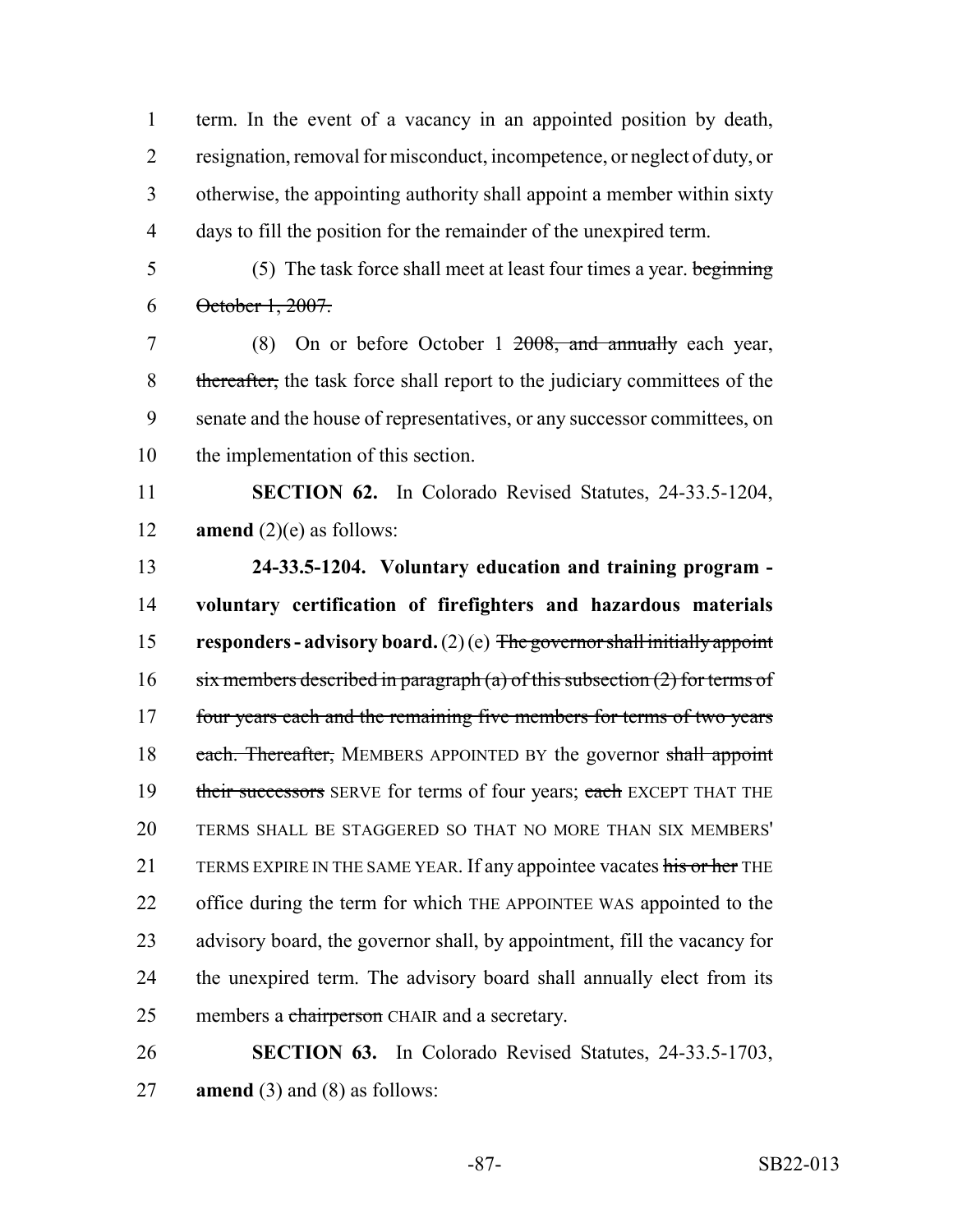**24-33.5-1703. Identity theft and financial fraud board - creation - rules.** (3) (a) The seven appointed members of the board shall 3 serve terms of three years; except that of the members first appointed, the representative of a local police department, the representative of a 5 payment processor, and one of the three representatives of the depository institutions, as designated by the governor, shall each serve a two-year 7 term THE TERMS SHALL BE STAGGERED SO THAT NO MORE THAN FOUR MEMBERS' TERMS EXPIRE IN THE SAME YEAR.

 (b) The governor shall appoint members of the board within thirty days after May 30, 2006; except that the governor shall appoint the 11 representative of a consumer or victim advocacy organization pursuant to 12 subparagraph  $(V)$  of paragraph  $(d)$  of subsection  $(2)$  of this section on or 13 before July 1, 2011. An appointed member shall not serve more than two consecutive full terms, in addition to any partial term. In the event of a vacancy in an appointed position by death, resignation, removal for misconduct, incompetence, or neglect of duty, or otherwise, the governor shall appoint a member to fill the position for the remainder of the unexpired term.

19 (8) On or before October 1, 2012, and On or before October 1 of 20 each even-numbered year, thereafter, the board shall report to the 21 judiciary committees of the senate and the house of representatives, or any successor committees, on the implementation of this part 17 and the results achieved. The report shall include, but need not be limited to, the items listed in section 24-33.5-1706 (2).

 **SECTION 64.** In Colorado Revised Statutes, 24-37.7-102, **amend** (2) introductory portion, (2)(b), (2)(d)(II), (2)(e), (2)(f), (2)(h), and (5) as follows: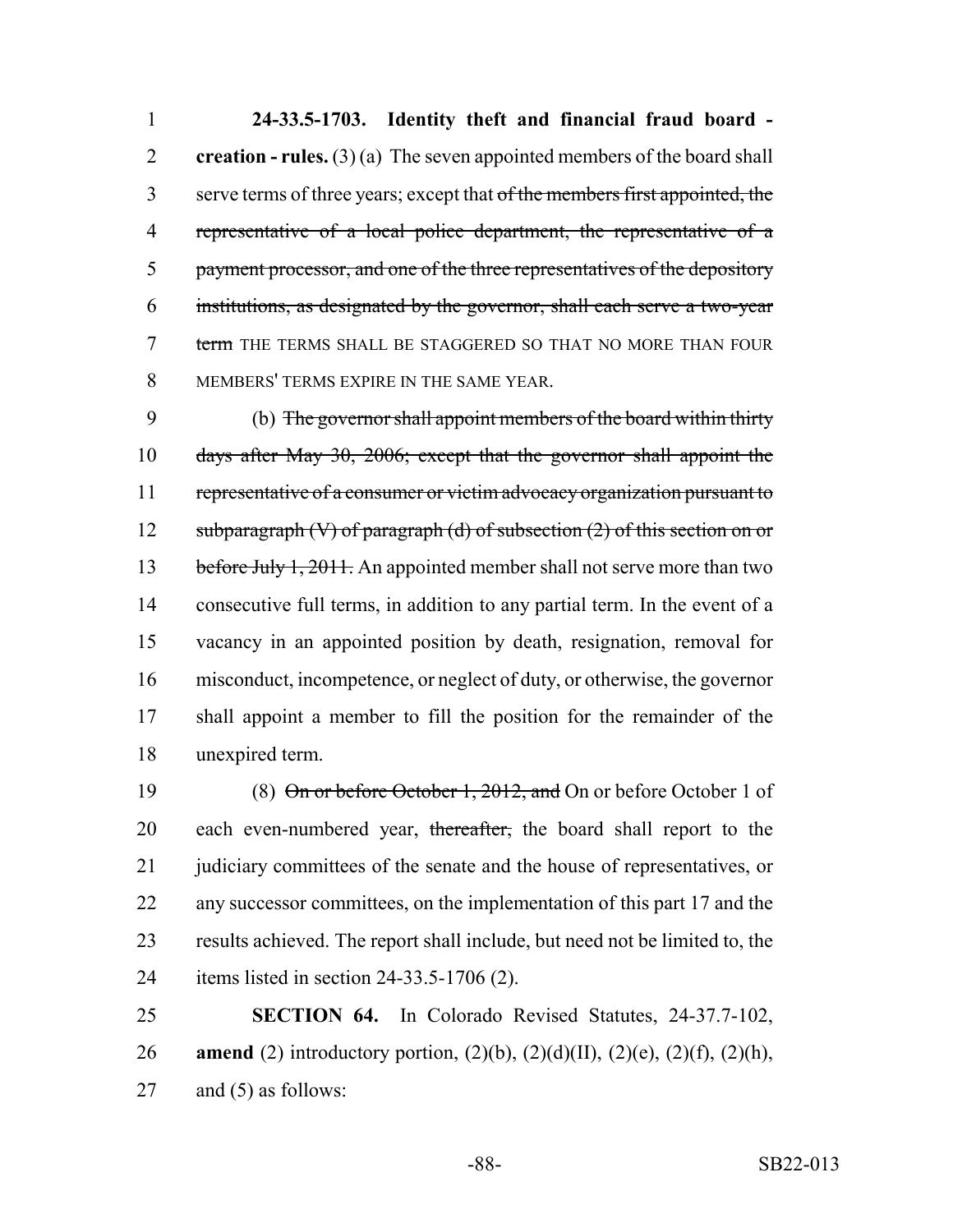**24-37.7-102. Statewide internet portal authority - creation -** 2 **board.** (2) The governing body of the authority shall be IS a board of 3 directors that shall consist CONSISTS of the following fifteen voting members:

 (b) The head of one of the offices in the office of the governor 6 appointed by The governor OR THE GOVERNOR'S DESIGNEE;

 (d) (II) The members from the private sector shall serve for terms 8 of four years; each; except that of those members first appointed to the 9 board, the terms of office shall be as follows: THE TERMS SHALL BE STAGGERED SO THAT ONLY ONE MEMBER'S TERM EXPIRES IN ONE YEAR.

(A) One shall be appointed for two years; and

**(B)** One shall be appointed for three years.

 (e) One member representing the judicial department of the state 14 appointed by the chief justice of the supreme court. If the appointee of the chief justice is not able to attend a meeting of the board, a designee of the person appointed by the chief justice may serve on the board if designated in writing by the chief justice's appointee. The appointee of the chief 18 justice shall give written notice to the executive director OF THE 19 AUTHORITY of his or her THE APPOINTEE'S designee.

 (f) Two members of the senate, one of whom is appointed by the president of the senate and one of whom is appointed by the minority leader of the senate, and two members of the house of representatives, one of whom is appointed by the speaker of the house of representatives and one of whom is appointed by the minority leader of the house of representatives. Each of these four members shall exhibit a background in information management and technology or have experience as members of an oversight committee for information management and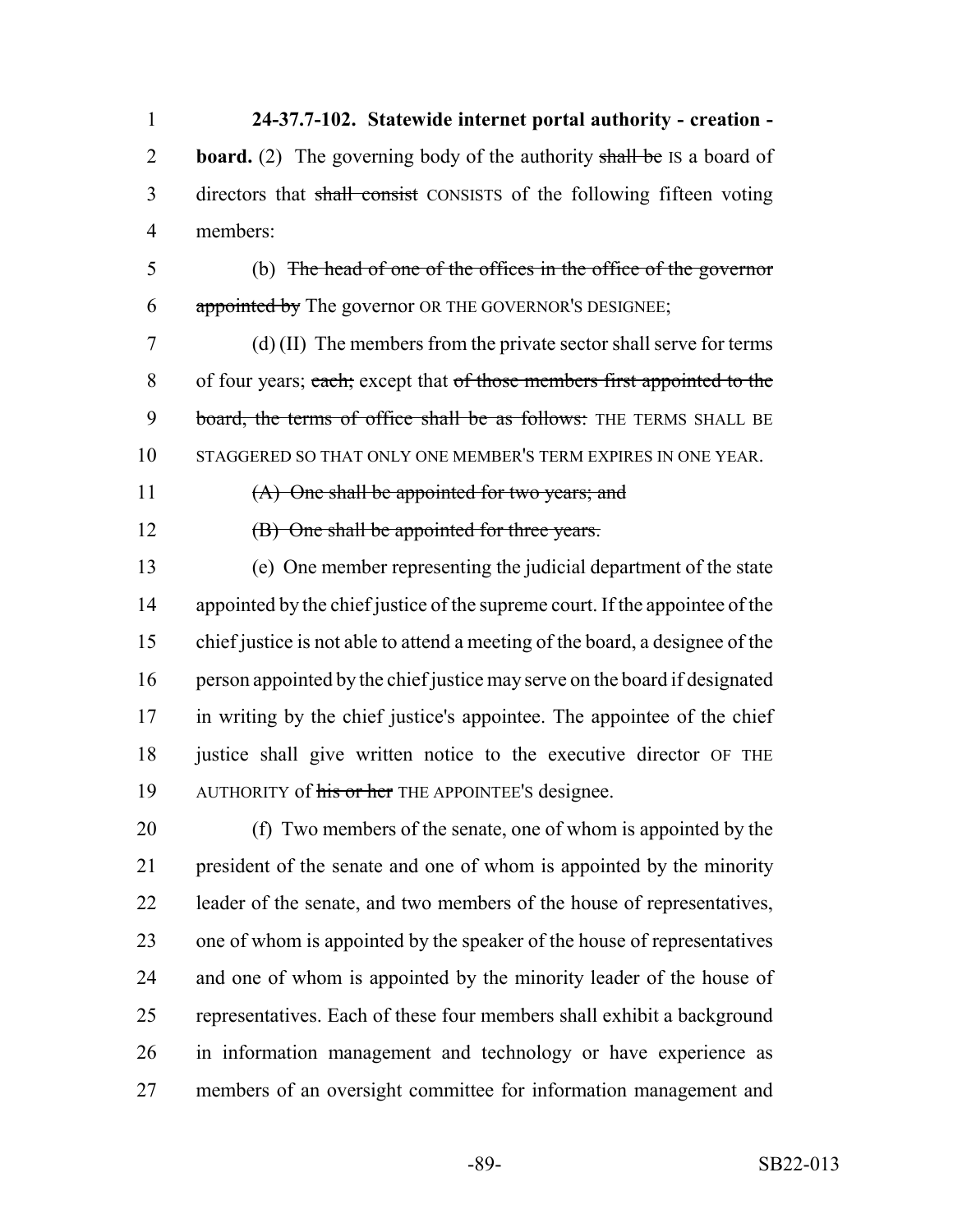1 technology. The appointment of the members to the board by the minority 2 leaders of the senate and house of representatives shall be made as soon 3 as practicable after May 28, 2013.

 (h) The chief information officer of the office of information technology created in section 24-37.5-103, or the chief information officer's designee. The chief information officer shall give written notice 7 to the executive director OF THE AUTHORITY of his or her THE OFFICER'S designee.

9 (5) (a) Except as provided in paragraph (b) of this subsection  $(5)$ 10 SUBSECTION  $(5)(b)$  OF THIS SECTION, each member shall serve until his or 11 her A successor has been appointed. and qualified. The person making the 12 original appointment shall fill any vacancy by appointment for the 13 remainder of an unexpired term.

14 (b) The terms of the members appointed by the speaker of the 15 house of representatives and the president of the senate and who are 16 serving on May 28, 2013, are extended to and expire or terminate on the 17 convening date of the first regular session of the seventieth general 18 assembly. The terms of the members initially appointed by the minority 19 leaders of the senate and house of representatives expire or terminate on 20 the convening date of the first regular session of the seventieth general 21 assembly. As soon as practicable after such convening date, the speaker, 22 the president, and the minority leaders shall each appoint or reappoint one 23 member in the same manner as provided in paragraph  $(f)$  of subsection  $(2)$ 24 of this section. Thereafter, The terms of members appointed or 25 reappointed by the speaker, the president, and the minority leaders shall 26 expire on the convening date of the first regular session of each general 27 assembly, and all subsequent appointments and reappointments by the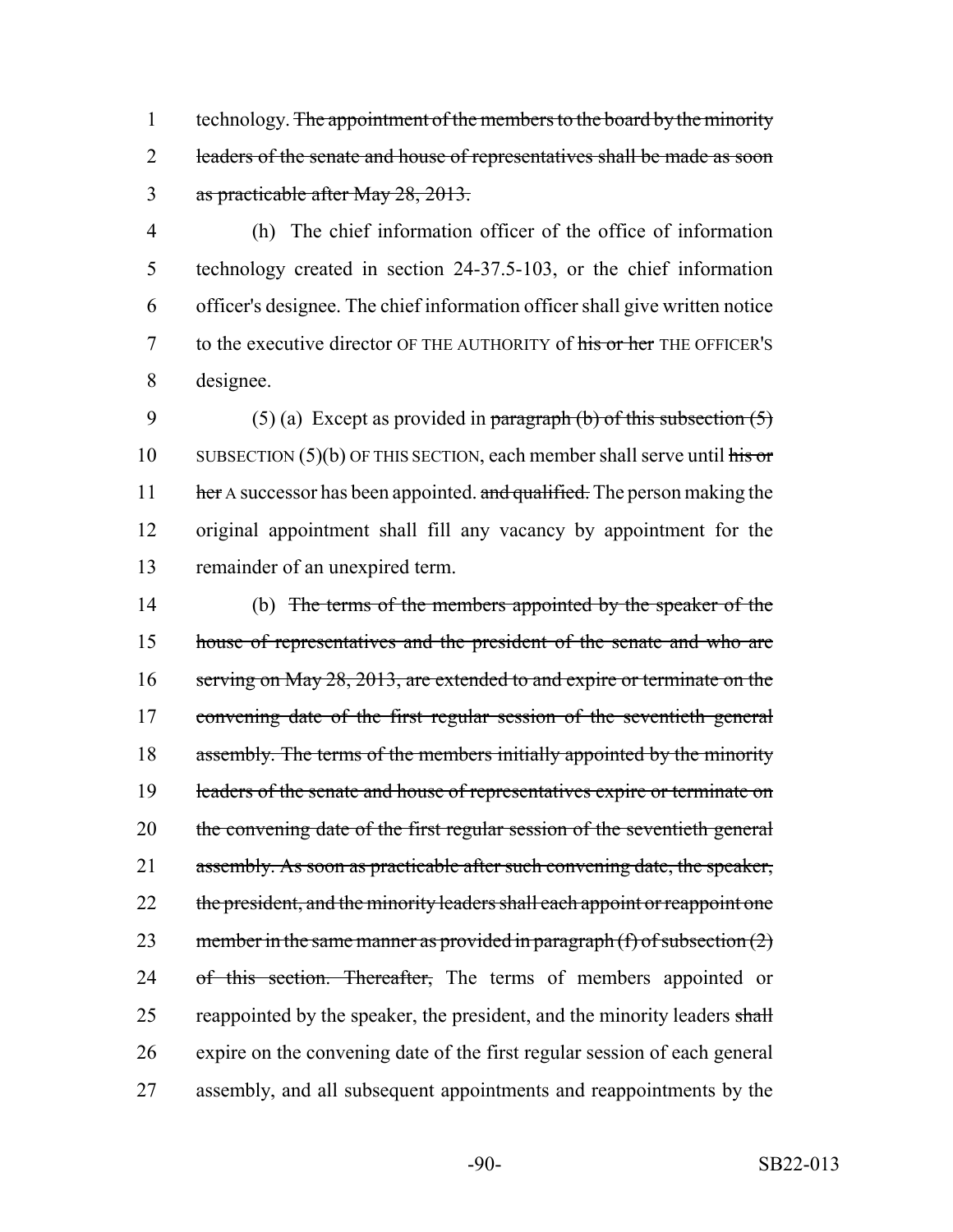1 speaker, the president, and the minority leaders shall be made as soon as 2 practicable after such convening date. Members appointed or reappointed 3 by the speaker, the president, and the minority leaders shall serve at the 4 pleasure of the appointing authority and shall continue in office until the 5 member's successor is appointed.

6 **SECTION 65.** In Colorado Revised Statutes, **amend** 24-46-102 7 as follows:

8 **24-46-102. Colorado economic development commission -** 9 **creation - membership - definition.** (1) Effective July 1, 1996, the 10 Colorado economic development commission is abolished and the terms 11 of the members of the commission serving as such immediately prior to 12 June 30, 1996, are terminated.

 $(2)$  (1) There is hereby created the Colorado economic development commission in the Colorado office of economic development, referred to in this article ARTICLE 46 as the "commission".  $(3)(2)(a)$  The commission shall consist CONSISTS of the governor 17 or the governor's designee and eight TEN members who shall be appointed 18 no later than August 1, 1996, as follows:

19 (I) Four members shall be appointed by the governor, ONE OF WHOM MUST BE FROM WEST OF THE CONTINENTAL DIVIDE AND ONE OF WHOM MUST BE FROM THE EASTERN SLOPE FROM A PREDOMINANTLY RURAL AREA;

23 (II) two THREE members shall be appointed by the speaker of the 24 house of representatives, and ONE OF WHOM MUST HAVE ADVANCED 25 INDUSTRY BUSINESS AND RESEARCH EXPERIENCE. IN MAKING THIS 26 APPOINTMENT, THE SPEAKER SHALL GIVE PREFERENCE TO A PERSON 27 WHOSE EXPERIENCE IS IN MORE THAN ONE ADVANCED INDUSTRY.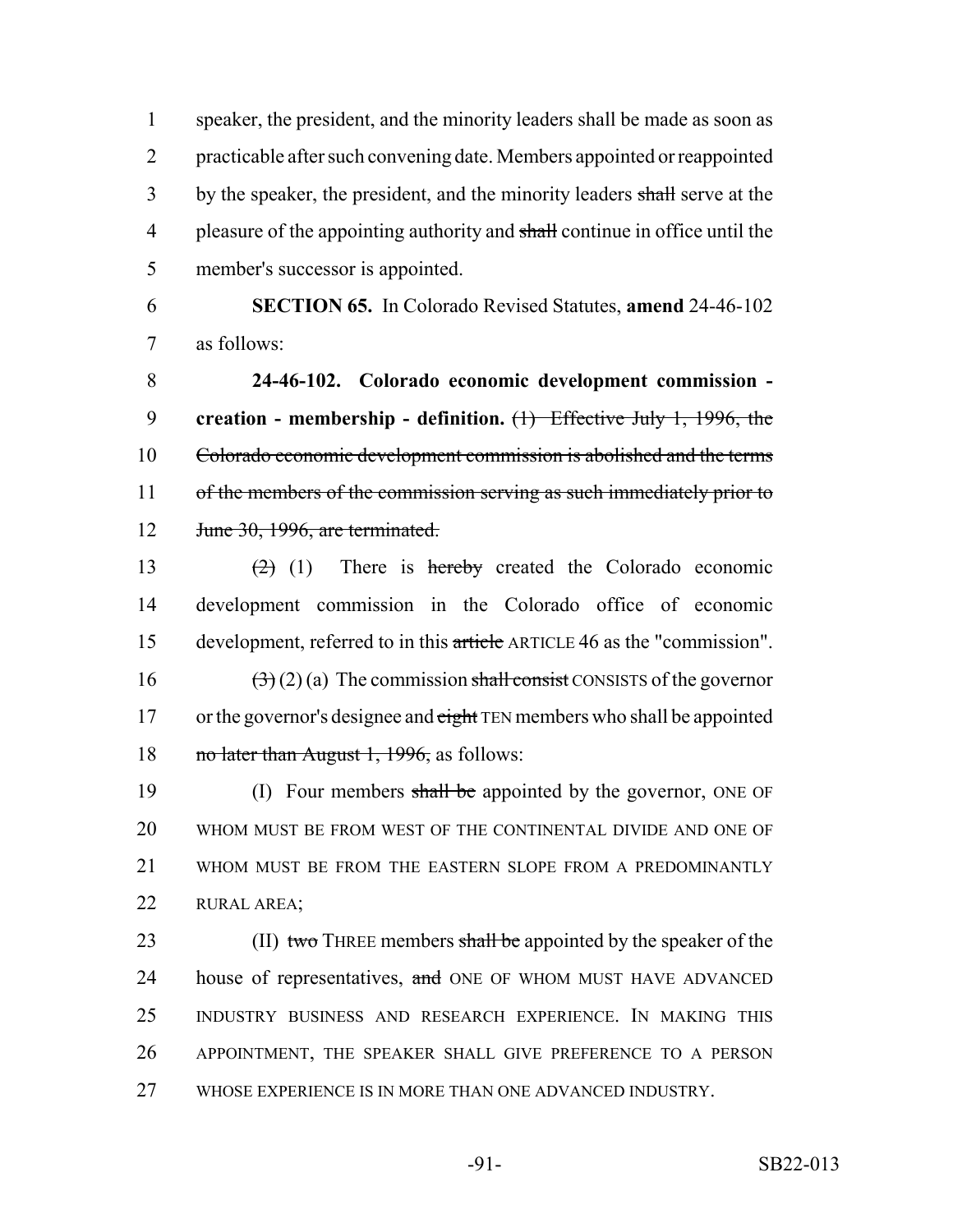1 (III) two THREE members shall be appointed by the president of 2 the senate, ONE OF WHOM MUST HAVE ADVANCED INDUSTRY BUSINESS 3 AND RESEARCH EXPERIENCE. IN MAKING THIS APPOINTMENT, THE 4 PRESIDENT SHALL GIVE PREFERENCE TO A PERSON WHOSE EXPERIENCE IS 5 IN MORE THAN ONE ADVANCED INDUSTRY.

6 (b) A MEMBER OF THE GENERAL ASSEMBLY SHALL NOT BE 7 APPOINTED AS A MEMBER OF THE COMMISSION.

8 (c) A MEMBER SERVES AT THE PLEASURE OF THE MEMBER'S 9 APPOINTING AUTHORITY.

10 (b) On and after September 1, 2013, the commission includes two 11 additional members to represent advanced industries. The speaker of the 12 house of representatives and the president of the senate shall each appoint 13 one member, and these members must have advanced industry business 14 and research experience. In making these appointments, the speaker and 15 the president shall give preference to a person whose experience is in 16 more than one advanced industry.

17 (c) No member of the general assembly shall be appointed as a 18 member of the commission. The governor shall appoint at least one 19 person from west of the continental divide and one person from the 20 eastern slope predominately from the rural area. Members shall serve at 21 the pleasure of their appointing authority.

- 22 (d) As used in this subsection (3) SUBSECTION (2), "advanced 23 industry" means the following industries:
- 24 (I) Advanced manufacturing;
- 25 (II) Aerospace;
- 26 (III) Bioscience;
- 27 (IV) Electronics;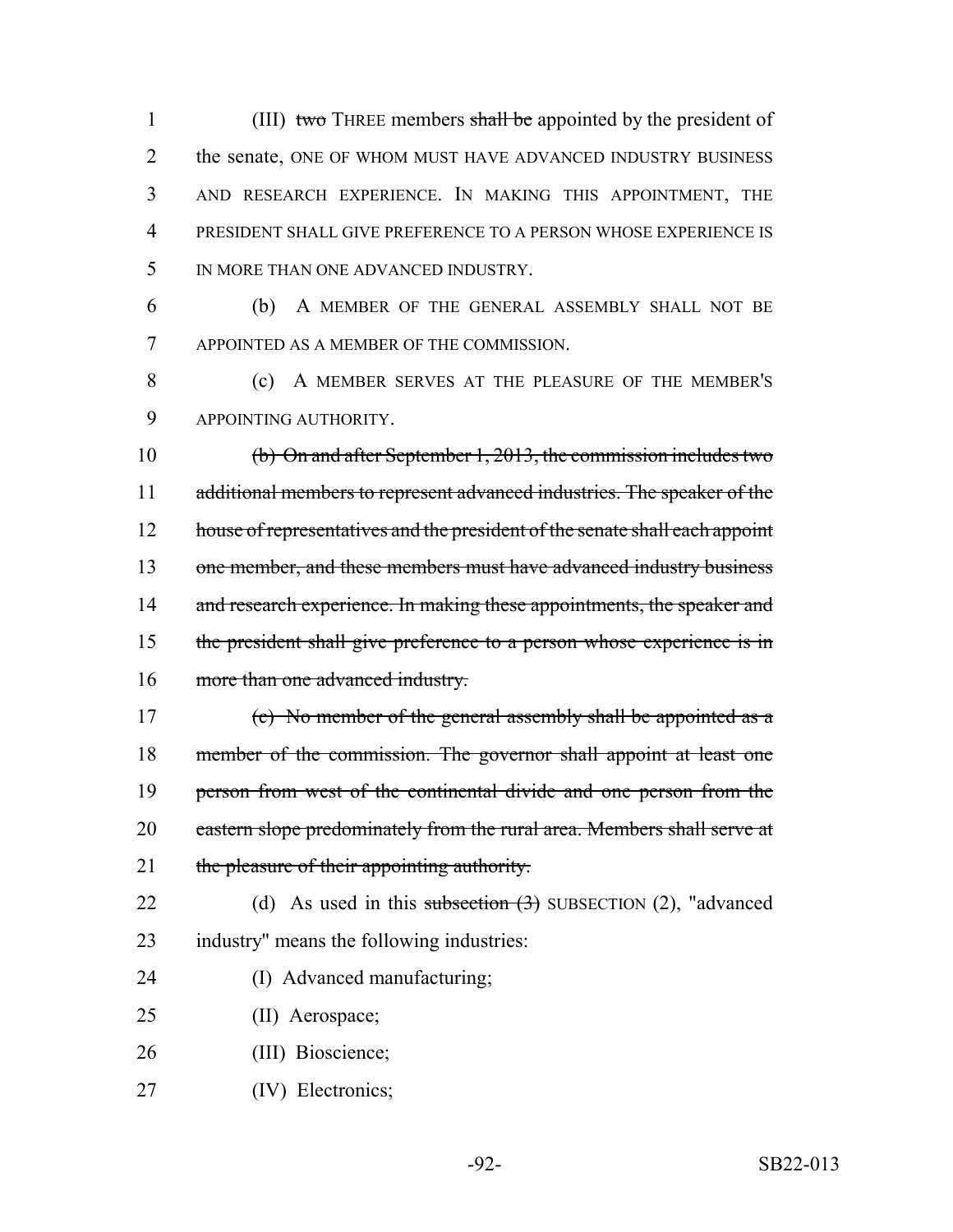- (V) Energy and natural resources;
- (VI) Infrastructure engineering; and
- (VII) Information technology.

 $(4)$  (3) No later than July 1, 2018, and Each July 1, thereafter, the commission shall schedule an orientation with office of economic development staff in order to receive an official overview of the statutory requirements for a production company to earn a performance-based incentive for film production in Colorado as set forth in sections 24-48.5-114 and 24-48.5-116.

 **SECTION 66.** In Colorado Revised Statutes, 24-46-202, **amend** 11 (1)(b) and (1)(c) as follows:

 **24-46-202. Venture capital authority - board - staffing fund - bonds - enterprise fund - distribution of proceeds.** (1) (b) (I) The 14 governing body of the authority shall be IS a board of directors consisting of nine members, of whom five shall be appointed by the governor, two shall be appointed by the president of the senate, and two shall be 17 appointed by the speaker of the house of representatives. Board members 18 shall MUST be residents of this state. Board members shall MUST have experience in venture capital, investment banking, institutional investment, fund management, or banking. A board member shall not have a business relationship with a current or proposed fund manager in the previous three years or for at least three years after an allocation of certified capital. Each member shall serve until a successor has been 24 appointed. and qualified. Any member shall be IS eligible for reappointment. The person making the original appointment shall fill any vacancy by appointment for the remainder of an unexpired term.

27 (II) <del>(A) Subject to sub-subparagraph (B) of this subparagraph</del>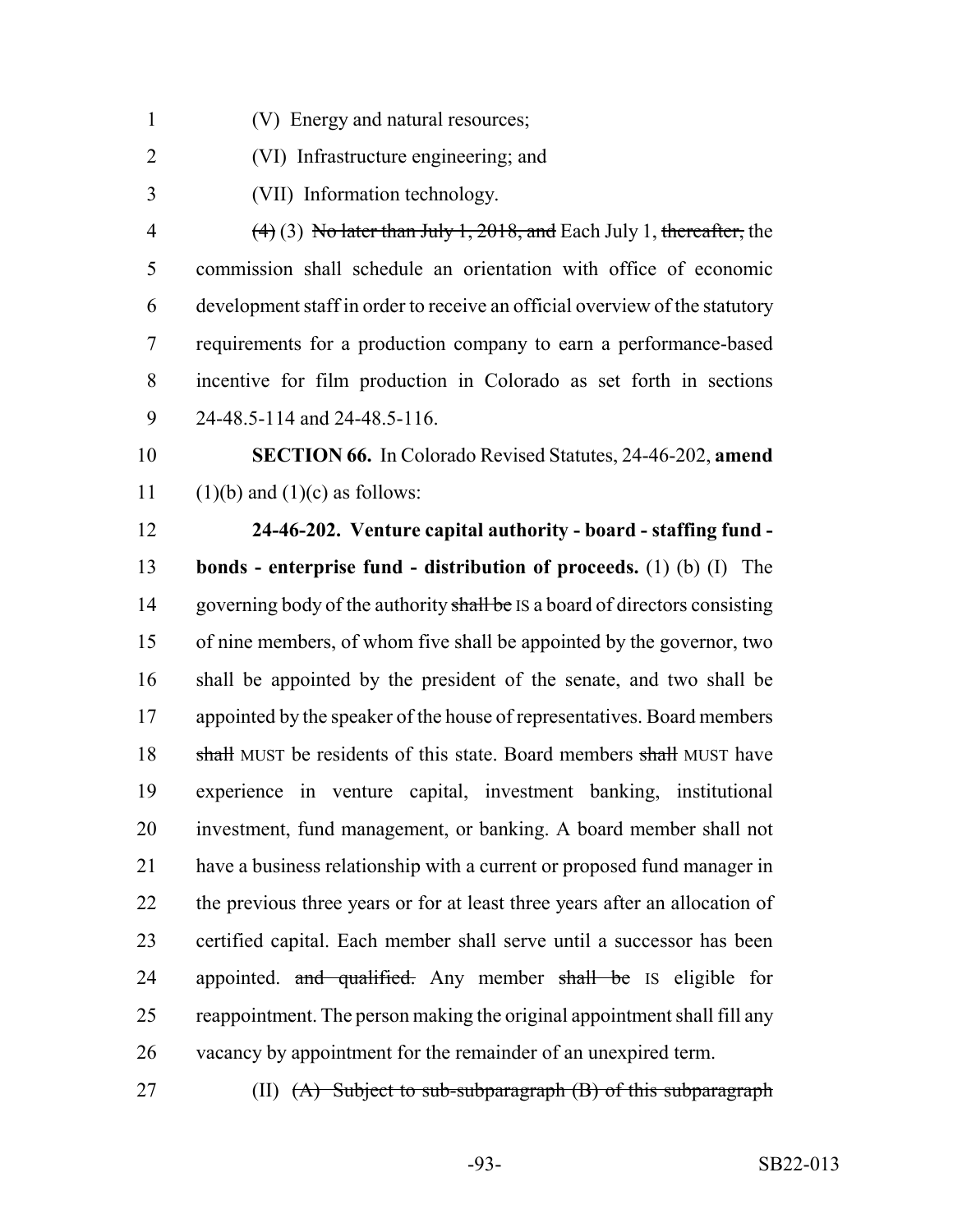1 (H), The members of the board shall serve four-year terms; expiring EXCEPT THAT THE TERMS SHALL BE STAGGERED SO THAT NO MORE THAN FOUR MEMBERS' TERMS EXPIRE IN THE SAME YEAR. THE TERMS EXPIRE on May 5 of each year.

 (B) The speaker and the president shall each appoint one member with an initial term of two years and one member with an initial term of three years. Of the members appointed by the governor, two shall have initial terms of one year, two shall have initial terms of two years, and one shall have an initial term of three years.

 (c) Any member of the board may be removed by the governor for 11 misfeasance, malfeasance, willful neglect of duty, or other cause. after 12 notice and a public hearing, unless the notice and hearing have been expressly waived in writing.

 **SECTION 67.** In Colorado Revised Statutes, 24-48.5-303, **amend** (2) as follows:

 **24-48.5-303. Council on creative industries - establishment of council - members - term of office - chair - compensation.** (2)  $\theta$  and 18 after July 1, 1990, Members appointed to the council, except the chair, shall hold office for terms of three years, commencing on July 1 of the 20 year of appointment. Members of the council, except the chair, shall ARE 21 not be eligible to serve for more than two consecutive terms nor be eligible for reappointment to the council during the three-year period following the expiration of the second of two consecutive terms. Members of the council shall hold office until the expiration of the appointed terms or until successors are duly appointed. Any vacancy occurring on the council other than by expiration of term shall be filled by the governor by the appointment of a qualified person for the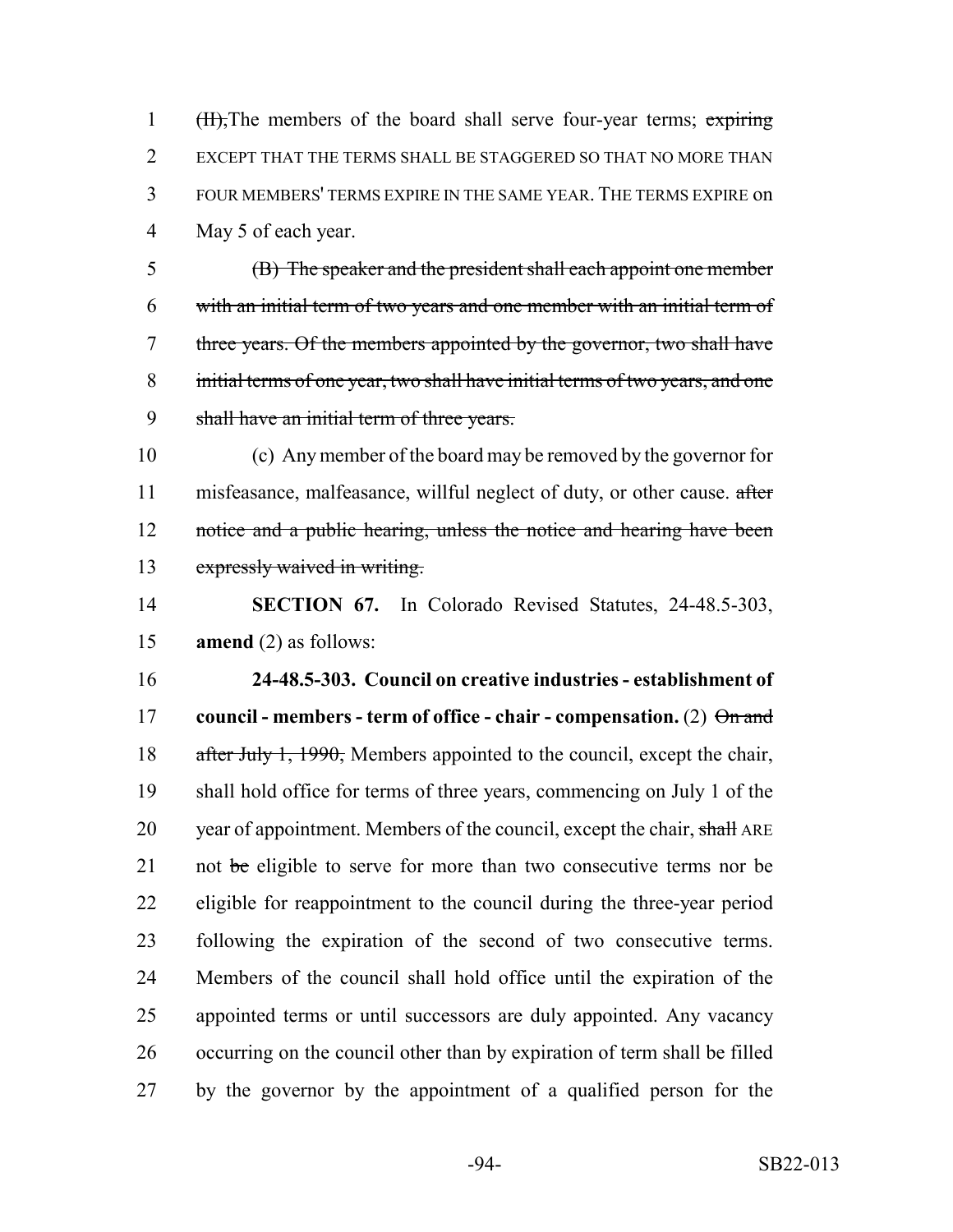unexpired term.

 **SECTION 68.** In Colorado Revised Statutes, 24-49.7-103, **amend** (2)(b) introductory portion, (2)(c), and (3) as follows:

 **24-49.7-103. Colorado tourism office - creation - board of directors - definitions.** (2) (b) Eleven members shall be appointed by the governor and confirmed by the senate. Two of such members shall represent small business owners and two shall be residents of a small 8 community. For the purposes of As USED IN this subsection (2), "small business" shall be defined for each representative industry by the association that represents that industry and "small community" shall mean a city or town with fewer than fifty persons employed full-time in tourism-based industries in such city or town or a permanent population 13 of less than fifteen thousand people. The governor shall appoint the initial 14 members of the board on or before August 1, 2000. Of the members appointed by the governor, two shall be appointed at large from tourism-based industries and one member shall be appointed from each of the following industries and groups from lists submitted by such industries and groups:

 (c) Two members shall be from the house of representatives to be appointed as follows: One member shall be appointed by the speaker of the house of representatives, and one member shall be appointed by the minority leader of the house of representatives. Two members shall be from the senate to be appointed as follows: One member shall be appointed by the president of the senate, and one member shall be appointed by the minority leader of the senate. The four legislative members shall be appointed as soon as practicable after the convening 27 date of the first regular session of each general assembly. except that the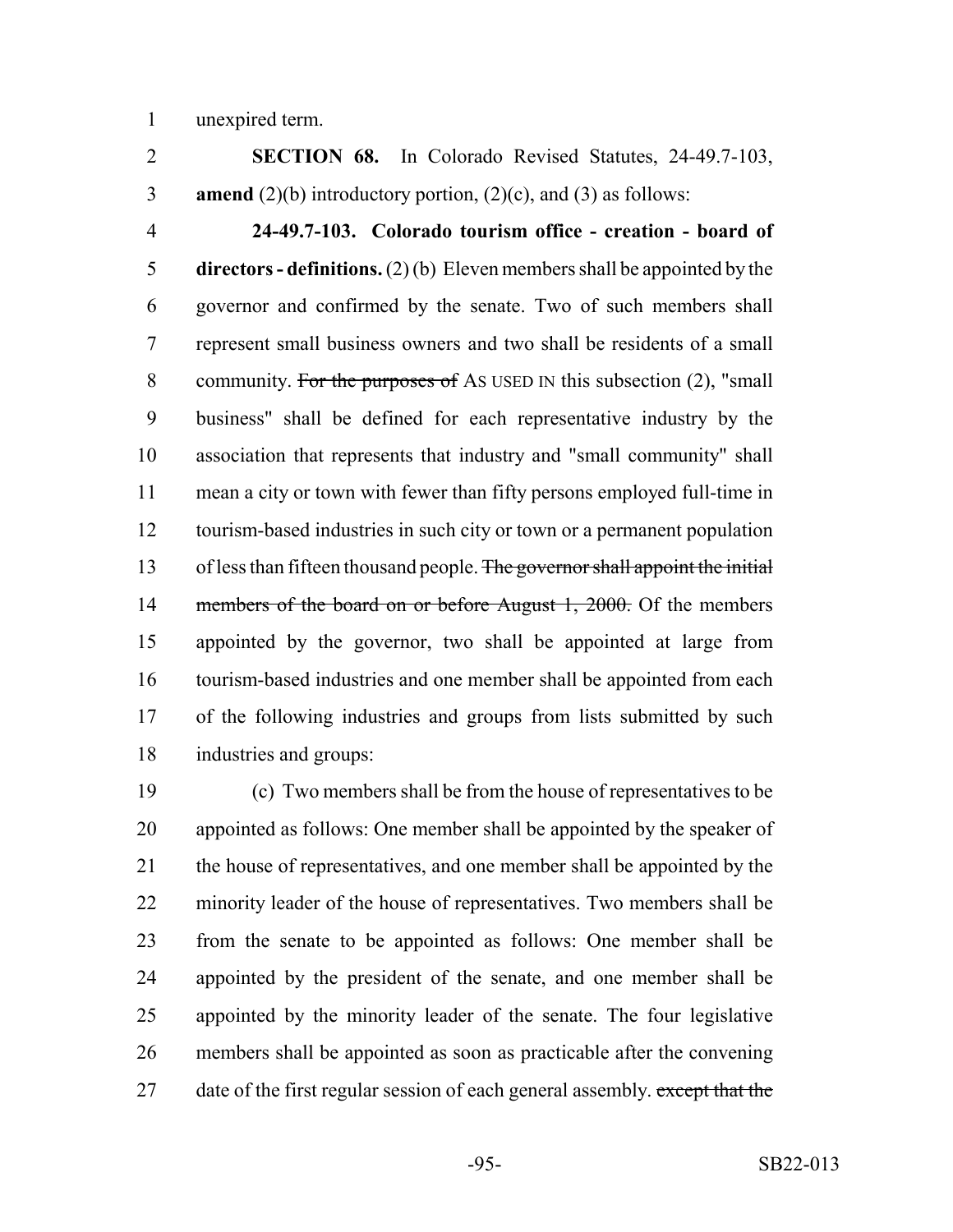initial four legislative members appointed from the sixty-fifth general 2 assembly shall be appointed no later than August 1, 2005. Terms of 3 members appointed pursuant to this paragraph  $(e)$  SUBSECTION  $(2)(e)$  shall expire on the convening date of the first regular session of each general assembly. Subsequent appointments or reappointments shall be made as soon as practicable after such convening date, and members shall continue in office until the member's successor is appointed. Legislative members may be appointed for succeeding terms as long as they are serving as members of the general assembly. The person making the original appointment shall fill any vacancy by appointment for the remainder of an unexpired term.

12 (3) The term of each member appointed by the governor shall be 13 IS four years; except that of such members initially appointed, two shall 14 be appointed for a term of one year, three shall be appointed for a term of 15 two years, three shall be appointed for a term of three years, and three 16 shall be appointed for a term of four years THE TERMS SHALL BE 17 STAGGERED SO THAT NO MORE THAN THREE MEMBERS' TERMS EXPIRE IN THE SAME YEAR. A member appointed by the governor to fill a vacancy arising other than by expiration of a member's term shall be appointed for 20 the unexpired term of the member whom he or she is to succeed and any such appointment shall be made within ninety days after the vacancy occurs. Any member appointed by the governor shall be eligible for reappointment for one additional four-year term.

 **SECTION 69.** In Colorado Revised Statutes, 24-49.9-101, **amend** (3)(c)(II) and (3)(c)(IV); and **repeal** (3)(c)(I) as follows:

 **24-49.9-101. Colorado channel authority - creation - legislative declaration.** (3) (c) (I) Of the members initially appointed to the board,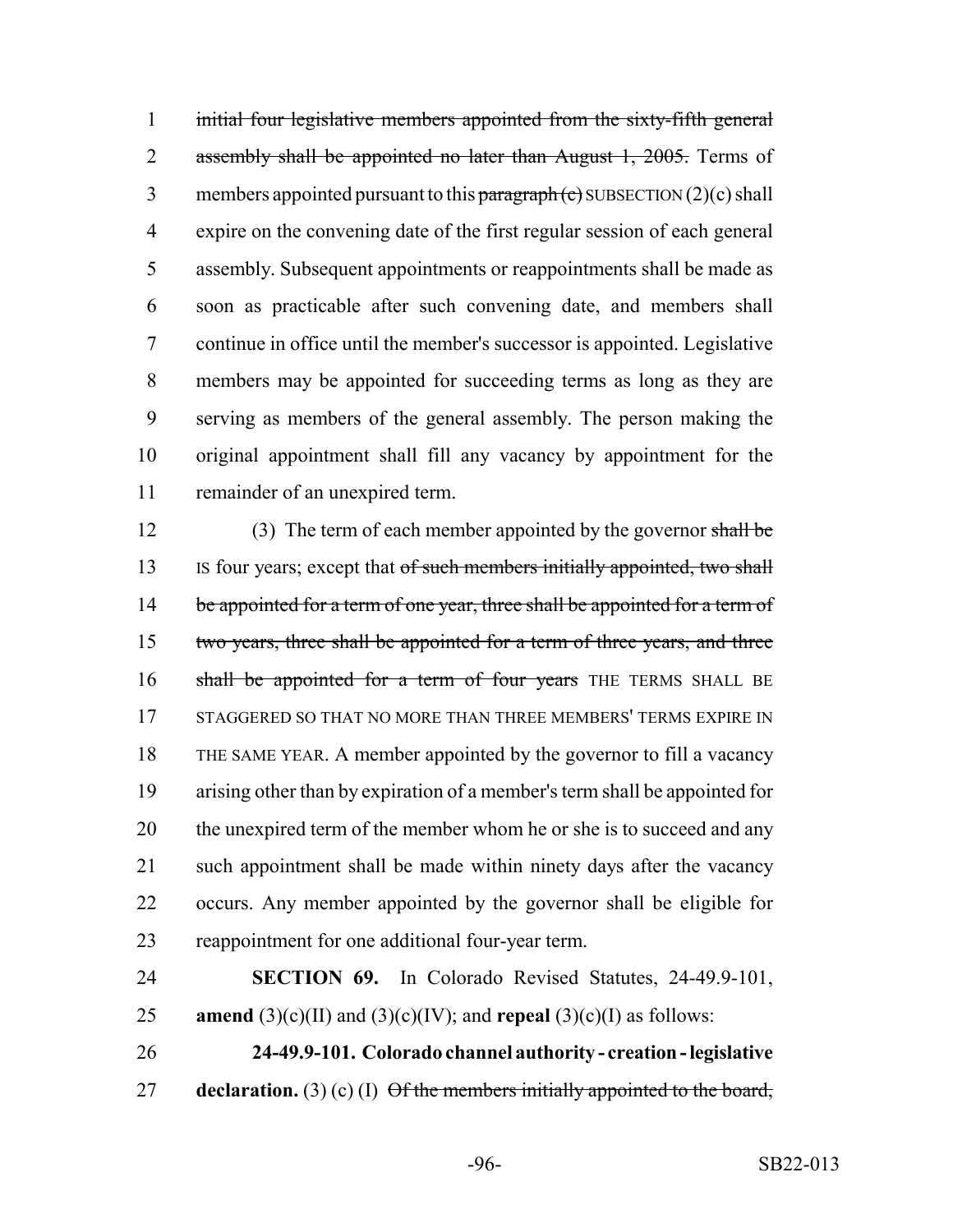1 the members appointed by the governor each serve for terms of two years; 2 the member appointed by the chief justice serves for a term of two years; 3 the members of the house of representatives and the senate appointed by 4 the minority leaders of the house of representatives and the senate each 5 serve for a term of three years so long as they also serve as members of 6 the house of the general assembly from which they are appointed; the 7 members of the house of representatives and the senate appointed by the 8 speaker of the house of representatives and the president of the senate 9 each serve for a term of four years so long as they also serve as members 10 of the house of the general assembly from which they are appointed; and 11 the member appointed by the president of the senate and the speaker of 12 the house of representatives serves for a term of two years.

 (II) Thereafter, Members of the board appointed under 14 subparagraph (III), (IV), (V), or (VI) of paragraph (b) of this subsection  $(\frac{3}{3})$  SUBSECTION  $(3)(b)(III)$ ,  $(3)(b)(IV)$ ,  $(3)(b)(V)$ , OR  $(3)(b)(VI)$  OF THIS SECTION serve for terms of four years so long as they also serve as members of the house of the general assembly from which they are 18 appointed. and Other members of the board serve for terms of four years; EXCEPT THAT THE TERMS SHALL BE STAGGERED SO THAT NO MORE THAN THREE MEMBERS' TERMS EXPIRE IN THE SAME YEAR.

21 (IV) An appointed member shall be IS eligible for reappointment. 22 Members of the board may be removed by the appointing authorities for 23 cause. after a public hearing, and may be suspended by the appointing 24 authority pending the completion of the hearing.

25 **SECTION 70.** In Colorado Revised Statutes, 24-51-203, **amend** 26 (1) introductory portion,  $(1)(b)$ ,  $(1)(c)$ ,  $(1)(d)$ ,  $(1.5)$  introductory portion, 27 and (3) as follows: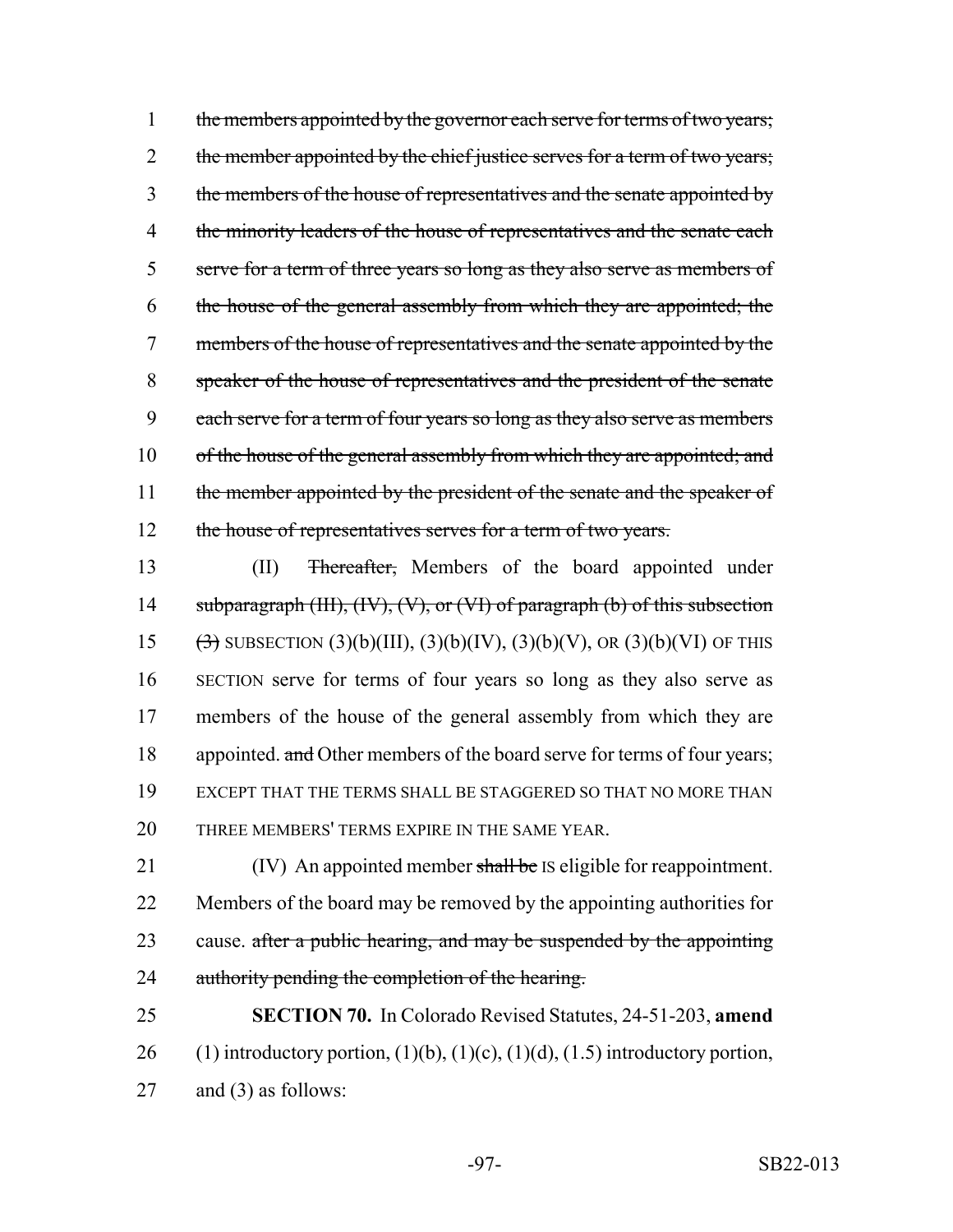1 **24-51-203. Board - composition and election.** (1) The board 2 shall consist CONSISTS of the following fifteen trustees:

 (b) Four members of the state division elected by the members of 4 that division, at least one of whom shall be an employee of a state institution of higher education and at least one of whom shall not be an employee of a state institution of higher education until, on or after January 1, 2007, one of those trustee positions, unless it is the sole position held by an employee of a state institution of higher education, is 9 vacated and thereafter there shall be Three members of the state division elected by the members of that division, at least one of whom shall be an employee of a state institution of higher education and at least one of whom shall not be an employee of a state institution of higher education; (c) Five members of the school division elected by the members 14 of that division until, on or after January 1, 2007, one of those trustee 15 positions is vacated and thereafter there shall be Four members of the school division elected by the members of that division;

17 (d) Two members of the local government division elected by the 18 members of that division until, on or after January 1, 2007, one of those 19 trustee positions is vacated and thereafter there shall be One member of 20 the local government division elected by the members of that division;

21 (1.5) In addition to the board members specified in subsection (1) 22 of this section, there shall be one ex officio board member from the 23 Denver public schools division. The first term of the ex officio board 24 member appointed pursuant to this subsection  $(1.5)$  shall be from May 21, 25 2009, until December 31, 2009, and the person to serve such term shall 26 be appointed by the Denver public schools retirement system board of 27 trustees. The second term of the ex officio member shall be from January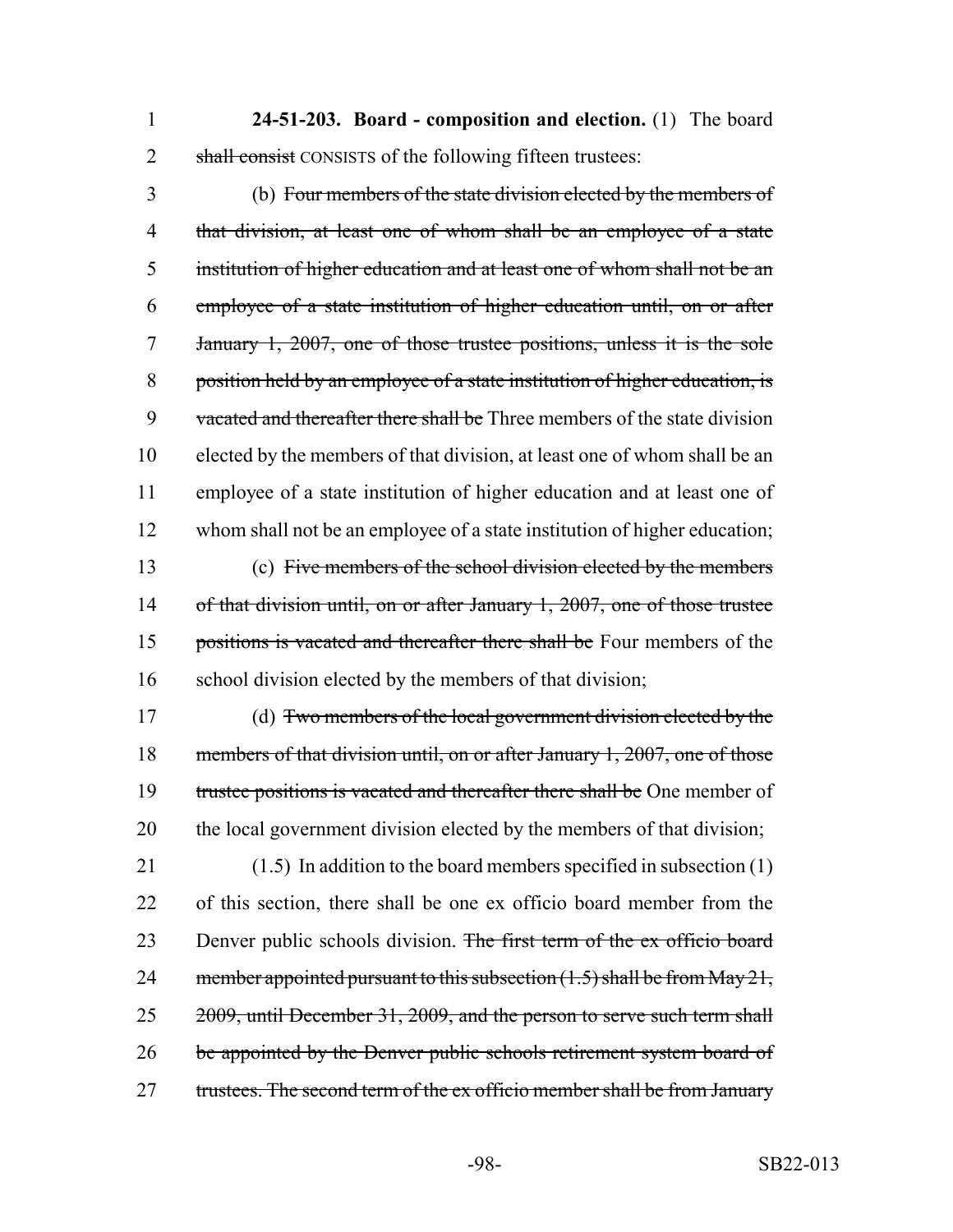1 1, 2010, through June 30, 2012, and the person to serve such term shall 2 be appointed by the Denver public schools board of education. The ex 3 officio board member to serve for the term starting July  $1, 2012$ , and each 4 term thereafter shall be elected by the Denver public schools division 5 through a Denver public schools division member election administered 6 by the association. The Denver public schools division ex officio member 7 position shall exist EXISTS so long as the Denver public schools division 8 remains as a separate division of the association. The Denver public 9 schools division ex officio member shall be a member or retiree of the 10 Denver public schools division and shall be treated like all other members 11 of the board, subject to the following:

12 (3) The term for each of the initial three appointed trustees shall 13 be determined APPOINTED by the governor and shall be staggered with a 14 one-year term, a two-year term, and a three-year term with no trustee 15 assigned the same term length. After each of the initial terms conclude, 16 the term for appointed trustees shall be IS four years; EXCEPT THAT THE 17 TERMS SHALL BE STAGGERED SO THAT NO MORE THAN ONE TRUSTEE'S 18 TERM EXPIRES IN ONE YEAR. Appointed trustees may be reappointed to the 19 board for an unlimited number of terms.

20 **SECTION 71.** In Colorado Revised Statutes, 24-80-201.5, 21 **amend** (2)(b) as follows:

22 **24-80-201.5. State historical society - board - appointment -** 23 **powers and duties.** (2) (b) Except as otherwise provided in this 24 subsection (2)(b), members of the board serve three-year terms. Of the 25 appointments of members to fill the four new positions created on 26 October 1, 2018, the governor shall designate:

27 (I) One member of the board to have a term expiring on July 1,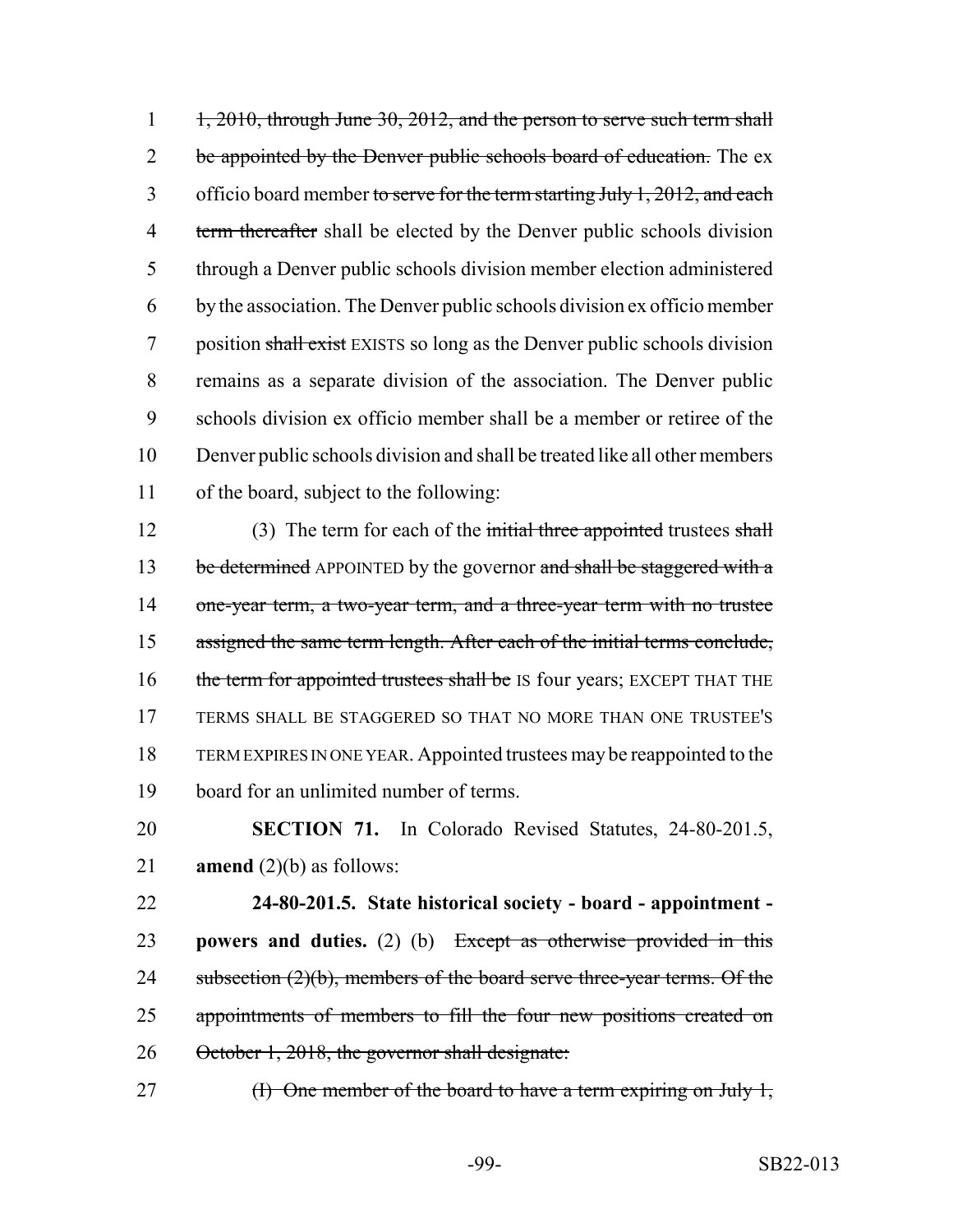$1 \t 2019;$ 

2 (II) One member of the board to have a term expiring on July 1, 3  $2020$ ; and

4 (III) Two members of the board to have terms expiring on July 1, 5 2021. Thereafter, The terms of the members of the board are three years; 6 EXCEPT THAT THE TERMS SHALL BE STAGGERED SO THAT NO MORE THAN 7 FIVE MEMBERS' TERMS EXPIRE IN THE SAME YEAR.

8 **SECTION 72.** In Colorado Revised Statutes, 24-82-108, **amend** 9  $(2)(a)$  as follows:

10 **24-82-108. State capitol building advisory committee -** 11 **creation - repeal.** (2) (a) (I) The state capitol building advisory 12 committee shall be composed CONSISTS of the following twelve members:

 (A) Three members appointed by the speaker of the house of representatives, at least one of whom shall be a member of the house of representatives who has served at least one year in the house of representatives;

17 (B) Three members appointed by the president of the senate, at 18 least one of whom shall be a member of the senate who has served at least 19 one year in the senate;

20 (C) Three FOUR members appointed by the governor, AT LEAST 21 ONE OF WHOM MUST BE an architect appointed by the governor, who is a 22 person knowledgeable about the historic and architectural integrity of the 23 state capitol building; and

24 (D) The following ex officio members: The president of the state 25 historical society or a designee of the president; and the executive director 26 of the department of personnel or a designee of the executive director.  $\Theta$  f 27 the members scheduled to be appointed by the speaker of the house of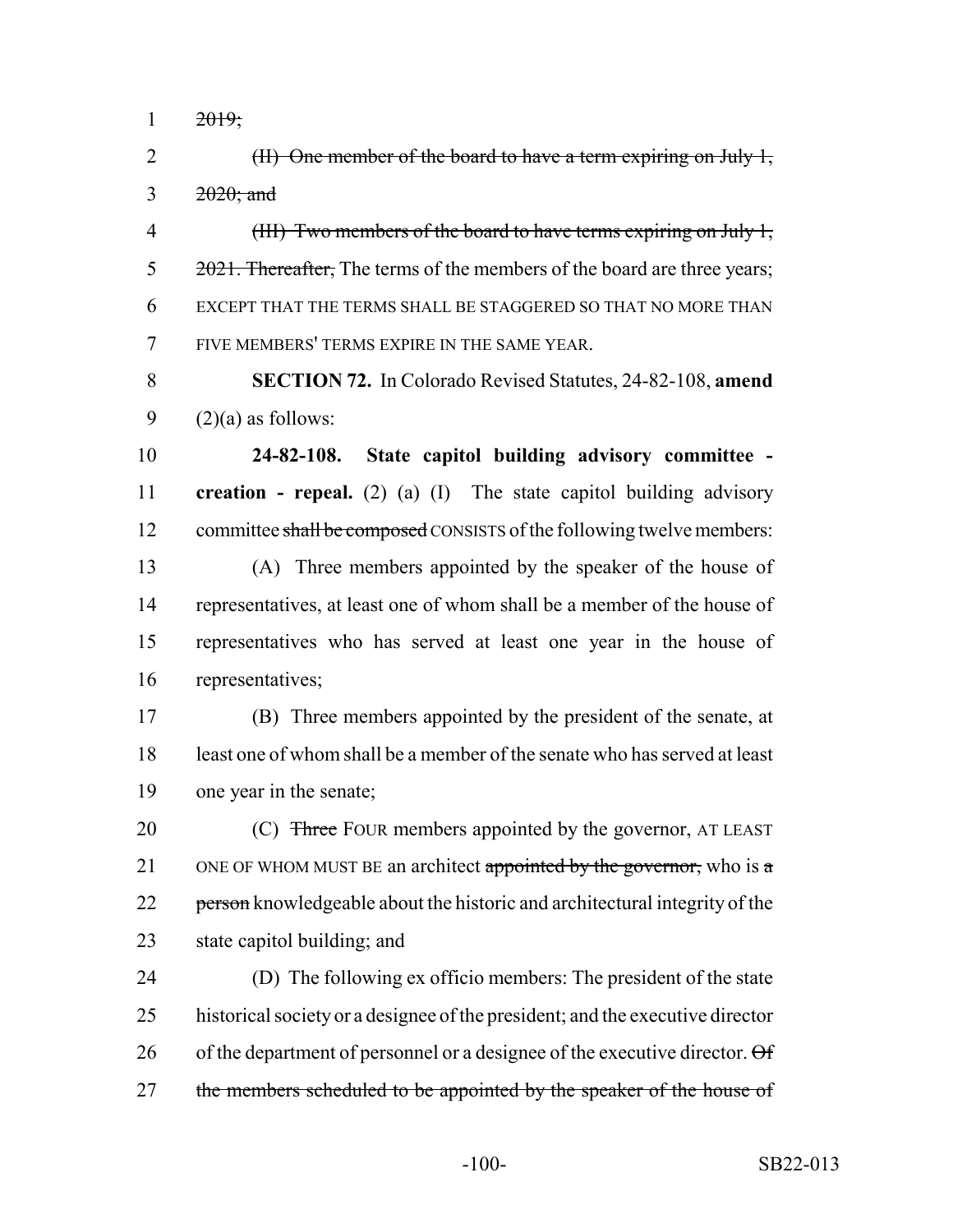1 representatives on July 1, 2001, one shall serve a term of one year and 2 two shall serve terms of two years. Except as provided in subparagraph 3 (II) of this paragraph (a), all members appointed by the speaker of the 4 house of representatives thereafter shall serve two-year terms. Of the 5 members scheduled to be appointed by the president of the senate on July  $6\quad 1, 2001$ , one shall serve a term of one year and two shall serve terms of 7 two years. Except as provided in subparagraph (II) of this paragraph (a), 8 all members appointed by the president of the senate thereafter shall serve 9 two-year terms. Of the members scheduled to be appointed by the 10 governor on July 1, 2000, one member shall serve a term of one year, one 11 member shall serve a term of two years, and two members shall serve 12 terms of three years.

13 (II) All members appointed by the governor thereafter shall serve 14 two-year terms; EXCEPT THAT THE TERMS SHALL BE STAGGERED SO THAT 15 NO MORE THAN THREE MEMBERS' TERMS EXPIRE IN THE SAME YEAR.

16 (III) The terms of the members appointed by the speaker of 17 the house of representatives and the president of the senate and who are 18 serving on March 22, 2007, shall be extended to and expire on or shall 19 terminate on the convening date of the first regular session of the 20 sixty-seventh general assembly. As soon as practicable after such 21 convening date, the speaker and the president shall appoint or reappoint 22 members in the same manner as provided in subparagraph (I) of this 23 paragraph (a). Thereafter, The terms of members appointed or 24 reappointed by the speaker and the president shall expire on the 25 convening date of the first regular session of each general assembly, and 26 all subsequent appointments and reappointments by the speaker and the 27 president shall be made as soon as practicable after such convening date.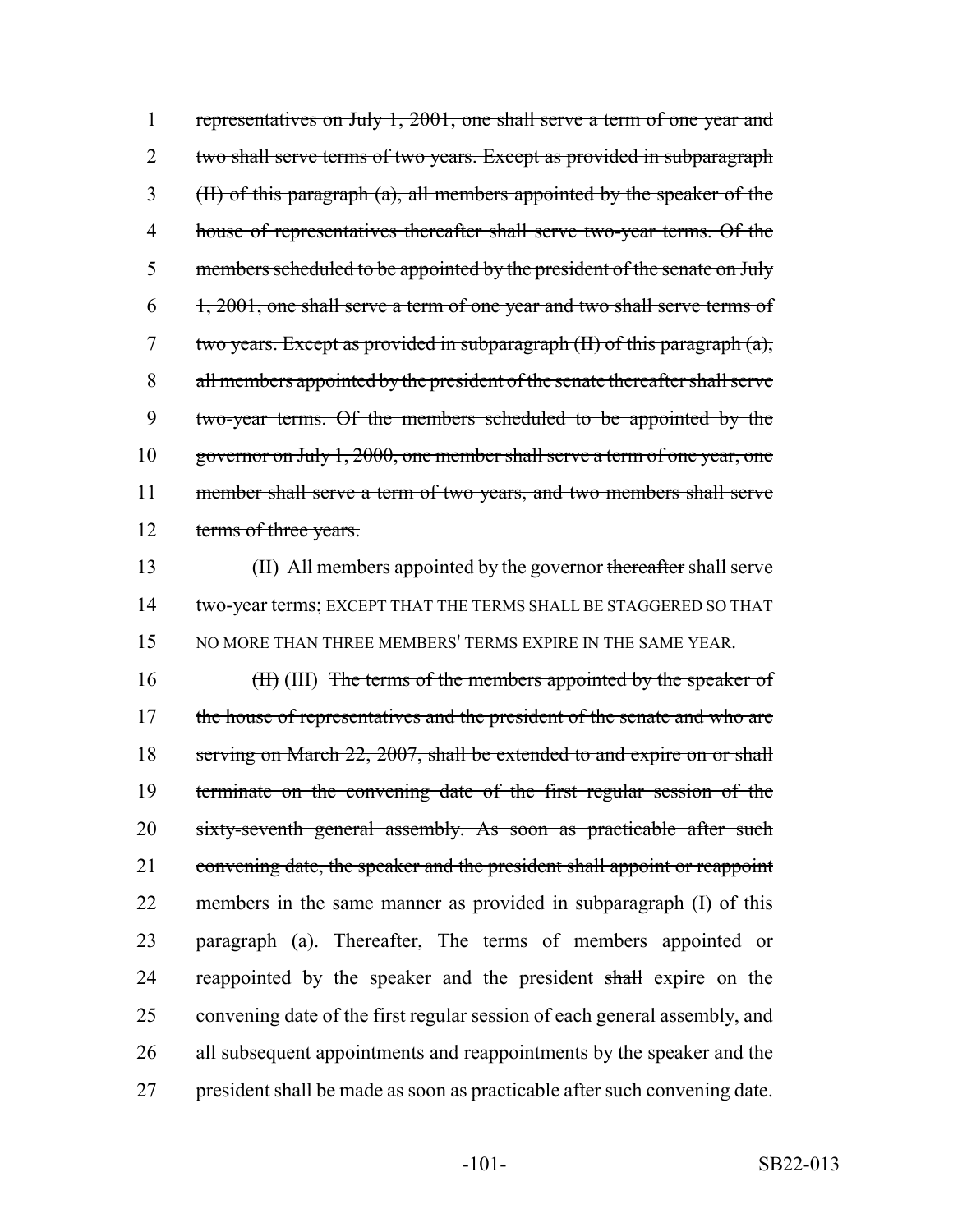1 The person making the original appointment or reappointment shall fill 2 any vacancy by appointment for the remainder of an unexpired term. 3 Members appointed or reappointed by the president and the speaker shall 4 serve at the pleasure of the appointing authority and shall continue in 5 office until the member's successor is appointed.

6 **SECTION 73.** In Colorado Revised Statutes, **amend** 25-1-103 as 7 follows:

8 **25-1-103. State board of health created.** (1) (a) There is created 9 a THE state board of health, referred to in this part 1 as the "board". The 10 board consists of nine THE FOLLOWING members of which one member 11 must be appointed by the governor, with the consent of the senate:

12 (I) ONE MEMBER from each congressional district IN THE STATE; 13 and

14 (II) the remainder TWO MEMBERS from the state at large.

15 (b) A vacancy on the board occurs whenever any member moves 16 out of the congressional district from which he or she THE MEMBER was 17 appointed. A member who moves out of such congressional district shall 18 promptly notify the governor of the date of his or her THE MEMBER's 19 move, but the notice is not a condition precedent to the occurrence of 20 REQUIRED FOR the vacancy TO OCCUR. The governor shall fill the ANY 21 vacancy by appointment for the unexpired term.

22 (c) No more than five A MINIMUM MAJORITY OF THE members of 23 the board shall MAY be members of AFFILIATED WITH the same major 24 political party.

25 (d) Appointments made to take effect on January 1, 1983, shall be 26 made in accordance with section 24-1-135. Appointments thereafter are 27 made, with the consent of the senate, for terms of four years each and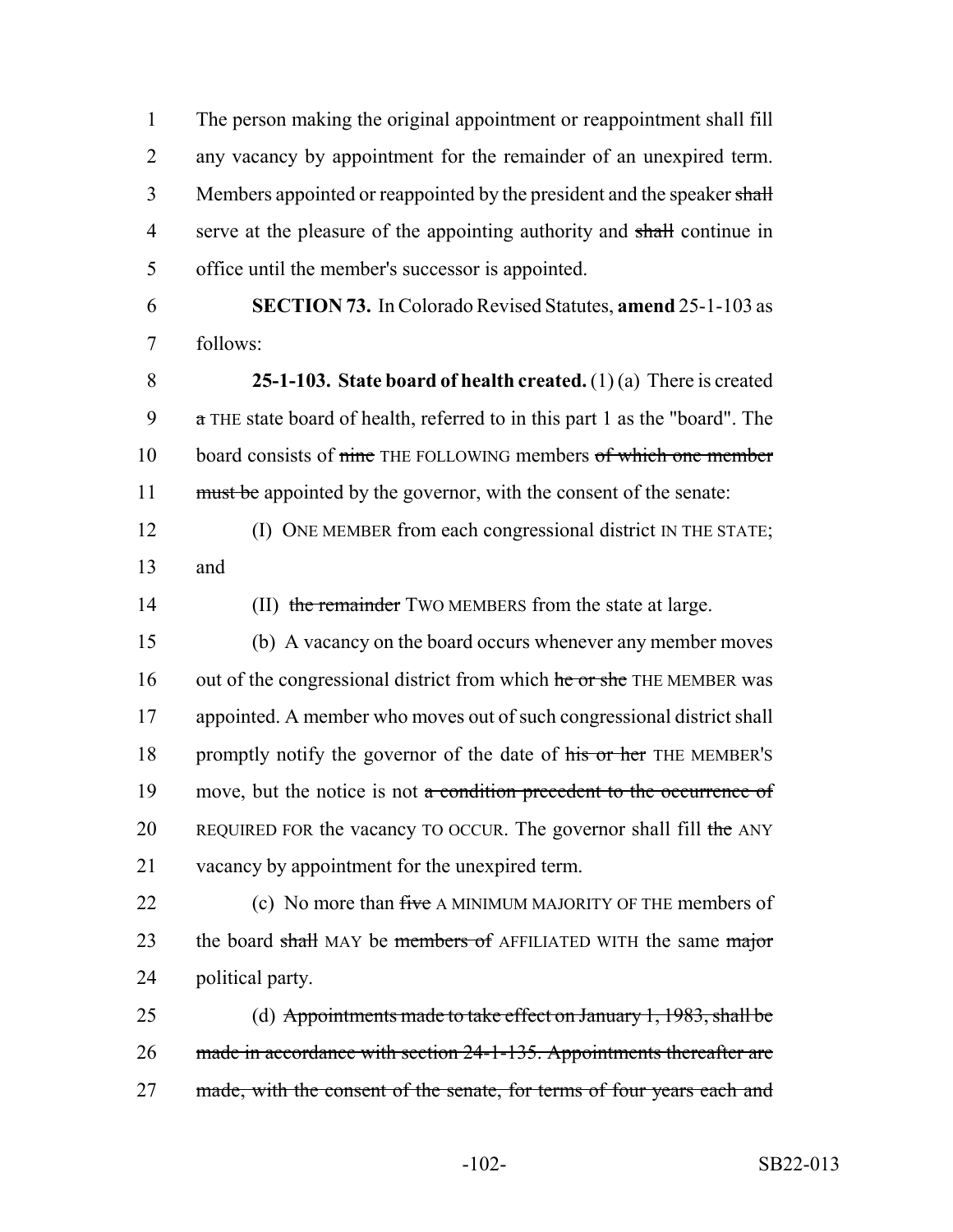1 made so THE TERM OF OFFICE FOR EACH APPOINTED MEMBER IS FOUR YEARS.IN MAKING APPOINTMENTS TO THE BOARD, THE GOVERNOR SHALL ENSURE that no business or professional group constitutes a majority of the board. In making appointments to the board, the governor is encouraged to include representation by at least one member who is a person with a disability, as defined in section 24-34-301 (2.5), a family member of a person with a disability, or a member of an advocacy group for persons with disabilities if the other requirements of this subsection (1) are met.

 (2) The first vacancy that occurs on the board after July 1, 1977, 11 shall be filled by the appointment of a person who is then serving as a 12 county commissioner. Thereafter, as vacancies occur and terms expire, There shall always be one county commissioner member on the board. Whenever a county commissioner ceases to hold the office of county 15 commissioner, he THE COMMISSIONER ceases to hold his A position as a member of the board. A county commissioner shall not vote on any matter 17 coming before the board which THAT affects his THE COMMISSIONER'S county in a manner significantly different from the manner in which it affects other counties.

 **SECTION 74.** In Colorado Revised Statutes, 25-1-107.5, **amend** (6)(a) introductory portion as follows:

 **25-1-107.5. Additional authority of department - rules - remedies against nursing facilities - criteria for recommending assessments for civil penalties - cooperation with department of health care policy and financing - nursing home penalty cash fund - nursing home innovations grant board - reports - transfer of contracts to the department.** (6) (a) No later than September 1, 2014,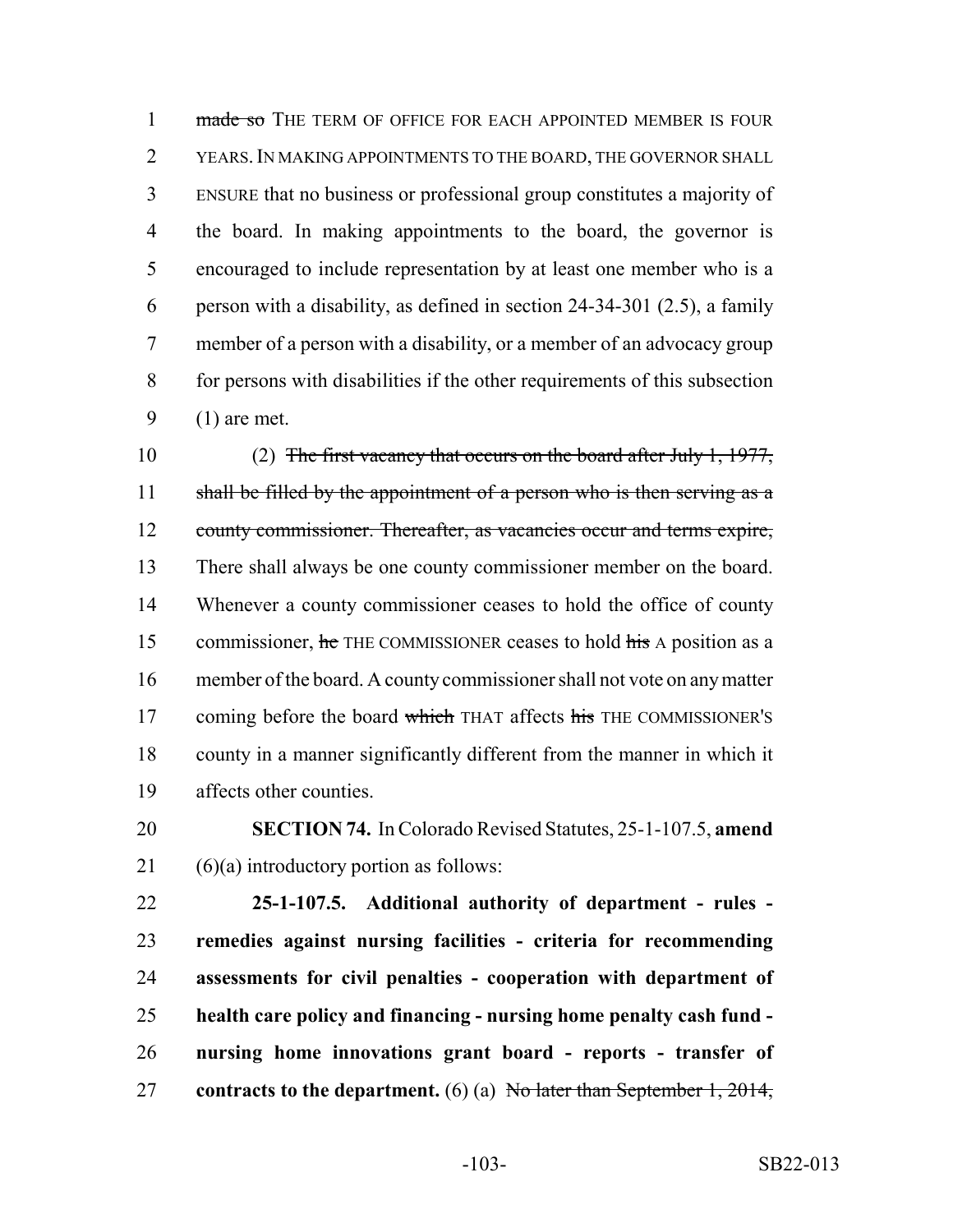the department of health care policy and financing shall establish the 2 nursing home innovations grant board under the department of health care 3 policy and financing either directly or by contract with or grant to any 4 public agency or appropriate private nonprofit organization THE NURSING HOME INNOVATIONS GRANT BOARD IS CREATED. On and after July 1, 2021, the powers, duties, and functions related to the board are transferred from the department of health care policy and financing to the department by a **type 2** transfer as such transfer is defined in the "Administrative Organization Act of 1968", article 1 of title 24. The department, in consultation with stakeholders, shall determine the appropriate entity to administer the board. The board consists of ten members as follows: **SECTION 75.** In Colorado Revised Statutes, 25-3-115, **amend**

 (1)(a) introductory portion as follows: **25-3-115. Stroke advisory board - creation - membership - duties - report - definition - repeal.** (1) (a) There is hereby created in the department the stroke advisory board, the purpose of which is to evaluate potential strategies for stroke prevention and treatment and 18 develop a statewide needs assessment identifying relevant resources. No 19 later than August 1, 2013, The governor shall appoint eighteen members to the stroke advisory board as follows:

 **SECTION 76.** In Colorado Revised Statutes, 25-7-103.5, **amend** 22  $(3)(d)$  and  $(3)(f)$  as follows:

 **25-7-103.5. Air quality enterprise - legislative declaration - fund - definitions - gifts, grants, or donations - rules - report - repeal.** (3) **Enterprise.** (d) (I) The enterprise is governed by a board of directors. The board consists of:

(A) The executive director or the executive director's designee;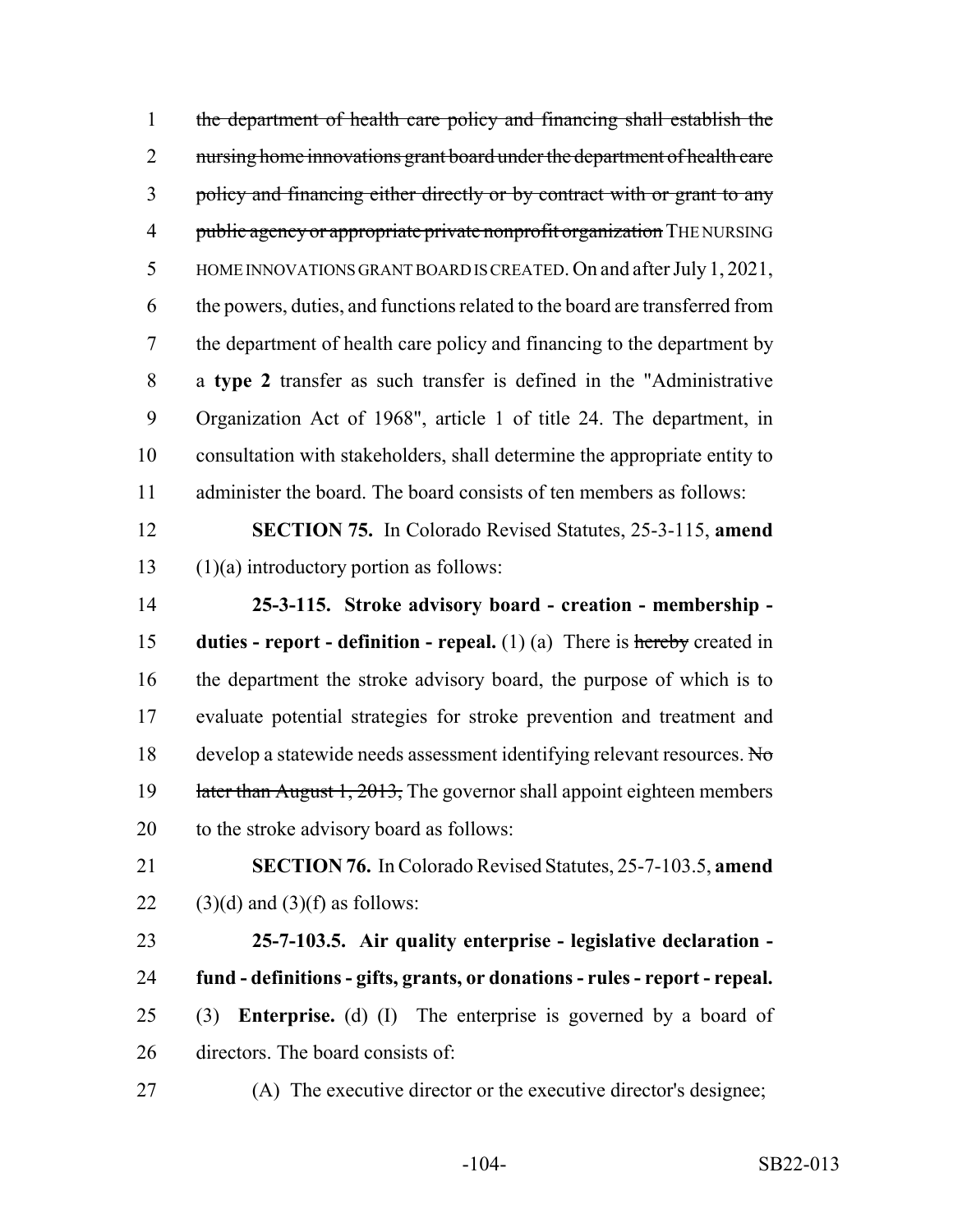(B) THE FOLLOWING MEMBERS APPOINTED BY THE GOVERNOR: 2 Two members of the commission; appointed by the governor, two 3 governor appointees to serve as representatives of fee payers with expertise in field engineering or environmental management; one governor appointee MEMBER with significant private sector experience in 6 the field of business management; and four governor appointees MEMBERS who are highly qualified and professionally active or engaged in the conduct of scientific research, including at least two who are experts in atmospheric or air quality modeling, monitoring, assessment, and research and one member who is a toxicologist, epidemiologist, pathologist, pulmonologist, cardiologist, or expert in a similar field related to the public health or environmental effects of air pollutants.

 (II) To the extent practicable, at least two of the governor appointees must be individuals who have a record of peer-reviewed publications and who are affiliated with, currently hold, or have held academic or equivalent appointments at universities, federal laboratories, or other research institutions.

 (f) The term of office of appointed board members is three years. 19 except that the initial terms of two board members as determined by the 20 executive director or the executive director's designee are two years.

 **SECTION 77.** In Colorado Revised Statutes, 25-7-109.2, **amend** 22  $(4)$  as follows:

 **25-7-109.2. Small business stationary source technical and environmental compliance assistance program - repeal.** (4) The terms 25 of those members of the panel initially appointed by the governor, the 26 speaker of the house of representatives, and the minority leader of the 27 house of representatives shall expire on January 31, 1994. The terms of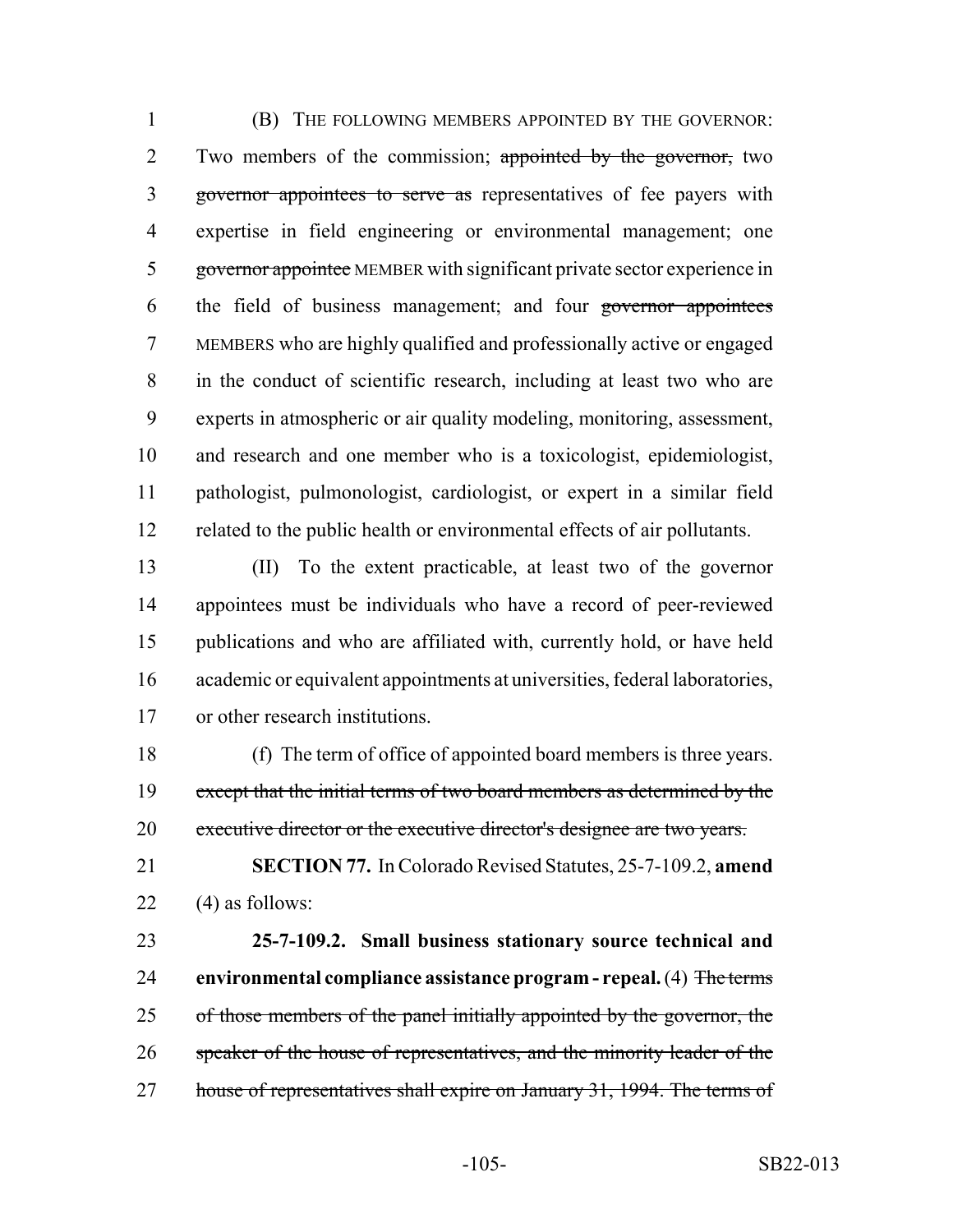those members initially appointed by the president of the senate, the 2 minority leader of the senate, and the executive director of the department of public health and environment shall expire on January 31, 1995. 4 Thereafter, Members of the panel shall serve for terms of three years; 5 such terms to commence EXCEPT THAT THE TERMS SHALL BE STAGGERED SO THAT NO MORE THAN FOUR MEMBERS' TERMS EXPIRE IN THE SAME YEAR.EACH TERM COMMENCES on February 1 of the year of appointment. Vacancies occurring during the term of office of any member of the panel shall be filled for the unexpired portion of the regular term in the same manner as for the original appointment.

 **SECTION 78.** In Colorado Revised Statutes, 25-7-1303, **amend** 12  $(4)$  as follows:

 **25-7-1303. Southern Ute Indian tribe/state of Colorado environmental commission created.** (4) The commission shall consist CONSISTS of three members appointed by the tribe and three members 16 appointed by the governor. The initial members appointed by the 17 governor shall serve terms as follows: One member shall serve until July 18 1, 2001, one member shall serve until July 1, 2002, and one member shall 19 serve until July 1, 2003. All subsequent Appointments by the governor shall be for terms of three years; EXCEPT THAT THE TERMS SHALL BE STAGGERED SO THAT NO MORE THAN TWO MEMBERS' TERMS EXPIRE IN THE SAME YEAR. The governor's appointees shall be residents of the state of Colorado. At least two of such appointees shall be residents of either Archuleta or La Plata county and at least one of such appointees shall reside on fee land.

## **SECTION 79.** In Colorado Revised Statutes, 25-8-201, **amend** (1)(a) as follows: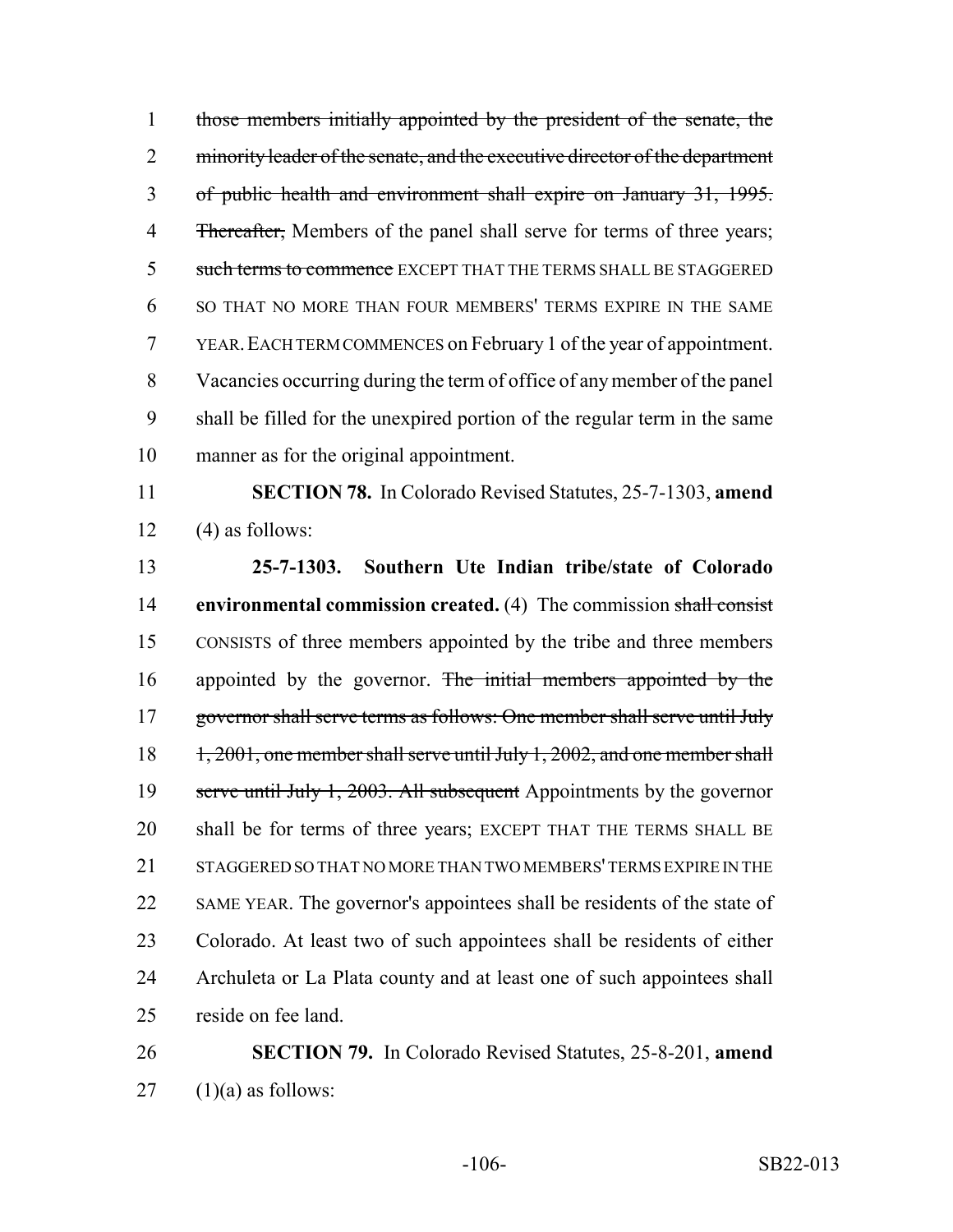**25-8-201. Water quality control commission created.** 2 (1) (a) There is hereby created in the department of public health and environment a water quality control commission which THAT shall exercise its powers and perform its duties and functions as if it were transferred to said department by a **type 1** transfer. The commission shall 6 consist CONSISTS of nine citizens of the state who shall be appointed by the governor, with the consent of the senate, for terms of three years; 8 each; except that of the members appointed to take office in 1984, one shall be appointed for a one-year term, one shall be appointed for a 10 two-year term, and three shall be appointed for three-year terms THE TERMS SHALL BE STAGGERED SO THAT NO MORE THAN FIVE MEMBERS' TERMS EXPIRE IN THE SAME YEAR. Members of the commission shall be appointed so as to achieve geographical representation and to reflect the various interests in water in the state. At least two members shall reside 15 in that portion of the state which THAT is west of the continental divide. **SECTION 80.** In Colorado Revised Statutes, 25-8.5-105, **amend**  $17 \quad (1)(d)$  as follows:

 **25-8.5-105. Authority members.** (1) The following entities shall be members of the authority:

 (d) A total of seven members shall be appointed by the governor to represent sports persons, recreational users, and concerned citizens. A minimum of two of these appointees shall be residents of Colorado and shall be from bona fide sports persons' or recreational organizations that have members who use the reservoir. A minimum of two of these appointees shall be from bona fide citizen or environmental organizations interested in preserving water quality with members who use the reservoir or live within Cherry Creek basin. At least three of the appointed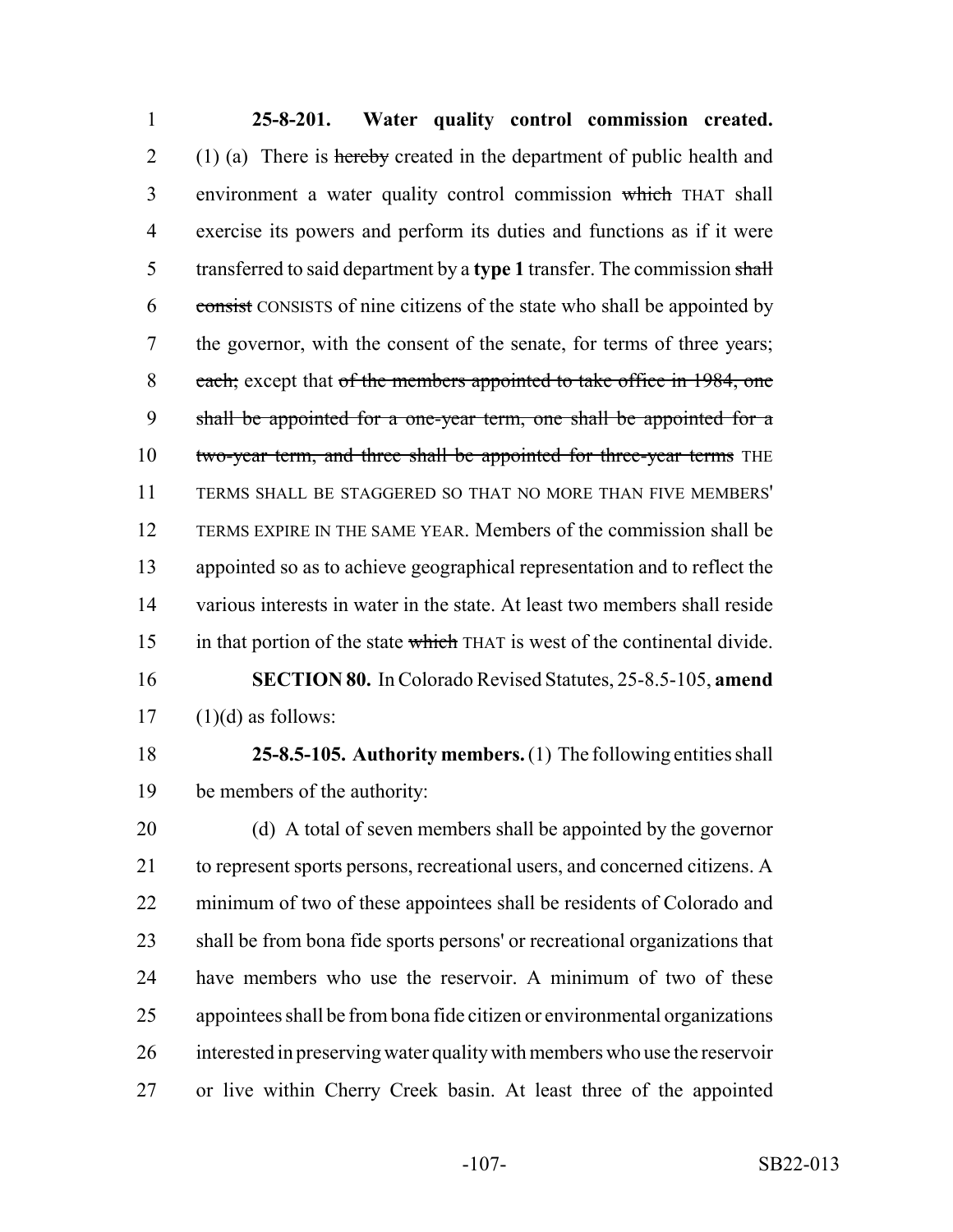members shall have backgrounds in or professional training regarding 2 water quality issues. A simple majority of the appointed members shall be appointed to four-year terms, the remainder shall be appointed to 4 initial two-year terms, and the members appointed to fill the vacancies upon expiration of such two-year terms shall serve four-year terms. The governor may replace any appointed member with a new member by 7 appointment every four years THE TERM OF APPOINTMENT IS FOUR YEARS; EXCEPT THAT THE TERMS SHALL BE STAGGERED SO THAT NO MORE THAN FOUR MEMBERS' TERMS EXPIRE IN THE SAME YEAR.

 **SECTION 81.** In Colorado Revised Statutes, 25-9-103, **amend** (1) introductory portion and (2) as follows:

 **25-9-103. Water and wastewater facility operators certification board - composition - repeal of article.** (1) There is 14 hereby created the water and wastewater facility operators certification board, which constitutes a section of the division of administration of the department and consists of the following ten members APPOINTED BY THE GOVERNOR:

18 (2) All members of the board shall be appointed by the governor. At least four of the voting members of the board shall be certified water or wastewater facility operators, including representatives of both the water and wastewater industries.

 **SECTION 82.** In Colorado Revised Statutes, 25-15-302, **amend** 23  $(1)(a)$  as follows:

 **25-15-302. Solid and hazardous waste commission - creation - membership - rules - fees - administration - definition.** (1) (a) There 26 is hereby created in the department of public health and environment  $\alpha$ THE solid and hazardous waste commission, referred to in this part 3 as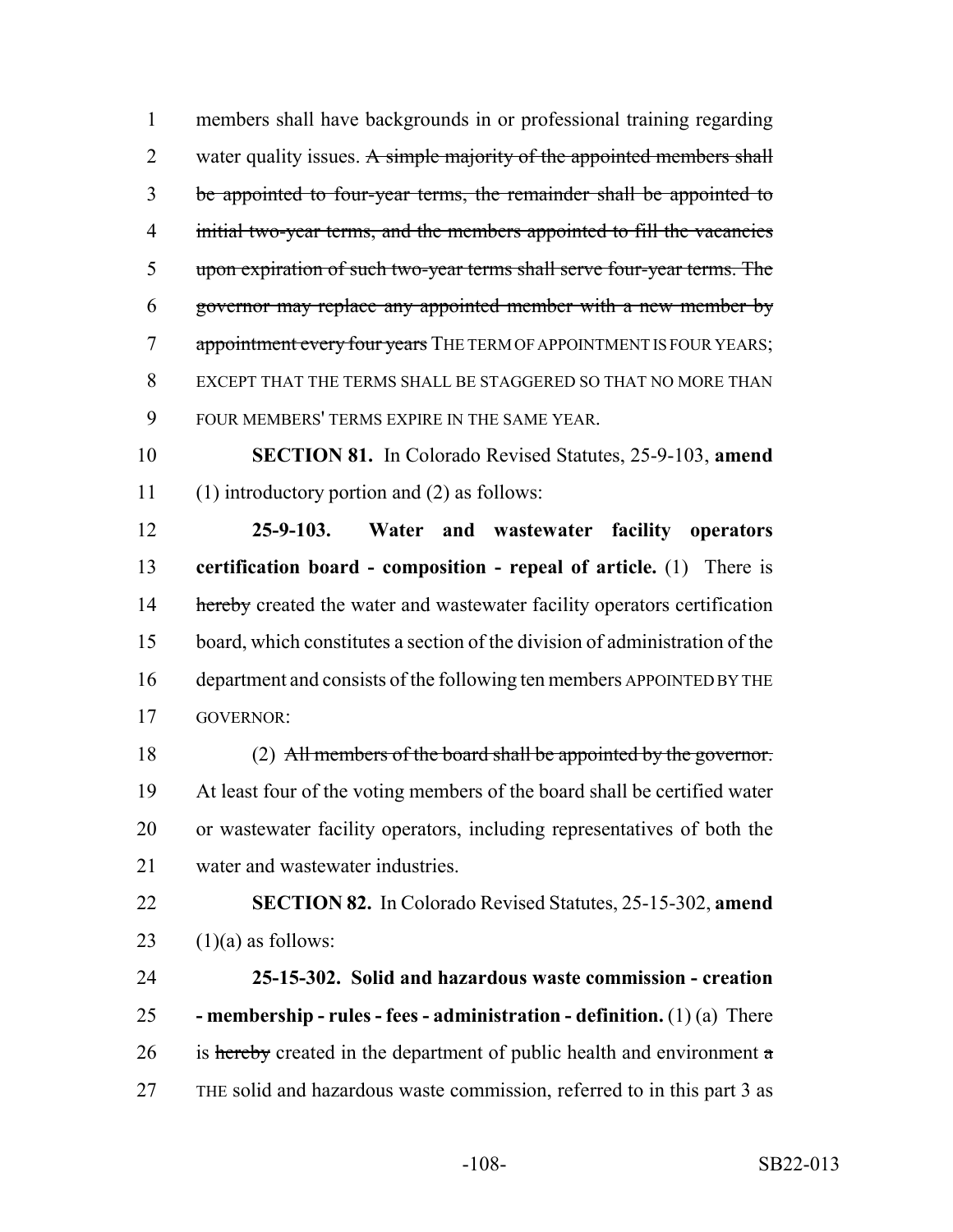the "commission", which shall exercise its powers and perform its duties and functions as if it were transferred to said department by a **type 1** 3 transfer. The commission shall consist CONSISTS of nine citizens of the state who shall be appointed by the governor, with the consent of the 5 senate, for terms of three years; each; except that of the members appointed to take office initially, three shall be appointed for one-year terms, three shall be appointed for two-year terms, and three shall be 8 appointed for three-year terms THE TERMS SHALL BE STAGGERED SO THAT NO MORE THAN THREE MEMBERS' TERMS EXPIRE IN THE SAME YEAR. Members of the commission shall be appointed so as to achieve geographical representation and to reflect the various interests in waste management in the state.

 **SECTION 83.** In Colorado Revised Statutes, 25-20.5-406, **amend** (2)(a) introductory portion as follows:

 **25-20.5-406. State review team - creation - membership - vacancies.** (2) (a) On or before September 1, 2013, The governor shall appoint eighteen voting members of the state review team specified in 18 this paragraph (a) SUBSECTION  $(2)(a)$  as follows:

 **SECTION 84.** In Colorado Revised Statutes, 25-25-104, **amend** 20  $(2)$  and  $(3)(a)$  as follows:

 **25-25-104. Colorado health facilities authority - creation - membership - appointment - terms - vacancies - removal.** (2) The 23 governing body of the authority shall be IS a board of directors, which 24 shall consist CONSISTS of seven members to be appointed by the governor, 25 with the consent of the senate. Such THE members shall be residents of 26 the state. No more than four of the members shall be of MAY BE 27 AFFILIATED WITH the same political party. The members of the board first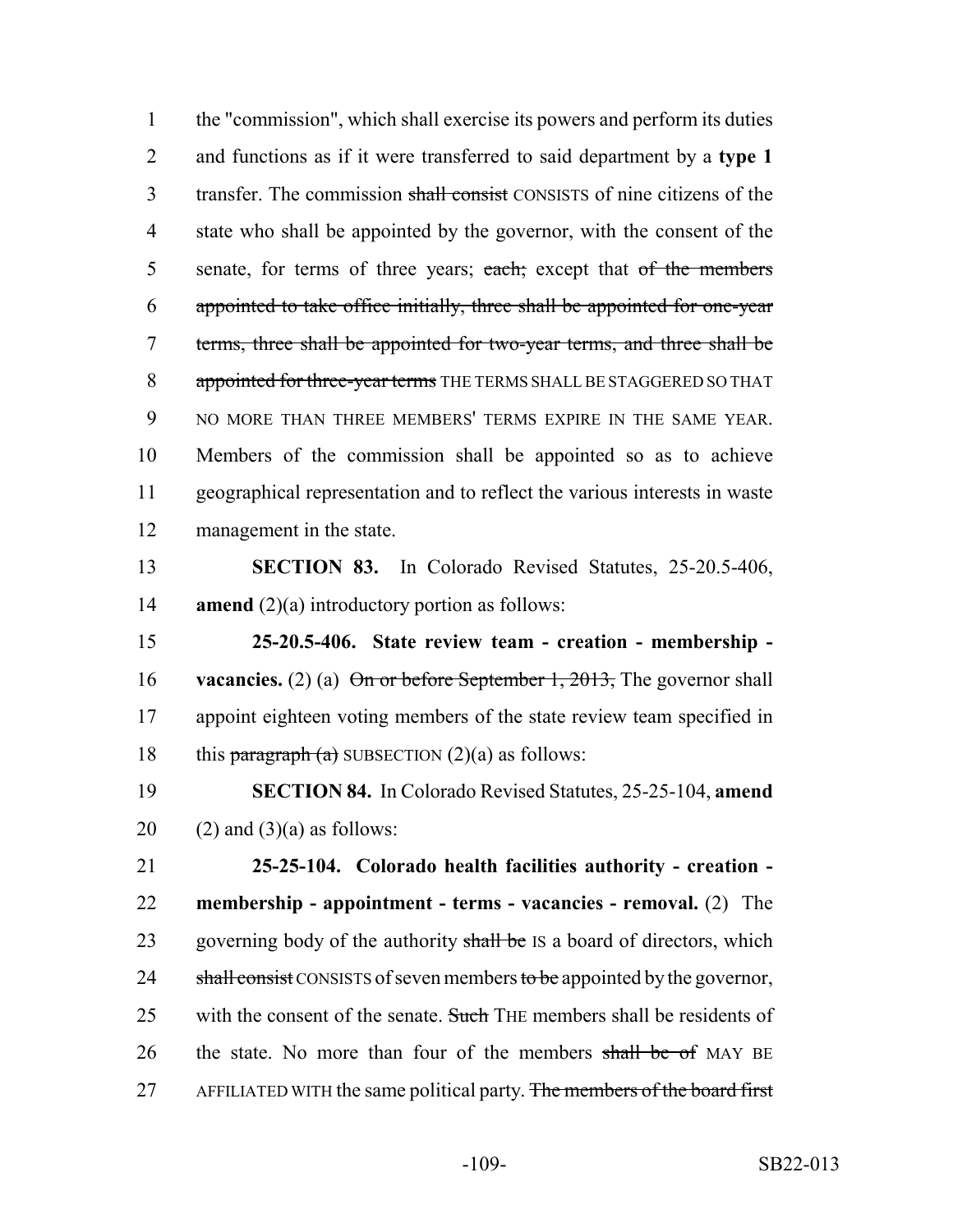1 appointed shall serve for terms to be designated by the governor, expiring 2 on June 30 of each year beginning in 1978 and ending in 1984. Persons 3 holding office on June 15, 1987, are subject to the provisions of section 4 24-1-137, C.R.S. Thereafter, upon the expiration of the term of any 5 member, his successor MEMBERS OF THE BOARD shall be appointed for  $\alpha$ 6 term TERMS of four years; EXCEPT THAT THE TERMS SHALL BE STAGGERED 7 SO THAT NO MORE THAN THREE MEMBERS' TERMS EXPIRE IN THE SAME 8 YEAR. Each member shall serve until his THE MEMBER's resignation or, in 9 the case of a member whose term has expired, until  $\frac{h}{h}$  A successor has 10 been appointed. and qualified. Any member shall be eligible for 11 reappointment. The governor shall fill any vacancy by appointment for 12 the remainder of an unexpired term. Any member appointed by the 13 governor when the general assembly is not in regular session, whether 14 appointed for an unexpired term or for a full term, shall be deemed to be 15 duly appointed and qualified until the appointment of such member is 16 approved or rejected by the senate. Such appointment shall be submitted 17 to the senate for its approval or rejection during the next regular session 18 of the general assembly following the appointment.

19 (3) (a) Any member of the board may be removed by the governor 20 for misfeasance, malfeasance, willful neglect of duty, or other cause. after 21 notice and a public hearing, unless such notice and hearing shall be 22 expressly waived in writing.

23 **SECTION 85.** In Colorado Revised Statutes, 25.5-1-301, **amend** 24  $(1)$  and  $(2)$  as follows:

25 **25.5-1-301. Medical services board - creation.** (1) (a) There is 26 created in the state department  $\alpha$  THE medical services board, referred to 27 in this part 3 as the "board". The board consists of eleven members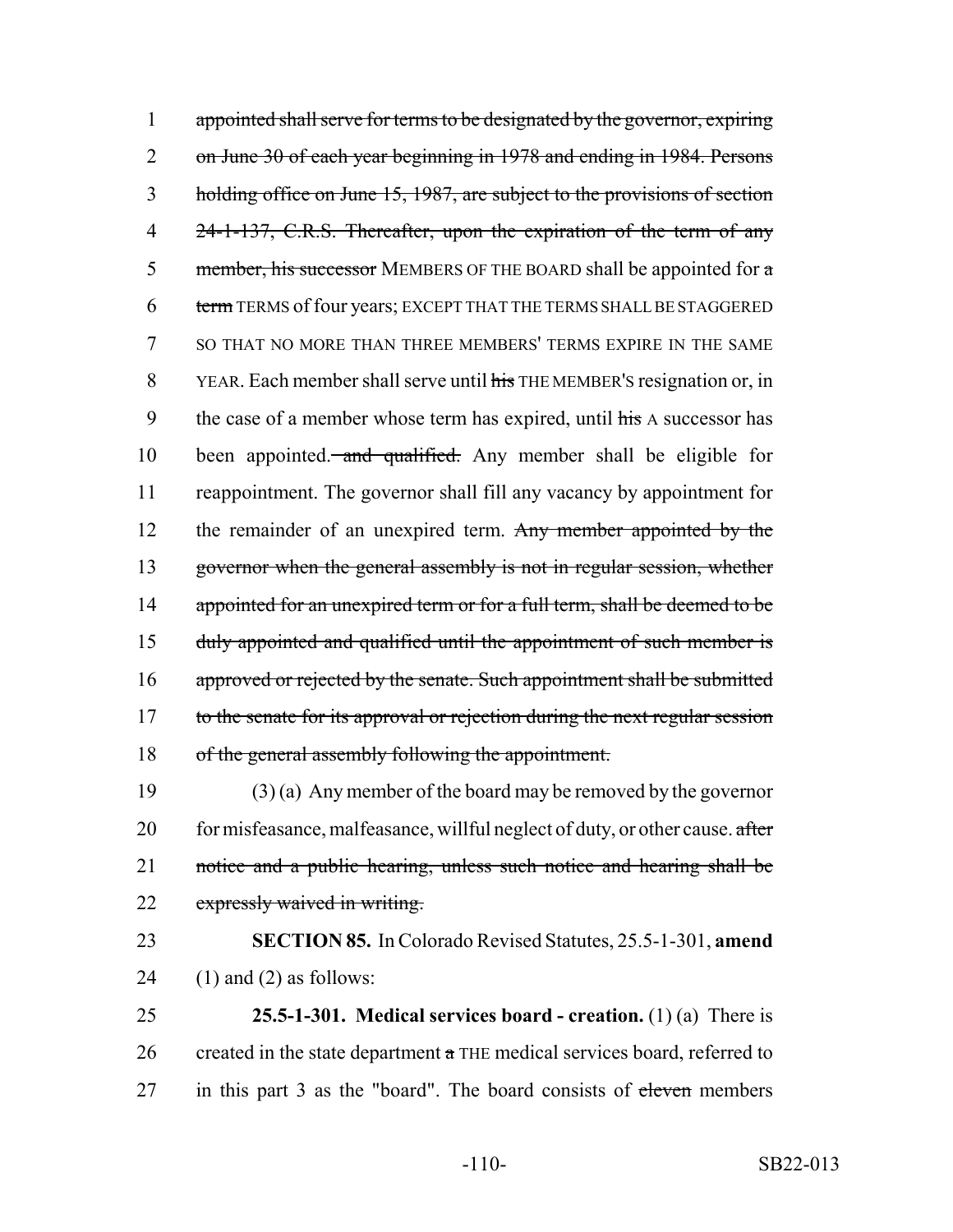appointed by the governor with the consent of the senate AS FOLLOWS:

- (I) ONE MEMBER FROM EACH CONGRESSIONAL DISTRICT IN THE STATE; AND
- 

(II) THREE MEMBERS FROM THE STATE AT LARGE.

- (b) The governor shall appoint persons to the board who have knowledge of medical assistance programs, and one or more of the appointments may include a person or persons who have received services through programs administered by the department within two years of the date of appointment.
- 10 (c) No more than  $\frac{1}{x}$  A MINIMUM MAJORITY OF THE members of 11 the board shall be members of MAY BE AFFILIATED WITH the same 12 political party. Of the eleven members appointed to the board, at least one must be appointed from each congressional district.
- (d) In making appointments to the board, the governor shall include:
- (I) ONE MEMBER FROM THE PRIVATE SECTOR WHO HAS EXPERIENCE 17 WITH THE DELIVERY OF HEALTH CARE;
- (II) ONE MEMBER WHO HAS EXPERIENCE OR EXPERTISE IN CARING FOR MEDICALLY UNDERSERVED CHILDREN; AND
- (III) Representation by at least one member who is a person with a disability, as defined in section 24-34-301 (2.5), a family member of a person with a disability, or a member of an advocacy group for persons with disabilities, provided that the other requirements of this subsection (1) are met.
- 25 (2) Members shall serve EACH MEMBER SERVES at the pleasure of 26 the governor for a term of four years; except that of the members first 27 appointed, three shall serve for a term of two years and three shall serve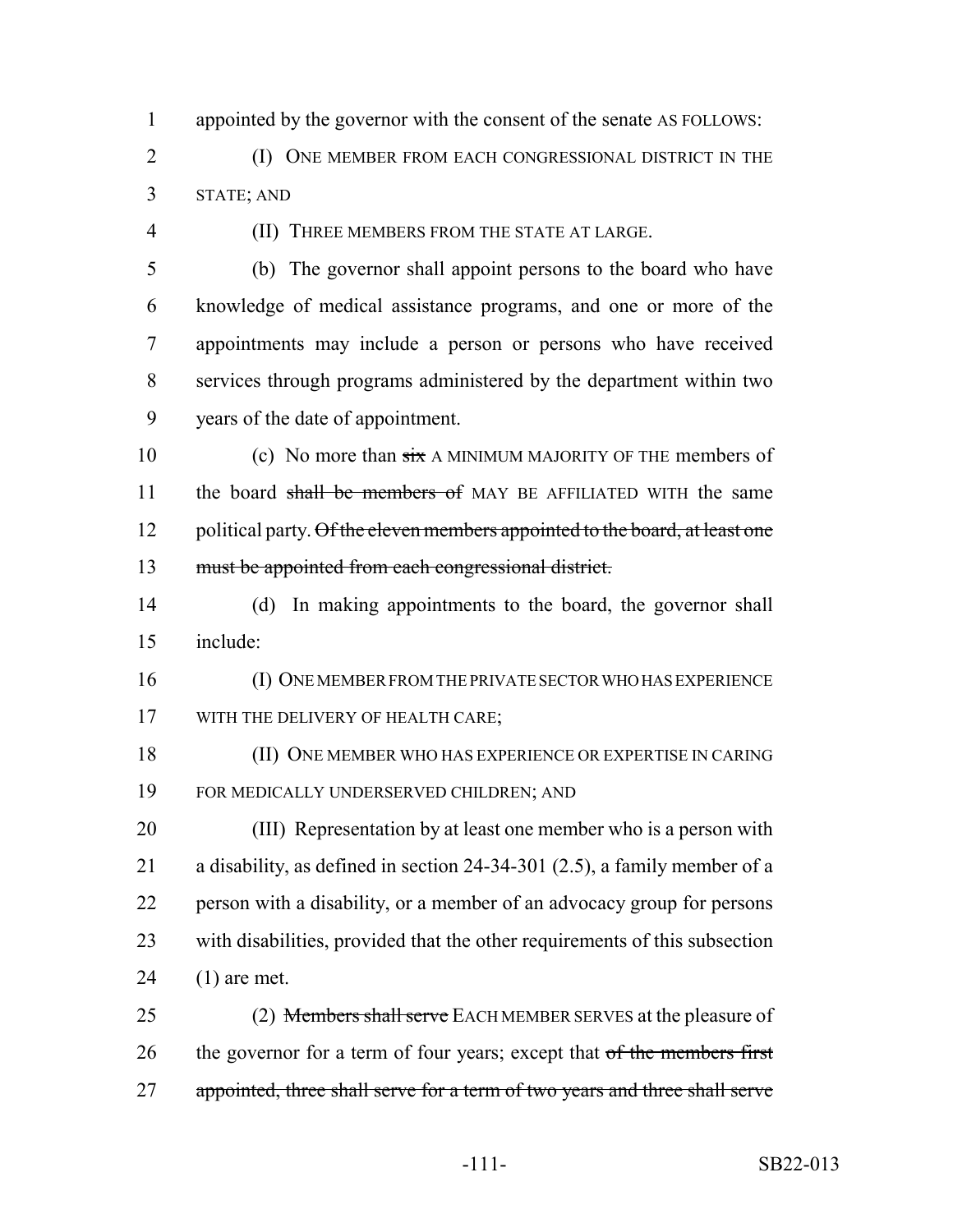for a term of three years. On July 1, 2001, the governor shall appoint one 2 member from the private sector to the board who shall have experience with the delivery of health care, who shall be appointed for a term of two years, and one member who shall have experience or expertise in caring for medically underserved children, who shall be appointed for a term of 6 three years THE TERMS SHALL BE STAGGERED SO THAT NO MORE THAN A MINIMUM MAJORITY OF MEMBERS' TERMS EXPIRE IN THE SAME YEAR.

8 **SECTION 86.** In Colorado Revised Statutes, 25.5-1-602, **amend** 9 (1) introductory portion,  $(1)(d)$ , and  $(2)$  as follows:

10 **25.5-1-602. Commission created - composition - terms of** 11 **office.** (1) There is hereby created, in the department of health care 12 policy and financing, the commission on family medicine, referred to in 13 this part 6 as the "commission". No more than four members of the 14 commission appointed by the governor pursuant to subsection  $(1)(d)$  of 15 this section may be members of the same major political party. A vacancy 16 on the commission occurs whenever any health-care consumer member 17 moves out of the congressional district from which he or she was 18 appointed. A health-care consumer member who moves out of the 19 congressional district shall promptly notify the governor of the date of the 20 move, but notice is not a condition precedent to the occurrence of the 21 vacancy. The governor shall fill the vacancy by appointment for the 22 unexpired term. The commission consists of the following members:

 (d) A health-care consumer to be appointed by the governor from each congressional district in the state. NO MORE THAN A MINIMUM MAJORITY OF THE MEMBERS OF THE COMMISSION APPOINTED BY THE 26 GOVERNOR PURSUANT TO THIS SUBSECTION (1)(d) MAY BE AFFILIATED WITH THE SAME POLITICAL PARTY. A VACANCY ON THE COMMISSION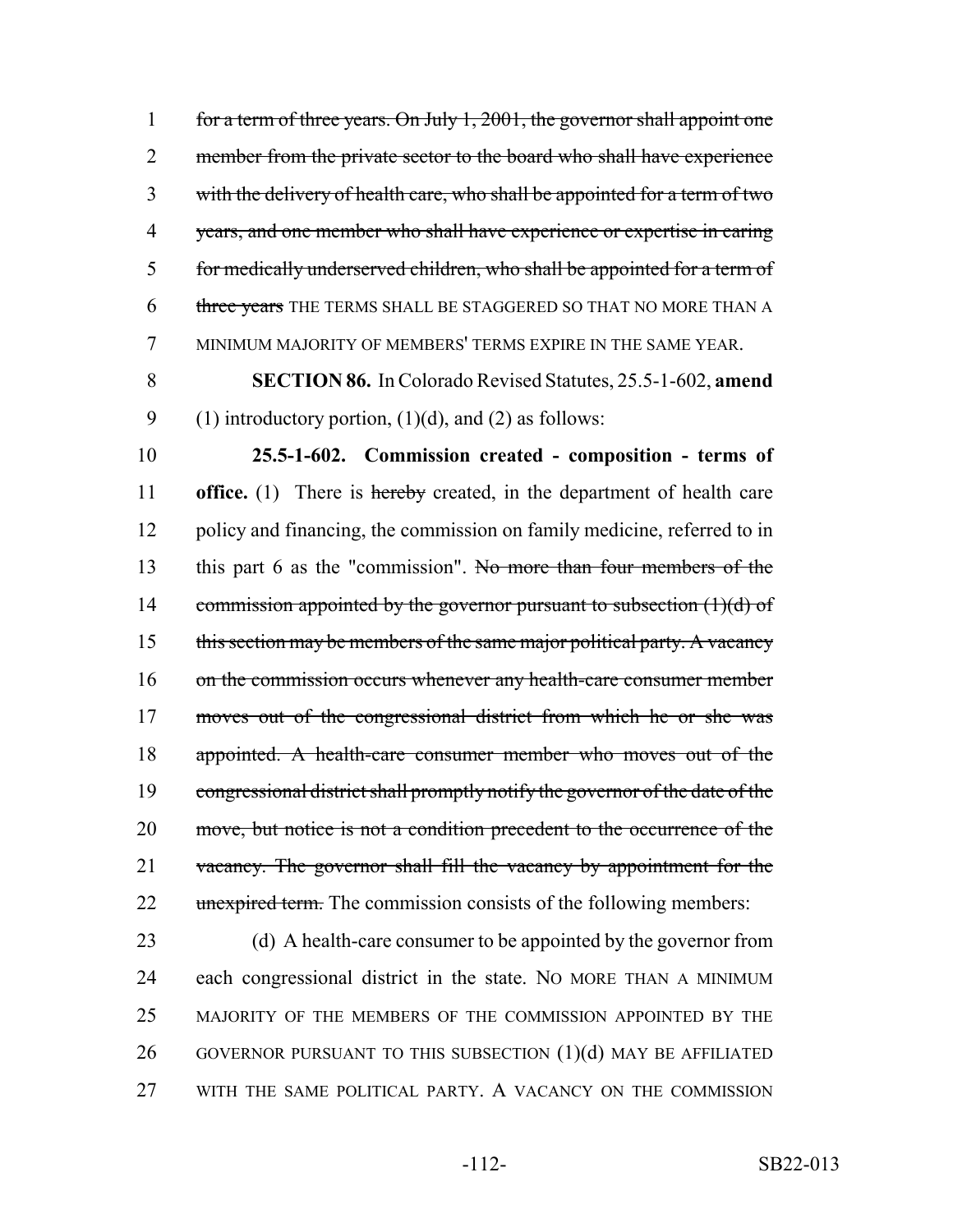OCCURS WHENEVER ANY HEALTH-CARE CONSUMER MEMBER MOVES OUT OF THE CONGRESSIONAL DISTRICT FROM WHICH THE MEMBER WAS APPOINTED.A HEALTH-CARE CONSUMER MEMBER WHO MOVES OUT OF THE CONGRESSIONAL DISTRICT SHALL PROMPTLY NOTIFY THE GOVERNOR OF THE DATE OF THE MOVE, BUT NOTICE IS NOT NECESSARY FOR THE VACANCY TO OCCUR. THE GOVERNOR SHALL FILL THE VACANCY IN ACCORDANCE WITH SUBSECTION (2) OF THIS SECTION.

8 (2) The members appointed under subsection  $(1)(d)$  of this section serve three-year terms. All members serve at the pleasure of the governor. 10 THE GOVERNOR SHALL FILL ANY VACANCY BY APPOINTMENT FOR THE REMAINDER OF THE UNEXPIRED TERM.

 **SECTION 87.** In Colorado Revised Statutes, **amend** 25.5-4-203 as follows:

 **25.5-4-203. Advisory council established.** (1) There is hereby created a THE state medical assistance and services advisory council, 16 referred to in this article ARTICLE 4 as the "advisory council", consisting of sixteen members, AS FOLLOWS:

 (a) Ex officio members of the advisory council shall be The 19 executive directors DIRECTOR of the state department and the EXECUTIVE DIRECTOR OF THE department of health, THE EXECUTIVE DIRECTORS' 21 DESIGNEES, or their THE EXECUTIVE DIRECTORS' successors in function, AS EX OFFICIO MEMBERS; AND

 (b) The remaining members of the advisory council shall be 24 FOURTEEN MEMBERS, appointed by the governor and shall be chosen by 25 him THE GOVERNOR to represent the various areas of medical services and the public AS FOLLOWS:

27 (I) Specifically included shall be Two members who are doctors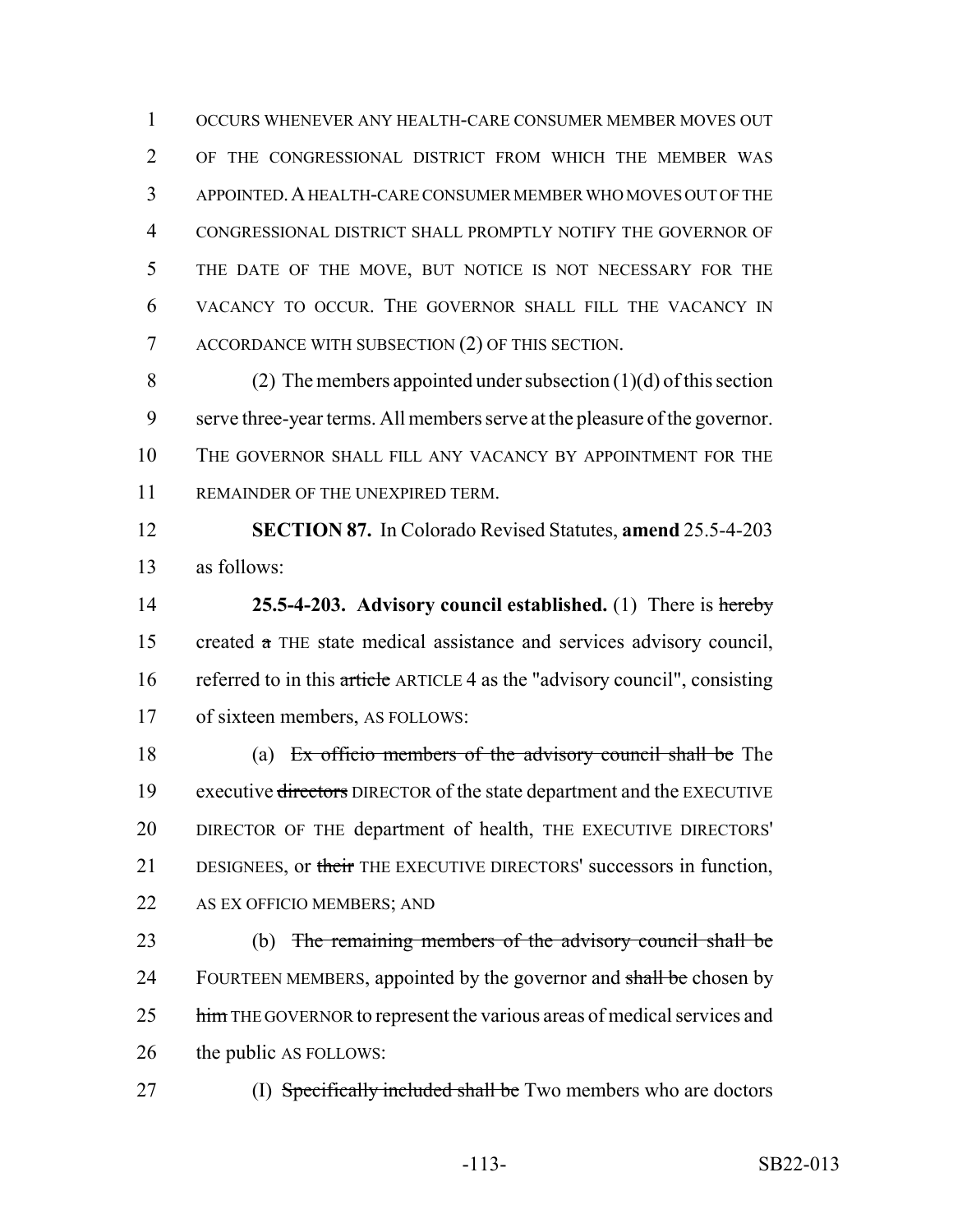- of medicine licensed in this state;
- (II) One MEMBER WHO IS A doctor of osteopathy licensed in this state;

(III) One MEMBER WHO IS A dentist licensed in this state;

- (IV) One MEMBER WHO IS AN optometrist licensed in this state;
- (V) One MEMBER WHO IS AN owner or operator of a licensed nursing facility in this state;
- (VI) One member who shall represent REPRESENTS licensed hospitals in this state;

(VII) One MEMBER WHO IS A pharmacist licensed in this state;

- (VIII) One MEMBER WHO IS A professional nurse licensed in this state;
- (IX) One member who has provided home health-care services for 14 three years; and
- (X) Three members who are not directly associated with the areas of medical services to represent the public; AND
- 17 (XI) The remaining ONE member WHO may represent any other area of medical services not specifically enumerated but shall not be limited thereto.
- 20 (2) Members shall serve at the pleasure of the governor and shall 21 receive no compensation but shall be reimbursed ARE ENTITLED TO REIMBURSEMENT for their actual and necessary expenses. The advisory council shall advise the state department on the provision of health and medical care services to recipients.
- **SECTION 88.** In Colorado Revised Statutes, 26-1-107, **amend** 26 (1) and  $(5)(c)$  as follows:
- **26-1-107. State board of human services rules.** (1) (a) There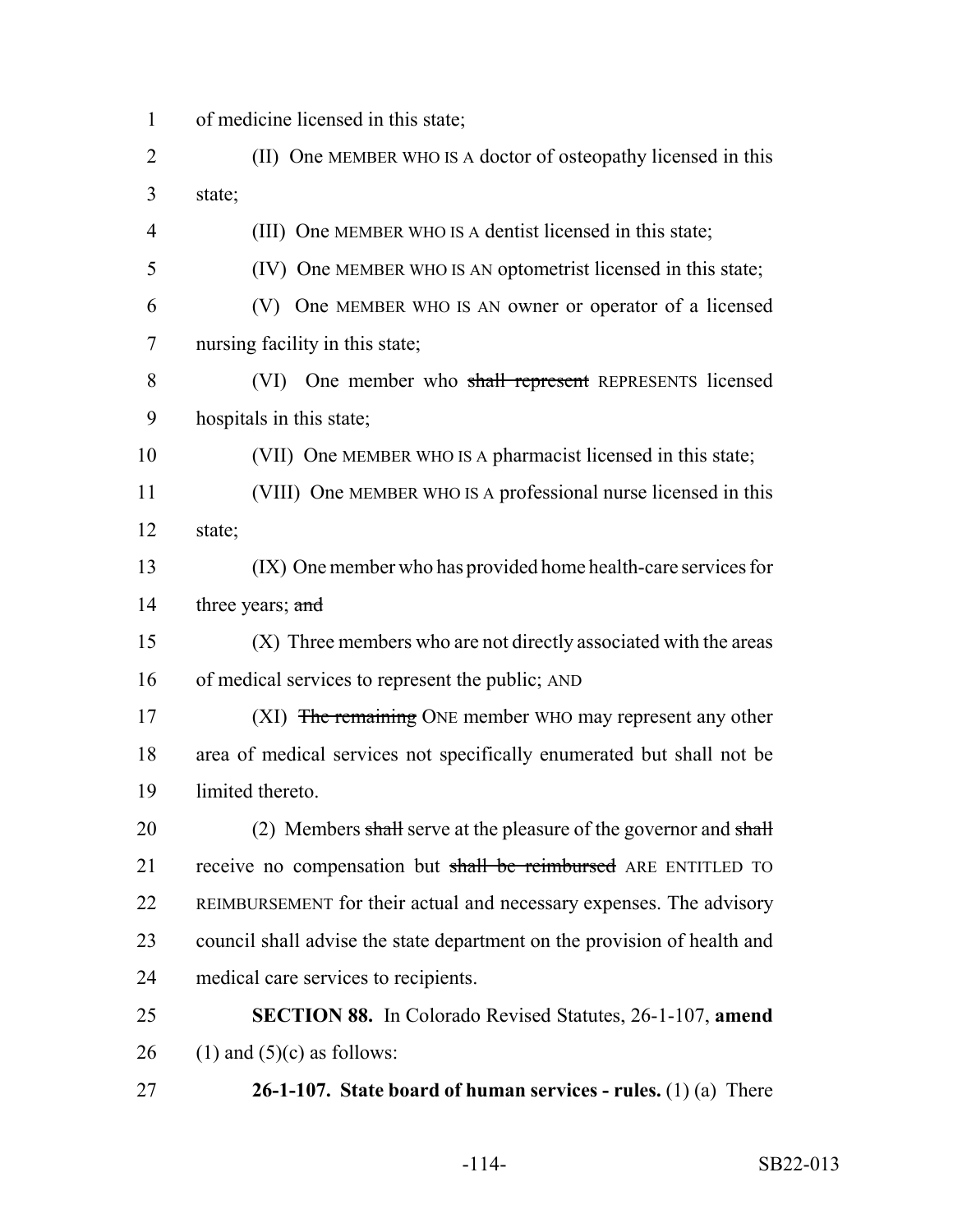is created the state board of human services, referred to in this section as 2 the "state board". The state board consists of nine members appointed by 3 the governor, with the consent of the senate, for terms of four years. each. THE MEMBERS APPOINTED TO THE BOARD MUST BE RESIDENTS OF THE STATE OF COLORADO. THE GOVERNOR MAY REMOVE A MEMBER OF THE BOARD FOR MISCONDUCT, INCOMPETENCE, OR NEGLECT OF DUTY. (b) In making appointments to the board, the governor shall 8 include representation by at least THE BOARD CONSISTS OF: (I) One member who is a person with a disability, as defined in section 24-34-301 (2.5), a family member of a person with a disability, or a member of an advocacy group for persons with disabilities; **(II) (A) THREE MEMBERS WHO SERVE AS COUNTY COMMISSIONERS**  OF ONE OF THE STATE'S COUNTIES. (B) IF A BOARD MEMBER WHO IS CONCURRENTLY SERVING AS A COUNTY COMMISSIONER CEASES TO SERVE AS A COUNTY COMMISSIONER, THE MEMBER'S SEAT ON THE STATE BOARD SHALL BE DEEMED VACANT, 17 AND THE GOVERNOR SHALL APPOINT A NEW COUNTY COMMISSIONER TO FILL THE VACANCY. (C) A COUNTY COMMISSIONER, IN THE COMMISSIONER'S ROLE AS A BOARD MEMBER, SHALL NOT VOTE ON ANY MATTER COMING BEFORE THE STATE BOARD THAT AFFECTS THE COMMISSIONER'S COUNTY IN A MANNER 22 DIFFERENT FROM OTHER COUNTIES. (III) FIVE MEMBERS WHO ARE FROM THE PUBLIC AT LARGE. 24 (b) As vacancies occur, on and after July 1, 1973, appointments 25 shall be made so that three of the members of the state board shall be appointed from among persons who are serving as county commissioners 27 in this state. Whenever a county commissioner serving as a member of the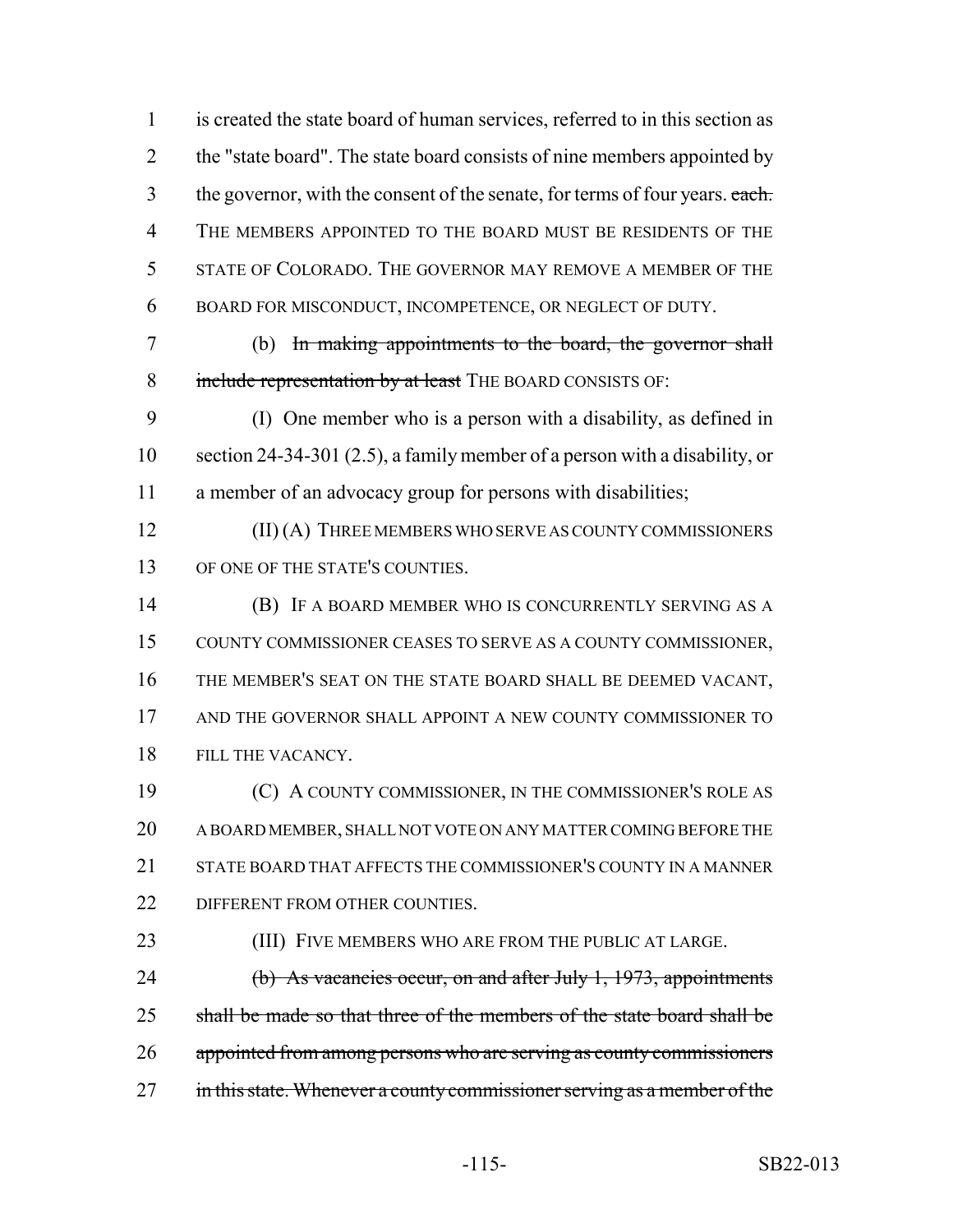state board ceases to hold the office of county commissioner, a vacancy 2 on the state board shall occur, and the governor shall fill the vacancy by the appointment of a person who at the time is serving as a county commissioner. A county commissioner shall not vote on any matter 5 coming before the state board which affects the county in which he is serving as commissioner in a manner different from other counties.

 (5) (c) Any rules adopted by the executive director to implement 8 the provisions of this title TITLE 26 or title 27,  $C.R.S.,$  prior to March 25, 2009, whose content meets the definition of "board rules" shall continue to be effective until revised, amended, or repealed by the state board.

 **SECTION 89.** In Colorado Revised Statutes, 26-6.8-103, **amend** (1) as follows:

 **26-6.8-103. Tony Grampsas youth services board - members - duties.** (1) (a) There is hereby created the Tony Grampsas youth 15 services board. consisting THE BOARD CONSISTS of THE FOLLOWING MEMBERS:

(I) Four adult members appointed by the governor;

(II) Two youth members appointed by the governor;

 (III) Three adult members appointed by the speaker of the house of representatives;

 (IV) Two adult members appointed by the president of the senate; and

 (V) One adult member appointed by the minority leader of the 24 senate. For the initial appointments, the governor shall appoint members 25 to the board after the speaker of the house of representatives and the 26 president and the minority leader of the senate have made appointments. (b) No more than seven of the members appointed to the board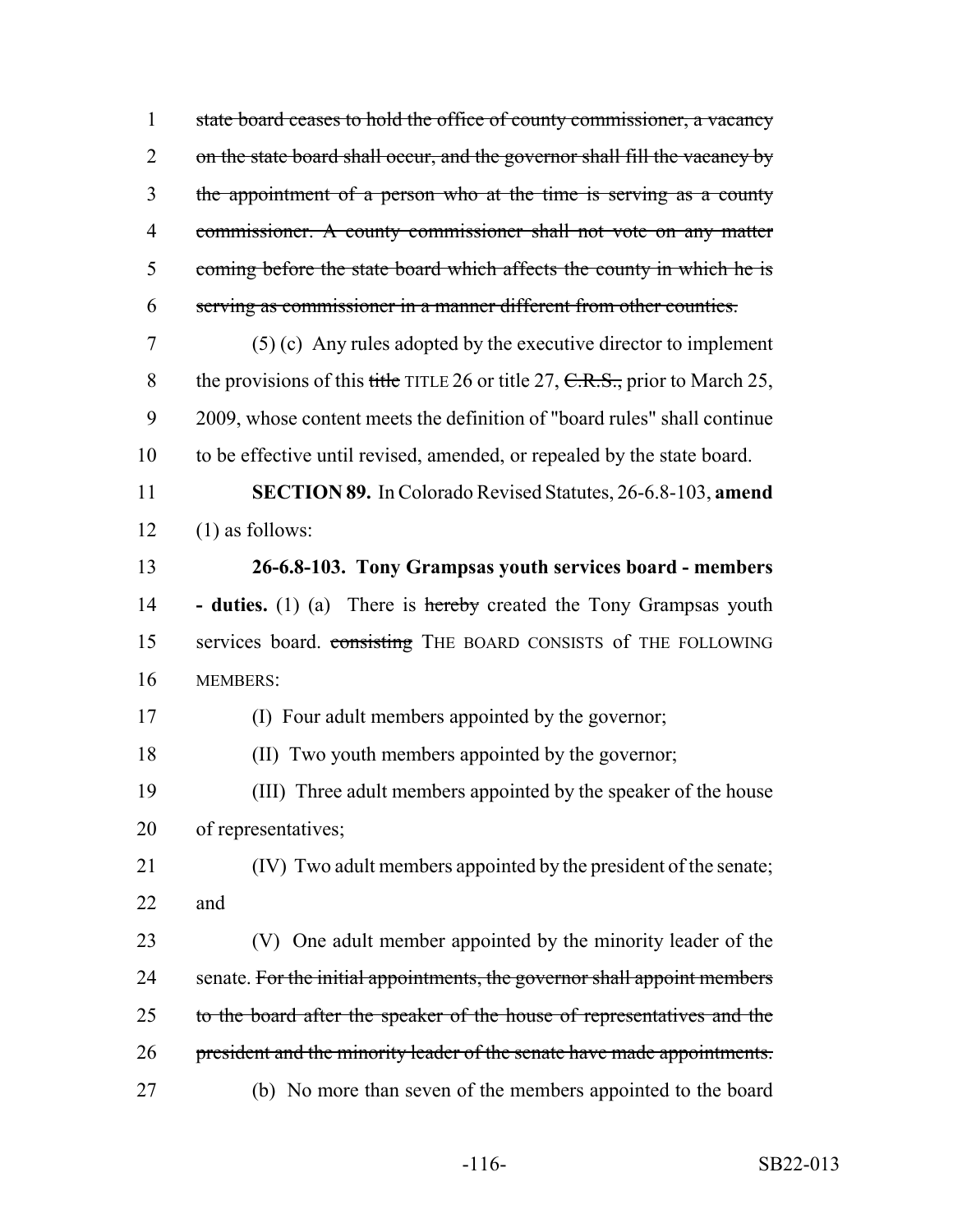1 shall be members of MAY BE AFFILIATED WITH the same political party.

2  $\left(\frac{b}{c}\right)$  (c) In addition to the appointed board members, the executive director OR THE EXECUTIVE DIRECTOR'S DESIGNEE shall serve as a member of the board.

 (c) At the first meeting of the board, the members of the board shall choose a chairperson and a vice-chairperson.

 (d) (I) In appointing adult members to the board, the governor, the speaker of the house of representatives, and the president and the minority leader of the senate shall:

 (A) Choose persons who have a knowledge and awareness of innovative strategies for youth crime prevention and intervention services and for reducing the occurrence and reoccurrence of child abuse and neglect; and

 (B) Appoint one or more persons who possess knowledge and 15 awareness of early childhood care and education. For purposes of this  $sub-sub-subparagnch (B)$  As USED IN THIS SUBSECTION  $(1)(d)(I)(B)$ , "early childhood" means younger than nine years of age.

 (II) In appointing members to the board, the speaker of the house of representatives and the president of the senate shall each appoint at least one person who has a knowledge and awareness of student issues, including the causes of student dropout in secondary schools, as well as innovative strategies for reducing the dropout rate among secondary school students.

 (III) In appointing members to the board, the governor shall: (A) Appoint at least one person who is representative of a minority community;

(B) Appoint at least one person who is knowledgeable in the area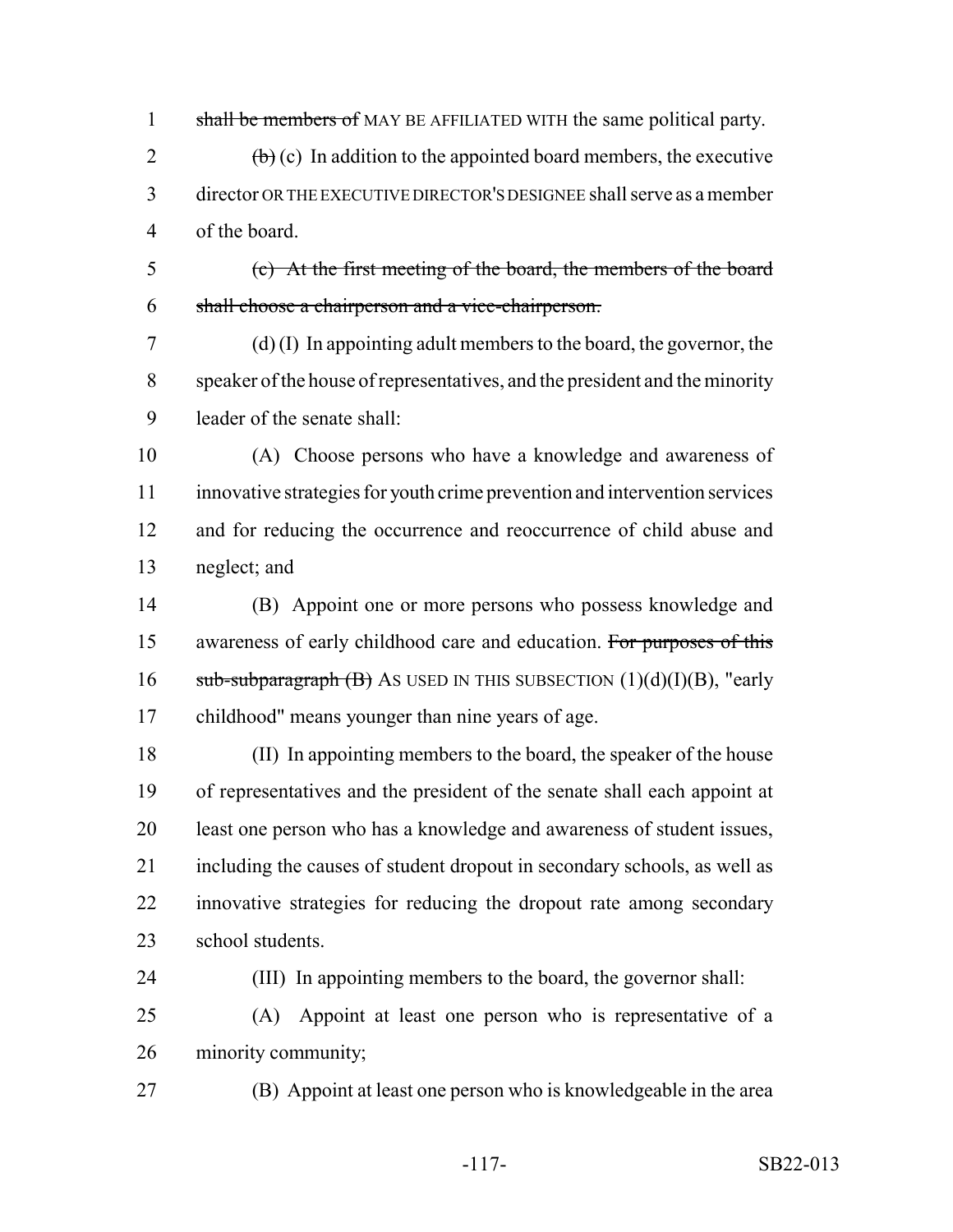of child abuse prevention; and

 (C) Appoint at least one person who is knowledgeable in the area of community planning for youth violence prevention.

 (IV) In appointing youth members to the board, the governor shall appoint members who are at least fifteen years of age and younger than twenty-six years of age.

 (e) THE BOARD SHALL CHOOSE A CHAIR AND VICE-CHAIR FROM AMONG ITS MEMBERS.

9  $\left(e\right)$  (f) (I) The appointed members of the board shall serve 10 three-year terms; except that of the members first appointed, one of the 11 members appointed by the governor shall serve a two-year term, two of 12 the members appointed by the governor shall serve one-year terms, one 13 of the members appointed by the speaker of the house of representatives 14 shall serve a two-year term, and one of the members appointed by the president of the senate shall serve a two-year term. The respective appointing person shall choose those members who shall serve initial 17 shortened terms THE TERMS OF APPOINTED MEMBERS SHALL BE STAGGERED SO THAT NO MORE THAN A MINIMUM MAJORITY OF THE APPOINTED MEMBERS' TERMS EXPIRE IN THE SAME YEAR. If a vacancy arises in one of the appointed offices, the authority making the original appointment shall fill the vacancy for the remainder of the term.

 (II) Adult members of the board shall serve without compensation but may be reimbursed out of available appropriations for actual and necessary expenses incurred in the performance of their duties. Youth members of the board may receive a per diem as compensation for their service, which per diem may not exceed thirty dollars for each day upon 27 which each youth member performs his or her THE MEMBER's duties for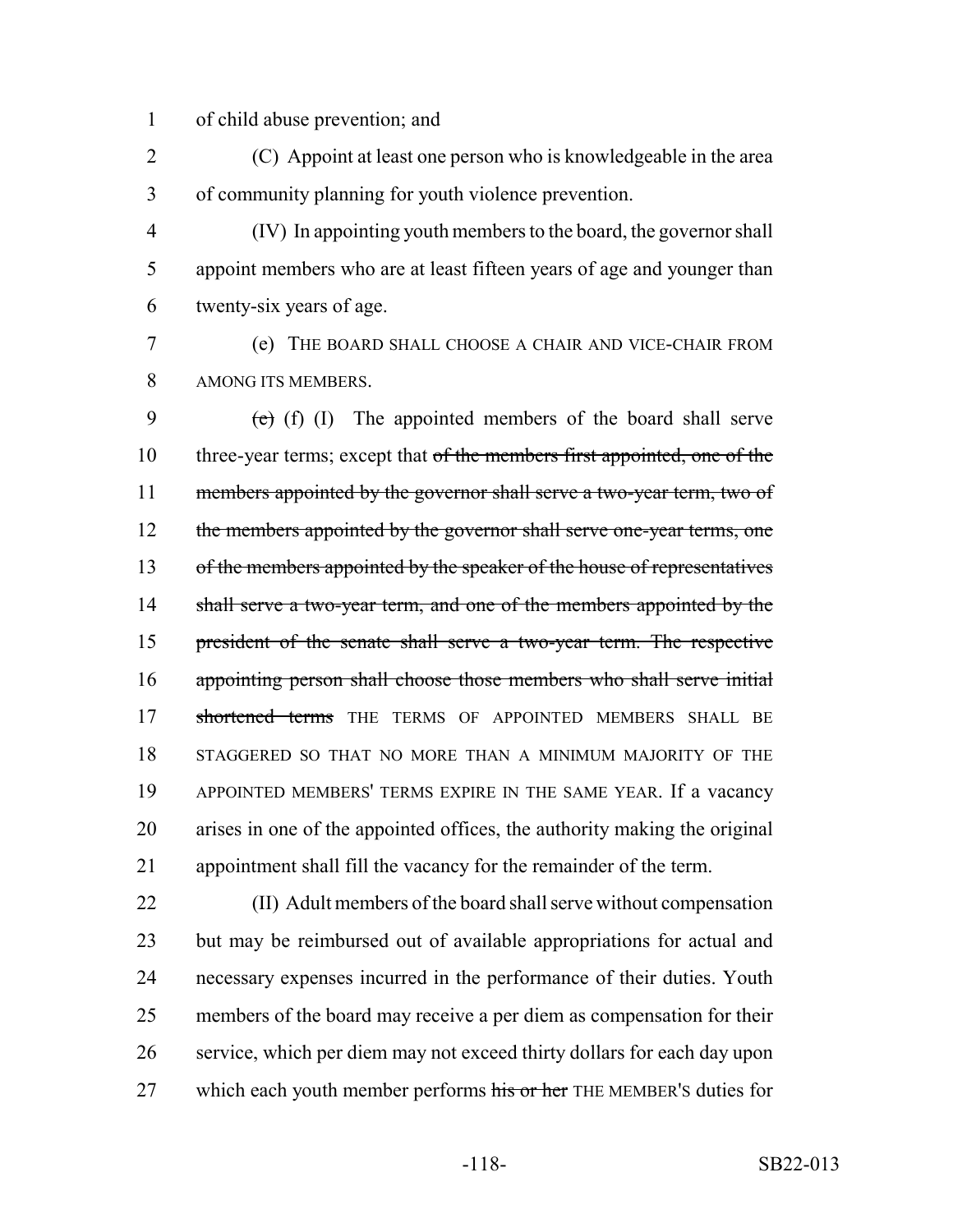1 the board. Youth members of the board may also be reimbursed out of 2 available appropriations for actual and necessary expenses incurred in the 3 performance of their duties.

4  $(f)(g)$  The board is authorized to meet, when necessary, via 5 telecommunications.

6 **SECTION 90.** In Colorado Revised Statutes, **amend** 26-11-101 7 as follows:

8 **26-11-101. Commission on the aging created.** (1) (a) There is 9 hereby created in the state department the Colorado commission on the 10 aging, referred to in this article ARTICLE 11 as the "commission". which 11 shall consist of seventeen THE COMMISSION CONSISTS OF members 12 appointed by the governor, with the consent of the senate, AS FOLLOWS: 13 (I) Two members shall be appointed from each congressional 14 district of the state, one of whom shall be from each major WHO MUST

15 NOT BE AFFILIATED WITH THE SAME political party. and, after July 1, 1976, 16 and thereafter when a vacancy occurs, one of such members shall AT 17 LEAST ONE MEMBER APPOINTED PURSUANT TO THIS SUBSECTION  $(1)(a)(I)$ 18 MUST be from west of the continental divide;

19 (II) ONE MEMBER FROM THE STATE AT LARGE;

20 (III) ONE MEMBER FROM THE MEMBERSHIP OF THE SENATE; AND 21 (IV) ONE MEMBER FROM THE MEMBERSHIP OF THE HOUSE OF 22 REPRESENTATIVES.

23 (b) A vacancy on the commission occurs whenever any member 24 moves out of the congressional district from which he or she was 25 appointed. Any member who moves out of such congressional district 26 shall promptly notify the governor of the date of such move, but such 27 notice is not a condition precedent to the occurrence of the vacancy. The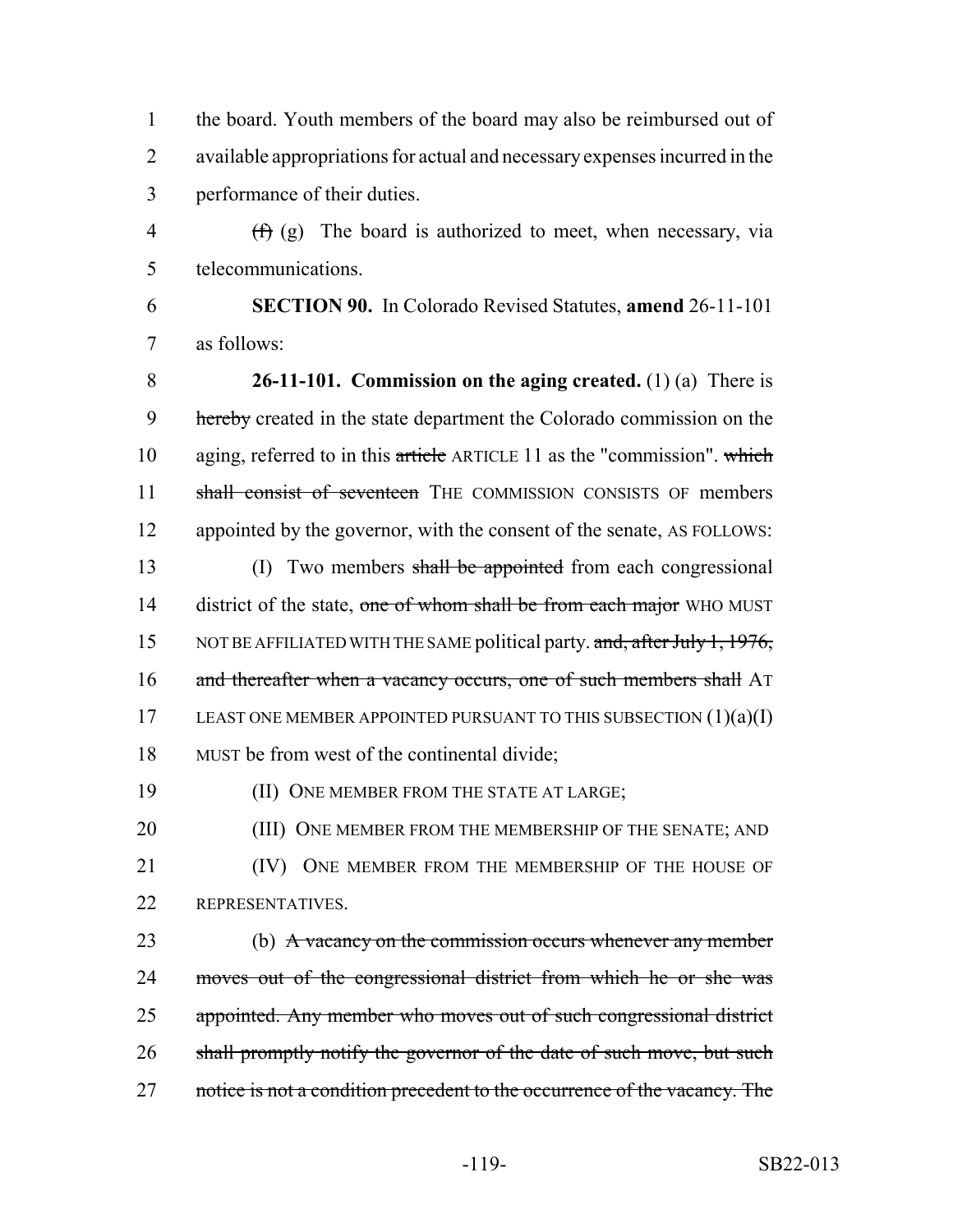governor shall fill the vacancy as provided in subsection (2) of this 2 section. Appointments made to take effect on January 1, 1983, shall be 3 made in accordance with section 24-1-135, C.R.S. No more than nine A 4 MINIMUM MAJORITY OF members of the commission shall be members of 5 MAY BE AFFILIATED WITH the same major political party. One member shall be appointed from the state at large, one member shall be appointed from among the membership of the senate, and one member shall be appointed from among the membership of the house of representatives.

 (c) Appointments to the commission shall comply with the requirements of the rules and regulations of the United States department of health and human services promulgated pursuant to Public Law 93-29, known as the "Older Americans Comprehensive Services Amendments 13 of 1973", AS AMENDED, as such rules and regulations appear in section  $903.50$  (c) PART 90 of title 45 of the code of federal regulations.

 (d) In making appointments to the commission, the governor is encouraged to include representation by at least one member who is a person with a disability, a family member of a person with a disability, or a member of an advocacy group for persons with disabilities, provided that the other requirements of this subsection (1) are met.

 (2) All members of the commission shall be appointed for terms 21 of four years, each, commencing July 1 in the year of appointment. Appointments to fill vacancies shall be for the unexpired term of the vacated office and shall be made in the same manner as original appointments.

 (3) (a) Whenever a member of the senate or house of 26 representatives serving as a member of the commission ceases to hold  $\frac{h}{\text{His}}$ office in the senate or house of representatives, a vacancy on the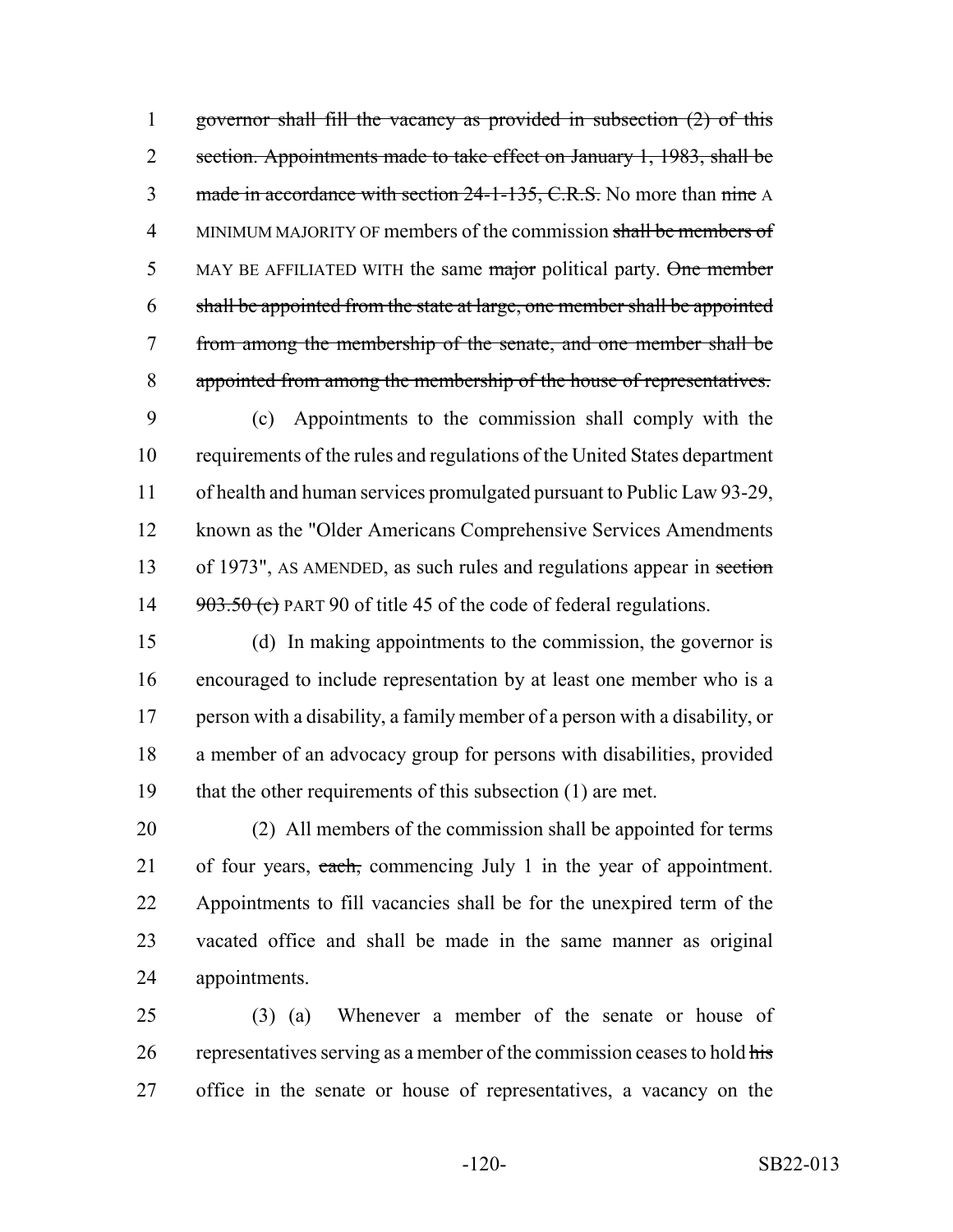1 commission shall occur IS CREATED, and the governor shall fill the vacancy by the appointment of a similarly qualified person who at the time is holding office, as the case may be, in the senate or house of representatives.

5 (b) IF A MEMBER APPOINTED PURSUANT TO SUBSECTION  $(1)(a)(I)$  OF THIS SECTION MOVES OUT OF THE CONGRESSIONAL DISTRICT FROM WHICH THE MEMBER WAS APPOINTED, A VACANCY IS CREATED.A MEMBER WHO MOVES OUT OF SUCH CONGRESSIONAL DISTRICT SHALL PROMPTLY NOTIFY THE GOVERNOR OF THE DATE OF SUCH MOVE, BUT SUCH NOTICE IS 10 NOT REQUIRED FOR THE VACANCY TO OCCUR. THE GOVERNOR SHALL FILL 11 THE VACANCY AS PROVIDED IN SUBSECTION (2) OF THIS SECTION.

 **SECTION 91.** In Colorado Revised Statutes, 26-21-104, **amend** 13 (2) introductory portion and  $(3)(a)$  as follows:

 **26-21-104. Commission created - appointments.** (2) The commission consists of seven members APPOINTED BY THE GOVERNOR as follows:

 (3) (a) The governor shall appoint the commission members referenced in subsection (2) of this section. Beginning July 1, 2000, four 19 of these commission members shall serve initial terms of four years, and 20 three shall serve initial terms of six years. After the initial appointments 21 of the commission members referenced in subsection (2) of this section, 22 all subsequent appointees MEMBERS shall serve terms of four years; except that THE TERMS SHALL BE STAGGERED SO THAT NO MORE THAN FOUR MEMBERS' TERMS EXPIRE IN THE SAME YEAR. A member shall not serve more than two consecutive four-year terms.

 **SECTION 92.** In Colorado Revised Statutes, **amend** 27-10.5-203 as follows: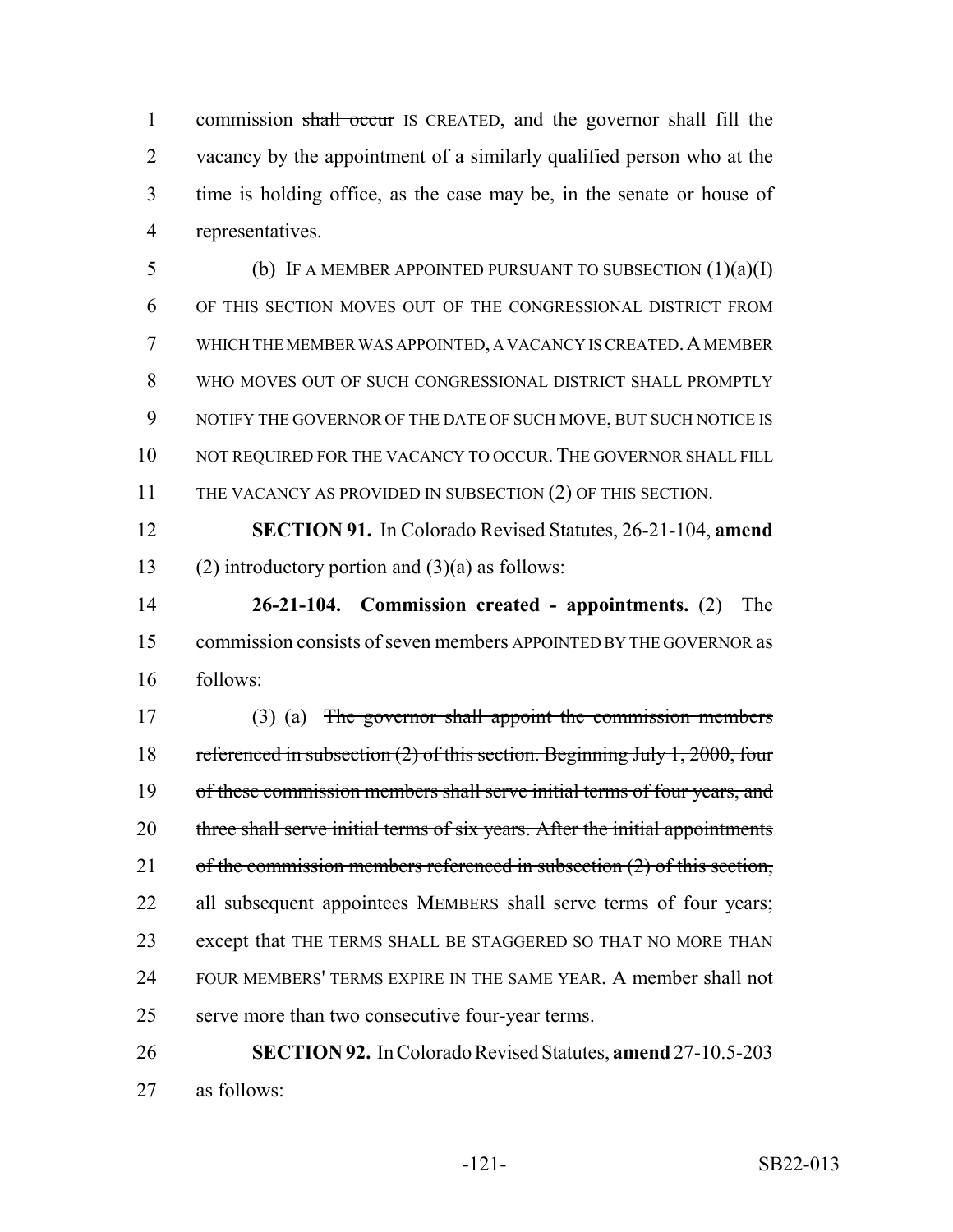**27-10.5-203. Establishment of state council.** (1) There is hereby 2 created, within the office of the executive director of the department of human services, the Colorado developmental disabilities council. The powers, duties, and functions of the state council are transferred by a **type 1** transfer, as such transfer is defined by the "Administrative Organization 6 Act of 1968", article 1 of title 24,  $C.R.S.,$  to the department of human services. The state council shall operate in accordance with the federal "Developmental Disabilities Assistance and Bill of Rights Act of 2000", 42 U.S.C. sec. 15001 et seq.

10 (2) The state council shall consist CONSISTS of twenty-four 11 members appointed by the governor for three-year terms; except that  $\sigma f$ 12 the members first appointed, one-third shall be appointed for one-year 13 terms, one-third shall be appointed for two-year terms, and one-third shall 14 be appointed for three-year terms THE TERMS SHALL BE STAGGERED SO THAT NO MORE THAN EIGHT MEMBERS' TERMS EXPIRE IN THE SAME YEAR. Vacancies shall be filled by appointment for the unexpired term.

17 (3) (a) The state council shall MUST at all times include in its membership REPRESENTATIVES OF THE FOLLOWING:

 (I) Representatives of The principal state agencies, including the state agency that administers funds provided under the federal "Rehabilitation Act of 1973", the state agency that administers funds provided under the federal "Individuals with Disabilities Education Act", the state agency that administers funds provided under the federal "Older Americans Act of 1965", and the state agency that administers funds provided under Titles V and XIX of the federal "Social Security Act" for persons with developmental disabilities;

(II) THE University Centers for Excellence in Developmental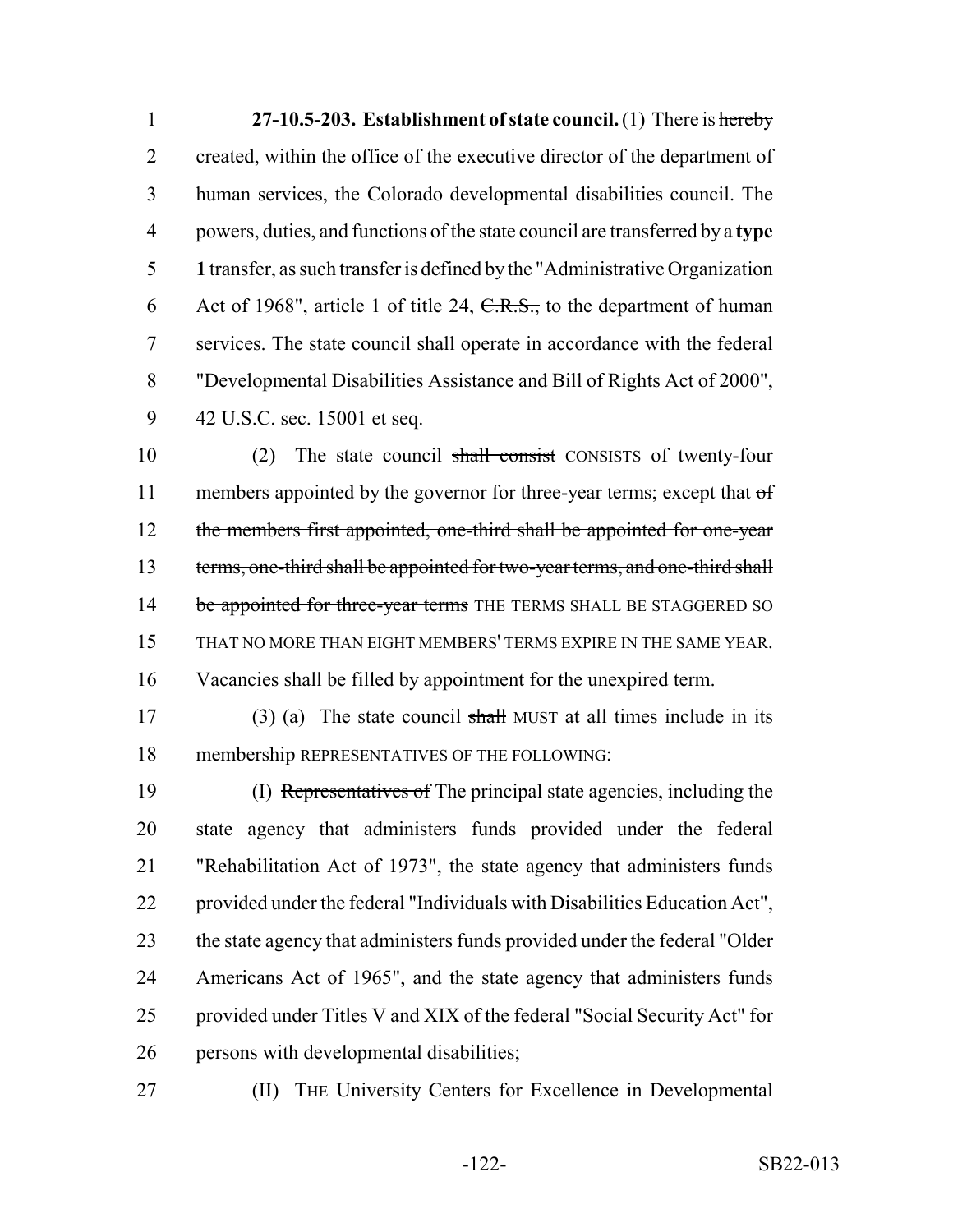Disabilities Education, Research, and Service;

(III) Nongovernmental agencies; and

 (IV) Private nonprofit groups concerned with services and supports for persons with developmental disabilities.

 (b) AT LEAST FOUR MEMBERS OF THE STATE COUNCIL MUST BE PERSONS WITH DEVELOPMENTAL DISABILITIES.

 (c) AT LEAST FOUR MEMBERS OF THE STATE COUNCIL MUST BE FAMILY MEMBERS OR GUARDIANS OF PERSONS WITH MENTALLY IMPAIRING DEVELOPMENTAL DISABILITIES, WHO ARE NOT EMPLOYEES OF A STATE AGENCY THAT RECEIVES FUNDS OR PROVIDES SERVICES AND SUPPORTS UNDER THIS PART 2, AND WHO ARE NOT EMPLOYEES IMPLEMENTING PROGRAMS UNDER THE FEDERAL "SOCIAL SECURITY ACT" OR OF ANY OTHER ENTITY THAT RECEIVES FUNDS OR PROVIDES SERVICES AND SUPPORTS UNDER THIS PART 2. AT LEAST ONE INDIVIDUAL OF THE FOUR APPOINTED IN THIS SUBSECTION (3)(c) MUST BE AN IMMEDIATE RELATIVE OR GUARDIAN OF AN INSTITUTIONALIZED OR PREVIOUSLY INSTITUTIONALIZED PERSON WITH A DEVELOPMENTAL DISABILITY.

18 (d) AT LEAST HALF OF THE MEMBERSHIP OF THE STATE COUNCIL MUST BE INDIVIDUALS DESCRIBED IN SUBSECTION (3)(b) OR (3)(c) OF THIS SECTION, OR PARENTS OR GUARDIANS OF SUCH PERSONS WITH DEVELOPMENTAL DISABILITIES.

22 (4) At least one-half of the membership of the state council shall 23 consist of persons who:

24 (a) Are persons with developmental disabilities;

(b) Are parents or guardians of such persons; or

26 (c) Are family members or guardians of persons with mentally 27 impairing developmental disabilities, and who are not employees of a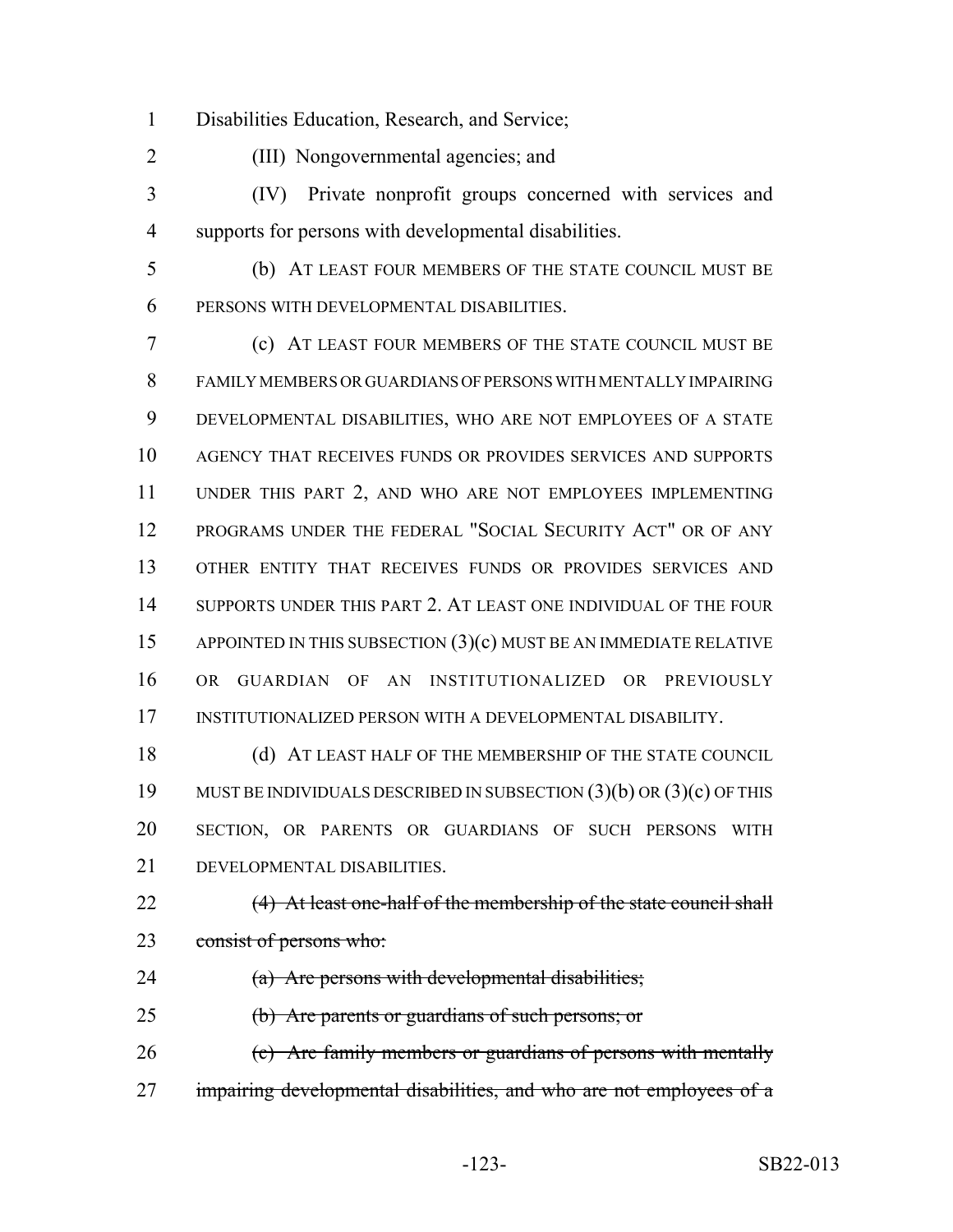1 state agency which receives funds or provides services and supports under 2 this part 2, and who are not employees implementing programs under the 3 federal "Social Security Act" or of any other entity which receives funds 4 or provides services and supports under this part 2.

5  $(5)$  Of the members of the state council described in subsection  $(4)$ 6 of this section:

7 (a) At least one-third shall be persons with developmental 8 disabilities;

 (b) At least one-third shall be individuals described in paragraph (c) of subsection (4) of this section, and at least one of such individuals 11 shall be an immediate relative or guardian of an institutionalized or previously institutionalized person with a developmental disability.

13  $(6)$  (4) Members of the state council shall serve without 14 compensation but shall be ARE entitled to reimbursement for their 15 expenses while attending regular and special meetings of the state 16 council.

17  $(7)(5)$  The state council shall operate in accordance with bylaws 18 adopted by a quorum of its membership.

19  $(8)(6)$  For the purposes of holding meetings of the STATE council, 20 a quorum shall be a simple majority of the STATE council membership in 21 attendance.

22 **SECTION 93.** In Colorado Revised Statutes, **amend** 27-65-131 23 as follows:

24 **27-65-131. Advisory board - service standards and rules.** 25  $(1)$  (a)  $\overline{An}$  There is created in the department the Mental Health 26 advisory board FOR SERVICE STANDARDS AND RULES, referred to as the 27 "board" in this section, to the department is established for the purpose of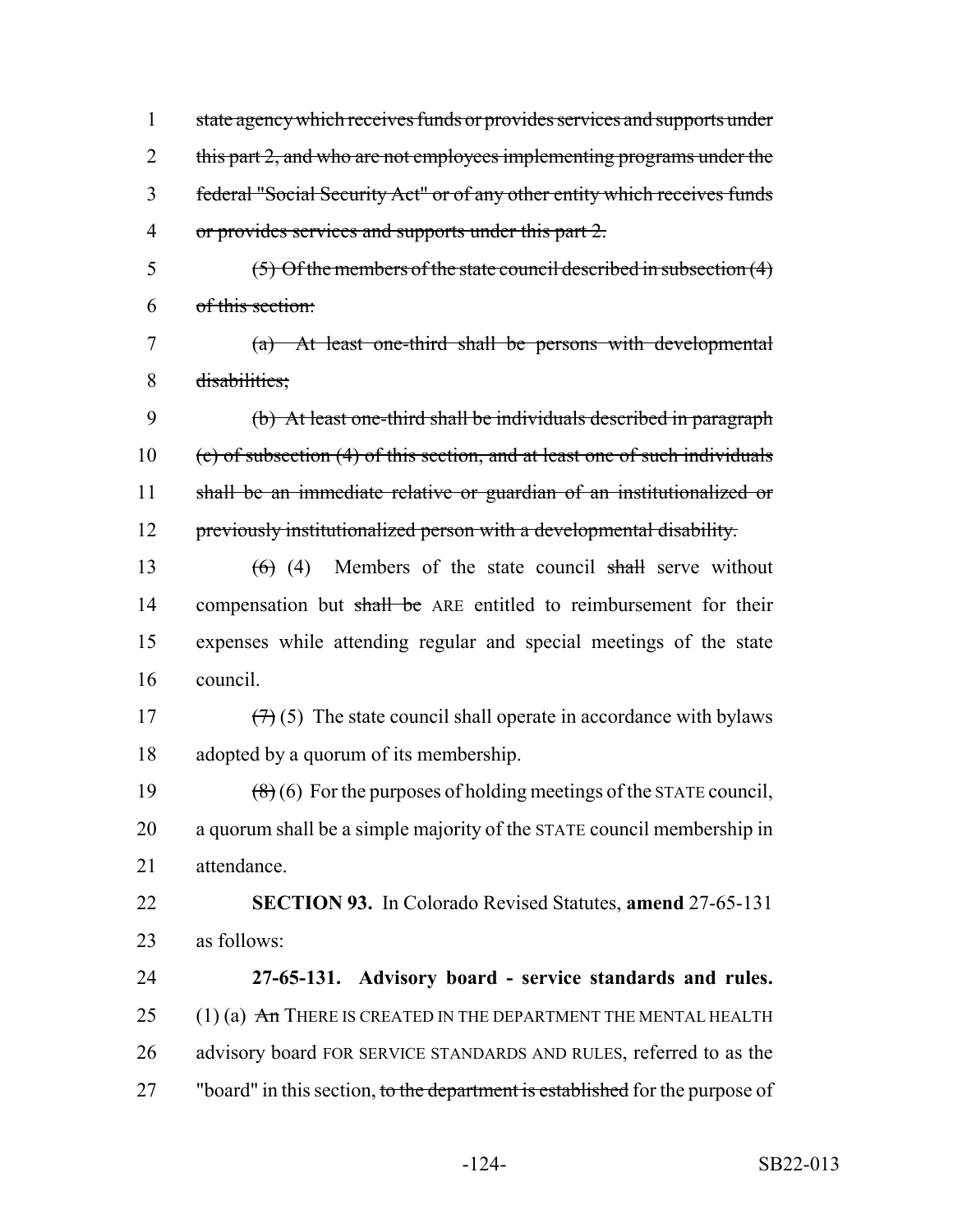| $\mathbf{1}$   | assisting and advising the executive director in accordance with section    |
|----------------|-----------------------------------------------------------------------------|
| $\overline{2}$ | 27-65-130 in the development of service standards and rules.                |
| 3              | (b) The board consists of not less than eleven nor more than                |
| $\overline{4}$ | fifteen members appointed by the governor.                                  |
| 5              | (c) The board includes:                                                     |
| 6              | (I) One representative each from the office of behavioral health,           |
| 7              | the department of human services, the department of public health and       |
| 8              | environment, the university of Colorado health sciences center, and a       |
| 9              | leading professional association of psychiatrists in this state;            |
| 10             | At least one member representing proprietary skilled<br>$(\Pi)$             |
| 11             | health-care facilities;                                                     |
| 12             | (III) One member representing nonprofit health-care facilities;             |
| 13             | (IV) One member representing the Colorado bar association;                  |
| 14             | (V) One member representing consumers of services for persons               |
| 15             | with mental health disorders;                                               |
| 16             | (VI) One member representing families of persons with mental                |
| 17             | health disorders;                                                           |
| 18             | (VII) One member representing children's health-care facilities;            |
| 19             | and                                                                         |
| 20             | (VIII) Other persons from both the private and the public sectors           |
| 21             | who are recognized or known to be interested and informed in the area of    |
| 22             | the board's purpose and function.                                           |
| 23             | In making appointments to the board, the governor is<br>(2)                 |
| 24             | encouraged to include representation by at least one member who is a        |
| 25             | person with a disability, as defined in section $24-34-301$ (2.5), a family |
| 26             | member of a person with a disability, or a member of an advocacy group      |
| 27             | for persons with disabilities, provided that the other requirements of this |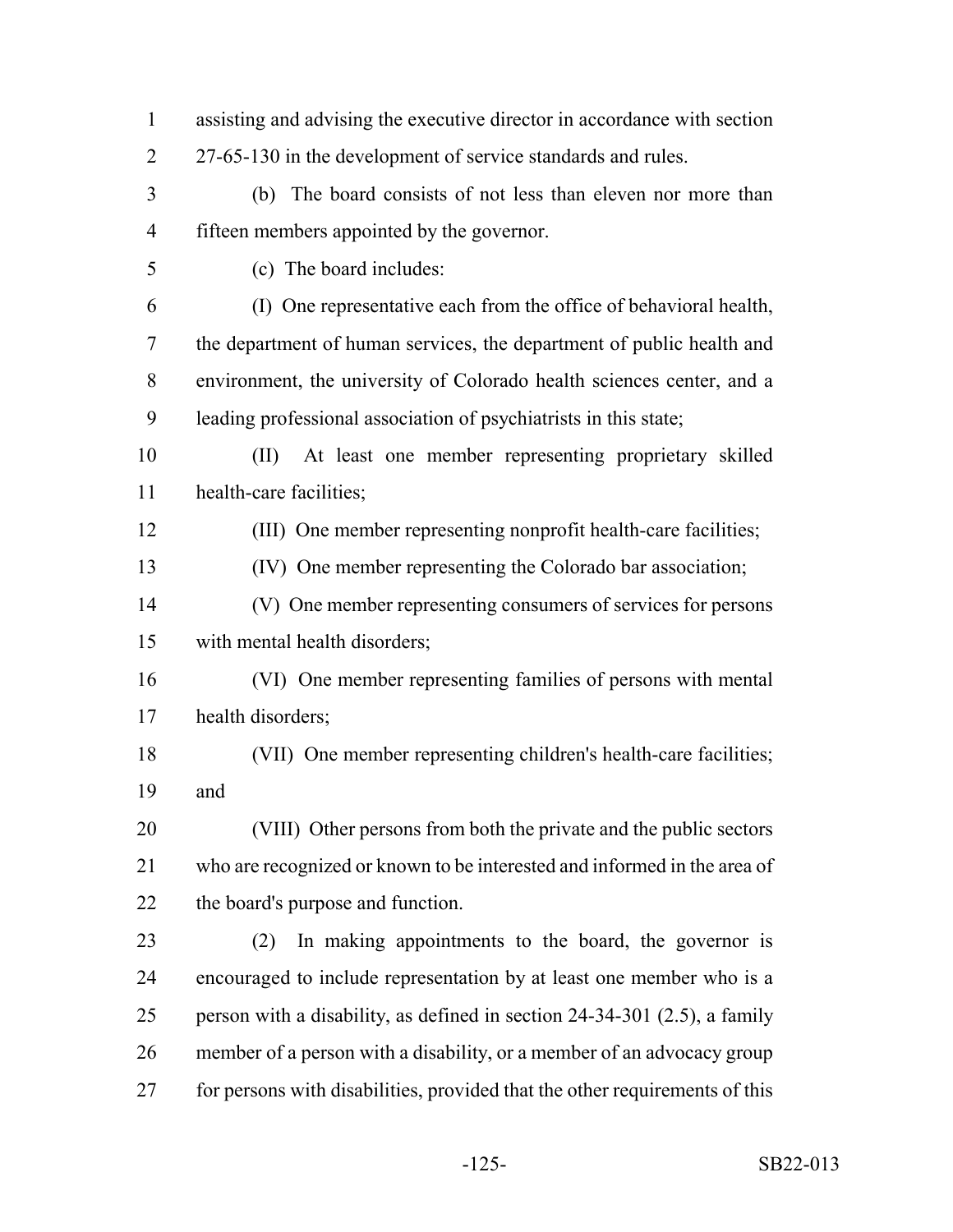section are met.

 **SECTION 94.** In Colorado Revised Statutes, 28-5-702, **amend**  $3 \qquad (2)$  as follows:

 **28-5-702. Board of veterans affairs.** (2) The board shall consist 5 CONSISTS of seven members who shall be appointed by the governor and confirmed by the senate, who shall be veterans who have been honorably released or separated from the armed forces of the United States, but who need not be members of a veterans service organization. The initial members of the board shall be the members of the Colorado board of veterans affairs as such board existed in the department of human services 11 prior to July 1, 2002, and the terms of such members shall expire as the 12 original terms of such members were scheduled to expire. Thereafter The 13 governor shall appoint members for terms of four years; beginning EXCEPT THAT THE TERMS SHALL BE STAGGERED SO THAT NO MORE THAN FOUR MEMBERS' TERMS EXPIRE IN THE SAME YEAR. TERMS BEGIN the day 16 after the expiration of the A preceding term. Vacancies occurring during any term shall be filled by the governor for the unexpired portion of the 18 term in which they occur. If a vacancy occurs while the senate is not in session, the governor shall appoint a qualified person to discharge the duties thereof until the next meeting of the senate, at which time the governor shall nominate a person to fill the vacancy, which nomination 22 shall be subject to senate confirmation. Members of the board shall hold 23 office until their successors are appointed by the governor. and are 24 confirmed by the senate. Not more than four of the members serving at any one time shall be members of the same political party.

 **SECTION 95.** In Colorado Revised Statutes, 29-1-503, **amend** (1) and (2) as follows: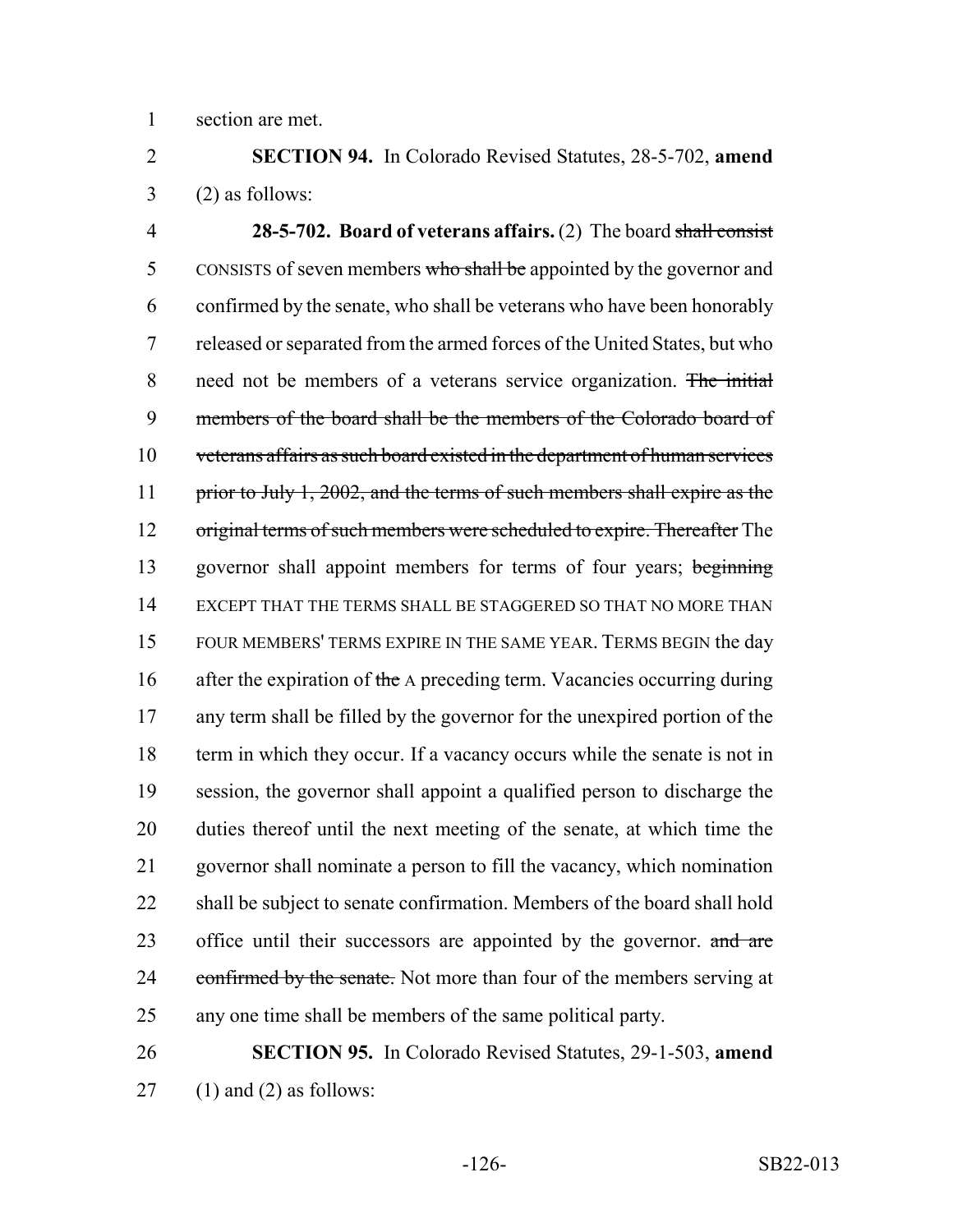**29-1-503. Appointment of advisory committee - powers and duties.** (1) The governor, with the advice and consent of the senate, shall appoint an A SIX-MEMBER advisory committee on governmental accounting to assist the state auditor in formulating and prescribing a 5 classification of accounts. which advisory committee consists of six 6 members, THE COMMITTEE CONSISTS OF THE FOLLOWING MEMBERS:

7 (a) One of whom must be MEMBER WHO IS a member of the 8 Colorado society of certified public accountants; and

9 (b) The remaining five of whom must be FIVE MEMBERS WHO ARE 10 active in finance matters either as elected officials or finance officers 11 employed by a unit of local government as defined in section 29-1-502 12 and each of whom shall represent one of the following levels UNITS of 13 local government: Counties, cities and counties, cities and towns, school 14 districts and junior college districts, and local improvement or special 15 service districts, and OR other local entities having authority under the 16 general laws of this state to levy taxes or impose assessments.

17 (2) Prior to June 15, 1987, the terms of the members shall be six 18 years, except for initial appointments when two members shall be 19 appointed for terms of two years, two members shall be appointed for 20 terms of four years, and two members shall be appointed for terms of six 21 years. Persons holding office on June 15, 1987, are subject to the 22 provisions of section 24-1-137, C.R.S. Thereafter, Members shall be 23 appointed for terms of four years; each EXCEPT THAT THE TERMS SHALL 24 BE STAGGERED SO THAT NO MORE THAN TWO MEMBERS' TERMS EXPIRE IN 25 THE SAME YEAR.

26 **SECTION 96.** In Colorado Revised Statutes, 29-4-704, **amend**  $27$  (3) and (4) as follows: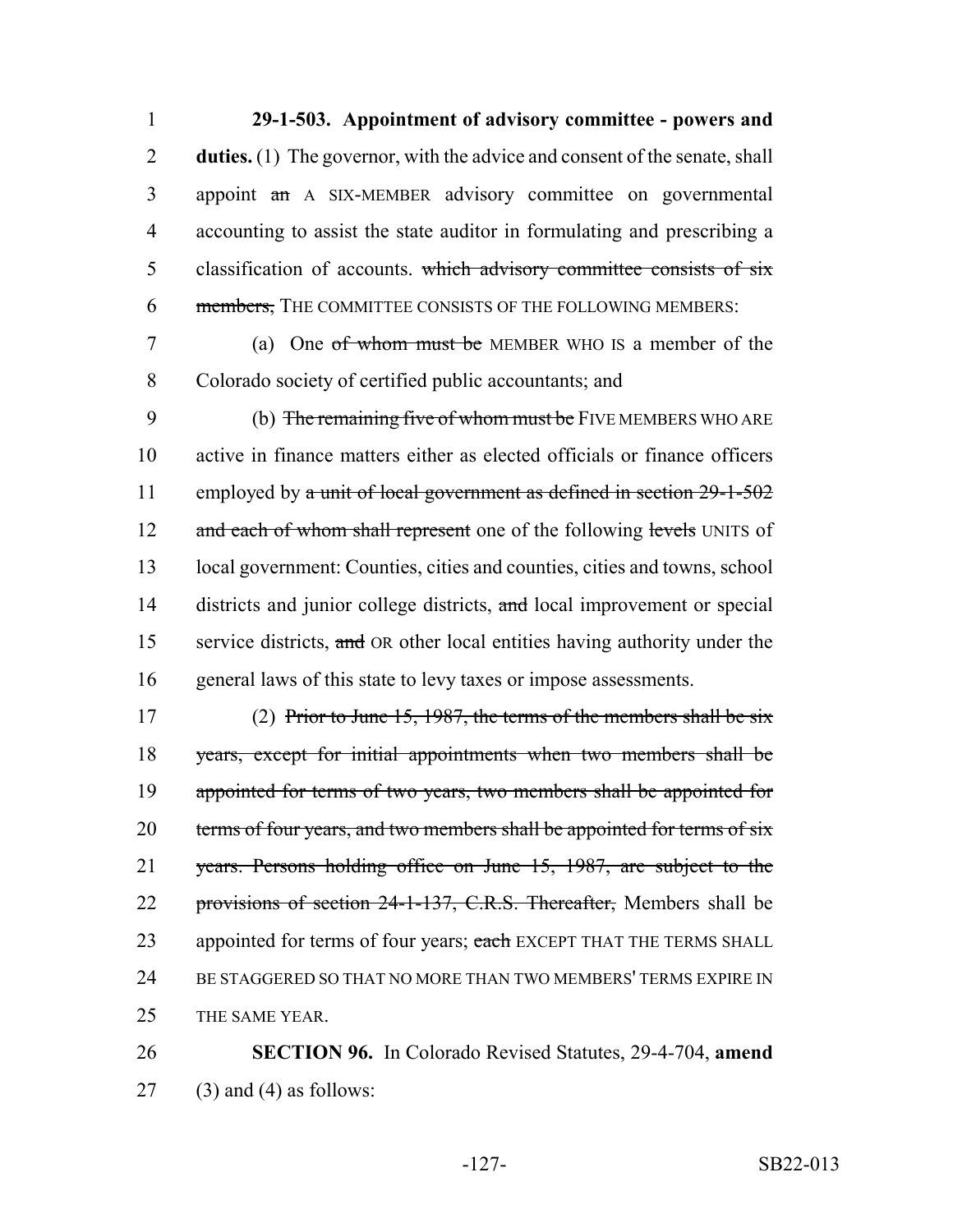| $\mathbf{1}$ | 29-4-704. Colorado housing and finance authority. (3) $(a)$ For             |
|--------------|-----------------------------------------------------------------------------|
| 2            | appointments made prior to June 15, 1987, each member appointed by the      |
| 3            | governor shall be appointed for a term of seven years, but the original     |
| 4            | members shall be appointed for the following terms beginning July 1,        |
| 5            | 1973:                                                                       |
| 6            | (I) Three members shall be appointed for terms of two years;                |
| 7            | (II) Two members for terms of four years; and                               |
| 8            | (III) Two members for terms of six years.                                   |
| 9            | (b) Prior to June 15, 1987, their successors shall be appointed for         |
| 10           | terms of seven years each.                                                  |
| 11           | $(e)$ Members of the authority serving on May 20, 1987, shall               |
| 12           | continue to serve in the manner provided in this subsection $(3)$ . The     |
| 13           | additional member of the authority appointed pursuant to subsection $(2)$   |
| 14           | of this section shall be appointed for a term of four years beginning July  |
| 15           | <del>1, 1987.</del>                                                         |
| 16           | (d) Persons holding office on June $15$ , 1987, are subject to the          |
| 17           | provisions of section 24-1-137, C.R.S. For appointments made thereafter,    |
| 18           | Each member appointed by the governor shall be appointed for a term of      |
| 19           | four years; EXCEPT THAT THE TERMS SHALL BE STAGGERED SO THAT NO             |
| 20           | MORE THAN THREE MEMBERS' TERMS EXPIRE IN THE SAME YEAR.                     |
| 21           | (4) Each member shall hold office for $\frac{1}{115}$ THE MEMBER's term and |
| 22           | until his A successor is appointed. and qualified. Any member shall be IS   |
| 23           | eligible for reappointment, but members shall not be ARE NOT eligible to    |
| 24           | serve more than two consecutive full terms. Members of the board shall      |
| 25           | receive no SERVE WITHOUT compensation for such services but shall ARE       |
| 26           | ENTITLED TO be reimbursed for their necessary expenses while serving as     |
| 27           | a member of the board. Any vacancy shall be filled in the same manner       |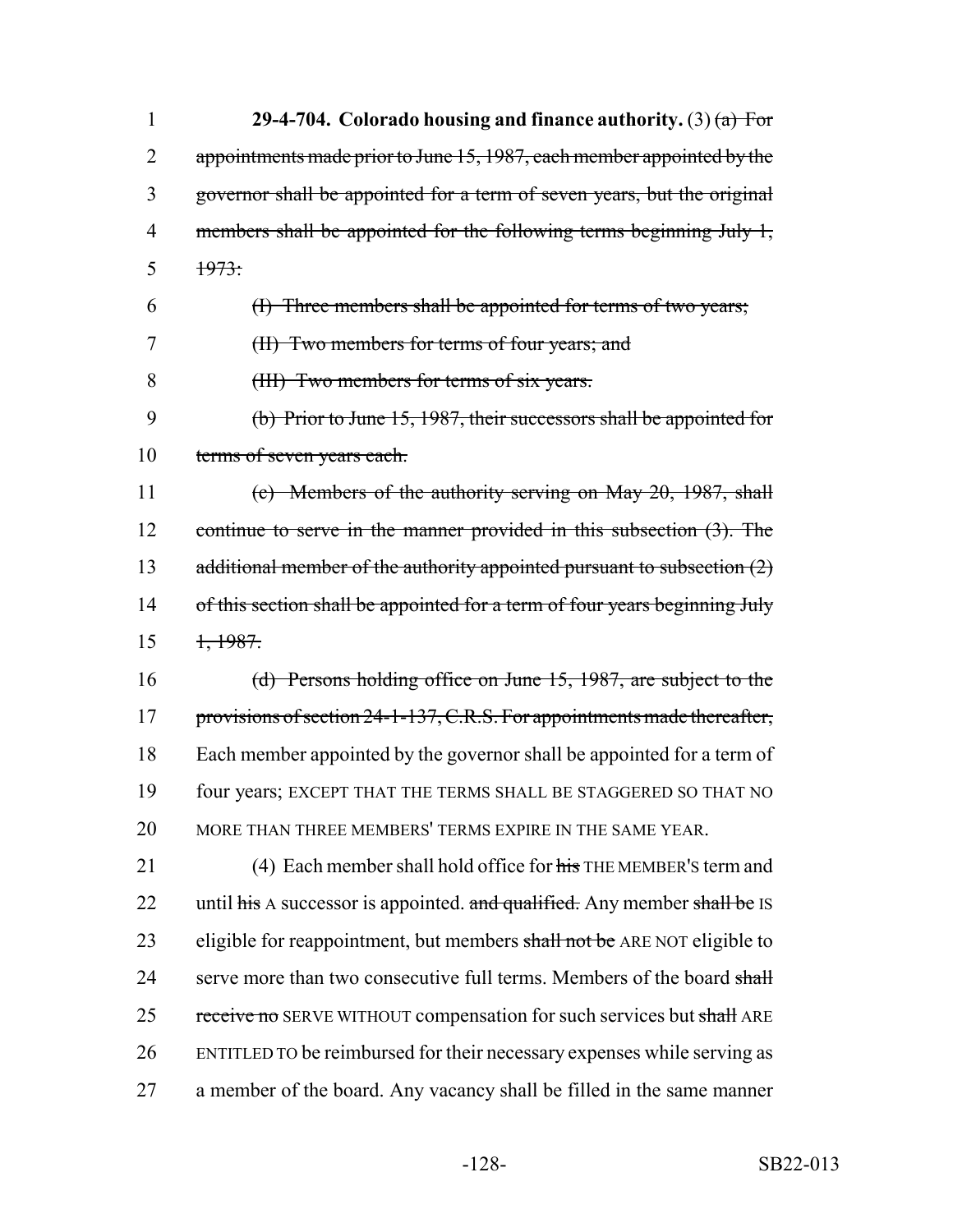as the original appointments for the unexpired term.

 **SECTION 97.** In Colorado Revised Statutes, 30-10-601.6, **amend** (3)(b) introductory portion and (3)(c) as follows:

 **30-10-601.6. Coroners standards and training board.** (3) (b) The members of the C.C.S.T. board shall be APPOINTED BY THE GOVERNOR AS FOLLOWS:

 (c) The governor shall appoint each member of the C.C.S.T. board 8 for a term of three years; except that of the members initially appointed, 9 three members shall be appointed for a term of three years, three members shall be appointed for a term of two years, and two members shall be 11 appointed for a term of one year THE TERMS SHALL BE STAGGERED SO THAT NO MORE THAN THREE MEMBERS' TERMS EXPIRE IN THE SAME YEAR. **SECTION 98.** In Colorado Revised Statutes, 32-14-106, **amend** (1), (2), (5), and (7) as follows:

 **32-14-106. Board of directors - membership - qualifications.** (1) The district created in section 32-14-104 shall be governed by a board 17 of directors, which shall consist CONSISTS of seven directors. No director 18 shall be an elected official. Initial appointments to the board shall be 19 made within ninety days after June 2, 1989.

 (2) The seven directors shall be appointed by the governor, with 21 the consent of the senate, for four-year terms. Appointments made to the 22 board while the senate is not in session shall be temporary appointments, and the appointees shall serve on a temporary basis until the senate is in session and is able to confirm such appointments. Each director shall hold 25 office until his THE DIRECTOR's successor is appointed. and qualified.

26 (5) Any director may be removed at any time during his THE DIRECTOR'S term at the pleasure of the governor. If any director vacates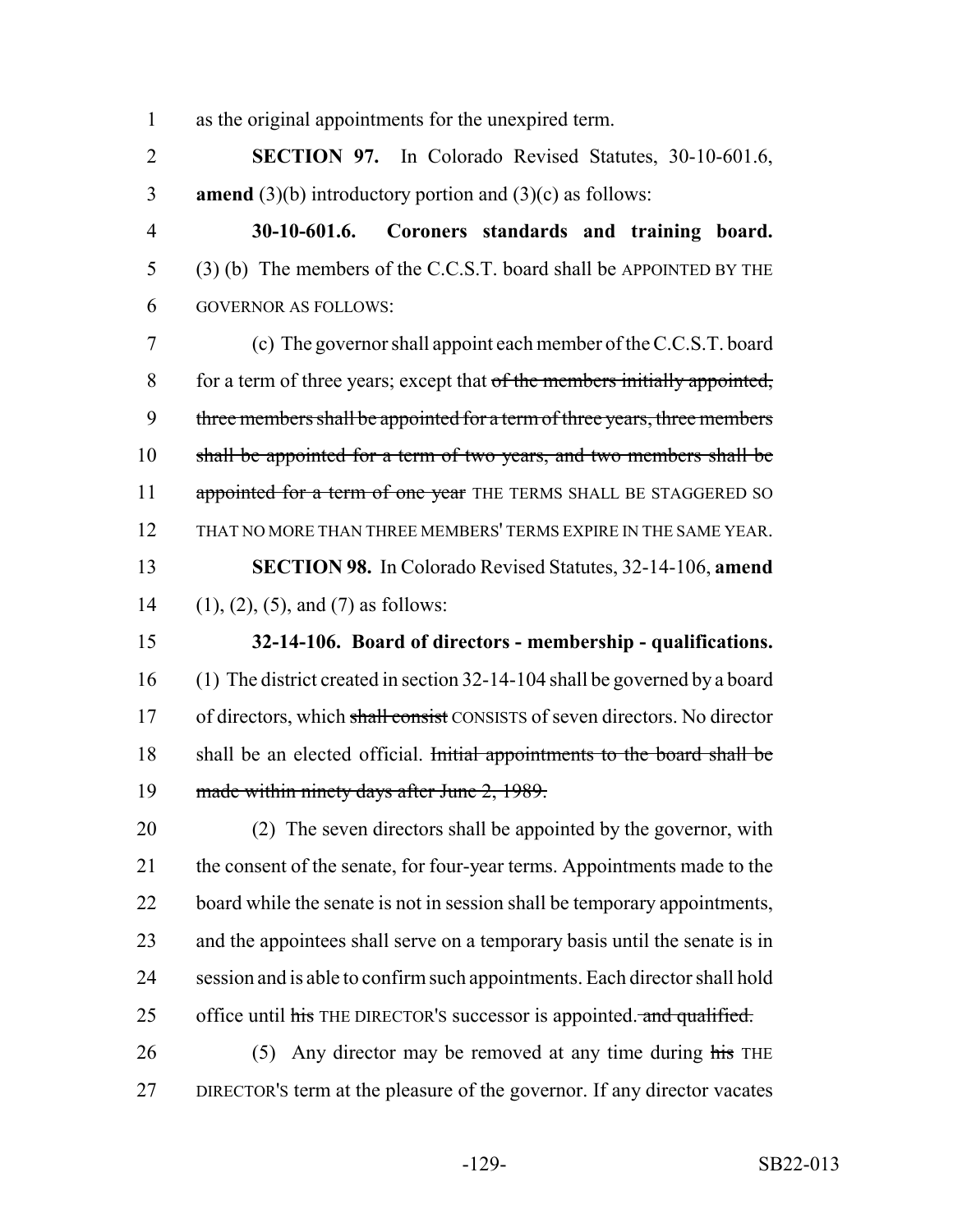1 his THE DIRECTOR's office during the term for which appointed to the 2 board, a vacancy on the board shall exist EXISTS, and the governor shall 3 fill such vacancy by appointment for the remainder of such unexpired 4 term, subject to confirmation by the senate.

5 (7) All business of the board shall be conducted at regular or 6 special meetings, which shall be held within the geographical boundaries 7 of the district and which shall be open to the public. The provisions of 8 This subsection (7) and part 4 of article 6 of title 24  $C.R.S.,$  shall apply 9 to all meetings of the board.

10 **SECTION 99.** In Colorado Revised Statutes, 32-15-105, **amend**  $11$  (2) as follows:

 **32-15-105. Board of directors - membership - qualifications.** (2) Initial appointments to the board shall be made within forty-five days 14 after May 23, 1996. The directors shall be appointed for four-year terms. **SECTION 100.** In Colorado Revised Statutes, 32-20-104, **amend** (2)(b) as follows:

17 **32-20-104. Colorado new energy improvement district -** 18 **creation - board - meetings - quorum - expenses - records.** (2) (b) The 19 terms TERM of the AN appointed members shall be MEMBER IS four years. 20 except that the terms of the members initially appointed by the governor, 21 the speaker of the house of representatives, and the minority leader of the 22 senate shall be two years.

23 **SECTION 101.** In Colorado Revised Statutes, 33-11-105, **amend** 24  $(1)$  as follows:

25 **33-11-105. Recreational trails committee.** (1) (a) There is 26 hereby created the Colorado recreational trails committee, which is 27 advisory and consists of nine members eight of whom WHO are appointed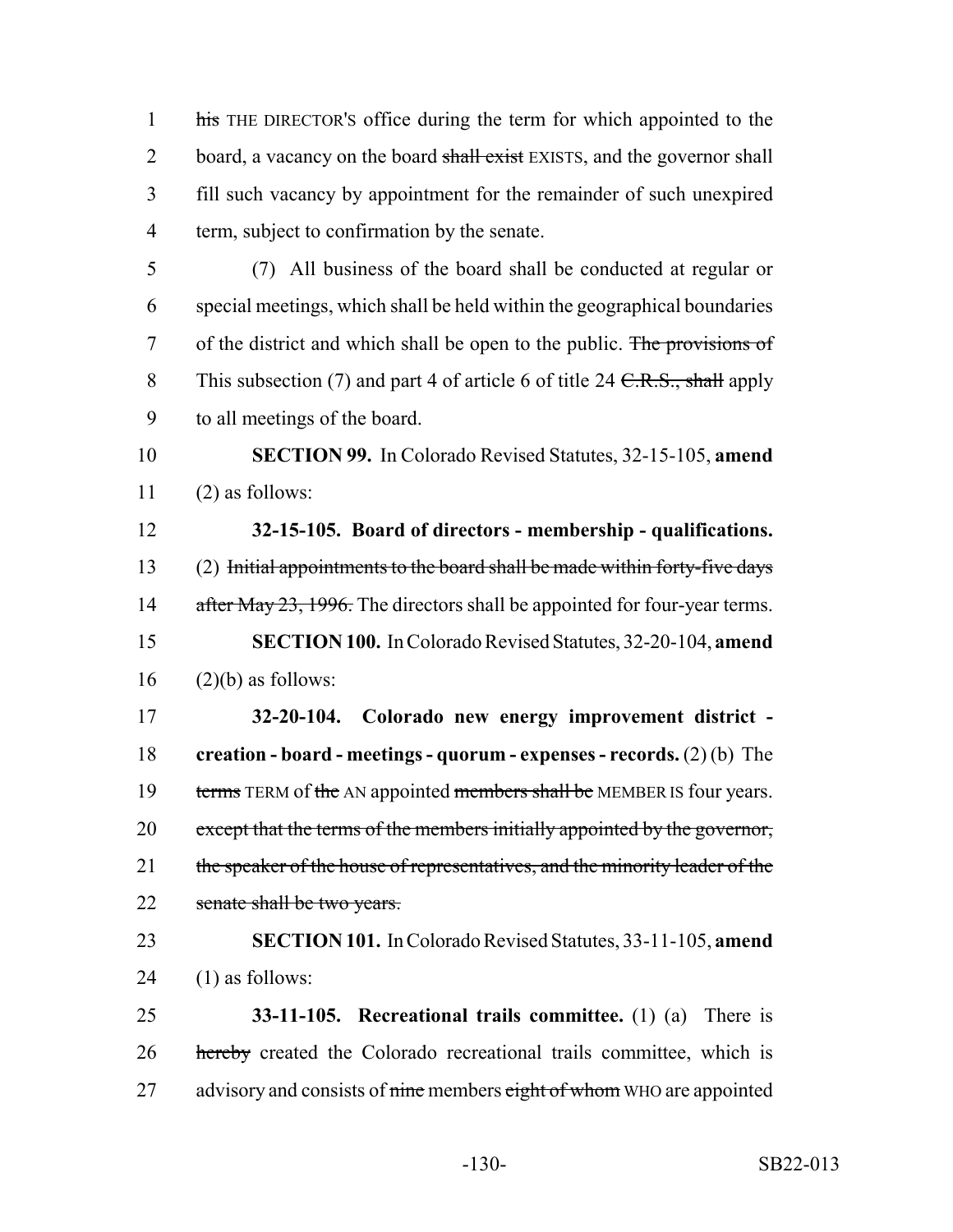1 by the commission AS FOLLOWS:

**(I) THE COMMISSION SHALL APPOINT:** 3 (A) One member shall be appointed from the governing committee of the state board of the great outdoors Colorado trust fund created by section 6 of article XXVII of the state constitution; (B) ONE MEMBER FROM EACH CONGRESSIONAL DISTRICT IN THE STATE; AND (C) ONE MEMBER FROM THE STATE AT LARGE. (II) THE STATE BOARD OF THE GREAT OUTDOORS COLORADO TRUST FUND SHALL APPOINT ONE MEMBER FROM THE BOARD. (b) The terms of the members appointed by the commission are 12 four years. No A member shall NOT serve more than two consecutive 13 terms. One member shall be appointed from each congressional district, 14 one member shall be appointed from the state at large, and one member 15 shall represent and be appointed by the state board of the great outdoors 16 Colorado trust fund. The committee shall include in its membership representation of the broad spectrum of trail users. Vacancies on the committee shall be filled for the unexpired term by the appropriate appointing authority set forth in this subsection (1). **SECTION 102.** In Colorado Revised Statutes, 33-33-106, **amend** (2)(b); and **repeal** (7) as follows: **33-33-106. Colorado natural areas council.** (2) The council

 consists of the following seven members: (b) Five members appointed by the governor, who are individuals 25 with  $\alpha$  substantial AN interest in the preservation of natural areas and who

serve for four-year terms.

27 (7) Any person who was a member of the Colorado natural areas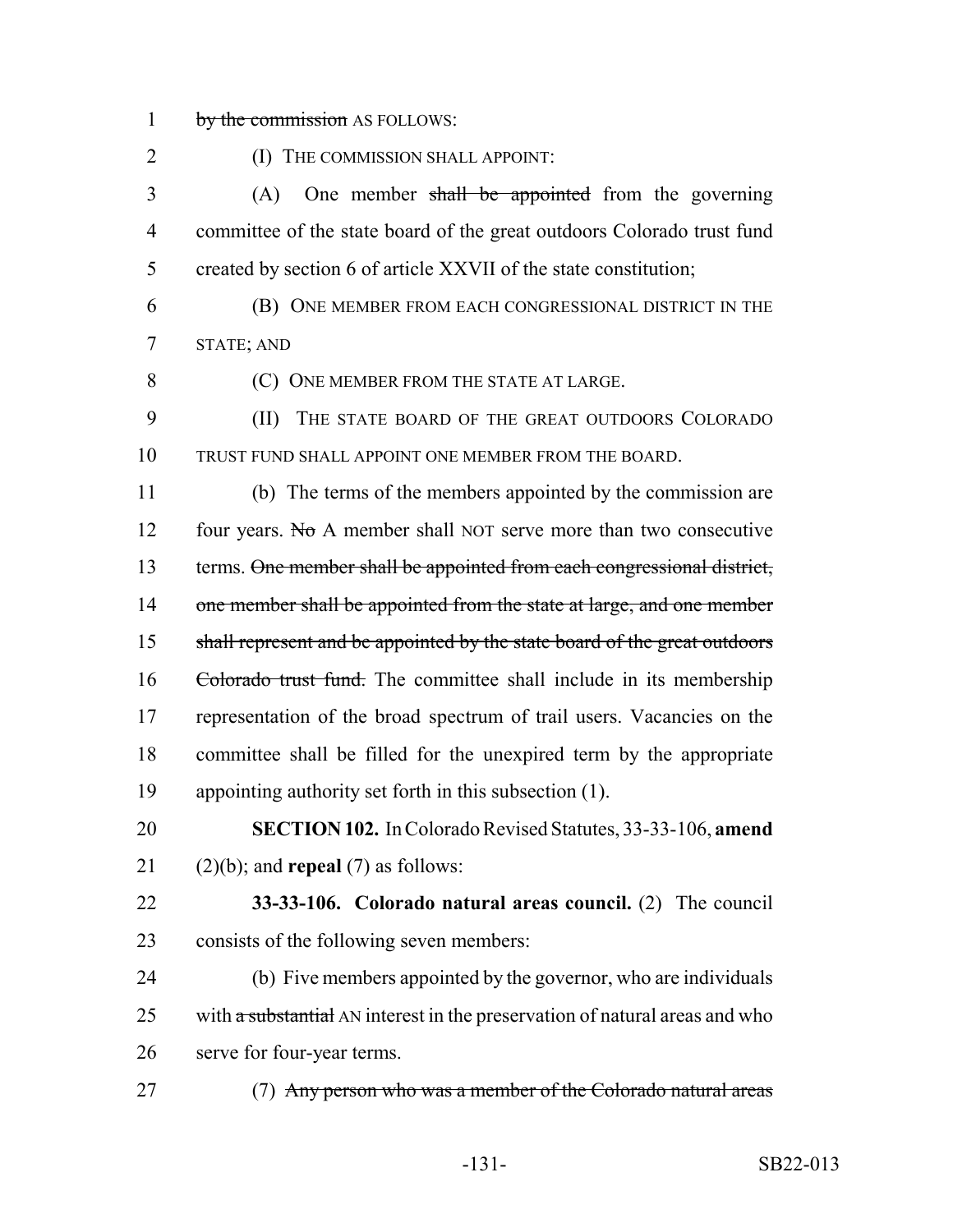| $\mathbf{1}$   | council on January 1, 1988, shall continue to serve for the remainder of        |
|----------------|---------------------------------------------------------------------------------|
| $\overline{2}$ | the term to which he was appointed.                                             |
| 3              | <b>SECTION 103.</b> In Colorado Revised Statutes, 34-32-105, amend              |
| $\overline{4}$ | $(2)$ as follows:                                                               |
| 5              | 34-32-105. Office of mined land reclamation - mined land                        |
| 6              | <b>reclamation board - created.</b> (2) (a) The board shall consist CONSISTS    |
| $\overline{7}$ | of seven members AS FOLLOWS:                                                    |
| 8              | The executive director OR THE EXECUTIVE DIRECTOR'S<br>(I)                       |
| 9              | DESIGNEE, who shall serve as secretary to the board;                            |
| 10             | (II) A member of the state conservation board appointed by such                 |
| 11             | board; and                                                                      |
| 12             | (III) Five persons appointed by the governor with the consent of                |
| 13             | the senate. Such appointed members shall be:                                    |
| 14             | (A) Three individuals with substantial experience in agriculture                |
| 15             | or conservation, no more than two of whom shall have had experience in          |
| 16             | agriculture or conservation; and                                                |
| 17             | (B) Two individuals with substantial experience in the mining                   |
| 18             | industry. Effective July 1, 1976, the terms of office of the existing           |
| 19             | members of the mined land reclamation board shall terminate, and, prior         |
| 20             | thereto, the governor shall appoint two members of the board, effective         |
| 21             | July 1, 1976, whose terms of office shall expire March 1, 1977, and three       |
| 22             | members of the board, effective July 1, 1976, whose terms of office shall       |
| 23             | expire March 1, 1979.                                                           |
| 24             | (b) Subsequent appointments shall be made MEMBERS APPOINTED                     |
| 25             | TO THE BOARD SHALL SERVE for <del>a term</del> TERMS of four years; EXCEPT THAT |
| 26             | THE TERMS SHALL BE STAGGERED SO THAT NO MORE THAN THREE                         |
| 27             | MEMBERS' TERMS EXPIRE IN THE SAME YEAR. Vacancies shall be filled in            |
|                |                                                                                 |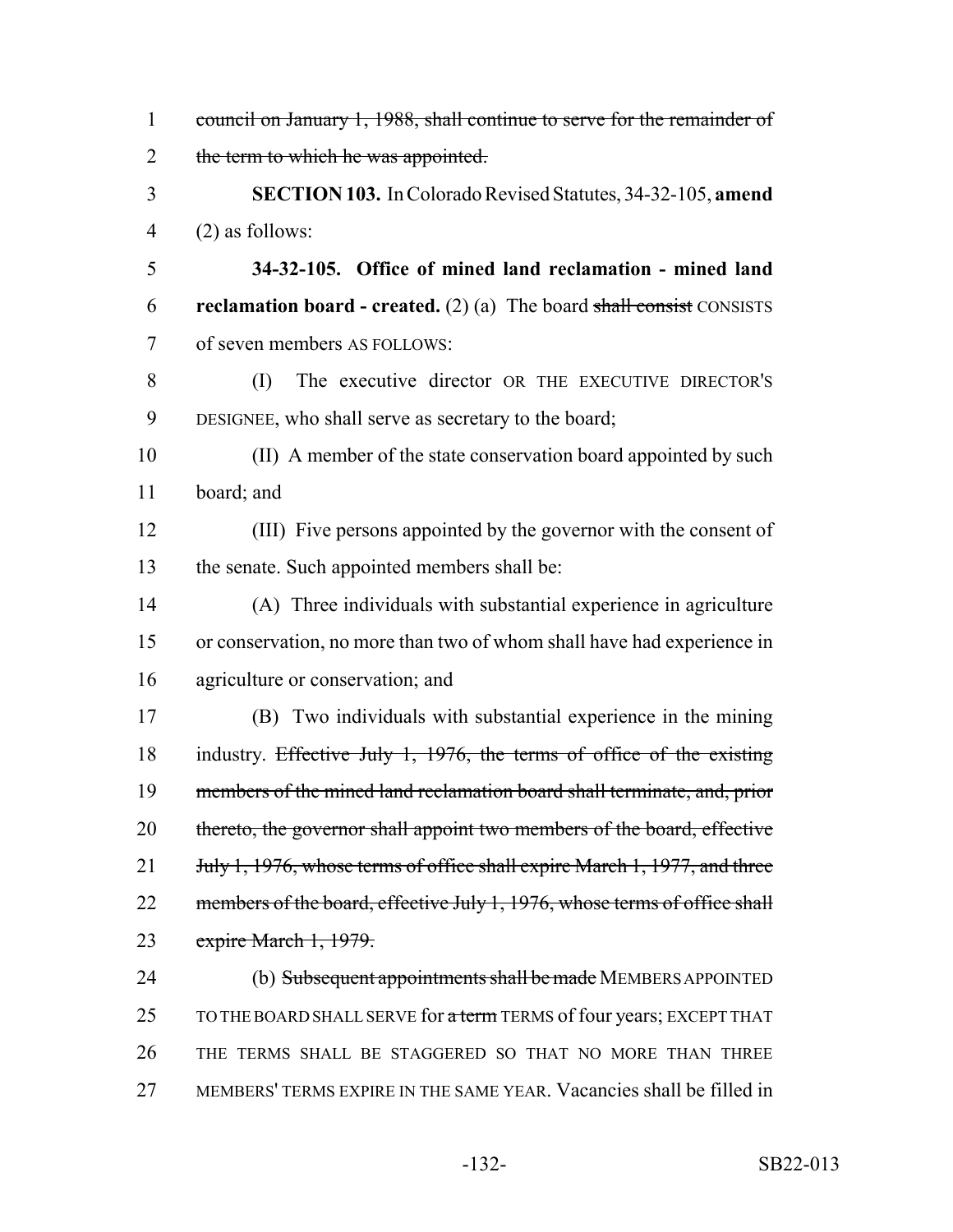the same manner as original appointments for the balance of the unexpired term.

(c) All members of the board:

 (I) Shall be residents of the state of Colorado; All members of the 5 board AND

6 (II) Except for the executive director, shall ARE ENTITLED TO receive compensation for their service on the board at the rate of fifty 8 dollars per diem and shall TO be reimbursed for necessary expenses incurred in the performance of their duties on the board.

 (d) The board shall, by majority vote of all members, elect its 11 chairperson CHAIR from among the appointed members at its first meeting 12 in July, 1976, and the board shall elect its chairperson from among the 13 appointed members biannually. thereafter.

 **SECTION 104.** In Colorado Revised Statutes, 34-63-102, **amend** (5)(b) as follows:

 **34-63-102. Creation of mineral leasing fund - distribution - advisory committee - local government permanent fund created - definitions - transfer of money.** (5) (b) (I) There is hereby created 19 within the department of local affairs an THE energy impact assistance 20 advisory committee. The committee shall be composed CONSISTS of:

- (A) The executive director of the department of local affairs; (B) The executive director of the department of natural resources; 23 (C) The commissioner of education;
- (D) The executive director of the department of public health and environment;
- (E) The executive director of the department of transportation; and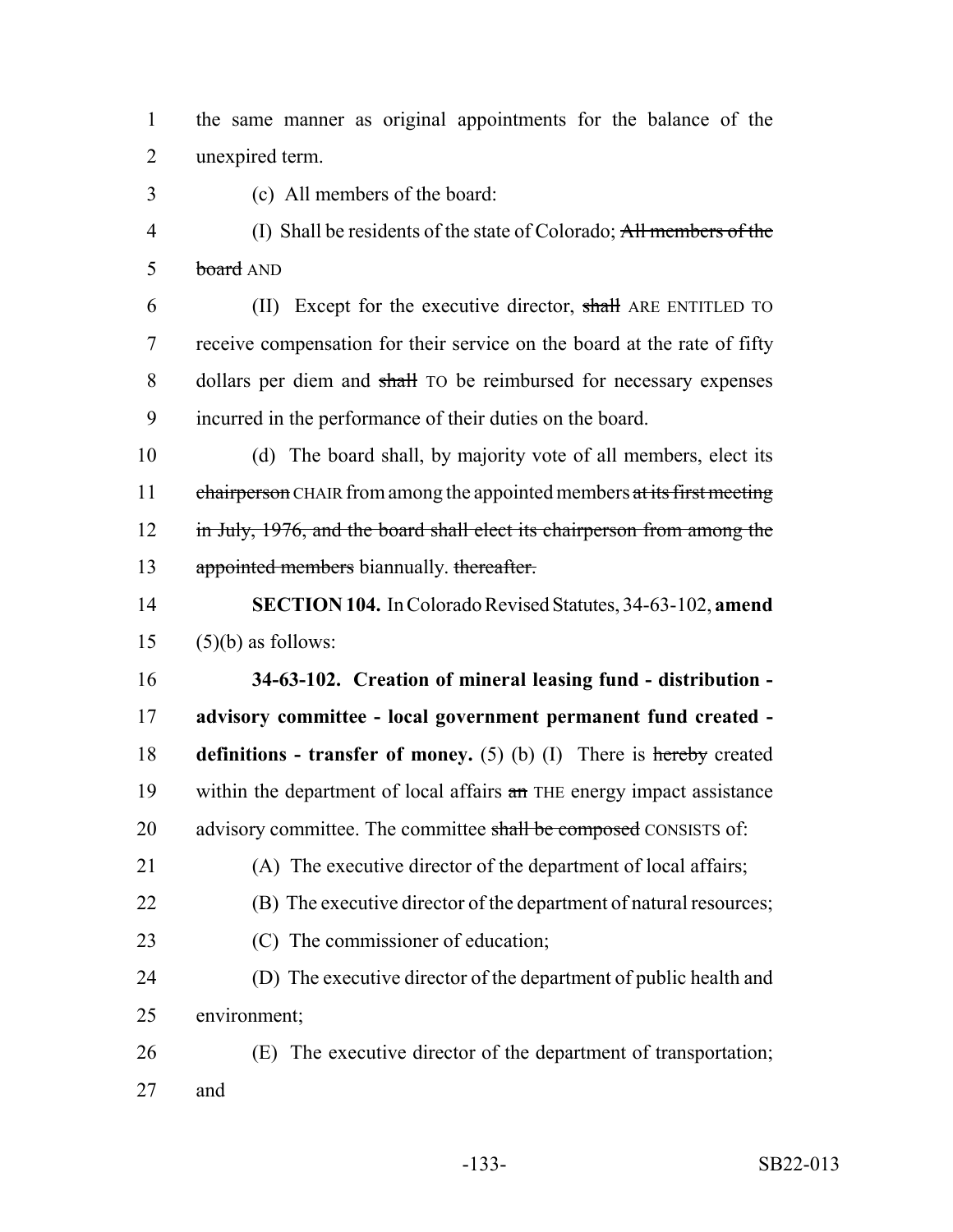(F) Seven residents of areas impacted by energy conversion or 2 mineral resource development. The seven residents shall be appointed by the governor, with the consent of the senate, for terms not exceeding four years to serve at the pleasure of the governor.

 (II) The executive director of the department of local affairs shall 6 act as chairperson CHAIR of the committee.

 (III) Members of the committee shall serve without additional compensation; except that the seven members appointed from energy 9 impact areas shall be ARE entitled to reimbursement for actual and necessary expenses.

 (IV) Any member of the committee who is a state official may 12 designate representatives of his or her THE MEMBER's agency to serve on 13 the committee in his or her THE MEMBER's absence.

14 (V) The chairperson CHAIR shall convene the advisory committee 15 from time to time as he or she THE CHAIR deems necessary.

 (VI) The advisory committee shall continuously review the existing and potential impact of the development, processing, or energy conversion of mineral and fuel resources on various areas of the state, including those areas indirectly affected, and shall make continuing recommendations to the department of local affairs, including, but not 21 limited to, those actions deemed reasonably necessary and practicable to assist impacted areas with the problems occasioned by such development, processing, or energy conversion, the immediate and projected problems which the local governments are experiencing in providing governmental services, the extent of local tax resources available to each unit of local government, the extent of local tax effort in solving energy impacted 27 problems, and other problems which the areas have experienced, such as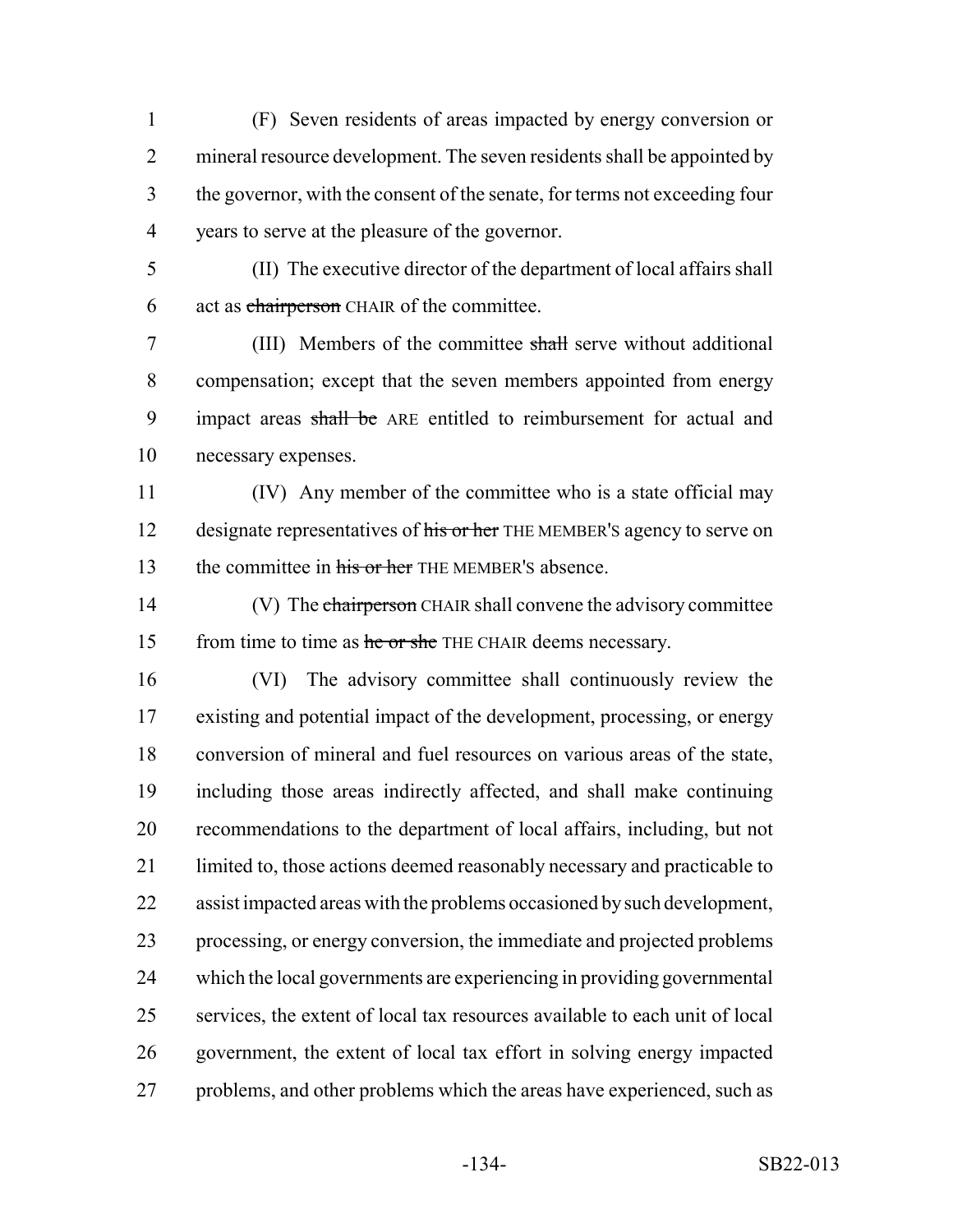housing and environmental considerations, which have developed as a direct result of energy impact. In furtherance thereof, the committee shall make continuing specific recommendations regarding any discretionary distributions by the executive director of the department of local affairs 5 authorized pursuant to this section and section 39-29-110. C.R.S. With respect to recommendations for the distribution of moneys made pursuant to this section, the committee shall give priority and preference to those public schools and political subdivisions socially or economically impacted by the development, processing, or energy conversion of fuels and minerals leased under the federal "Mineral Lands Leasing Act" of February 25, 1920, as amended. With respect to recommendations for the 12 distribution of moneys MONEY made pursuant to section 39-29-110, 13 C.R.S., the committee shall recommend distributions to those political subdivisions socially or economically impacted by the development, processing, or energy conversion of minerals and mineral fuels subject to 16 taxation under article 29 of title 39. C.R.S.

17 <del>(II) Repealed.</del>

18 **SECTION 105.** In Colorado Revised Statutes, **amend** 35-1-105 19 as follows:

20 **35-1-105. State agricultural commission - creation -** 21 **composition.** (1)  $(a)$  There is hereby created the state agricultural 22 commission, referred to in this article ARTICLE 1 as the "commission", 23 which shall consist CONSISTS of nine members, each of whom shall be IS 24 appointed by the governor, with the consent of the senate, for terms of 25 four years. each. Of such members, one member shall be appointed from 26 each of the four agricultural districts, as defined in paragraph  $(c)$  of this 27 subsection (1) SUBSECTION (3) OF THIS SECTION, and five members shall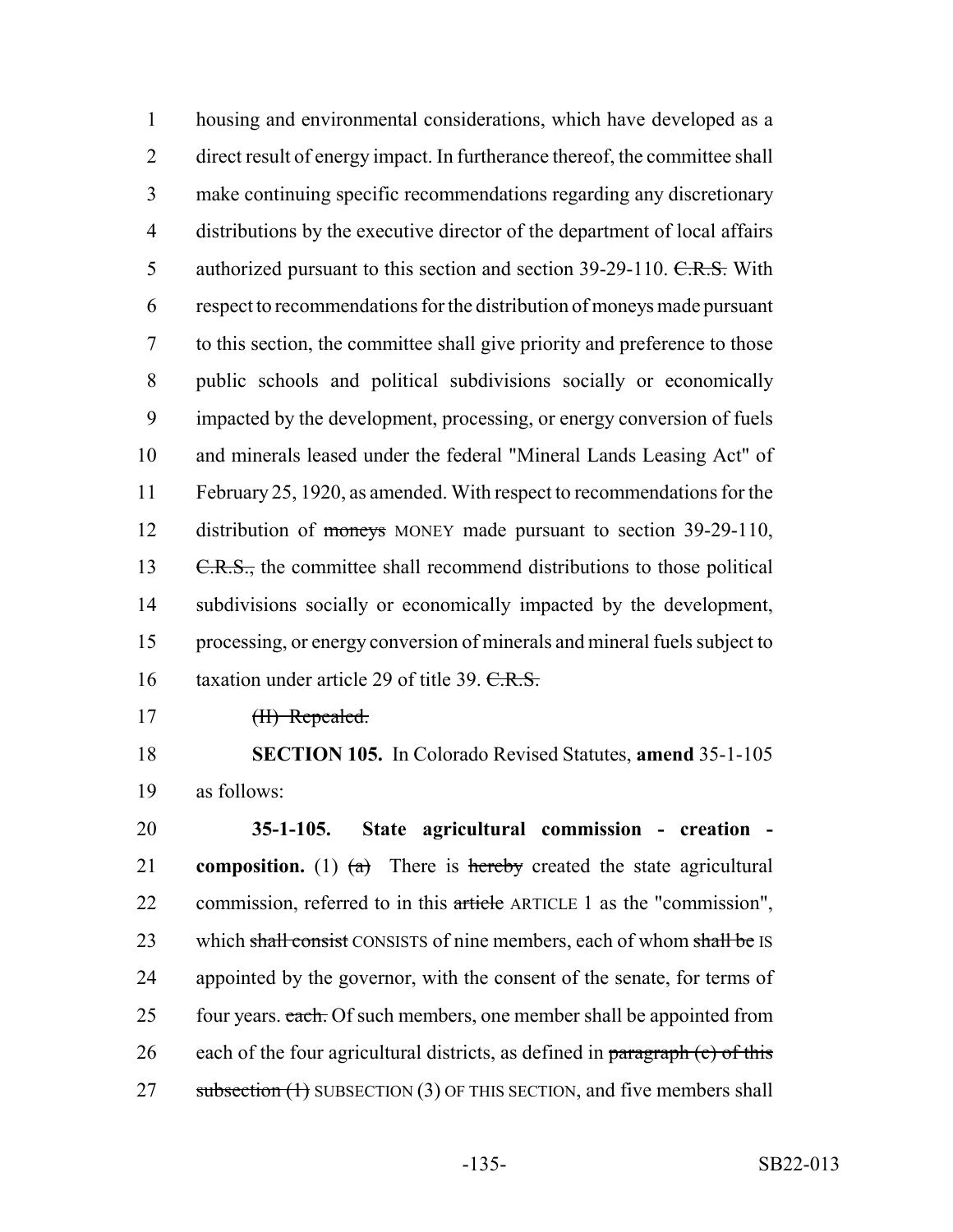be appointed from the state at large; except that no more than three members shall be appointed from any one agricultural district. No more 3 than five of the nine members shall MAY be members of AFFILIATED WITH the same political party.

 $\overline{6}$  (b) (2) The members of the commission shall be appointed from persons who are currently or were previously actively engaged in the business of agriculture and allied activities, but a majority of the commission shall be appointed from persons actively engaged in the business of agriculture in such a manner that representation of no 10 agricultural commodity organization shall constitute CONSTITUTES a majority of the commission. A vacancy on the commission shall be filled by the governor by the appointment of a qualified person.

13 (c) (3) For the purposes of representation on the state agricultural 14 commission, this state is divided into four agricultural districts as follows: 15  $(H)(a)$  The city and county of Denver and the counties of Adams, 16 Arapahoe, Douglas, and Jefferson shall constitute the first district.

17 (H) (b) The counties of Boulder, Cheyenne, Clear Creek, Elbert, 18 Gilpin, Kit Carson, Larimer, Lincoln, Logan, Morgan, Phillips, Sedgwick, 19 Washington, Weld, and Yuma shall constitute the second district.

20 <del>(III)</del> (c) The counties of Alamosa, Baca, Bent, Conejos, Costilla, 21 Crowley, Custer, El Paso, Fremont, Huerfano, Kiowa, Las Animas, 22 Mineral, Otero, Prowers, Pueblo, Rio Grande, Saguache, and Teller shall 23 constitute the third district.

24 (IV) (d) The counties of Archuleta, Chaffee, Delta, Dolores, 25 Eagle, Garfield, Grand, Gunnison, Hinsdale, Jackson, Lake, La Plata, 26 Mesa, Moffat, Montezuma, Montrose, Ouray, Park, Pitkin, Rio Blanco, 27 Routt, San Juan, San Miguel, and Summit shall constitute the fourth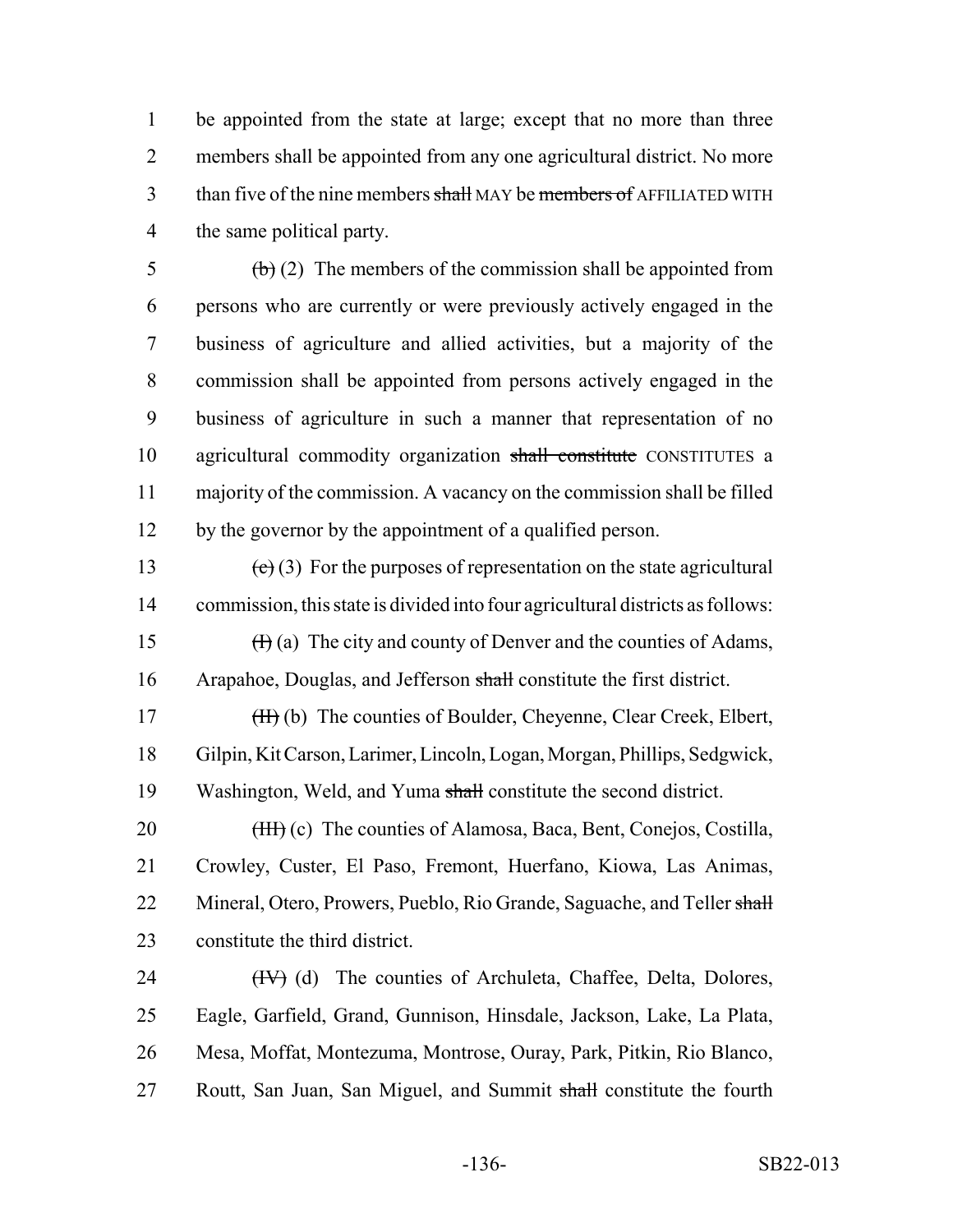district.

 $(2)$  (4) The commission shall elect from its members a chairman, 3 vice-chairman CHAIR, VICE-CHAIR, and such other commission officers as it shall determine. The commissioner of agriculture, in the discretion of the commission, may serve as secretary of the commission but shall not be eligible to appointment as a member. All commission officers shall hold their offices at the pleasure of the commission. Regular meetings of the commission shall be held not less than once every three months at such times as may be fixed by resolution of the commission. Special 10 meetings may be called by the chairman CHAIR, by the commissioner, or 11 by a majority of members of the commission at any time on at least three days' prior notice by mail or, in cases of emergency, on twenty-four hours' notice by telephone or other telecommunications device. The commission shall adopt, and at any time may amend, bylaws in relation to its meetings and the transaction of its business. A majority shall constitute a quorum 16 of the commission. Members shall serve without compensation but shall 17 be ARE ENTITLED TO BE reimbursed for their actual and necessary traveling and subsistence expenses when absent from their places of residence in attendance at meetings.

## **SECTION 106.** In Colorado Revised Statutes, 35-41-101, **amend** (1) as follows:

 **35-41-101. State board of stock inspection commissioners - creation - brand commissioner - enterprise - bonds.** (1) There is 24 created  $\alpha$  THE state board of stock inspection commissioners, composed of five commissioners who shall be appointed by the governor, all of whom shall be actively engaged in the production or feeding of cattle, horses, or sheep, with the consent of the senate. Two of the members shall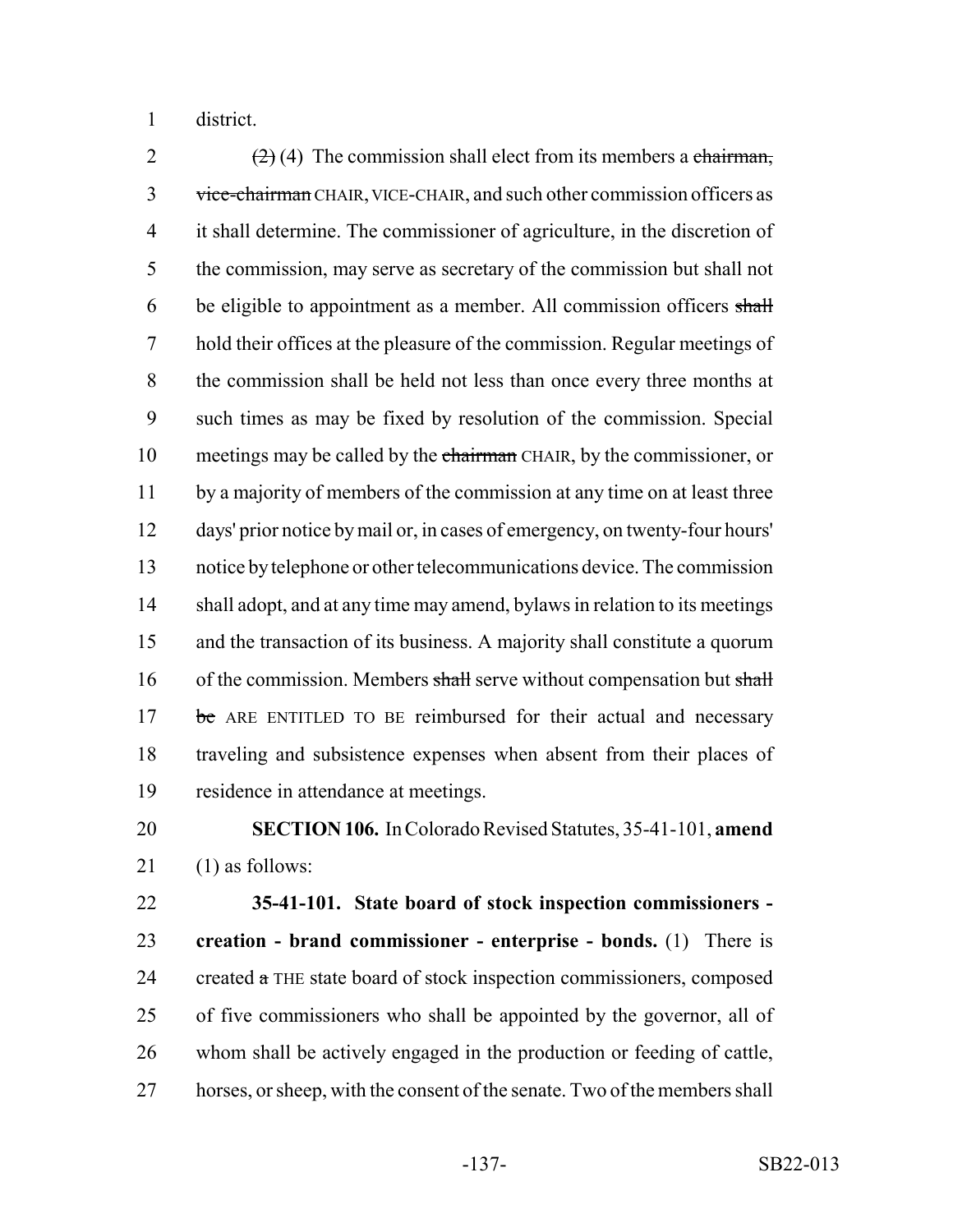represent the nonconfinement cattle industry; two of the members shall represent the confinement cattle industry; and one shall have broad general knowledge of the Colorado livestock industry and shall represent the commodity, other than the confinement and nonconfinement cattle industries, with the largest percentage of charged fees. The members of the board shall be appointed in such manner as will at all times represent as nearly as possible all sections of the state wherein livestock is a major activity, but at no time shall any two members be residents of the same 9 particular section of the state. The term of office of said THE 10 commissioners shall be for a period of IS four years. Persons holding 11 office on June 15, 1987, are subject to the provisions of section 24-1-137, 12 C.R.S. Members may be removed for cause by the governor. They shall 13 serve without compensation except for BUT ARE ENTITLED TO REIMBURSEMENT FOR actual and necessary traveling expenses. The board shall meet monthly unless, in case of emergency, a special meeting is deemed advisable.

**SECTION 107.** In Colorado Revised Statutes, 35-65-401, **amend**

(2), (4), (5), and (8.5); and **repeal** (3) as follows:

 **35-65-401. Colorado state fair authority - creation - board - powers and duties.** (2) (a) On June 30, 1997, the existing board of commissioners of the Colorado state fair authority is abolished, and the terms of the members of the board then serving are terminated.

23 (b) There is hereby created the board of commissioners of the 24 Colorado state fair authority, which shall have eleven members, ten of 25 whom shall be appointed by the governor with the consent of the senate 26 and one who shall be the commissioner of agriculture or his or her 27 designee. At no time shall more than six members of the board be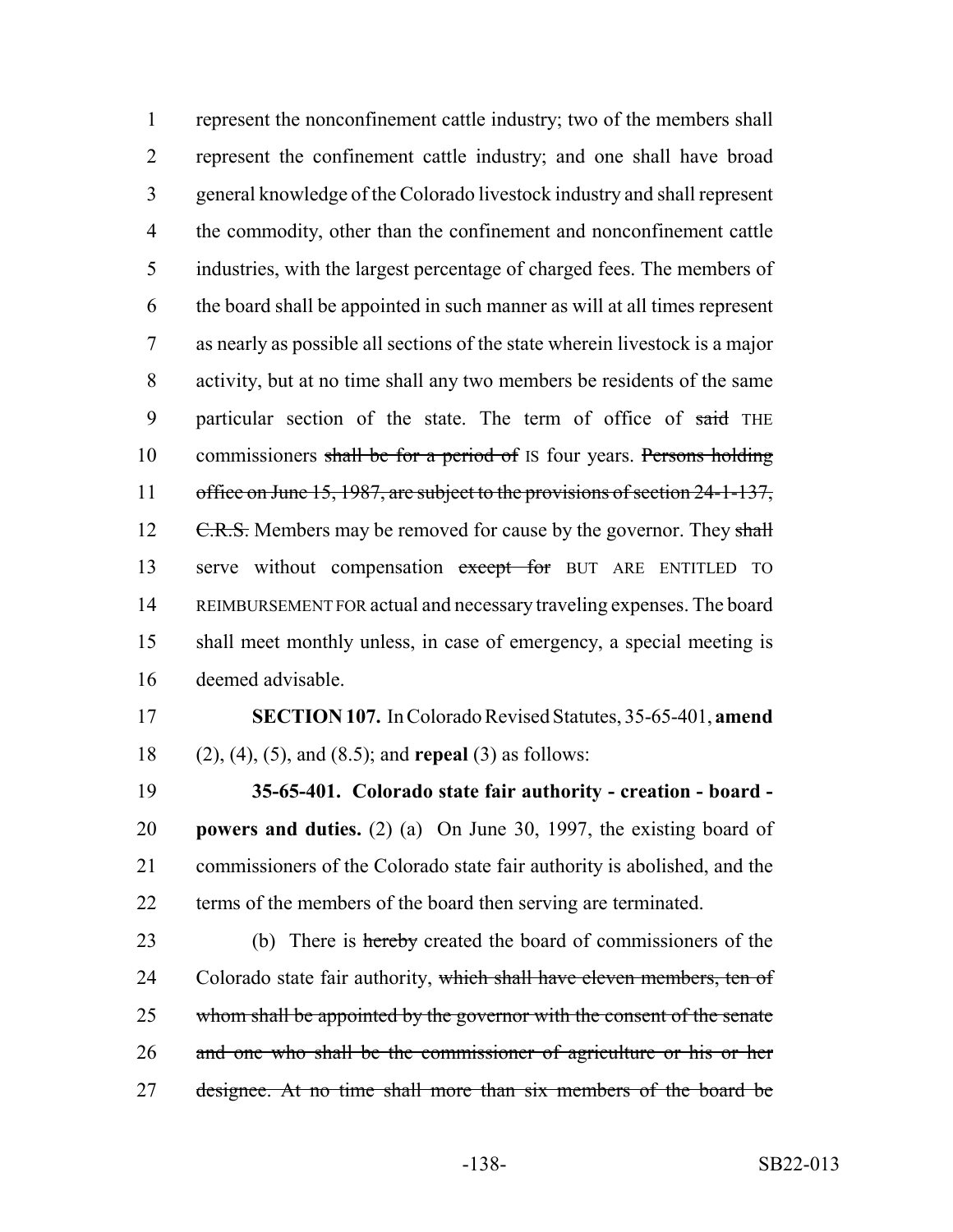| $\mathbf{1}$   | affiliated with the same political party as the governor. Within thirty days   |
|----------------|--------------------------------------------------------------------------------|
| $\overline{2}$ | after June 30, 1997, the governor shall appoint the initial members of the     |
| 3              | board. The governor may appoint, as a member of the board, any person          |
| $\overline{4}$ | who was a member of the board prior to its termination. WHOSE MEMBERS          |
| 5              | <b>ARE AS FOLLOWS:</b>                                                         |
| 6              | (I) THE COMMISSIONER OF AGRICULTURE OR THE COMMISSIONER'S                      |
| 7              | DESIGNEE;                                                                      |
| 8              | (II) TWO MEMBERS WHO ARE RESIDENTS OF THE COUNTY IN WHICH                      |
| 9              | THE COLORADO STATE FAIR AND INDUSTRIAL EXPOSITION IS HELD,                     |
| 10             | APPOINTED BY THE GOVERNOR WITH THE CONSENT OF THE SENATE;                      |
| 11             | (III) ONE MEMBER FROM EACH CONGRESSIONAL DISTRICT IN THE                       |
| 12             | STATE, APPOINTED BY THE GOVERNOR WITH THE CONSENT OF THE SENATE;               |
| 13             | <b>AND</b>                                                                     |
| 14             | (IV) TWO AT-LARGE MEMBERS, APPOINTED BY THE GOVERNOR                           |
| 15             | WITH THE CONSENT OF THE SENATE.                                                |
| 16             | (c) NO MORE THAN A MINIMUM MAJORITY OF THE MEMBERS OF THE                      |
| 17             | BOARD MAY BE AFFILIATED WITH THE SAME POLITICAL PARTY.                         |
| 18             | (d) TWO OF THE APPOINTED MEMBERS MUST BE FROM WEST OF THE                      |
| 19             | CONTINENTAL DIVIDE.                                                            |
| 20             | $(3)$ Of the ten appointed members of the board, two shall be                  |
| 21             | residents of the county in which the Colorado state fair and industrial        |
| 22             | exposition is held and, of the remaining eight members, at least one shall     |
| 23             | be a resident of each of the congressional districts of the state and at least |
| 24             | two shall be residents of the western slope of the state.                      |
| 25             | $(4)$ Of the members first appointed to the board, two members                 |
| 26             | representing congressional districts shall be appointed for terms expiring     |
| 27             | November 1, 1998; two members representing congressional districts             |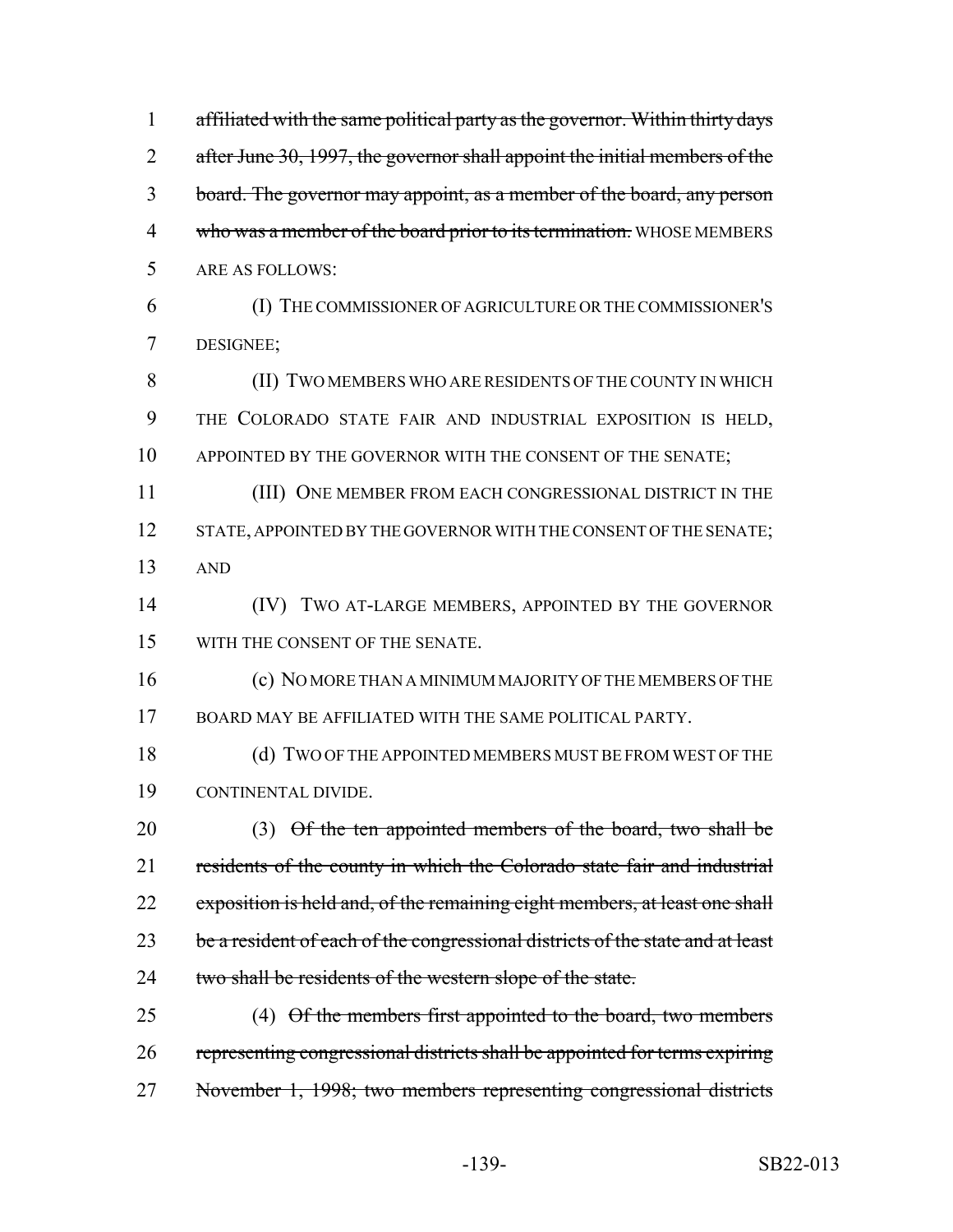shall be appointed for terms expiring November 1, 1999; one member 2 representing a congressional district, one member representing the county in which the Colorado state fair and industrial exposition is held, and one 4 at-large member shall be appointed for terms expiring November 1, 2000; one member representing a congressional district, one at-large member, and one member representing the county in which the Colorado state fair and industrial exposition is held shall be appointed for terms expiring 8 November 1, 2001. Thereafter, Members of the board shall be ARE appointed for terms of four years; EXCEPT THAT TERMS SHALL BE STAGGERED SO THAT NO MORE THAN A MINIMUM MAJORITY OF THE MEMBERS' TERMS EXPIRE IN THE SAME YEAR. Appointments made to the 12 board when the senate is not in session shall be temporary appointments, and the appointees shall serve on a temporary basis until the senate is in 14 session and is able to confirm such appointments. Each member shall 15 hold office until the member's successor is appointed. and qualified.

16 (5) Of the ten appointed members of the board, one shall be a certified public accountant, one shall have expertise in finance through current management-level experience in banking, and one shall have substantial experience in agriculture or in the activities of 4-H clubs.

20 (8.5) All eleven members of the board, including the 21 commissioner of agriculture or his or her THE COMMISSIONER's designee, shall be voting members of the board. The members of the board shall elect a chair, a vice-chair, and a secretary from among the membership of the board. Board action shall require the affirmative vote of a majority of a quorum of the board.

 **SECTION 108.** In Colorado Revised Statutes, 35-70-103, **amend** 27  $(1)(a)$  and  $(2)$  as follows: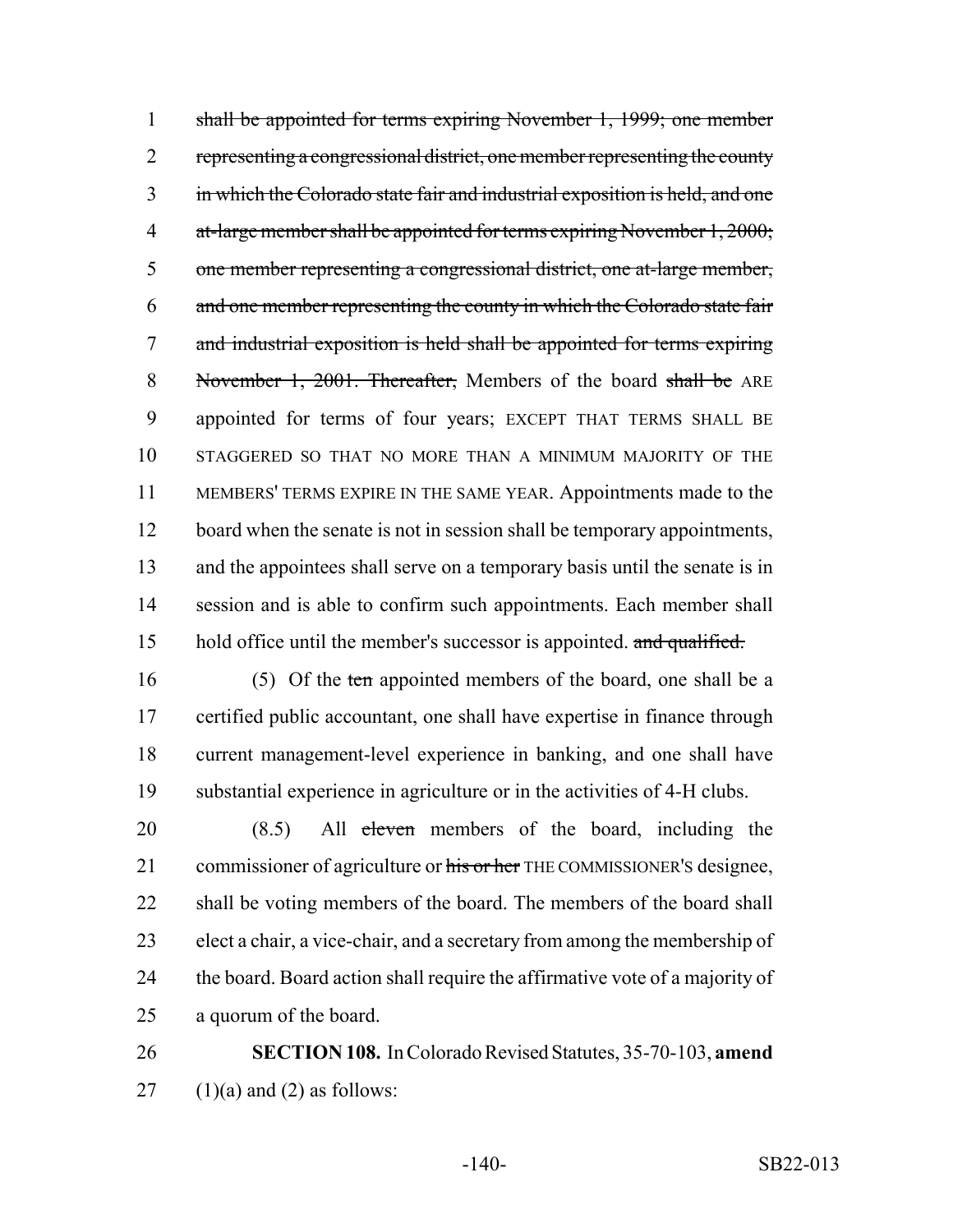## **35-70-103. State conservation board - composition - powers.** 2 (1) (a) There is hereby created in the department of agriculture the state 3 conservation board, referred to in this article ARTICLE 70 as the "state" 4 board", which shall consist CONSISTS of nine members. One member shall be a qualified elector of the state appointed by the governor from the state 6 at large. for a term commencing January 1, . The remaining eight positions on the state board shall be filled by elections held within the areas described in this section. The boards of supervisors of local conservation districts within each such area shall elect the number of members specified in this subsection (1). AN ELECTION MUST BE HELD 11 between November 1 and December 31 in 1973 for terms commencing 12 January 1, 1974, and within such dates in succeeding years as necessary 13 to fill expiring terms OF THE YEAR PRECEDING THE COMMENCEMENT OF A NEW TERM FOR EACH POSITION. A candidate shall be or shall have been an elected supervisor of a local conservation district. The number of members to be elected and the areas from which they are to be elected are as follows:

- (I) The White-Yampa and North Platte river watersheds, one member;
- 

20 (II) The San Juan basin, one member;

 (III) The Arkansas river watershed, two members, one from the upper Arkansas river watershed and one member from the lower Arkansas river watershed;

(IV) The Rio Grande watershed, one member;

 (V) The Republican and South Platte river watersheds, two members, one from the upper South Platte river watershed and one member from the Republican river and lower South Platte river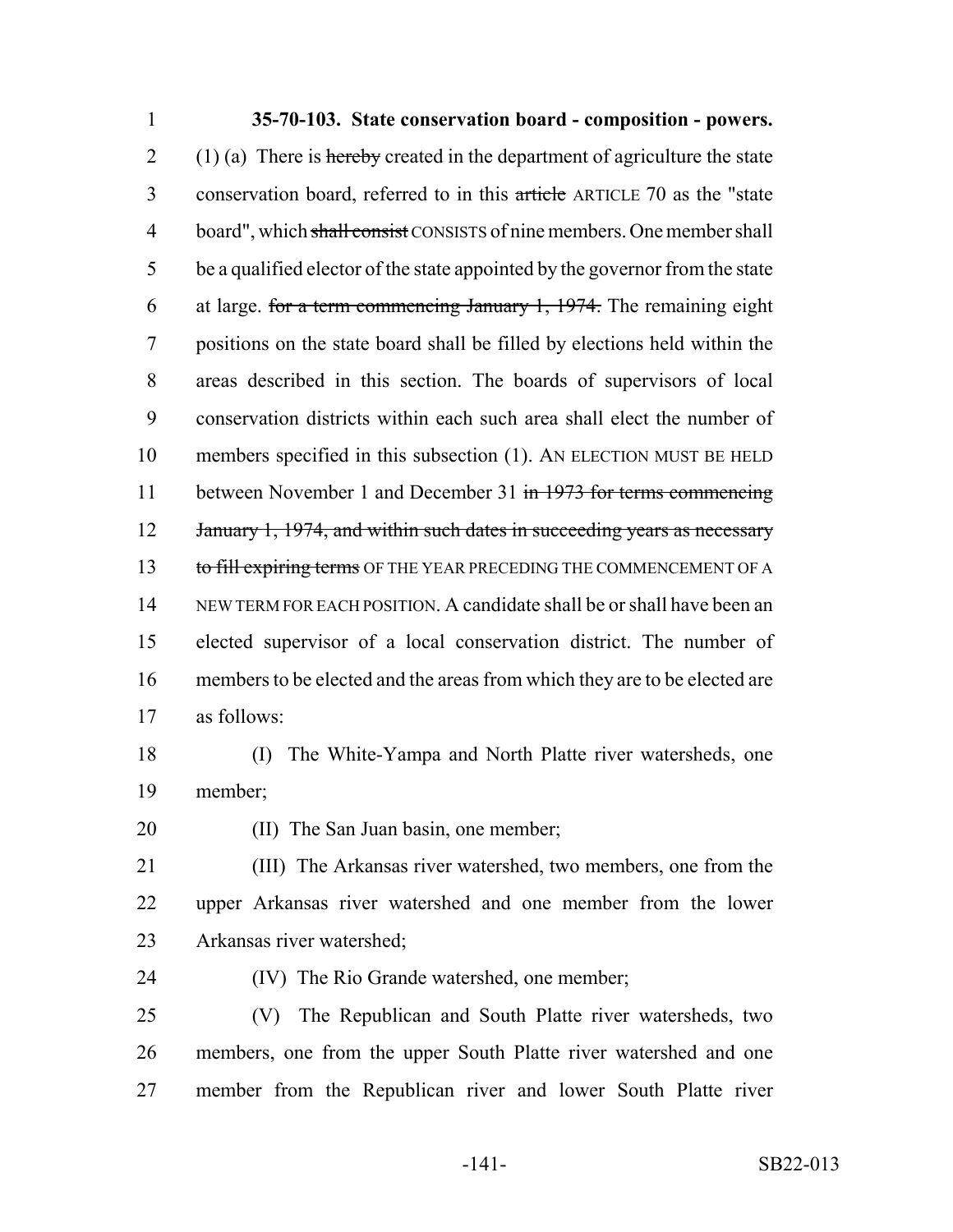watersheds;

 (VI) The Colorado, Gunnison, and Dolores river watersheds, one member.

 (2) At the first regular meeting of the state board in 1974, the nine elected and appointed members of the state board shall by lot determine which three shall hold office for terms of three years, which three for 7 terms of two years, and which three for terms of one year. Thereafter, All 8 such elected and appointed members shall hold office for terms of four years; EXCEPT THAT THE TERMS SHALL BE STAGGERED SO THAT NO MORE THAN THREE MEMBERS' TERMS EXPIRE IN THE SAME YEAR. THE TERM OF AN ELECTED MEMBER COMMENCES ON JANUARY 1 FOLLOWING THE MEMBER'S ELECTION.

 **SECTION 109.** In Colorado Revised Statutes, 35-75-104, **amend** (2) as follows:

 **35-75-104. Colorado agricultural development authority - creation - membership.** (2) (a) The governing body of the authority 17 shall be IS a board of directors, which shall consist CONSISTS of seven members, WHO ARE APPOINTED AS FOLLOWS:

19 (I) of which One shall be appointed by the governor, with the consent of the senate;

 (II) Three shall be appointed by the president of the senate; and (III) Three shall be appointed by the speaker of the house of representatives.

24 (b) Such members shall MUST be residents of the state, shall MUST 25 have a knowledge of agricultural activity in the state, and shall MUST represent the various agriculture operations and geographical regions of 27 the state. No more than four of the appointed members shall MAY be  $\sigma f$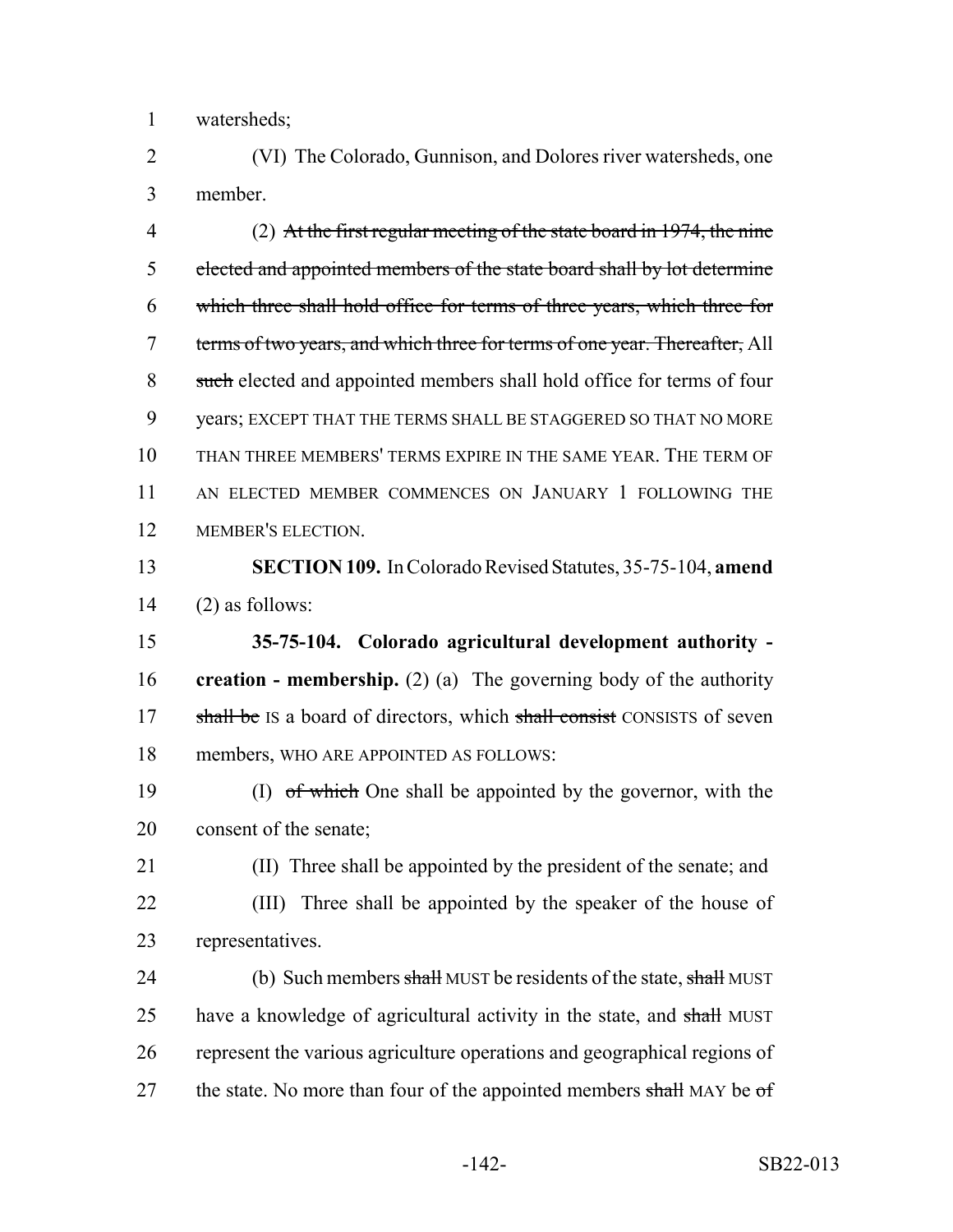1 AFFILIATED WITH the same political party. The members of the board first 2 appointed shall serve for terms to be designated by the governor, expiring 3 on June 30 of each year beginning in 1982 and ending in 1988. Persons 4 holding office on June 15, 1987, are subject to the provisions of section 5 24-1-137, C.R.S. Thereafter, upon the expiration of the term of any 6 member, his successor

 (c) MEMBERS shall be appointed for a term of four years; EXCEPT THAT THE TERMS SHALL BE STAGGERED SO THAT NO MORE THAN FOUR MEMBERS' TERMS EXPIRE IN THE SAME YEAR. Each member shall serve 10 until  $\frac{1}{10}$  until  $\frac{1}{10}$  THE MEMBER's successor has been appointed. and qualified. Any member shall be eligible for reappointment. The person making the original appointment shall fill any vacancy by appointment for the remainder of an unexpired term.

14 (d) The commissioner of agriculture shall be an ex officio, 15 nonvoting member of the board.

16  $\left(\frac{b}{b}\right)$  (e) Any appointed member of the board may be removed by 17 the person making the appointment for misfeasance, malfeasance, willful 18 neglect of duty, or other cause. after notice and a public hearing, unless 19 such notice and hearing have been expressly waived in writing.

20 **SECTION 110.** In Colorado Revised Statutes, 36-1-101.5, 21 **amend** (2) introductory portion and (2)(e) as follows:

22 **36-1-101.5. Appointment of members - duties.** (2) The 23 governor shall endeavor to appoint members of the board who reside in 24 different geographic regions of the state. Not more than three members 25 of the board may be of any one major AFFILIATED WITH THE SAME 26 political party. The board shall be composed CONSISTS of:

27 (e) One citizen MEMBER at large WHO IS A RESIDENT OF THE STATE.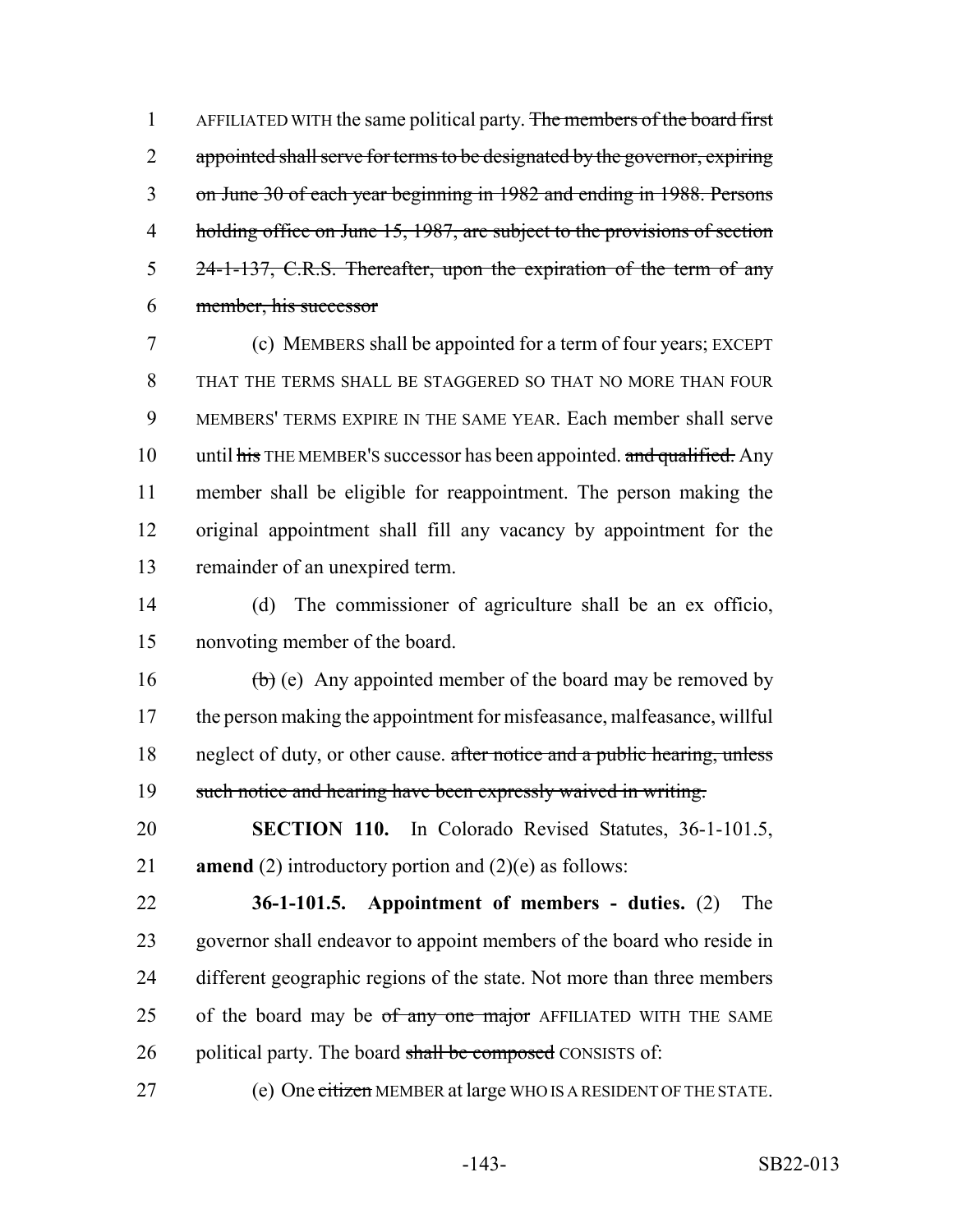**SECTION 111.** In Colorado Revised Statutes, **amend** 37-60-104 as follows: **37-60-104. Personnel.** (1) The board shall consist CONSISTS of fifteen members AS FOLLOWS: (a) The executive director of the department of natural resources, 6 shall be WHO IS a voting member ex officio; (b) The attorney general, WHO IS A NONVOTING MEMBER EX OFFICIO; (c) THE state engineer, WHO IS A NONVOTING MEMBER EX OFFICIO; (d) THE director of the division of parks and wildlife, WHO IS A NONVOTING MEMBER EX OFFICIO; (e) THE commissioner of agriculture or THE COMMISSIONER'S 13 designee, and WHO IS A NONVOTING MEMBER EX OFFICIO; 14 (f) THE director of said THE board, shall be WHO IS A nonvoting members MEMBER ex officio; AND 16 (g) The Nine remaining members shall be WHO ARE qualified 17 electors of the state, well versed in water matters, and shall be appointed 18 by the governor, by and with the consent of the senate, for terms of three 19 years. except that no appointment shall be made that does not conform to 20 the requirements of subsections  $(3)$  and  $(4)$  of this section. To THE EXTENT POSSIBLE, APPOINTMENTS TO THE BOARD MUST INCLUDE PERSONS REPRESENTING THE FOLLOWING AREAS OF EXPERIENCE AND EXPERTISE: WATER RESOURCE MANAGEMENT; WATER PROJECT FINANCING; ENGINEERING, PLANNING, AND DEVELOPMENT OF WATER PROJECTS; WATER LAW; AND IRRIGATED FARMING OR RANCHING. THE NINE APPOINTED MEMBERS ARE CHOSEN GEOGRAPHICALLY AS FOLLOWS: (I) FOUR FROM THE WESTERN SLOPE AS FOLLOWS: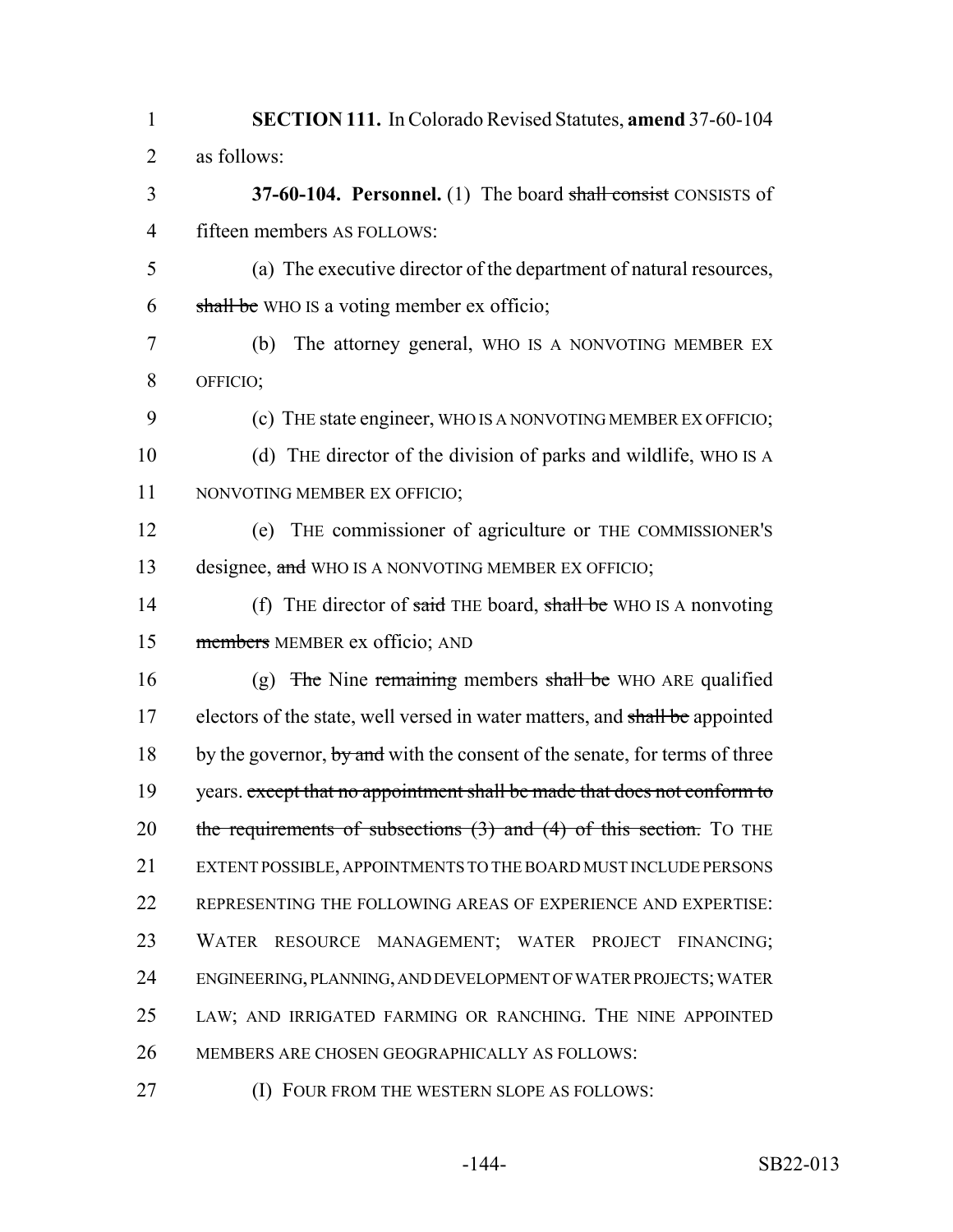| $\mathbf{1}$   | (A) ONE FROM THE YAMPA-WHITE DRAINAGE BASIN;                                 |
|----------------|------------------------------------------------------------------------------|
| $\overline{2}$ | (B) ONE FROM THE MAIN COLORADO DRAINAGE BASIN;                               |
| 3              | (C) ONE FROM THE GUNNISON-UNCOMPAHGRE DRAINAGE BASIN;                        |
| 4              | <b>AND</b>                                                                   |
| 5              | (D) ONE FROM THE SAN MIGUEL-DOLORES-SAN JUAN DRAINAGE                        |
| 6              | BASINS.                                                                      |
| 7              | (II) FIVE FROM THE EASTERN SLOPE AS FOLLOWS:                                 |
| 8              | (A) ONE FROM THE RIO GRANDE DRAINAGE BASIN;                                  |
| 9              | (B) ONE FROM THE NORTH PLATTE DRAINAGE BASIN;                                |
| 10             | (C) ONE FROM THE ARKANSAS DRAINAGE BASIN;                                    |
| 11             | (D) ONE FROM THE SOUTH PLATTE DRAINAGE BASIN OUTSIDE OF                      |
| 12             | THE CITY AND COUNTY OF DENVER; AND                                           |
| 13             | (E)<br>ONE FROM THE CITY AND COUNTY OF DENVER AND                            |
| 14             | INTIMATELY FAMILIAR WITH ITS WATER PROBLEMS.                                 |
| 15             | NO MORE THAN FIVE APPOINTEES TO THE BOARD MAY BE<br>(2)                      |
| 16             | AFFILIATED WITH THE SAME POLITICAL PARTY.                                    |
| 17             | (3) APPOINTED MEMBERS OF THE BOARD MUST BE RESIDENTS OF                      |
| 18             | THE GEOGRAPHIC AREA THEY REPRESENT.                                          |
| 19             | (4) Members of the board may not vote by proxy. Pursuant to                  |
| 20             | section 1 of article XII of the state constitution, unless removed according |
| 21             | to law, members of the board shall exercise the duties of their office until |
| 22             | a successor is duly appointed, qualified, and confirmed. Pursuant to         |
| 23             | section $6(1)$ of article IV of the state constitution, no person appointed  |
| 24             | by the governor pursuant to this section to a vacancy occurring while the    |
| 25             | senate is in session may take office until confirmed by the senate. The      |
| 26             | appointments shall be made in such a manner that the terms of three          |
| 27             | members shall expire on February 12 of each year. In case any vacancy        |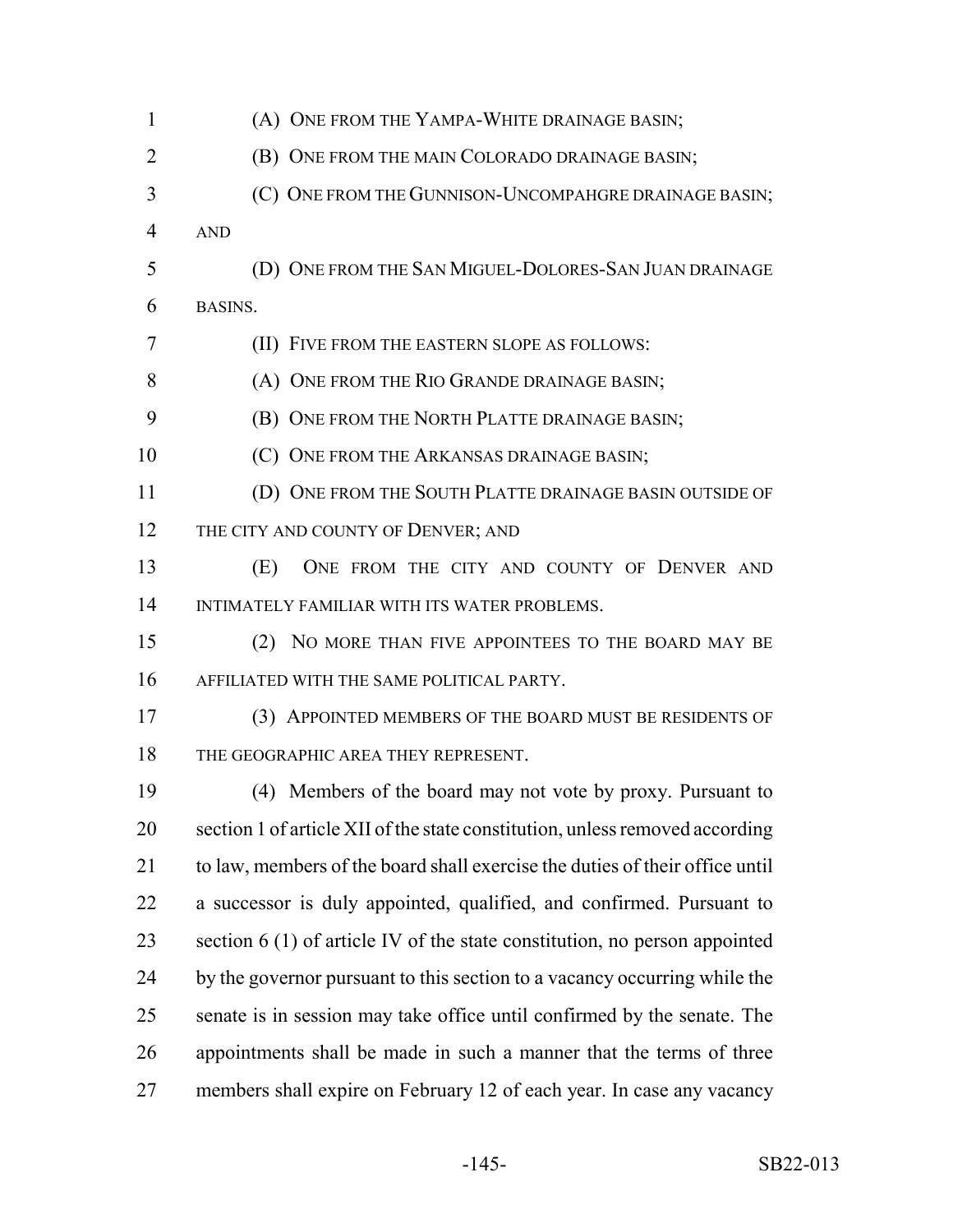occurs in the appointed membership of the board, the governor shall appoint a successor to serve the unexpired term of any member of the board within thirty days after the creation of such vacancy.

 (2) The appointed members of said board shall be chosen geographically as follows: Four from the western slope and five from the eastern slope; but, of the five members to be appointed from the eastern slope, one shall be from the Rio Grande drainage basin, one from the 8 North Platte drainage basin, one from the Arkansas drainage basin, one from the South Platte drainage basin outside of the city and county of 10 Denver, and one from the city and county of Denver and intimately familiar with its water problems; and that of the four members to be 12 appointed from the western slope, one shall be from the Yampa-White 13 drainage basin, one from the main Colorado drainage basin, one from the Gunnison-Uncompahgre drainage basin, and one from the San Miguel-Dolores-San Juan drainage basins. Each appointed member shall take an oath or affirmation in accordance with section 24-12-101.

 (3) To the extent possible, appointments to the board shall include persons representing the following areas of experience and expertise: Water resource management; water project financing; engineering, 20 planning, and development of water projects; water law; and irrigated farming or ranching. Members of the board shall be residents of the 22 geographic area they represent.

23 (4) No more than five appointees to the board shall be members 24 of the same political party.

25  $(5)$  The requirements set forth in subsections  $(3)$  and  $(4)$  of this 26 section shall be implemented over a three-year period beginning February 12, 1993, so that upon making the appointments for the vacancies which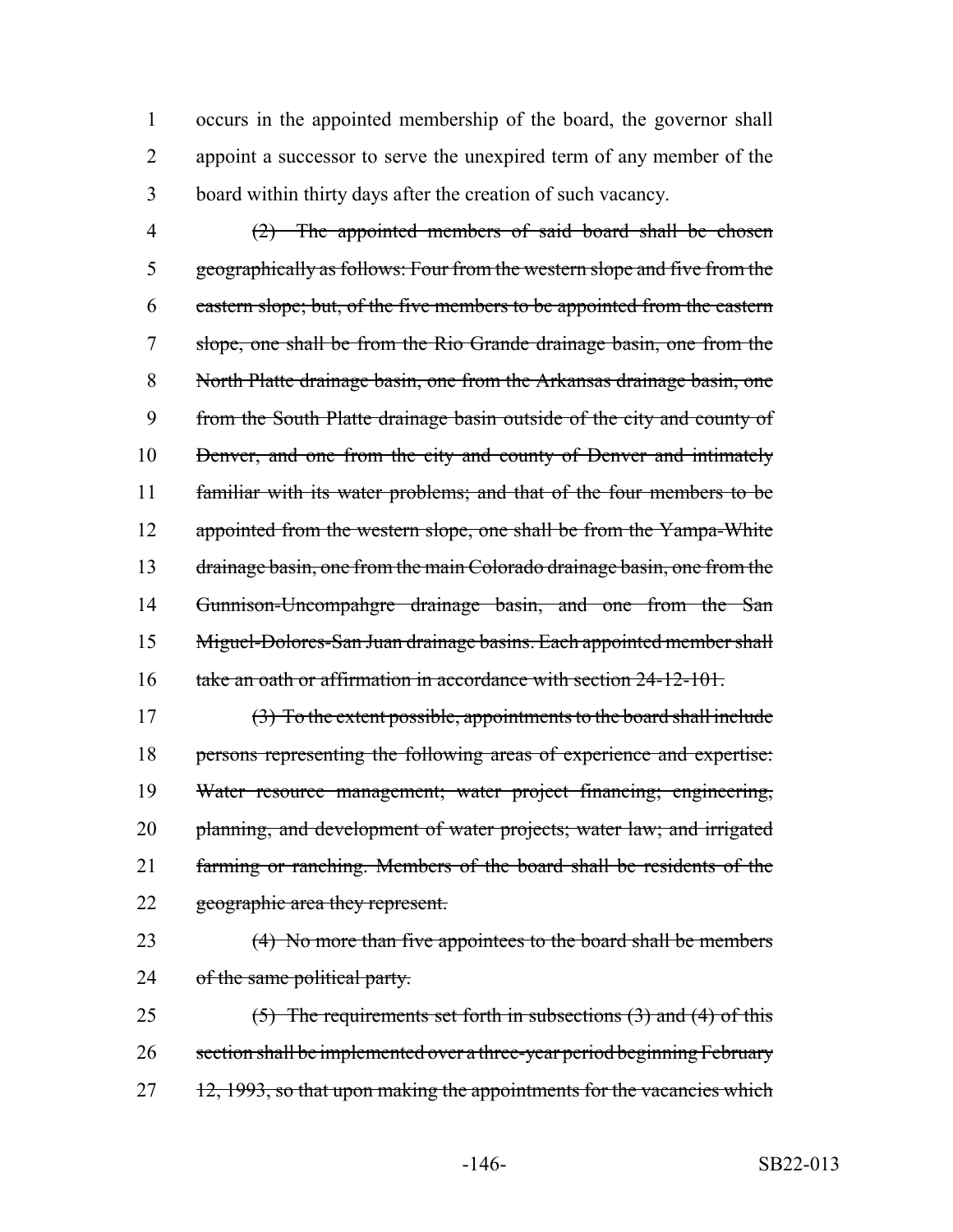1 occur on February 12, 1995, all requirements set forth in this section shall 2 have been met.

3 **SECTION 112.** In Colorado Revised Statutes, 37-75-105, **amend** 4  $(1)(a)$  as follows:

5 **37-75-105. Interbasin compact committee - report.** (1) (a) To 6 facilitate the process of interbasin compact negotiations, a 7 twenty-seven-member interbasin compact committee is hereby created. 8 The interbasin compact committee shall include INCLUDES THE 9 FOLLOWING MEMBERS:

 (I) Two representatives from each basin roundtable, at least one 11 of whom shall MUST reside within the borders of the roundtable and at 12 least one of whom shall MUST own adjudicated water rights, including owners of shares in a ditch or reservoir company or their agents. ANY SUCH AGENT SHALL BE APPOINTED BY THE REPRESENTATIVE THE AGENT REPRESENTS AND MUST RESIDE WITHIN THE BORDERS OF THE REPRESENTATIVE'S ROUNDTABLE.

17 (II) Six at-large members appointed by the governor. The GOVERNOR'S APPOINTMENTS MUST COME FROM GEOGRAPHICALLY DIVERSE PARTS OF THE STATE AND MUST INCLUDE INDIVIDUALS WITH EXPERTISE IN ENVIRONMENTAL, RECREATIONAL, LOCAL GOVERNMENTAL, INDUSTRIAL, OR AGRICULTURAL MATTERS. NO MORE THAN THREE OF THE GOVERNOR'S 22 APPOINTEES MAY BE AFFILIATED WITH THE SAME POLITICAL PARTY.

23 (III) One member appointed by the chairperson CHAIR of the 24 house agriculture, livestock, and natural resources WATER committee, OR 25 ITS SUCCESSOR COMMITTEE;

26 (IV) One member appointed by the chairperson CHAIR of the 27 senate agriculture AND natural resources and energy committee, OR ITS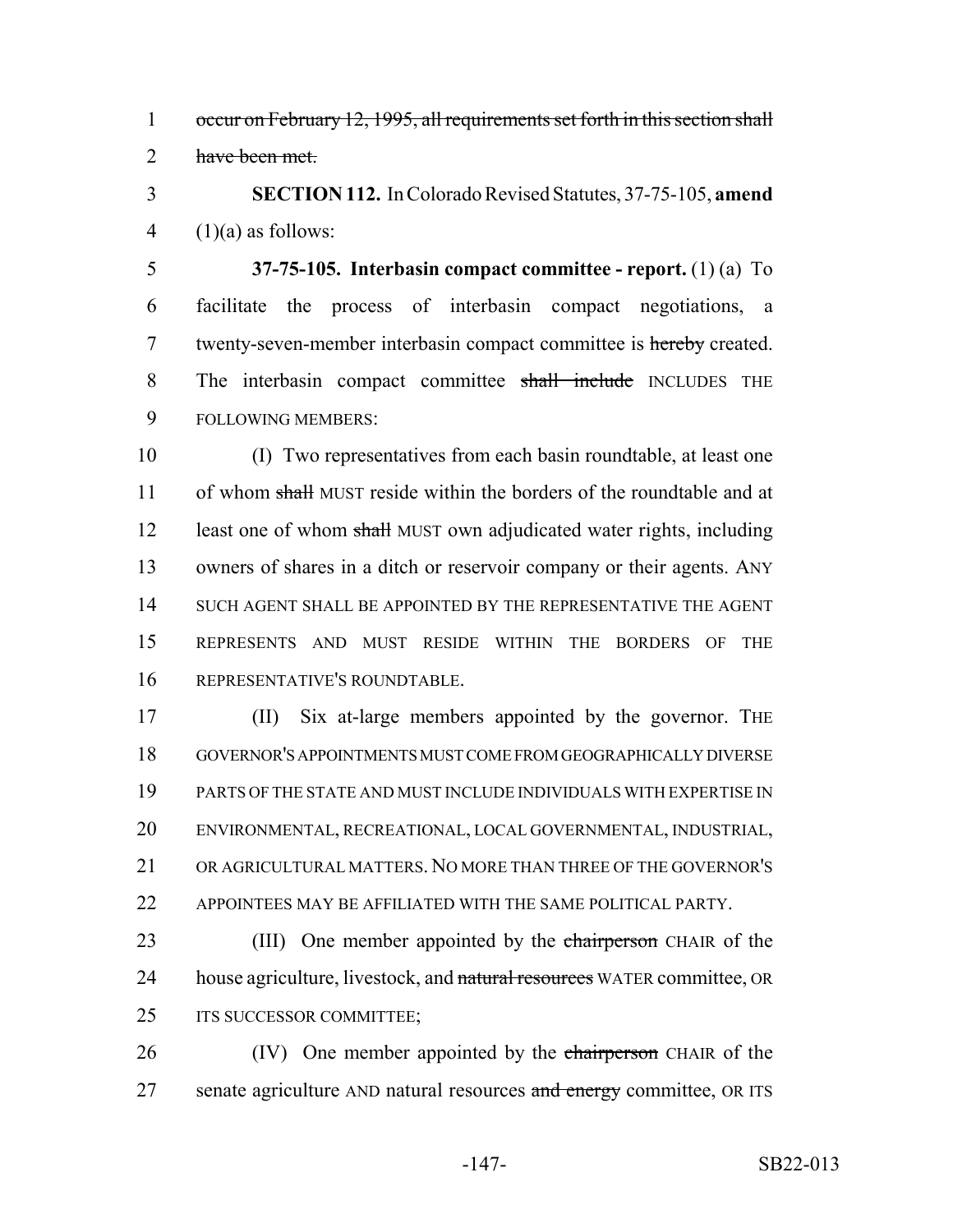## SUCCESSOR COMMITTEE; and

2 (V) The director of compact negotiations. The governor's appointments shall come from geographically diverse parts of the state and shall include individuals with expertise in environmental, recreational, local governmental, industrial, and agricultural matters. No more than three of the governor's appointees shall be affiliated with the same political party. Any such agent shall be appointed by the member the agent represents and shall reside within the borders of the member's roundtable.

 **SECTION 113.** In Colorado Revised Statutes, **amend** 37-90-104 as follows:

 **37-90-104. Commission - organization - expenses.** (1) There is 13 created a THE ground water commission, to consist WHICH CONSISTS of 14 twelve members, nine of whom shall be ARE appointed by the governor and confirmed by the senate.

 (2) The appointed members of the commission holding office as 17 of July 1, 1971, shall continue in office for the term of their appointment 18 and until their successors are appointed.

19  $(3)$  (2) (a) All appointments to the commission shall be for 20 four-year terms ARE FOR TERMS OF FOUR YEARS, except those made to fill vacancies, which shall be for the remainder of the term vacated.

22 (b) Appointments made after July 1, 1971, as terms expire or are 23 vacated, BY THE GOVERNOR shall be made AS FOLLOWS:

24 (I) so that the commission includes Six members who are resident agriculturists of designated groundwater basins, with no more than two resident agriculturists from the same groundwater basin to be members of the commission at the same time;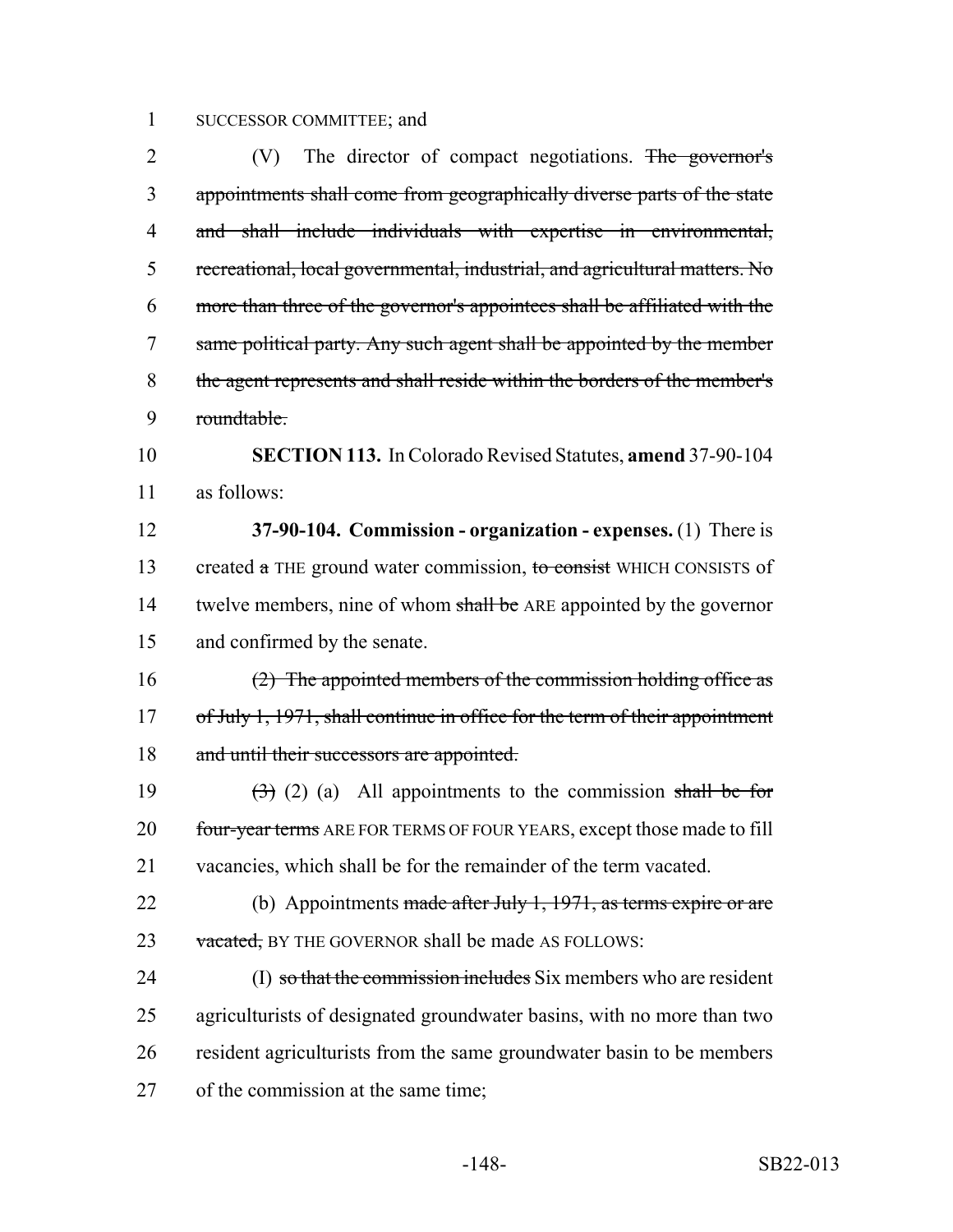- 1 (II) One member who shall be IS a resident agriculturist and who 2 shall be appointed IS from water division 3; and
- (III) Two residents of the state OF COLORADO who shall represent 4 municipal or industrial water users of the state, one of whom shall be 5 appointed IS from the area west of the continental divide.
- $(4)$  (3) In addition to the appointed members, THE COMMISSION INCLUDES:
- (a) The executive director of the department of natural resources, 9 shall be WHO IS a voting member; and
- 

(b) The state engineer, WHO IS A NONVOTING MEMBER; and

11 (c) The director of the Colorado water conservation board, shall 12 be WHO IS A nonvoting members of the commission MEMBER.

 (4) (a) Six voting members shall constitute CONSTITUTES a quorum at any regularly or specially called meeting of the commission, and a majority vote of those present shall rule.

 (b) The commission shall establish and maintain a schedule of at 17 least four general meetings each year. The chairman, at his CHAIR, AT THE CHAIR'S discretion, or two VOTING members may call special meetings of the commission to dispose of accumulated business.

 (5) Members of the commission shall be paid no compensation but shall be paid actual necessary expenses incurred by them in the 22 performance of their duties as members thereof and a per diem of fifty dollars per day while performing official duties, not to exceed two thousand four hundred dollars in any year.

- (6) (a) The commission shall biennially select a chair and vice-chair from among the appointed members.
- 

(b) The state engineer shall be ex officio the executive director of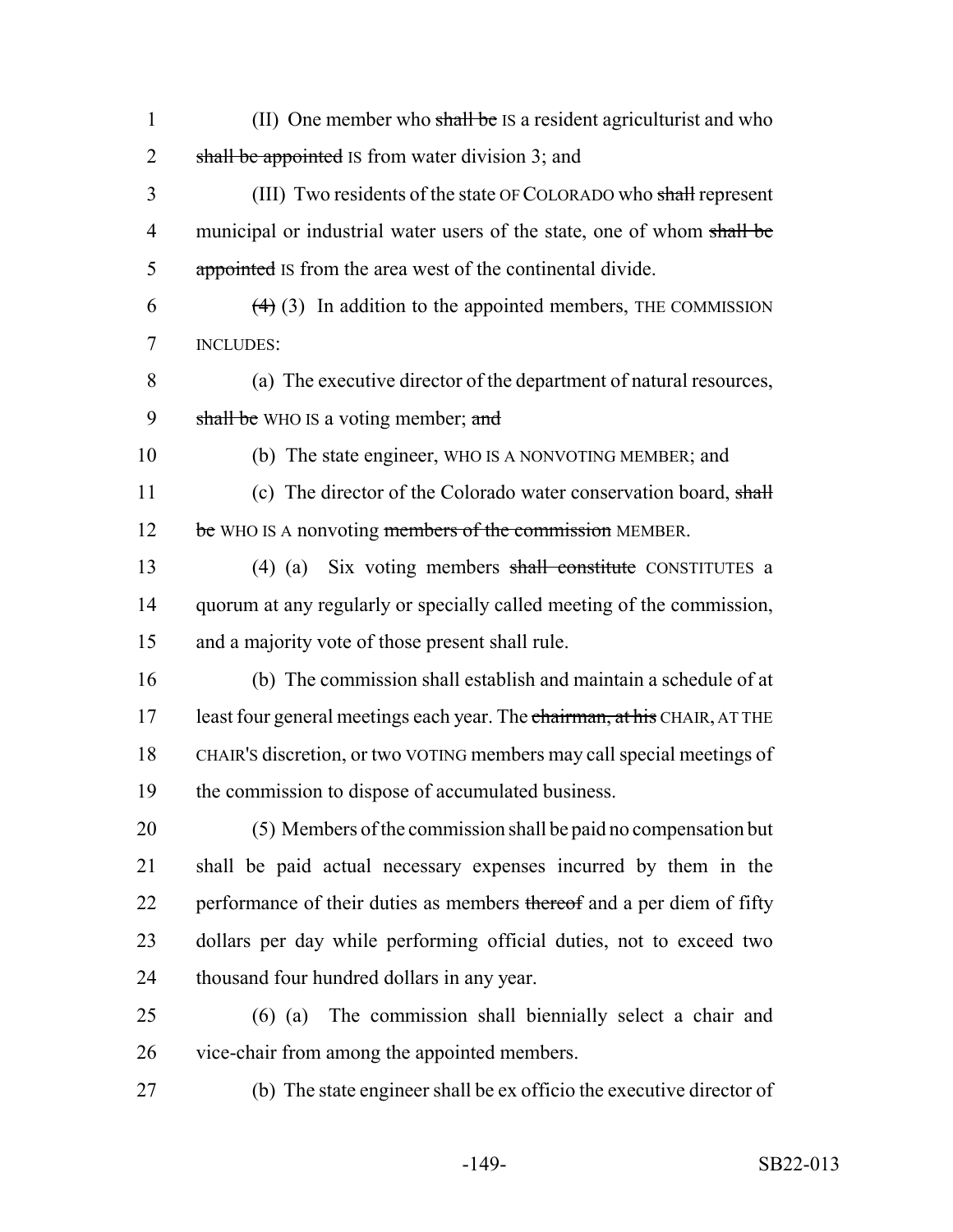the commission and shall carry out and enforce the decisions, orders, and policies of the commission.

 (c) The commission may delegate to the executive director the authority to perform any of the functions of the commission as set forth in this article ARTICLE 90 except the determination of a designated groundwater basin as set forth in section 37-90-106 and the creation of ground water management districts.

 (d) If any person is dissatisfied with any action of the executive director under the exercise of the powers delegated by the commission, the person may appeal said action to the commission, which shall hear the person's appeals as specified in sections 37-90-113 and 37-90-114.

12 (7) The provisions of section 24-6-402 (3)(a)(II)  $\overline{C.R.S.}$ , concerning imminent court action, as applied to the ground water commission and to any member, employee, contractor, agent, servant, 15 attorney, or consultant thereof OF THE COMMISSION, shall not include any 16 actions within the scope of sections 37-90-106 to 37-90-109 and section 37-90-111.

 **SECTION 114.** In Colorado Revised Statutes, 37-95-104, **amend** 19 (3) and (4) as follows:

 **37-95-104. Establishment of authority - board of directors - removal - organization - compensation - dissolution.** (3) Members of 22 the board shall be appointed for terms of four years; except that of the original terms commencing October 1, 1981, three members shall be 24 appointed for terms of one year, two members shall be appointed for 25 terms of two years, two members for terms of three years, and two 26 members for terms of four years, at the governor's discretion THE TERMS SHALL BE STAGGERED SO THAT NO MORE THAN THREE MEMBERS' TERMS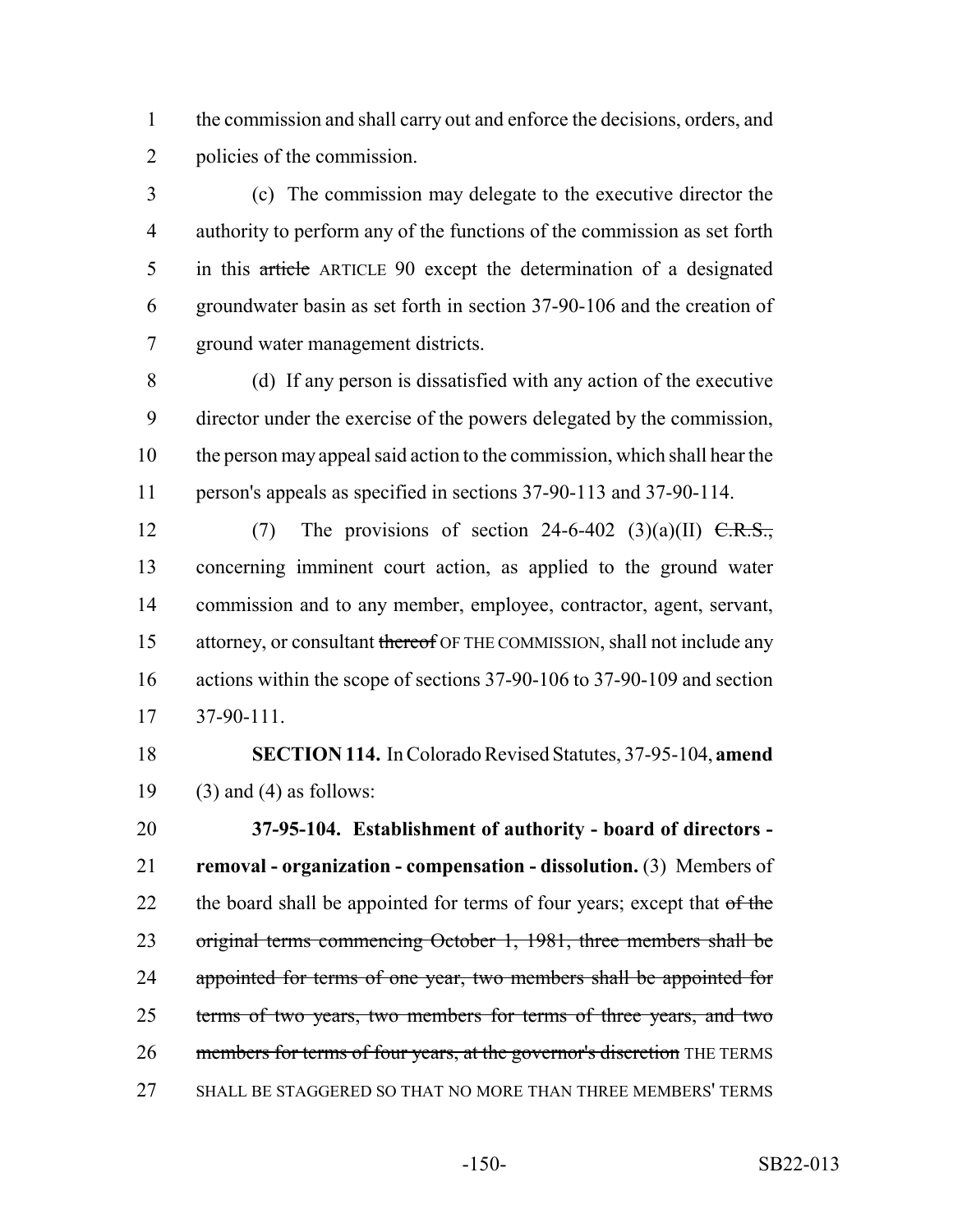EXPIRE IN THE SAME YEAR. Each member shall hold office for the term of 2 his THE MEMBER's appointment and until his A successor has been appointed. and has qualified. A member shall be eligible for reappointment. Any vacancy in the membership occurring other than by expiration of term shall be filled in the same manner as the original appointment but for the unexpired term only.

 (4) Each member may be removed from office by the governor for cause. after a public hearing, and may be suspended by the governor 9 pending the completion of such hearing. Each member shall take an oath or affirmation in accordance with section 24-12-101.

 **SECTION 115.** In Colorado Revised Statutes, 39-2-123, **amend**  $12 \qquad (2)$  as follows:

## **39-2-123. Board of assessment appeals created - members -**

 **compensation.** (2) Effective July 1, 1991, the existing board of assessment appeals is abolished, and the terms of members of the board 16 then serving are terminated. Effective July 1, 1991, the new THE board 17 shall be comprised CONSISTS of three members, who shall be appointed 18 by the governor with the consent of the senate. Appointments to the board shall be as follows: One member shall be appointed for a term of two 20 years, and two members shall be appointed for terms of four years. 21 Thereafter, Appointments to the board shall be for terms of four years; 22 each EXCEPT THAT THE TERMS SHALL BE STAGGERED SO THAT NO MORE THAN TWO MEMBERS' TERMS EXPIRE IN THE SAME YEAR. In order to allow for appeals to be heard timely, up to six additional members may be appointed to the board by the governor with the consent of the senate. Such additional members shall be appointed for terms of one state fiscal year each. Members of the board shall be experienced in property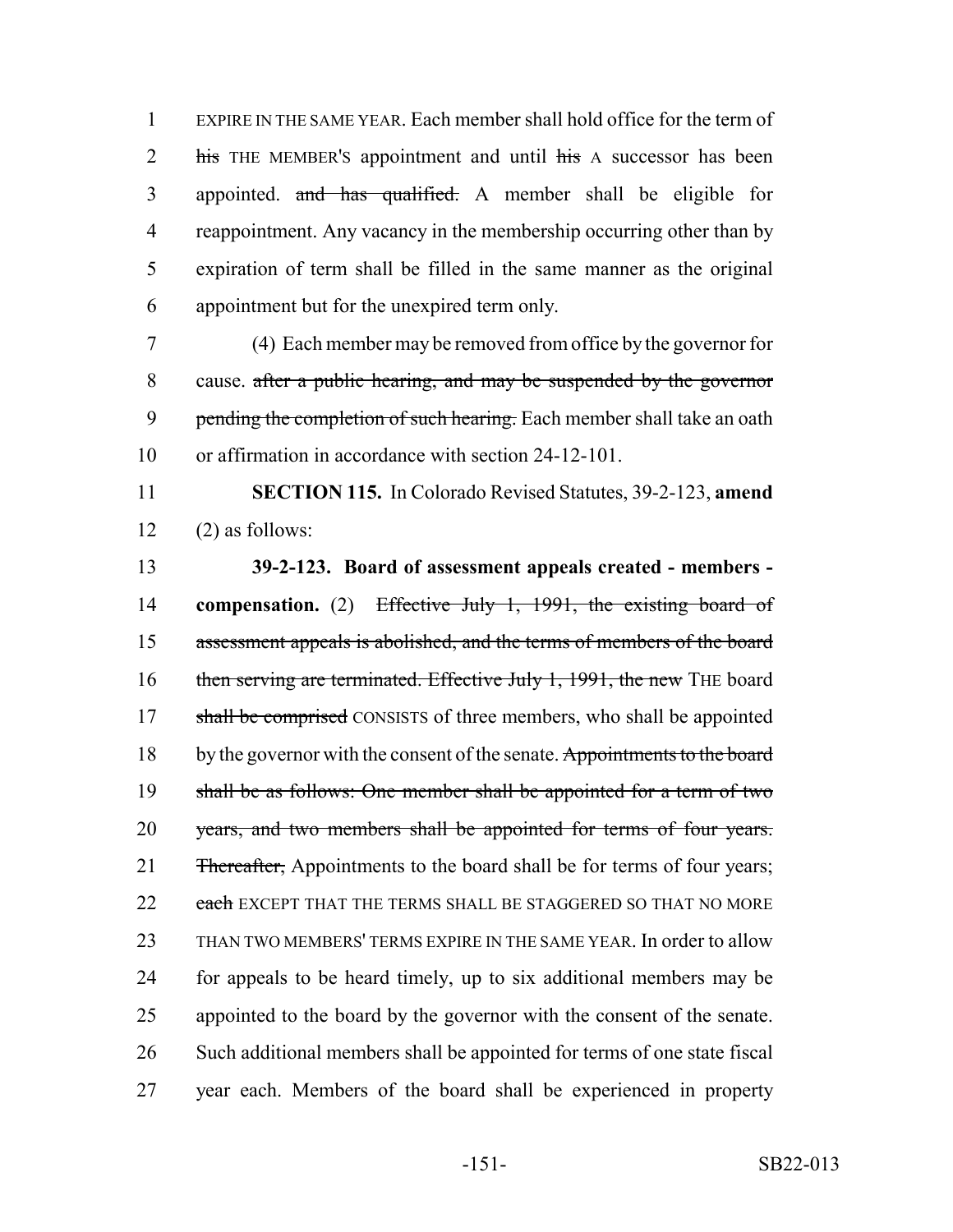valuation and taxation and shall be public employees, as defined in 2 section 24-10-103 (4)(a), who are not subject to the state personnel system laws. One of such members shall be or shall have been, within the five years immediately preceding the date of initial appointment, actively engaged in agriculture. On and after June 1, 1993, members shall be licensed or certificated pursuant to the provisions of part 6 of article 10 of title 12. Service on the board shall be at the pleasure of the governor, who may appoint a replacement to serve for the unexpired term of any member. Such replacement shall be appointed with the consent of the senate. Any other vacancies on the board shall be filled by appointment by the governor with the consent of the senate for the unexpired term.

 **SECTION 116.** In Colorado Revised Statutes, 39-9-101, **amend** 13  $(2)$  as follows:

 **39-9-101. State board of equalization.** (2) No more than three members of the state board of equalization shall be affiliated with the 16 same political party. Except as otherwise provided in section 2-2-326, 17 C.R.S., each member shall IS ENTITLED TO receive a per diem allowance of fifty dollars for each day spent attending meetings or hearings of the 19 state board of equalization or otherwise spent discharging his THE 20 MEMBER's duties as a member of  $said$  THE board; except that  $mo A$  member shall NOT receive the per diem allowance provided for in this 22 subsection (2) for any day for which  $he$  THE MEMBER receives a per diem 23 allowance from the state under any other statute and except that  $m\sigma A$  member shall NOT receive the per diem allowance provided for in this 25 subsection (2) if  $\theta$  THE MEMBER receives a salary from the state for a full-time position with the state. Except as otherwise provided in section 27 2-2-326, C.R.S., each member of said THE board shall IS ENTITLED TO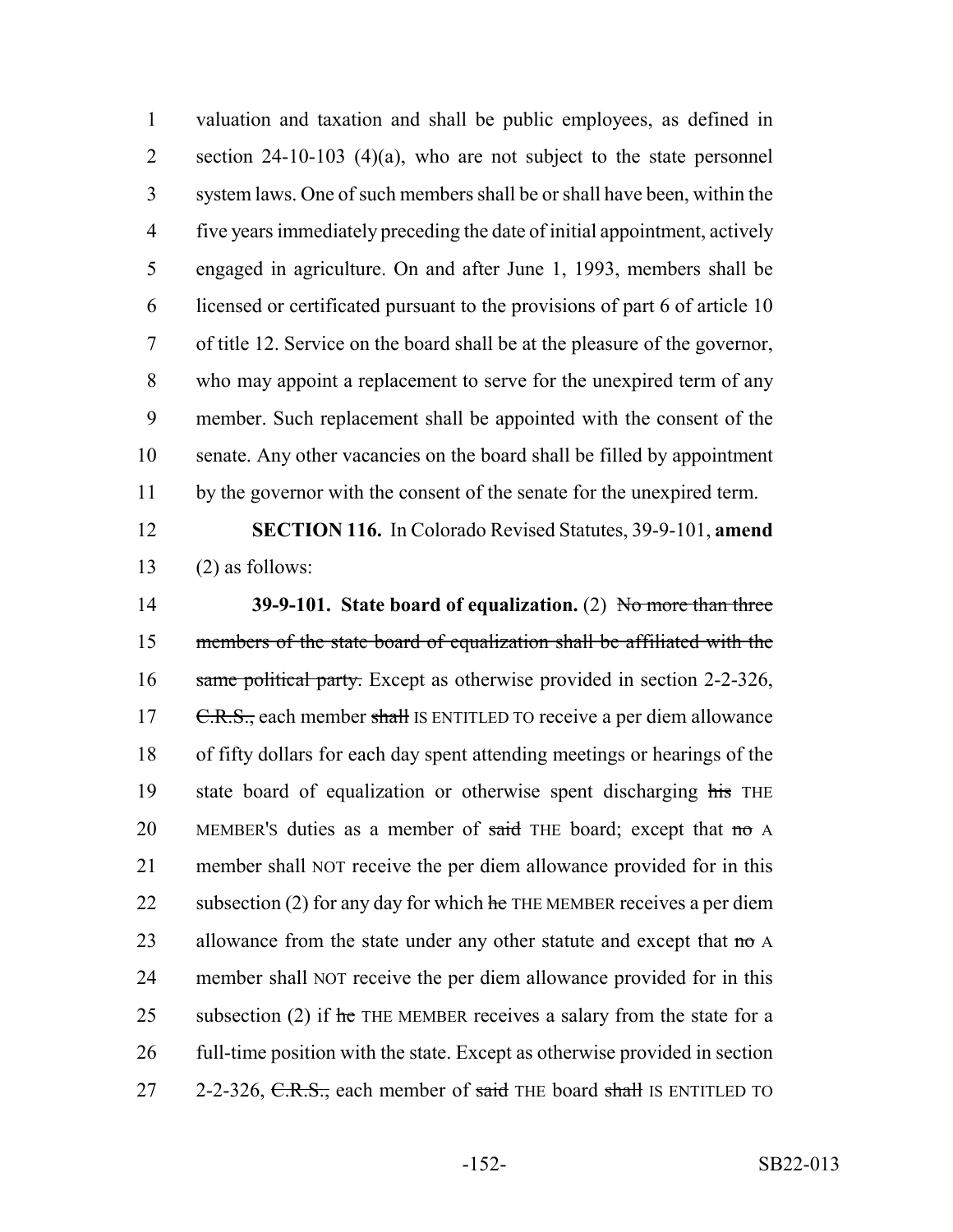1 receive actual and necessary expenses incurred in performing his THE 2 MEMBER's duties as a member of said THE board. The members appointed 3 by the governor shall serve at the pleasure of the governor but shall not 4 serve for more than four consecutive years unless reappointed by the 5 governor and reconfirmed by the senate at the conclusion of said THE four 6 years. Vacancies in either of the appointed positions on the state board  $\sigma f$ 7 equalization shall be filled by appointment by the governor with the 8 consent of the senate for the unexpired term.

9 **SECTION 117.** In Colorado Revised Statutes, 40-6.5-102, 10 **amend** (3)(b)(I) as follows:

 **40-6.5-102. Office of the utility consumer advocate and utility consumers' board - creation - appointment - attorney general to represent.** (3) (b) (I) The board consists of eleven members seven of 14 whom the governor appoints APPOINTED AS FOLLOWS:

15 (A) The governor shall appoint ONE MEMBER FROM EACH 16 CONGRESSIONAL DISTRICT IN THE STATE.OF THE MEMBERS APPOINTED BY 17 THE GOVERNOR, at least one member who is MUST BE actively engaged in 18 agriculture as a business and at least two members who are MUST BE 19 owners of small businesses with one hundred or fewer employees.  $\text{Im}$ 20 making appointments to the board, the governor shall ensure that the 21 membership of the board represents each of the congressional districts of 22 the state and that No more than four A MINIMUM MAJORITY of the 23 governor's appointments are MAY BE affiliated with the same political 24 party.

25 (B) The president of the senate, the speaker of the house of 26 representatives, the minority leader of the senate, and the minority leader 27 of the house of representatives shall each appoint one member of the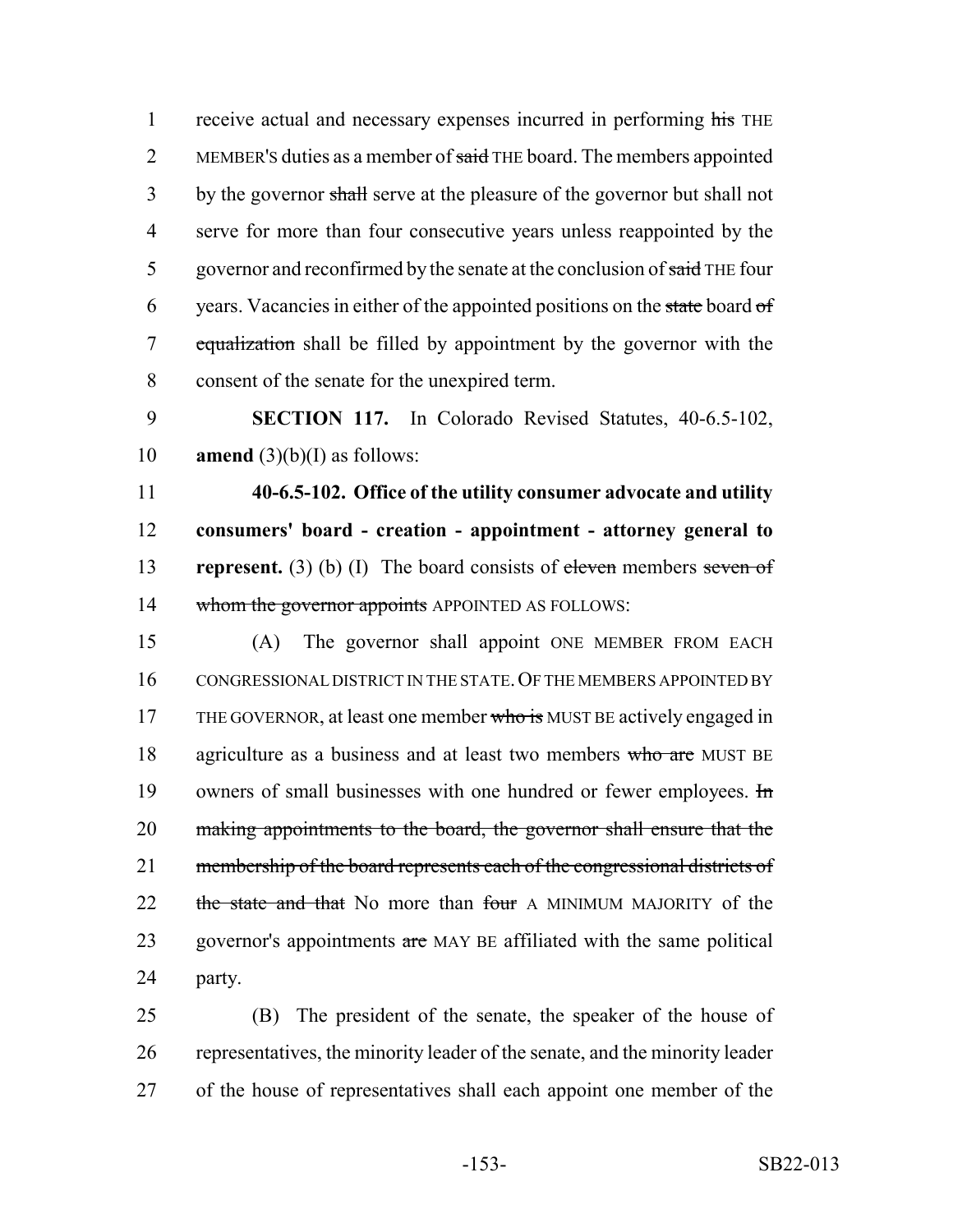1 board.

2 **SECTION 118.** In Colorado Revised Statutes, 42-5-112, **amend** 3 (2)(b); and **repeal** (2)(b.5) as follows:

4 **42-5-112. Automobile theft prevention authority - board -** 5 **creation - duties - rules - fund - repeal.** (2) (b) The governor shall 6 appoint members of the board within thirty days after the governor  $7$  receives notification pursuant to subsection  $(5)$  of this section that moneys 8 in the fund exceed the sum of three hundred thousand dollars. The 9 appointed members of the board shall serve terms of six years; except 10 that, of the members first appointed pursuant to sub-subparagraph  $(A)$  of 11 subparagraph (III) of paragraph (a) of this subsection  $(2)$ , the governor 12 shall select one member who shall serve an initial term of four years and 13 one member who shall serve an initial term of two years. Of the members 14 first appointed pursuant to sub-subparagraph (B) of subparagraph (III) of 15 paragraph (a) of this subsection  $(2)$ , the governor shall select one member 16 who shall serve an initial term of two years. The member first appointed 17 pursuant to sub-subparagraph  $(C)$  of subparagraph (III) of paragraph  $(a)$ 18 of this subsection (2) shall serve an initial term of four years THE 19 APPOINTED MEMBERS OF THE BOARD SHALL SERVE TERMS OF SIX YEARS; 20 EXCEPT THAT THE TERMS SHALL BE STAGGERED SO THAT NO MORE THAN 21 THREE MEMBERS' TERMS EXPIRE IN THE SAME YEAR. No appointed member 22 shall serve more than two consecutive six-year terms.

23 (b.5) Notwithstanding the provisions of paragraph (b) of this 24 subsection (2), of the two additional members appointed to the board 25 pursuant to Senate Bill 08-060, enacted at the second regular session of 26 the sixty-sixth general assembly, one member shall serve an initial term 27 of four years and one member shall serve an initial term of two years.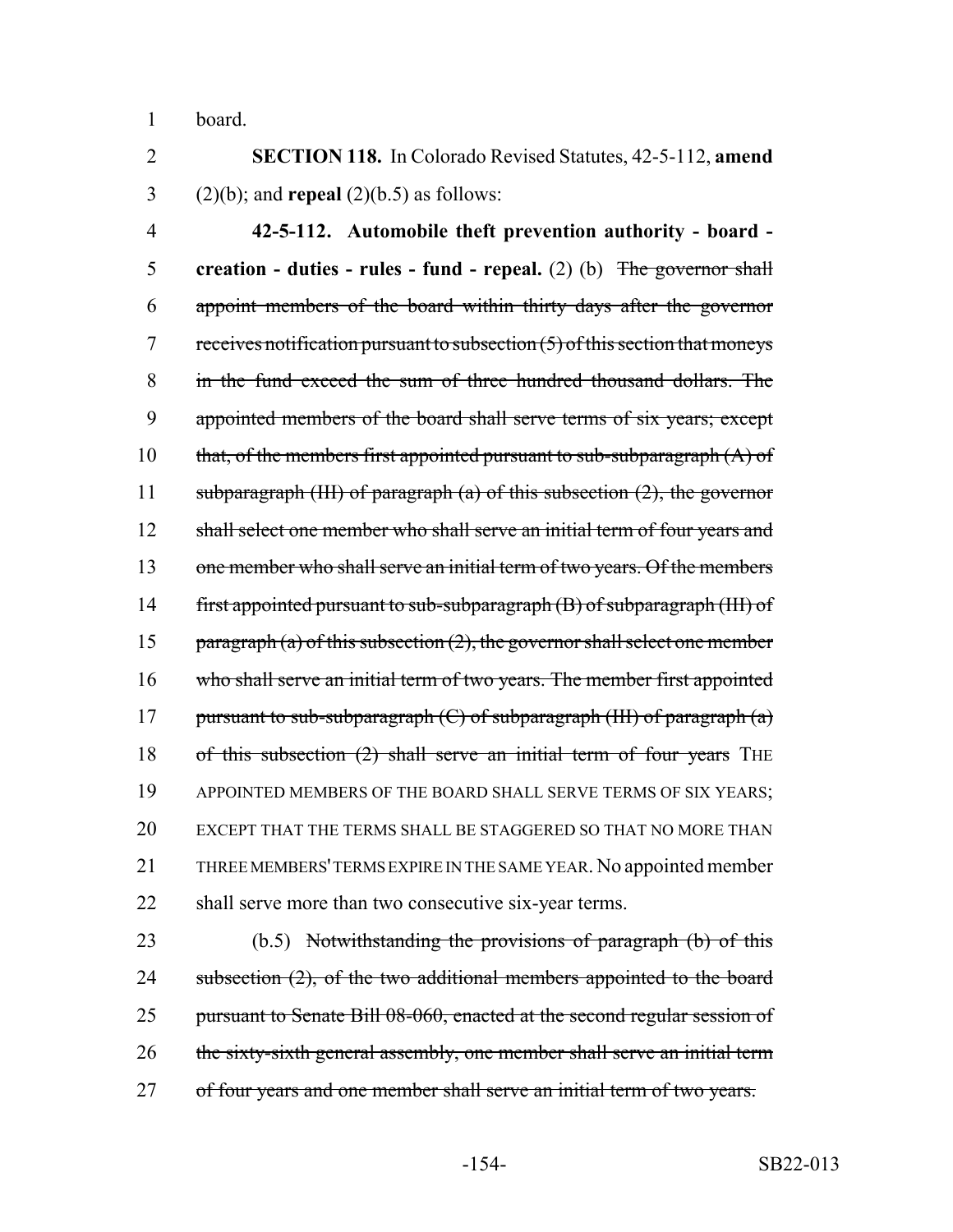**SECTION 119.** In Colorado Revised Statutes, 43-1-106, **amend** 2  $(1)$  as follows:

 **43-1-106. Transportation commission - powers and duties.** 4 (1) There is hereby created a THE transportation commission, which shall 5 consist CONSISTS of eleven members. The initial members of the commission shall be the members of the state highway commission immediately prior to July 1, 1991, and each such commission member shall continue to represent the same district.

 **SECTION 120.** In Colorado Revised Statutes, 43-4-1001, **amend**  $10 \quad (2)(c)$  as follows:

 **43-4-1001. Southwest chief and front range passenger rail service in Colorado - commission - membership and powers - definitions.** (2) (c) (I) Except as otherwise provided in subsection (2)(c)(II) of this section, appointing authorities shall appoint the initial commissioners and appointed advisors of the commission no later than July 1, 2017, for terms commencing on that date. Commissioners 17 appointed pursuant to subsection  $(2)(a)$  of this section shall serve for terms of four years; except that the initial terms of one of the 19 commissioners appointed pursuant to subsection  $(2)(a)(I)(A)$  of this section, one of the commissioners appointed pursuant to subsection ( $2$ )(a)(I)(B) of this section, and the commissioners appointed pursuant to 22 subsections  $(2)(a)(H)(A), (2)(a)(H)(C),$  and  $(2)(a)(H)(E)$  of this section 23 are two years. COMMISSIONERS ARE APPOINTED FOR TERMS OF FOUR YEARS; EXCEPT THAT THE TERMS SHALL BE STAGGERED SO THAT NO MORE THAN SIX MEMBERS' TERMS EXPIRE IN THE SAME YEAR. The commission 26 shall elect a chair from its members. at its first meeting.

27 (II) Commissioners appointed pursuant to subsection  $(2)(a)(II)$  of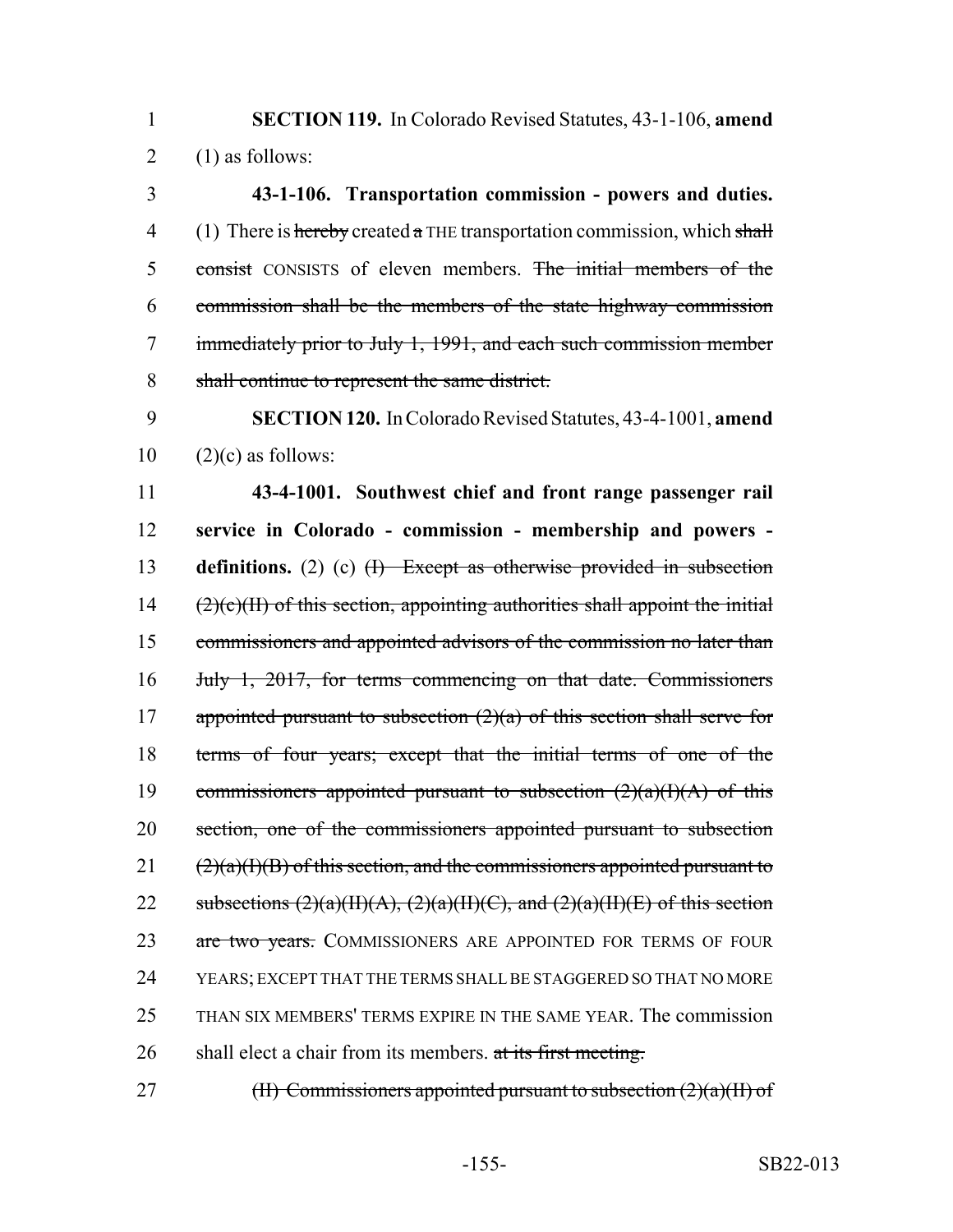1 this section shall be appointed no later than May 15, 2017, for terms 2 commencing on July 1, 2017.

3 **SECTION 121.** In Colorado Revised Statutes, 43-10-104, **amend** 4 (1) as follows:

5 **43-10-104. Colorado aeronautical board - created.** (1) (a) The 6 division shall be under the jurisdiction of the Colorado aeronautical 7 board, which board is hereby created.

8 (b) The board shall consist CONSISTS of seven members The initial 9 members of the board shall be the members of the Colorado aeronautical 10 board as such existed in the department of military and veterans affairs 11 prior to July 1, 1991, and the terms of such members shall expire as the 12 original terms of such members were scheduled to expire. Thereafter, the 13 governor shall appoint their successors APPOINTED BY THE GOVERNOR, 14 WITH THE CONSENT OF THE SENATE, for terms of three years; each EXCEPT 15 THAT THE TERMS SHALL BE STAGGERED SO THAT NO MORE THAN THREE 16 MEMBERS' TERMS EXPIRE IN THE SAME YEAR.

17 (c) If any such member vacates his or her THE MEMBER's office 18 during the term for which appointed to the board, a vacancy on the board 19 shall exist EXISTS and shall be filled by the governor for the unexpired 20 term. All such appointments shall be with the consent of the senate.

21 (d) The board shall annually elect from its members a chairman, 22 a vice-chairman CHAIR, A VICE-CHAIR, and a secretary.

23 (e) The members of the board shall ARE ENTITLED TO receive fifty 24 dollars per diem while the board is in session and shall TO be reimbursed 25 for all actual and necessary expenses incurred in the performance of their 26 official duties.

27 (f) The board shall not conduct any business unless there are at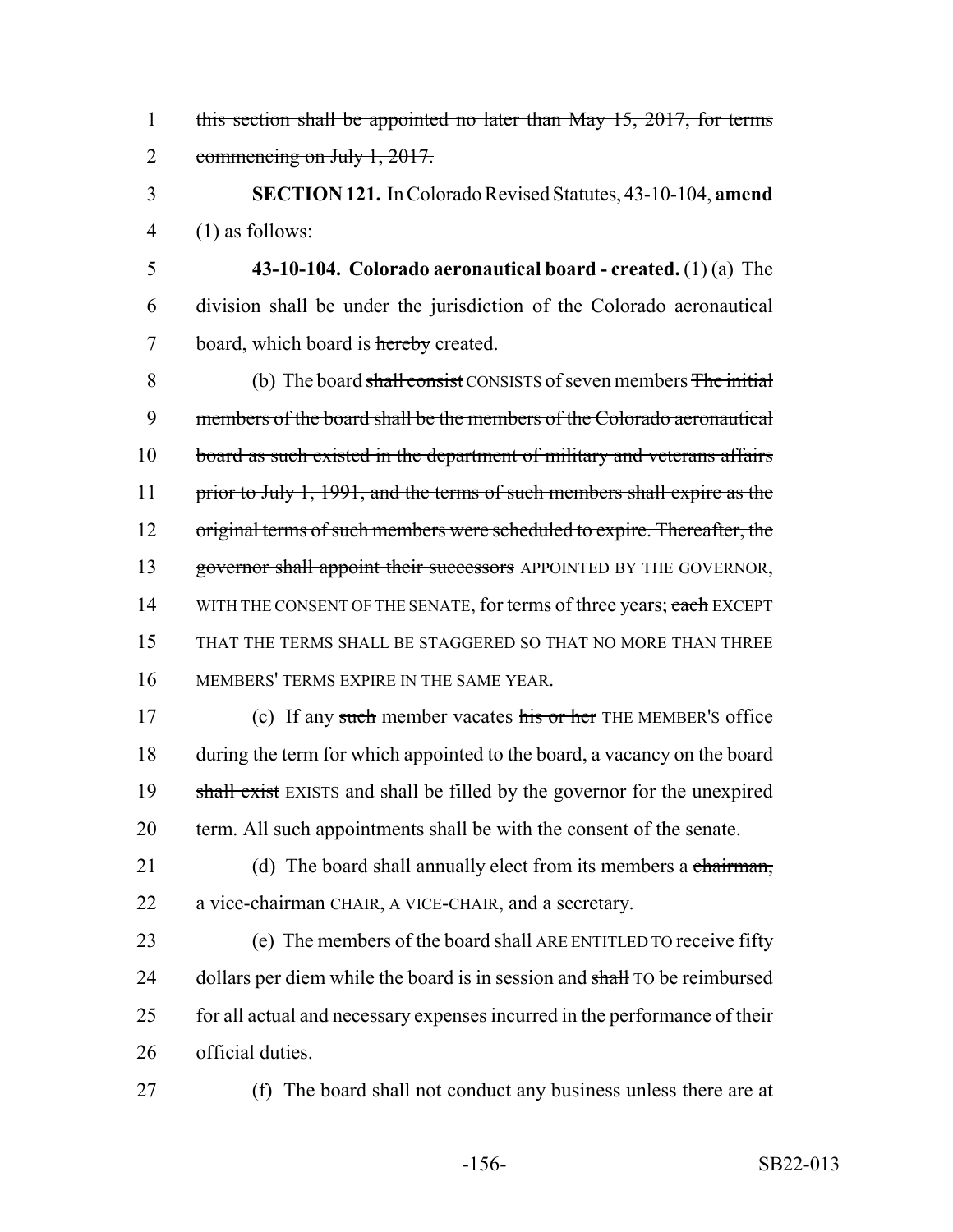least four members of the board present.

 **SECTION 122.** In Colorado Revised Statutes, 44-30-301, **amend** 3 (1) introductory portion and  $(1)(b)$  as follows:

 **44-30-301. Colorado limited gaming control commission - creation.** (1) There is hereby created, within the division of gaming, the Colorado limited gaming control commission. The commission shall 7 consist CONSISTS of five members, all of whom shall MUST be citizens of the United States and residents of this state who have been residents of the state for the past five years. The members shall be appointed by the governor, with the consent and approval of the senate. No member shall have been convicted of a felony or gambling-related offense, 12 notwithstanding the provisions of section 24-5-101. No more than three 13 of the five members shall be members of MAY BE AFFILIATED WITH the 14 same political party and no more than one member shall MAY be from any one congressional district; except that a member who is serving pursuant 16 to subsection  $(1)(a)$  of this section as a registered elector of Teller or Gilpin county may reside in the same congressional district as one of the other members. At the first meeting of each fiscal year, a chair and vice-chair of the commission shall be chosen from the membership by a majority of the members. Membership and operation of the commission shall additionally meet the following requirements:

 (b) Initial members shall be appointed to the commission by the 23 governor as follows: One member to serve until July 1, 1992, one member 24 to serve until July 1, 1993, one member to serve until July 1, 1994, and 25 two members to serve until July 1, 1995. All subsequent appointments 26 shall be for terms of THE TERM OF OFFICE FOR EACH MEMBER IS four years; EXCEPT THAT THE TERMS SHALL BE STAGGERED SO THAT NO MORE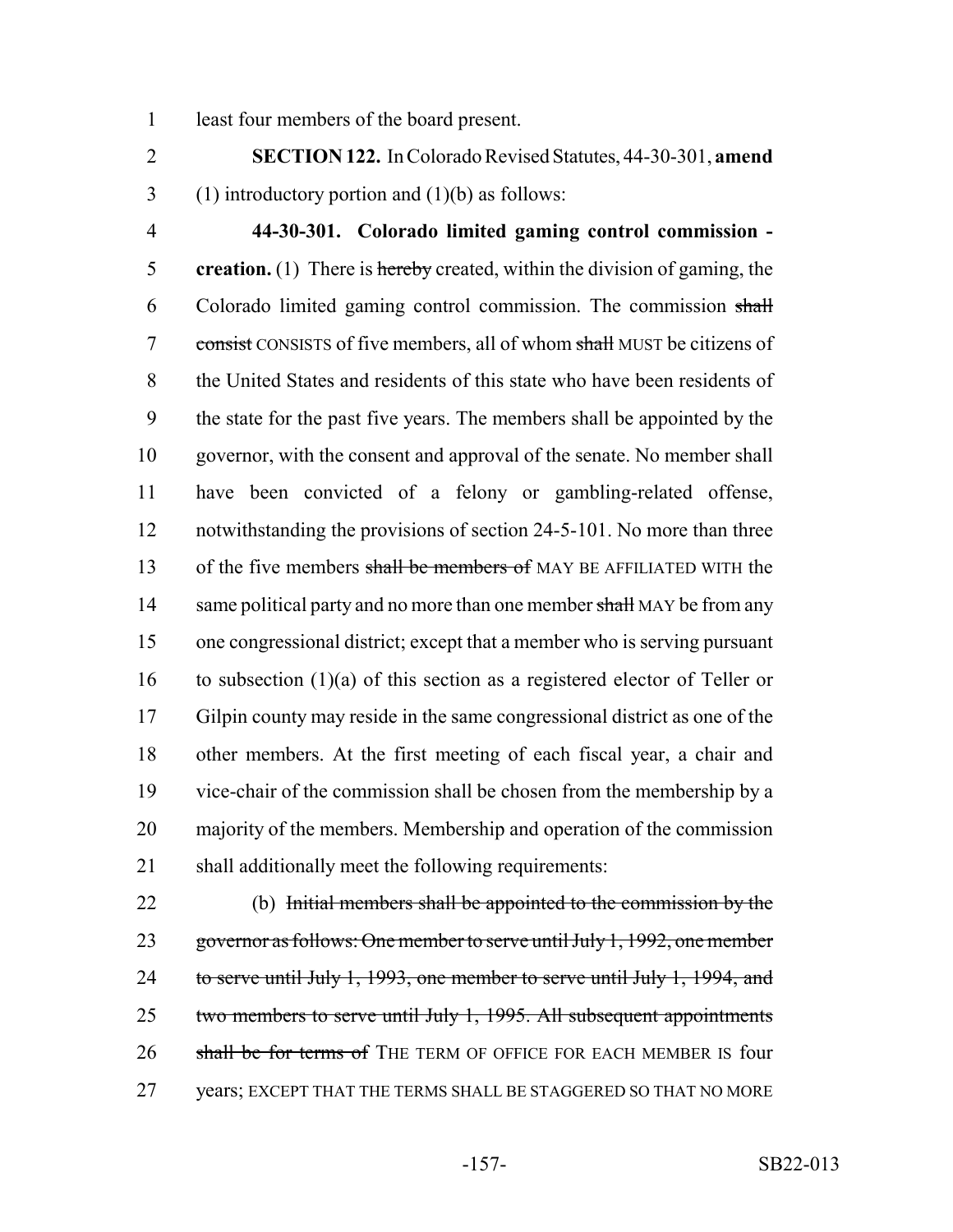1 THAN TWO MEMBERS' TERMS EXPIRE IN THE SAME YEAR. No member of the 2 commission shall be IS eligible to serve more than two consecutive terms. 3 **SECTION 123.** In Colorado Revised Statutes, 44-30-1302,

4 **amend** (1) introductory portion, (1)(c) introductory portion, (1)(c)(I), 5 (1)(d), (1)(h), and (2) as follows:

6 **44-30-1302. Local government limited gaming impact advisory** 7 **committee - creation - duties.** (1) There is hereby created within the 8 department of local affairs  $\alpha$  THE local government limited gaming impact 9 advisory committee, referred to in this section as the "committee". The 10 committee shall be composed CONSISTS of the following thirteen 11 members:

 (c) Three members representing the counties eligible to receive money from the fund pursuant to section 44-30-1301 (2) who shall serve 14 at the pleasure of the **boards** APPOINTING AUTHORITY and who shall be appointed as follows:

16 (I) One member shall be appointed by the chairs of the boards of 17 county commissioners from the counties impacted by gaming in the city 18 of Cripple Creek who shall serve a term of four years; except the initial 19 appointee who shall serve a term of two years;

20 (d) Two members representing the municipalities eligible to 21 receive money from the fund pursuant to section 44-30-1301 (2) to be 22 appointed by the mayors of the municipalities and who shall serve at the 23 pleasure of the mayors for terms of four years. except that one of the 24 initial appointees shall serve a term of two years. Not more than one 25 member shall be selected pursuant to this subsection  $(1)(d)$  from each of 26 the groups of counties described in subsections  $(1)(c)(I)$  to  $(1)(c)(III)$  of 27 this section.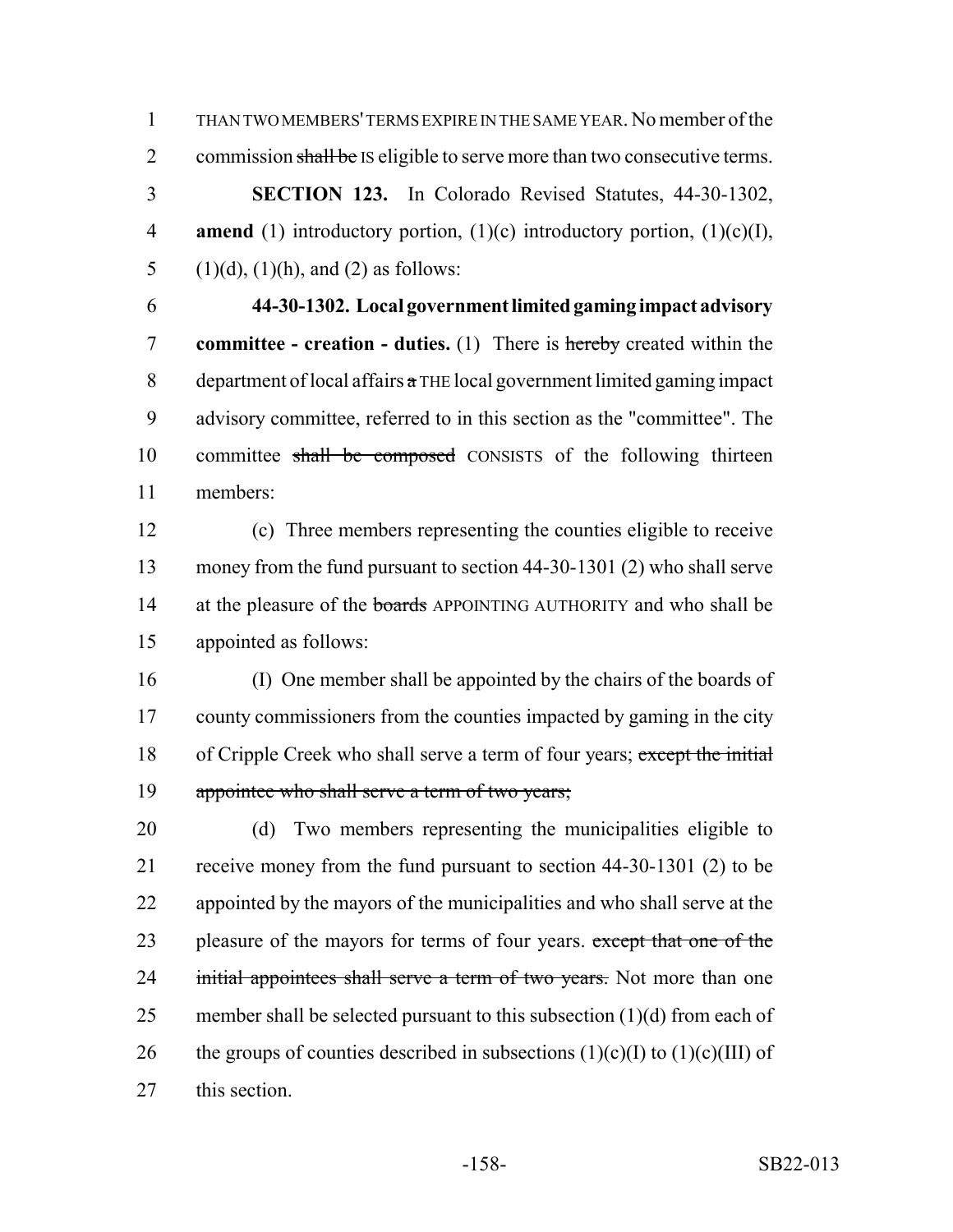1 (h) Two members representing the governor, to be appointed by 2 the governor and who shall serve at the pleasure of the governor FOR 3 TERMS OF FOUR YEARS.

4 (2) The terms of the members appointed by the speaker of the 5 house of representatives and the president of the senate who are serving 6 on March 22, 2007, shall be extended to and expire on or shall terminate 7 on the convening date of the first regular session of the sixty-seventh 8 general assembly. As soon as practicable after the convening date, the 9 speaker and the president shall each appoint or reappoint one member in 10 the same manner as provided in subsections  $(1)(f)$  and  $(1)(g)$  of this 11 section. Thereafter, The terms of the members appointed or reappointed 12 by the speaker and the president shall expire on the convening date of the 13 first regular session of each general assembly, and all subsequent 14 appointments and reappointments by the speaker and the president shall 15 be made as soon as practicable after the convening date. The person 16 making the original appointment or reappointment shall fill any vacancy 17 by appointment for the remainder of an unexpired term. Members 18 appointed or reappointed by the speaker and the president shall serve at 19 the pleasure of the appointing authority and shall continue in office until 20 the member's successor is appointed.

21 **SECTION 124.** In Colorado Revised Statutes, 44-32-301, **amend** 22 (1) introductory portion,  $(1)(a)$ , and  $(1)(b)$  as follows:

23 **44-32-301. Racing commission - creation.** (1) There is hereby 24 created, within the division of racing events, the Colorado racing 25 commission. The commission shall consist CONSISTS of five members, all 26 of whom shall MUST be citizens of the United States and shall MUST have 27 been residents of this state for the past five years. The members shall be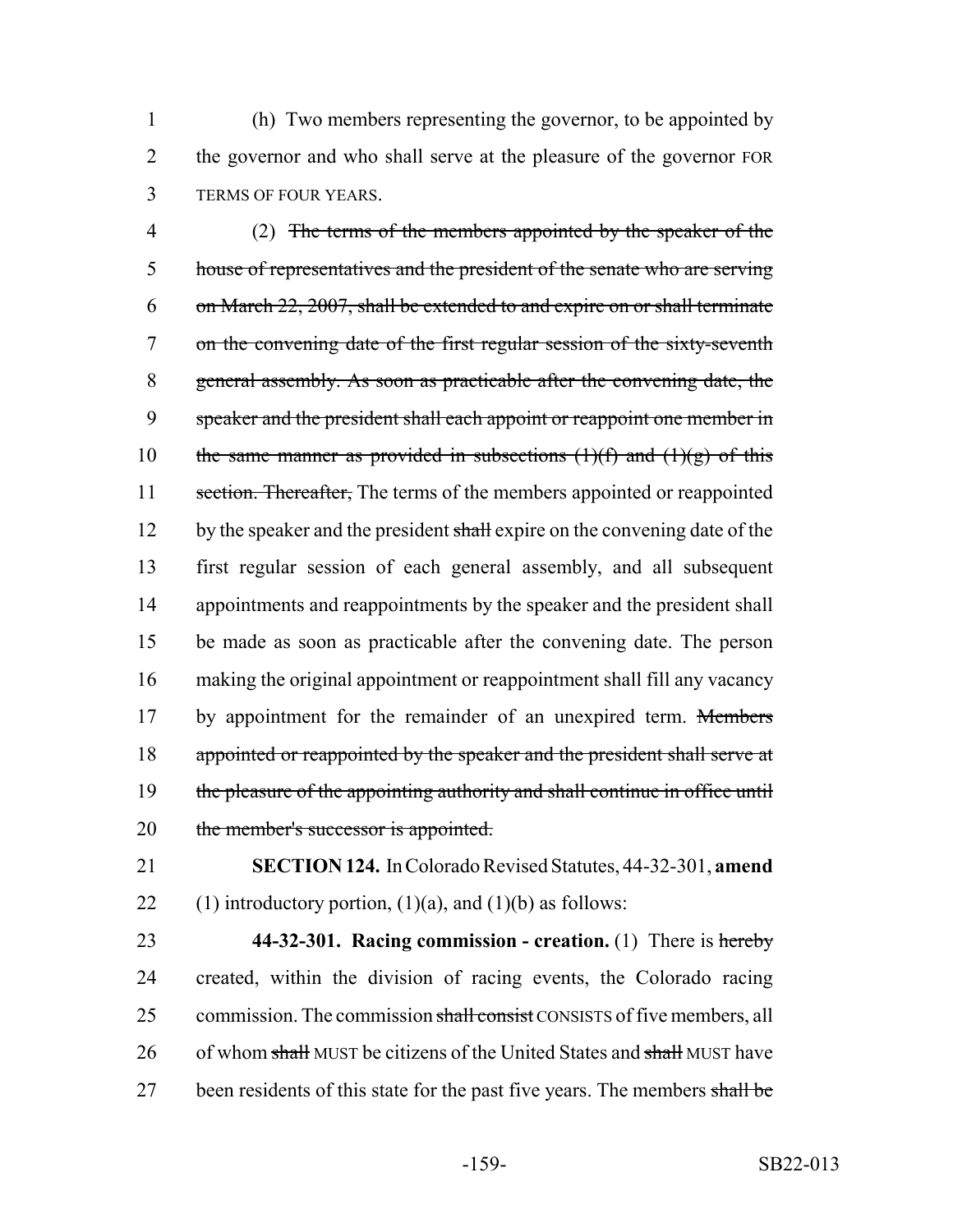ARE appointed by the governor, with the consent and approval of the senate. No member shall have been convicted of a felony or gambling-related offense, notwithstanding the provisions of section 4 24-5-101. No more than three of the five members shall be members of MAY BE AFFILIATED WITH the same political party. At the first meeting of each fiscal year, a chair and vice-chair of the commission shall be chosen from the membership by a majority of the members. Membership and operation of the commission shall additionally meet the following requirements:

- (a) (I) Two members of the commission shall have been previously engaged in the racing industry for at least five years;
- (II) One member shall be a practicing veterinarian who is currently licensed in Colorado and has been so licensed for not less than five years;
- (III) One member shall have been engaged in business in a 16 management-level capacity for at least five years; and
- (IV) One member shall be a registered elector of the state who is not employed in any profession or industry otherwise described in this 19 subsection  $(1)(a)$ ; however,
- 20 (V) No more than two members of the commission shall MAY be from the same congressional district; and
- 22 (VI) One member of the commission shall MUST be from west of the continental divide.
- (b) Initial members shall be appointed to the commission by the governor as follows: One member to serve until July 1, 1993, one member to serve until July 1, 1994, one member to serve until July 1, 1995, and 27 two members to serve until July 1, 1996. All subsequent appointments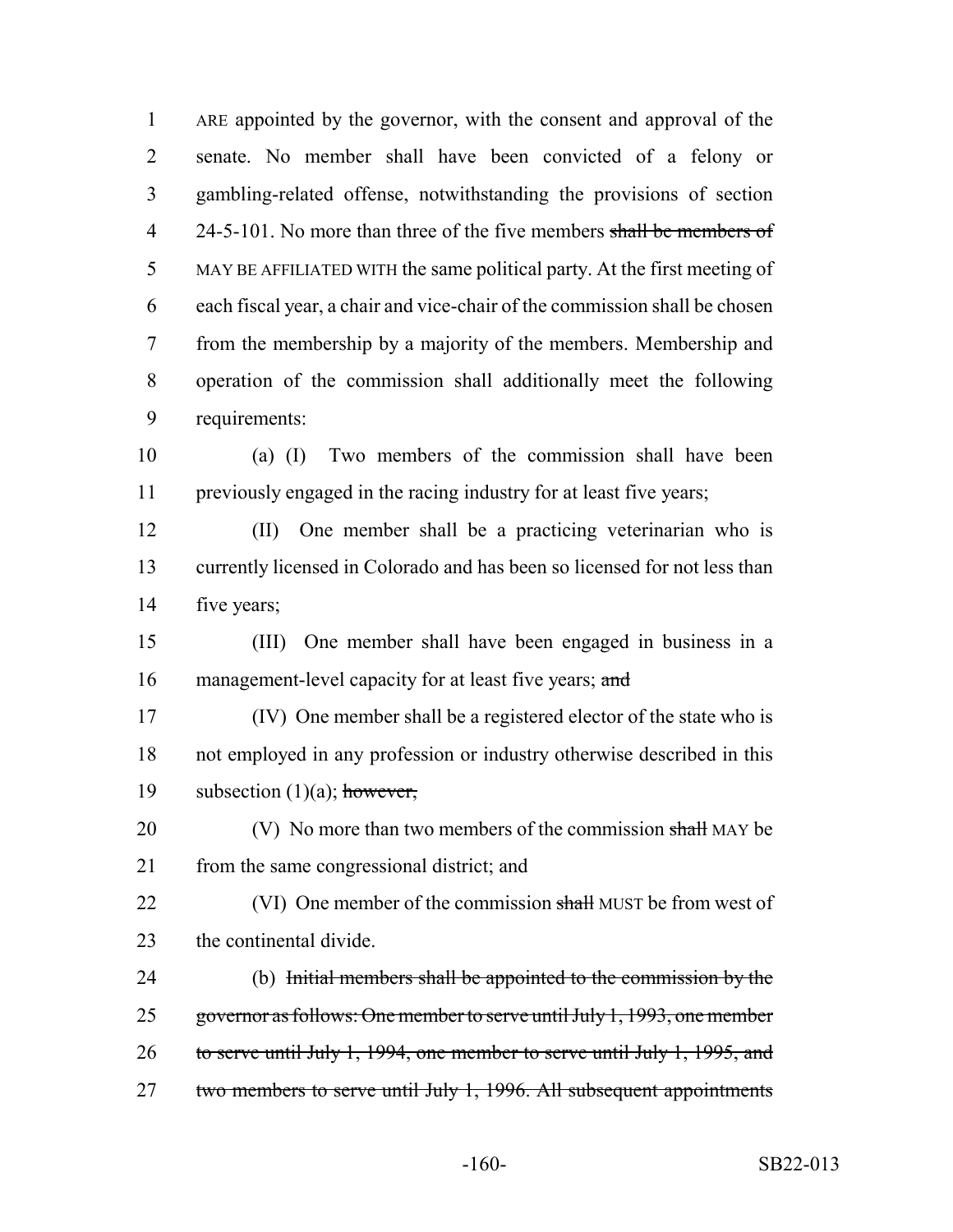1 shall be for terms of THE TERM OF OFFICE FOR A MEMBER IS four years; EXCEPT THAT TERMS SHALL BE STAGGERED SO THAT NO MORE THAN TWO MEMBERS' TERMS EXPIRE IN THE SAME YEAR. No member of the 4 commission shall be IS eligible to serve more than two consecutive terms. **SECTION 125.** In Colorado Revised Statutes, 44-40-108, **amend**

(3) as follows:

 **44-40-108. Colorado lottery commission - creation.** (3) Initial members shall be appointed to the commission by the governor as follows: One member to serve until July 1, 1983, one member to serve until July 1, 1984, one member to serve until July 1, 1985, and two 11 members to serve until July 1, 1986. All subsequent appointments MEMBERS shall be APPOINTED for terms of four years. No member of the commission shall be eligible to serve more than two terms.

 **SECTION 126.** In Colorado Revised Statutes, **amend** 11-102-501 as follows:

 **11-102-501. Banking interests of officers and employees.** No officer or employee of the division shall be an officer, director, attorney, 18 owner, or shareholder in any bank, or, except as provided in this article ARTICLE 102, receive, directly or indirectly, any payment or gratuity from any such bank, or be indebted to any bank or other institution over which the division has supervisory control. Willful violation of this section is 22 declared to be a criminal offense. This section shall DOES not prohibit being a depositor or the lessee of a safe deposit box on the same terms as are available to the public generally, or being indebted to a bank: Upon a mortgage loan upon the mortgagor's own home, or upon an installment 26 debt transferred to a bank in the regular course of business by a seller of consumer goods including automobiles purchased by the officer or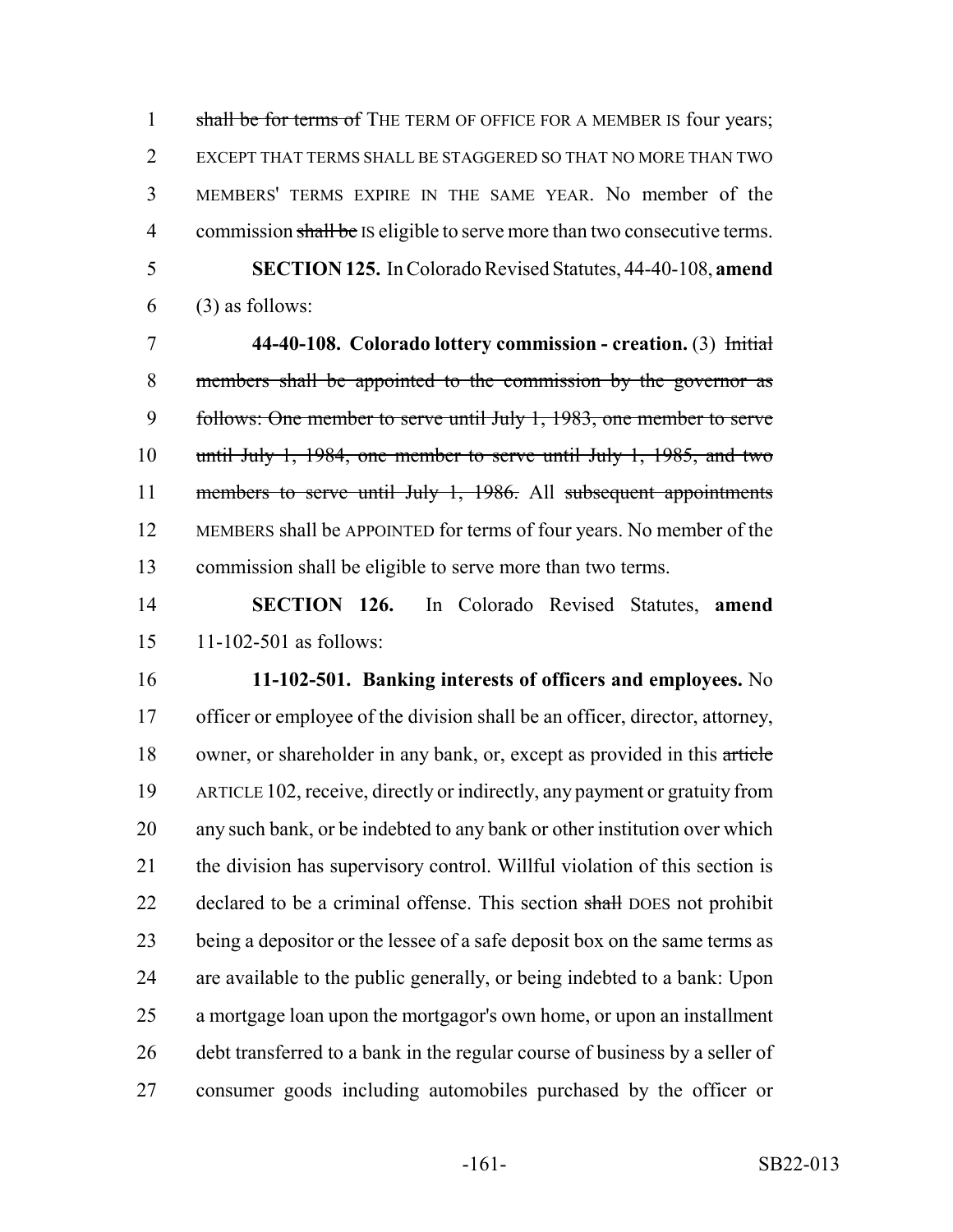| $\mathbf{1}$   | employee. Further, this section shall DOES not prohibit the four FIVE                        |
|----------------|----------------------------------------------------------------------------------------------|
| $\overline{2}$ | banker members of the banking board, provided for in section 11-102-103                      |
| $\mathfrak{Z}$ | $\left(\frac{2}{a}\right)$ SECTION 11-102-103 (1)(a), from being executive officers in banks |
| $\overline{4}$ | and from receiving bona fide compensation as such officers.                                  |
| 5              | <b>SECTION 127.</b> In Colorado Revised Statutes, 24-48.5-126,                               |
| 6              | <b>amend</b> $(2)(b)$ as follows:                                                            |
| $\tau$         | 24-48.5-126. Small business COVID-19 grant program -                                         |
| 8              | legislative declaration - definitions - reporting - repeal.                                  |
| 9              | (2) <b>Definitions.</b> As used in this section, unless the context otherwise                |
| 10             | requires:                                                                                    |
| 11             | (b) "Commission" means the Colorado economic development                                     |
| 12             | commission created in section $24-46-102$ (2) SECTION 24-46-102 (1).                         |
| 13             | <b>SECTION 128.</b> In Colorado Revised Statutes, 26-6.8-102,                                |
| 14             | <b>amend</b> $(2)(d)(I)$ as follows:                                                         |
| 15             | 26-6.8-102. Tony Grampsas youth services program - creation                                  |
| 16             | - standards - applications. $(2)$ (d) (I) The youth services program fund                    |
| 17             | is created in the state treasury. The principal of the fund consists of                      |
| 18             | tobacco litigation settlement moneys MONEY transferred by the state                          |
| 19             | treasurer to the fund pursuant to section $24-75-1104.5$ (1.7)(e). C.R.S.                    |
| 20             | Subject to annual appropriation by the general assembly, the state                           |
| 21             | department may expend moneys MONEY from the fund for the Tony                                |
| 22             | Grampsas youth services program, including the compensation of youth                         |
| 23             | members of the Tony Grampsas youth services board, as described in                           |
| 24             | section $26-6.8-103$ (1)(e)(II) SECTION 26-6.8-103 (1)(f)(II). All                           |
| 25             | unexpended and unencumbered moneys MONEY in the fund at the end of                           |
| 26             | any fiscal year remain REMAINS in the fund and shall not be transferred                      |
| 27             | to the general fund or any other fund.                                                       |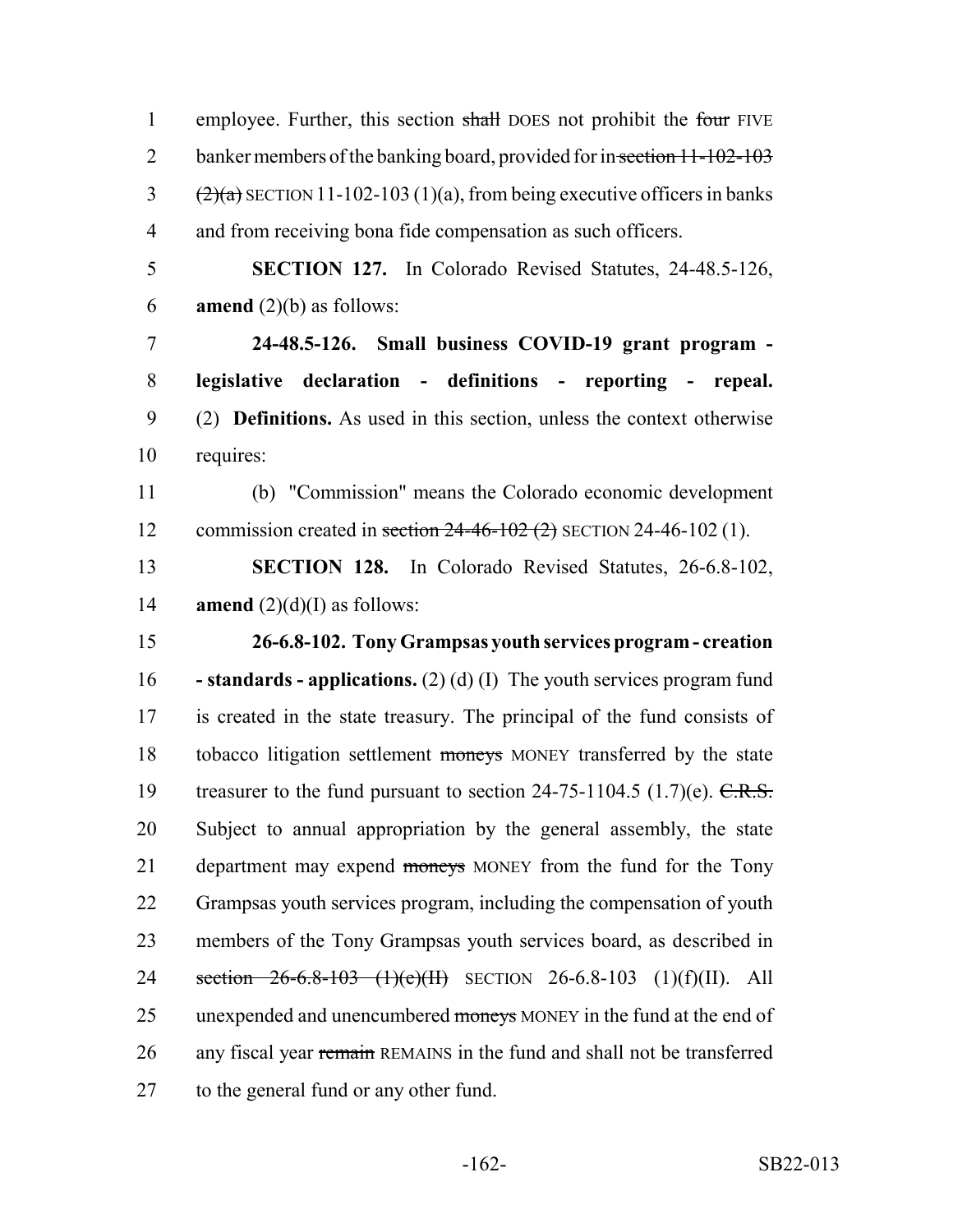1 **SECTION 129.** In Colorado Revised Statutes, 29-4-708, **amend** 2  $(1)(bb)(I)$  as follows:

3 **29-4-708. General powers of the authority - repeal.** (1) In 4 addition to any other powers granted to the authority in this part 7, the 5 authority has the following powers:

 (bb) (I) To contract with the Colorado economic development 7 commission created in section  $24-46-102$  (2) SECTION 24-46-102 (1) for the operation of the small business COVID-19 grant program established in section 24-48.5-126 (3).

10 **SECTION 130.** In Colorado Revised Statutes, 32-15-106, **amend** 11 (1) introductory portion and  $(1)(p)$  as follows:

12 **32-15-106. Board of directors - powers and duties.** (1) In 13 addition to any other powers specifically granted to the board in this 14 article ARTICLE 15, the board shall have HAS the following duties and 15 powers:

16 (p) To receive and accept from any source aid or contributions of 17 money, property, labor, or other things of value to be held, used, and 18 applied to carry out the purposes of this article ARTICLE 15 subject to the 19 conditions upon which the grants or contributions are made; except that 20 no public moneys MONEY from the state, any city, town, city and county, 21 or county, and any department, agency, or instrumentality of the United 22 States of America shall be accepted or expended for any purpose set forth 23 in this article ARTICLE 15. Notwithstanding any provision set forth in this 24 paragraph  $(p)$  SUBSECTION  $(1)(p)$ , the board shall not be prohibited from 25 receiving public moneys MONEY from the economic development 26 commission created pursuant to section 24-46-102 (2), C.R.S., SECTION 27 24-46-102 (1) that  $\pi$  is paid from the economic development fund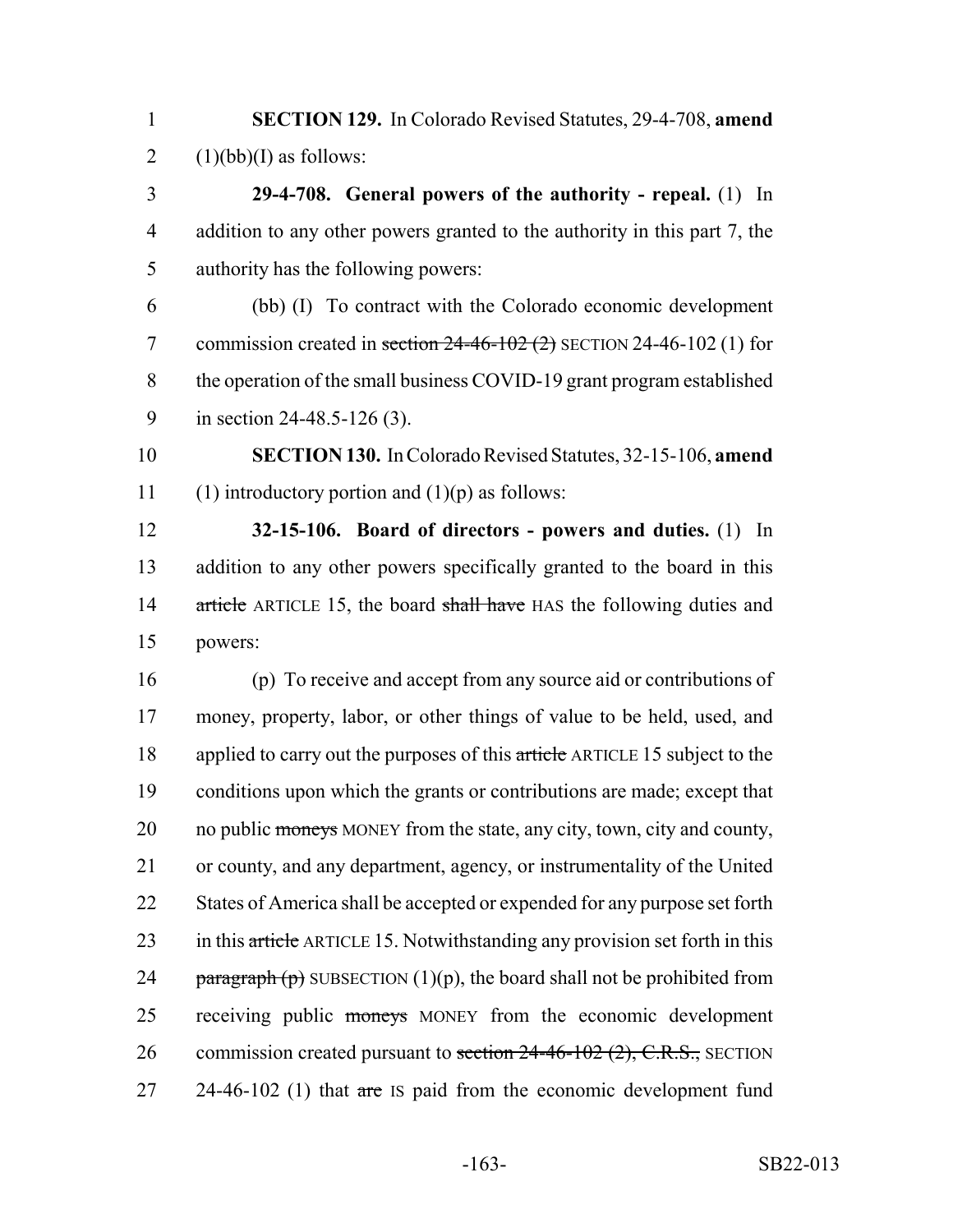1 created pursuant to section 24-46-105. C.R.S.

 **SECTION 131.** In Colorado Revised Statutes, 39-22-307, **amend**  $3 \qquad (2)(a)$  as follows:

 **39-22-307. Credit allowed for prior payment of impact assistance.** (2) Eligible contributions, for the purpose of such credit, shall include the donation of property or payments to units of local government for use in the planning or construction or expansion of public facilities, limited to roads, schools, water facilities, sewerage facilities, police and fire protection facilities, and hospitals, which are deemed to be necessitated by the initiation of a new operation or an expansion of an existing operation. In order to qualify as an eligible contribution for credit, the following requirements shall be fulfilled:

 (a) Each contribution shall be based on an agreement between the 14 taxpayer and a unit of local government specifying the need for such THE 15 contribution and its nature, value, and purpose. Such THE agreement shall 16 be submitted for review to each unit of local government which THAT is 17 impacted by the new operation or the expansion of an existing operation. Each impacted unit of local government may send comments on the agreement to the parties to the agreement and the energy impact 20 assistance advisory committee pursuant to section  $34-63-102$  (5)(b), 21 C.R.S. SECTION 34-63-102 (5)(b)(VI).

 **SECTION 132.** In Colorado Revised Statutes, 39-29-110, **amend** 23  $(2.5)$  as follows:

 **39-29-110. Local government severance tax fund - creation - administration - definitions - repeal.** (2.5) In accordance with the 26 provisions of section 34-63-102 (5)(b)(I), C.R.S. SECTION 34-63-102 (5)(b)(VI), the energy impact assistance advisory committee established